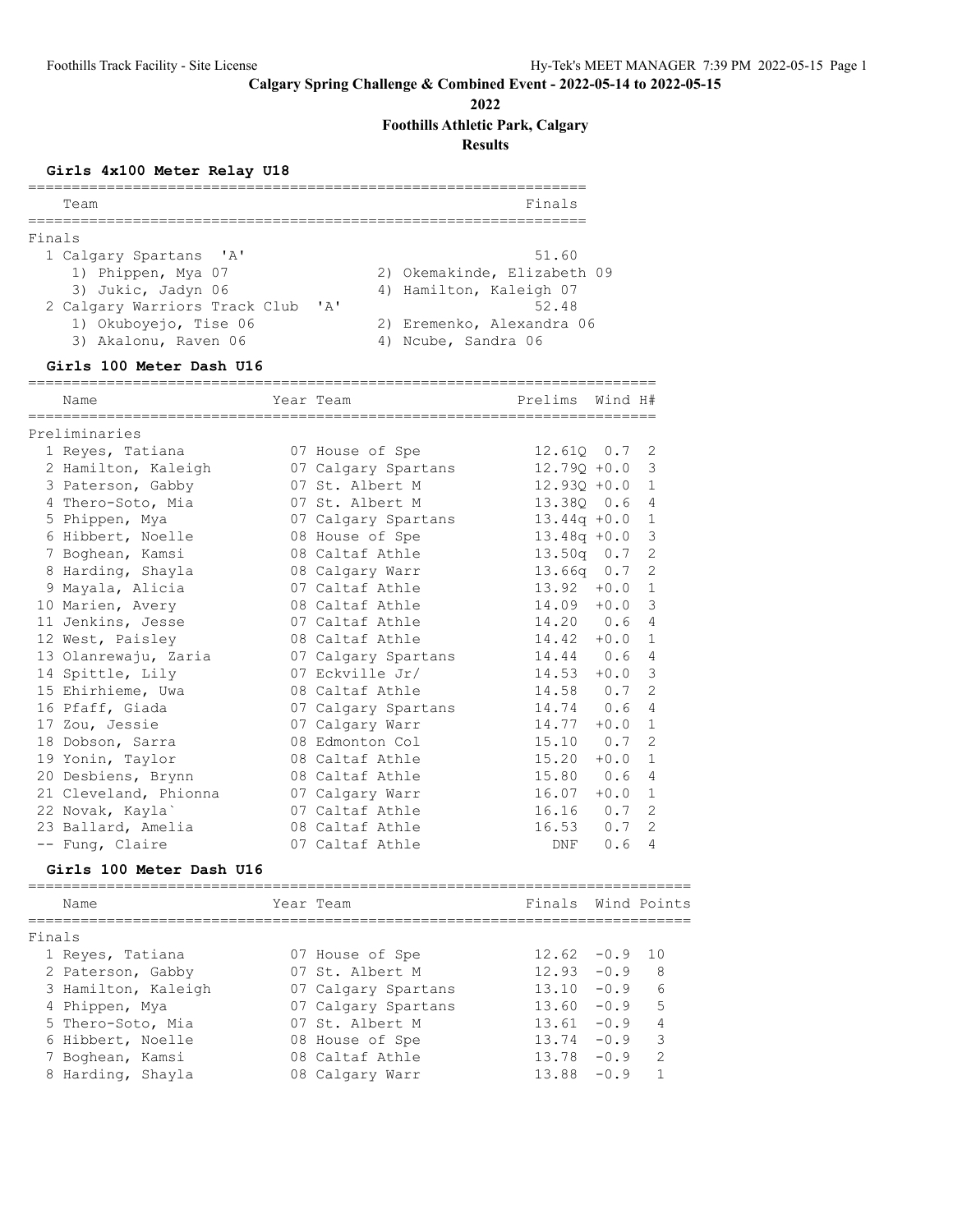**2022**

# **Foothills Athletic Park, Calgary**

**Results**

### **Girls 200 Meter Dash U16**

|        | Name                                     | Year Team<br>;============================ | Prelims         | Wind H#                      |                     |
|--------|------------------------------------------|--------------------------------------------|-----------------|------------------------------|---------------------|
|        | Preliminaries                            |                                            |                 |                              |                     |
|        | 1 Reyes, Tatiana                         | 07 House of Spe                            | $25.890 \t 0.2$ |                              | 1                   |
|        | 2 Hibbert, Noelle                        | 08 House of Spe                            | 27.51Q          | 2.0                          | 2                   |
|        | 3 Thero-Soto, Mia                        | 07 St. Albert M                            | 28.00Q          | 1.4                          | 3                   |
|        | 4 Phippen, Mya                           | 07 Calgary Spartans                        | $27.75q$ 0.2    |                              | $\mathbf{1}$        |
|        | 5 Mayala, Alicia                         | 07 Caltaf Athle                            | 28.09q          | 1.4                          | 3                   |
|        | 6 Butler, Emma                           | 07 Calgary Warr                            | 28.61q          | 0.2                          | 1                   |
|        | 7 Harding, Shayla                        | 08 Calgary Warr                            | 28.68q          | 0.2                          | 1                   |
|        | 8 Demmler, Keira                         | 08 Trail Track                             | 28.97q          | 1.4                          | 3                   |
|        | 9 Bugbee, Anna                           | 08 Caltaf Athle                            | 29.10           | 2.0                          | $\mathbf{2}$        |
|        | 10 West, Paisley                         | 08 Caltaf Athle                            | 29.57           | 1.4                          | 3                   |
|        | 11 Jenkins, Jesse                        | 07 Caltaf Athle                            | 29.81           | 0.2                          | $\mathbf{1}$        |
|        | 12 Khouri, Anais                         | 07 Caltaf Athle                            | 29.98           | 2.0                          | 2                   |
|        | 13 O'Donoghue, Mya                       | 08 Caltaf Athle                            | 30.49           | 2.0                          | 2                   |
|        | 14 Dobson, Sarra                         | 08 Edmonton Col                            | 31.31           | 0.2                          | $\mathbf{1}$        |
|        | 15 Matte, Sarah                          | 08 Calgary Warr                            | 31.33           | 1.4                          | 3                   |
|        | 16 Sangha, Simran                        | 08 Calgary Warr                            | 31.59           | 1.4                          | 3                   |
|        | 17 Phypers, Presley                      | 07 Eckville Jr/                            | 31.76           | 1.4                          | 3                   |
|        | 18 Smith, Janine                         | 08 Eckville Jr/                            | 32.18           | 2.0                          | 2                   |
|        | 19 Cleveland, Phionna                    | 07 Calgary Warr                            | 32.94           | 1.4                          | 3                   |
|        | 20 Novak, Kayla`                         | 07 Caltaf Athle                            | 34.29           | 0.2                          | 1                   |
|        | Girls 200 Meter Dash U16                 |                                            |                 |                              |                     |
|        |                                          |                                            |                 |                              |                     |
|        |                                          |                                            |                 |                              |                     |
|        | Name                                     | Year Team                                  | Finals          |                              | Wind Points         |
| Finals |                                          |                                            |                 |                              |                     |
|        | 1 Reyes, Tatiana                         | 07 House of Spe                            | 25.61           | 1.5                          | 10                  |
|        | 2 Phippen, Mya                           | 07 Calgary Spartans                        | 27.07           | 1.5                          | 8                   |
|        | 3 Hibbert, Noelle                        | 08 House of Spe                            | 27.87           | 1.5                          | 6                   |
|        | 4 Thero-Soto, Mia                        | 07 St. Albert M                            | 28.03           | 1.5                          | 5                   |
|        | 5 Mayala, Alicia                         | 07 Caltaf Athle                            | 28.34           | 1.5                          | $\overline{4}$      |
|        | 6 Butler, Emma                           | 07 Calgary Warr                            | 28.36           | 1.5                          | 3                   |
|        | 7 Harding, Shayla                        | 08 Calgary Warr                            | 28.77           | 1.5                          | $\overline{2}$      |
|        | 8 Demmler, Keira                         | 08 Trail Track                             | 29.21           | 1.5                          | $\mathbf{1}$        |
|        | Girls 300 Meter Dash U16                 |                                            |                 |                              |                     |
|        | Name                                     | Year Team                                  | Finals          | H# Points                    |                     |
|        |                                          |                                            |                 |                              |                     |
|        | 1 Reyes, Tatiana                         | 07 House of Spe                            | 41.58           | 1                            | 10                  |
|        | 2 Fleming, Alina                         | 07 Calgary Warr                            | 45.52           | 2                            | 8                   |
|        | 3 Demmler, Keira                         | 08 Trail Track                             | 47.15           | 2                            | 6                   |
|        | 4 Earl-King, Katie<br>5 Phypers, Presley | 07 Caltaf Athle<br>07 Eckville Jr/         | 49.63<br>49.99  | $\mathbf{1}$<br>$\mathbf{1}$ | 5<br>$\overline{4}$ |

7 Sangha, Simran 08 Calgary Warr 51.39 2 2

========================================================================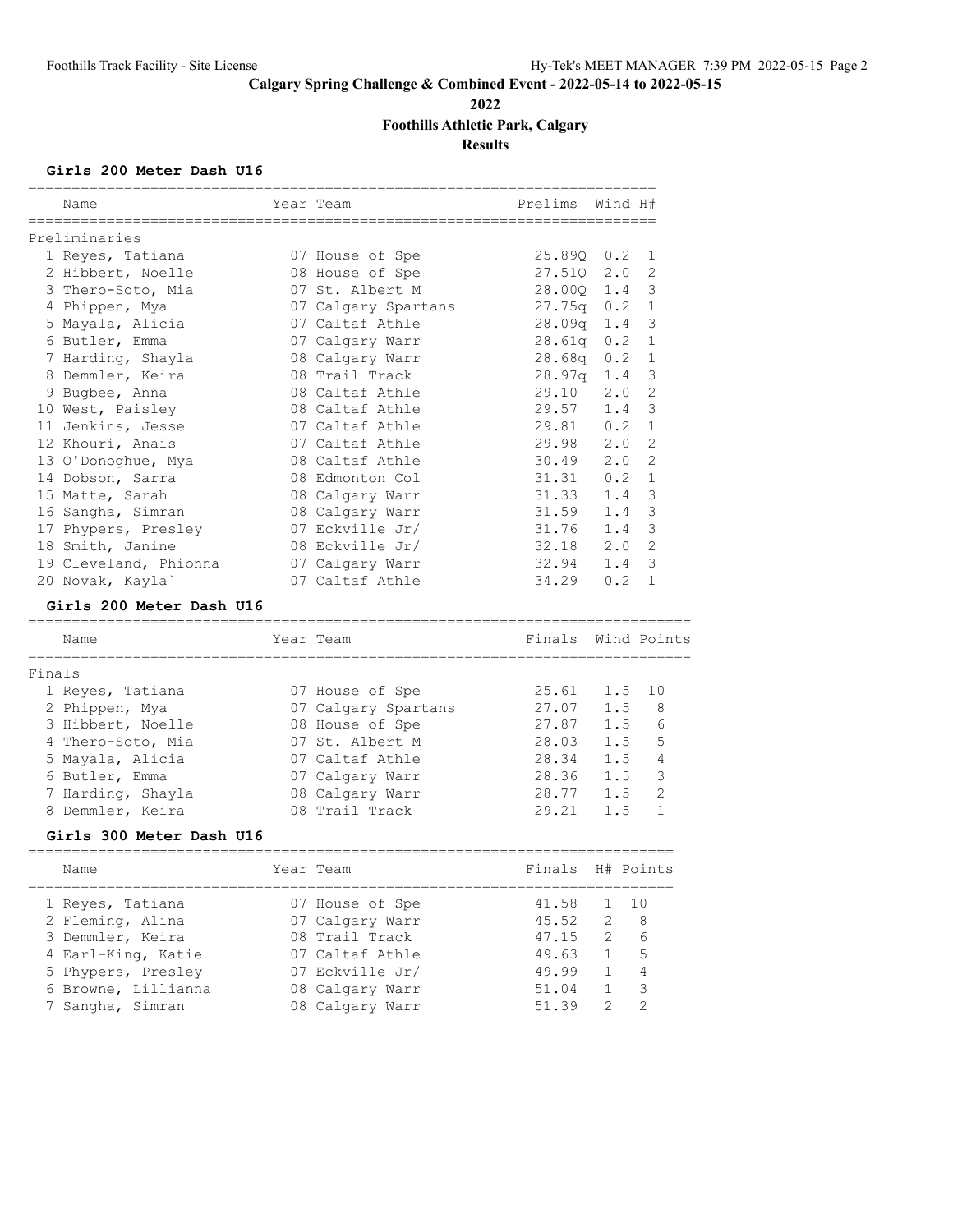**2022**

# **Foothills Athletic Park, Calgary**

**Results**

### **Girls 800 Meter Run U16**

| Name<br>======================               | Year Team                        | Finals H# Points |                |                            |
|----------------------------------------------|----------------------------------|------------------|----------------|----------------------------|
| 1 Marquardt, Ciara                           | 07 Calgary Spartans 2:26.02      |                  |                | $1 \quad 10$               |
| 2 Haller, Ezra                               | 07 Edmonton Harriers 2:28.69 1 8 |                  |                |                            |
| 3 Causton, Bromley                           | 08 Caltaf Athle 2:29.90 1        |                  |                | 6                          |
| 4 Larson, Giselle                            | 07 Calgary Warr 2:32.55 1        |                  |                | 5                          |
| 5 Fleming, Alina                             | 07 Calgary Warr 2:32.66 1        |                  |                | 4                          |
| 6 Fink, Kate                                 | 08 Split City Sonics 2:35.03 1   |                  |                | $\overline{\phantom{a}}$ 3 |
| 7 Macmillan, Catriona                        | 07 Caltaf Athle 2:37.06 1        |                  |                | $\overline{2}$             |
| 8 Kirk, Mila                                 | 07 Cochrane End 2:39.66          |                  | $\mathbf{1}$   | $\mathbf{1}$               |
| 9 Govender, Lucy                             | 08 Caltaf Athle 2:41.60          |                  | $\mathbf{1}$   |                            |
| 10 Matte, Sarah                              | 08 Calgary Warr 2:45.87          |                  | $\overline{2}$ |                            |
| 11 Nsabiyeze, Ayda                           | $07$ Caltaf Athle $2:47.55$      |                  | $\overline{2}$ |                            |
| 12 Williams, Arianna                         | 08 Calgary Spartans 2:49.10      |                  | $\overline{2}$ |                            |
| 13 Ehirhieme, Uwa                            | 08 Caltaf Athle 2:50.01          |                  | $\overline{2}$ |                            |
| 14 Earl-King, Katie                          | 07 Caltaf Athle                  | 2:50.02          | $\overline{2}$ |                            |
| 15 Toledo, Nathalie                          | 07 U OF C Athle                  | 2:50.59          | $\overline{2}$ |                            |
| 16 Browne, Lillianna                         | 08 Calgary Warr 2:52.16          |                  | $\mathbf{1}$   |                            |
| 17 Coutts, Chelsea                           | 08 Caltaf Athle                  | 2:52.26          | $\overline{2}$ |                            |
| 18 Barlow, Ellie                             | 07 Cochrane End                  | 2:53.08          | $\mathfrak{D}$ |                            |
| $C1$ $\sim$ 1200 Matan Dun $\overline{11}$ C |                                  |                  |                |                            |

#### **Girls 1200 Meter Run U16**

| Name                  | Year Team            | Finals Points |                |
|-----------------------|----------------------|---------------|----------------|
| 1 De Sousa, Karissa   | 08 St. Albert M      | 3:53.60       | 10             |
| 2 Marquardt, Ciara    | 07 Calgary Spartans  | 3:56.68       | 8              |
| 3 Sheppard, Kyra      | 07 Leduc Track       | 3:57.85       | 6              |
| 4 Haller, Ezra        | 07 Edmonton Harriers | 3:58.06       | 5              |
| 5 Causton, Bromley    | 08 Caltaf Athle      | 4:05.95       | 4              |
| 6 Macmillan, Catriona | 07 Caltaf Athle      | 4:13.62       | 3              |
| 7 Govender, Lucy      | 08 Caltaf Athle      | 4:15.57       | $\overline{2}$ |
| 8 Fink, Kate          | 08 Split City Sonics | 4:20.45       | $\mathbf{1}$   |
| 9 Kirk, Mila          | 07 Cochrane End      | 4:21.23       |                |
| 10 Pitchford, Tia     | 08 Caltaf Athle      | 4:28.35       |                |
| 11 Toledo, Nathalie   | 07 U OF C Athle      | 4:31.77       |                |
| 12 Barlow, Ellie      | 07 Cochrane End      | 4:33.53       |                |
| 13 Coutts, Chelsea    | 08 Caltaf Athle      | 4:42.08       |                |

### **Girls 80 Meter Hurdles 30"/8m U16**

| Name               | Year Team            | Prelims Wind   |  |
|--------------------|----------------------|----------------|--|
| Preliminaries      |                      |                |  |
| 1 Fink, Kate       | 08 Split City Sonics | $13.99q - 0.1$ |  |
| 2 Demmler, Keira   | 08 Trail Track       | $15.08q - 0.1$ |  |
| 3 Law, Taylor      | 08 Caltaf Athle      | $15.20q - 0.1$ |  |
| 4 Cumming, Maggie  | 08 Caltaf Athle      | $15.77q - 0.1$ |  |
| 5 Zou, Jessie      | 07 Calgary Warr      | $16.16q - 0.1$ |  |
| 6 Ward-Bakken, Ava | 07 Caltaf Athle      | $17.46q - 0.1$ |  |
|                    |                      |                |  |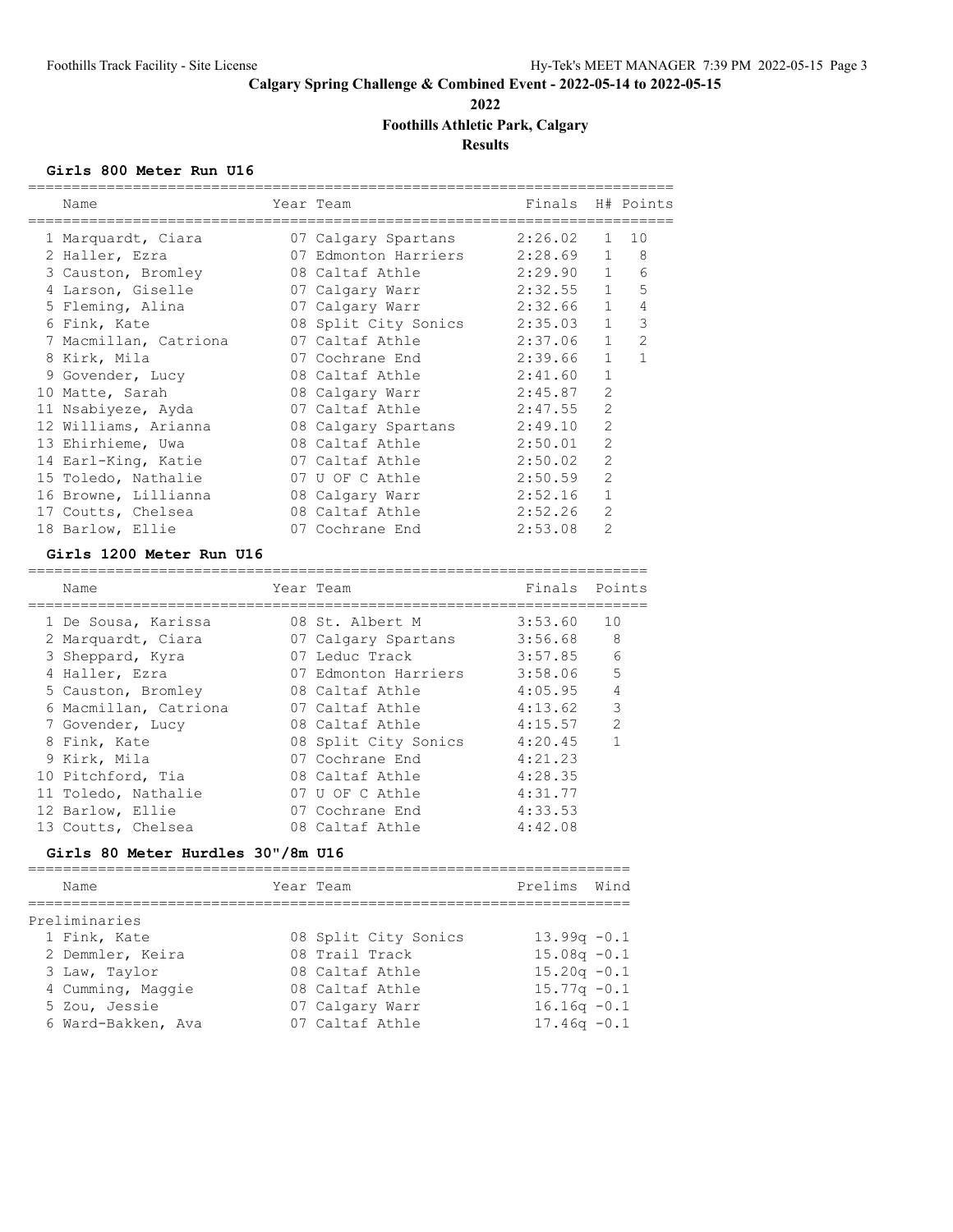**2022**

**Foothills Athletic Park, Calgary**

# **Results**

### **Girls 80 Meter Hurdles 30"/8m U16**

| Name                                | Year Team    |                        | Finals Wind Points |                |
|-------------------------------------|--------------|------------------------|--------------------|----------------|
| =====================<br>Finals     |              |                        |                    |                |
| 1 Fink, Kate                        |              | 08 Split City Sonics   | $14.59 - 1.4$ 10   |                |
| 2 Law, Taylor                       |              | 08 Caltaf Athle        | $14.66 - 1.4$ 8    |                |
| 3 Demmler, Keira                    |              | 08 Trail Track         | $14.76 - 1.4$ 6    |                |
| 4 Cumming, Maggie                   |              | 08 Caltaf Athle        | $15.25 - 1.4$      | 5              |
| 5 Zou, Jessie                       |              | 07 Calgary Warr        | $15.85 -1.4$       | $\overline{4}$ |
| Girls 200 Meter Hurdles 30"/35m U16 |              |                        |                    |                |
| Name                                | Year Team    |                        | Finals Wind Points |                |
| 1 Demmler, Keira                    |              | 08 Trail Track         | $32.78 - 2.2$ 10   |                |
| 2 Law, Taylor                       |              | 08 Caltaf Athle        | $32.79 - 2.2$ 8    |                |
| Girls 4x100 Meter Relay U16         |              |                        |                    |                |
| Team                                |              |                        | Finals             |                |
| 1 Calgary Warriors Track Club 'A'   |              |                        | 53.76              |                |
| 1) Zou, Jessie 07                   |              | 2) Fleming, Alina 07   |                    |                |
| 3) Harding, Shayla 08               |              | 4) Butler, Emma 07     |                    |                |
| 2 Caltaf Athletic Association       | $\mathbf{A}$ |                        | 55.19              |                |
| 1) Snyder, Sadie 08                 |              | 2) Earl-King, Katie 07 |                    |                |
| 3) Causton, Bromley 08              |              | 4) Boghean, Kamsi 08   |                    |                |
| 3 Caltaf Athletic Association       | $'$ B $'$    |                        | x59.12             |                |
| 1) Watson, Jadyn 08                 |              | 2) Bugbee, Anna 08     |                    |                |
| 3) Ehirhieme, Uwa 08                |              | 4) Nsabiyeze, Ayda 07  |                    |                |

**Girls High Jump U16**

| Name                               |                                                                  | Year Team                               | Finals Points |            |
|------------------------------------|------------------------------------------------------------------|-----------------------------------------|---------------|------------|
|                                    |                                                                  | 1 Khouri, Anais 67 Caltaf Athle         | 1.40m 10      |            |
| 1.15 1.20 1.25 1.30 1.35 1.40 1.45 | OXXO O O O XOXXX                                                 |                                         |               |            |
|                                    |                                                                  | 2 O'Donoghue, Mya 68 Caltaf Athle       | 1.35m 5.75    |            |
| 1.10 1.15 1.20 1.25 1.30 1.35 1.40 |                                                                  |                                         |               |            |
|                                    | $\begin{matrix} 0 & 0 & 0 & 0 & 0 & 0 & \text{XXX} \end{matrix}$ |                                         |               |            |
|                                    |                                                                  | 2 Jenkins, Jesse 67 Caltaf Athle        |               | 1.35m 5.75 |
|                                    |                                                                  | 1.05 1.10 1.15 1.20 1.25 1.30 1.35 1.40 |               |            |
| $\bigcirc$                         |                                                                  | O O O XO XO O XXX                       |               |            |
|                                    |                                                                  | 2 Nsabiyeze, Ayda 67 Caltaf Athle       | 1.35m 5.75    |            |
| 1.10 1.15 1.20 1.25 1.30 1.35 1.40 |                                                                  |                                         |               |            |
|                                    | 0 0 XXO 0 0 XXO XXX                                              |                                         |               |            |
|                                    |                                                                  | 2 Fink, Kate 68 Split City Sonics       | 1.35m 5.75    |            |
| 1.10 1.15 1.20 1.25 1.30 1.35 1.40 |                                                                  |                                         |               |            |
| XO<br>$\overline{O}$<br>$\bigcirc$ |                                                                  | O XXO XO XXX                            |               |            |
|                                    |                                                                  | 6 Dobson, Sarra 68 Edmonton Col         | 1.20m         | 3          |
| 1.20 1.25                          |                                                                  |                                         |               |            |
| $\bigcirc$<br>XXX X                |                                                                  |                                         |               |            |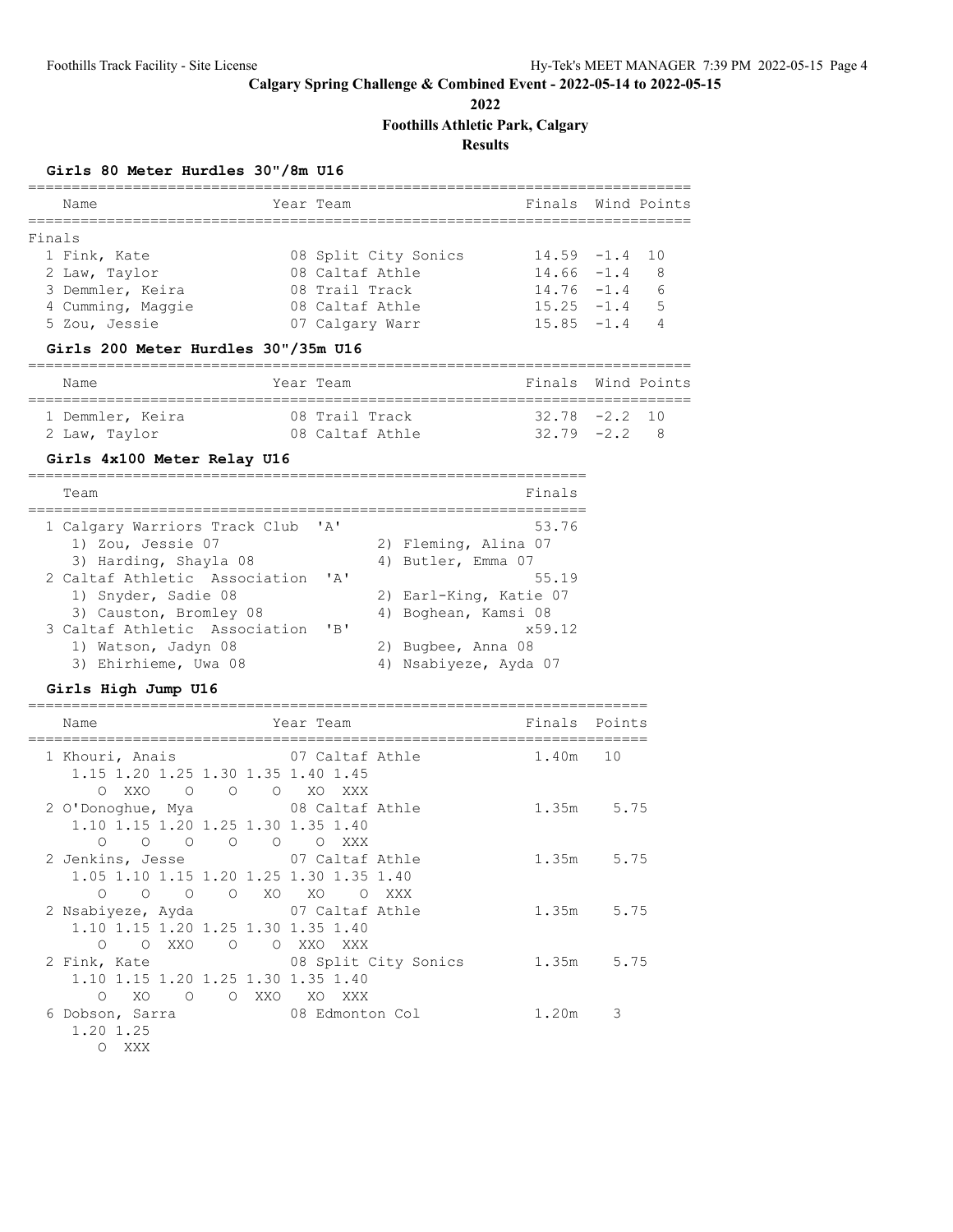**2022**

**Foothills Athletic Park, Calgary**

**Results**

# **Girls Long Jump U16**

| 1 Hamilton, Kaleigh 07 Calgary Spartans 4.89m NWI 10<br>$4.65m(-2.9)$ $4.10m(-1.9)$ $4.89m(-0.0)$ $4.63m(0.3)$ $3.72m(2.5)$                                           |              |  |
|-----------------------------------------------------------------------------------------------------------------------------------------------------------------------|--------------|--|
| 2 Spittle, Lily $07$ Eckville Jr/ $4.05m + 0.0$ 8<br>$3.47m(1.8)$ $4.05m(+0.0)$ $3.92m(1.4)$                                                                          |              |  |
| 3 Demmler, Keira 6 08 Trail Track 3.96m 2.6 6<br>$3.85m (+0.0)$ $3.34m (-1.8)$ $3.62m (-3.1)$ $3.95m (1.7)$ $3.96m (2.6)$ $3.80m (1.6)$                               |              |  |
| 4 Mayala, Alicia (a) 07 Caltaf Athle (a) 3.91m 3.1 5<br>$3.61m(-0.3)$ $3.77m(-1.6)$ $3.85m(-2.4)$ $3.89m(1.9)$ $3.91m(3.1)$ $3.88m(2.1)$                              |              |  |
| 5 Cumming, Maggie 6 108 Caltaf Athle 3.85m 2.2 3.50<br>$3.67m (+0.0)$ $3.74m (-0.5)$ $3.71m (-2.2)$ $3.76m (0.9)$ $3.85m (2.2)$ $3.79m (3.4)$                         |              |  |
| 5 Causton, Bromley 68 Caltaf Athle 3.85m 2.8 3.50<br>$3.54m(-1.5)$ $3.65m(3.7)$ $3.50m(-2.4)$ $3.29m(-2.2)$ $3.85m(+0.0)$ $3.85m(2.8)$                                |              |  |
| 7 West, Paisley                 08 Caltaf Athle                  3.83m   1.7   2<br>$3.70m(-2.9)$ $3.69m(-1.1)$ $3.80m(+0.0)$ $3.76m(-1.1)$ $3.83m(1.7)$ $3.70m(1.9)$ |              |  |
| 8 Marien, Avery 08 Caltaf Athle 3.74m +0.0 1<br>$3.74m (+0.0)$ $3.69m (-2.7)$ $3.01m (-1.9)$ $3.62m (-0.9)$ $3.13m (3.0)$                                             |              |  |
| 9 Phypers, Presley 07 Eckville Jr/ 3.63m 2.2<br>FOUL $(-1.5)$ 3.56m $(3.4)$ 3.63m $(2.2)$                                                                             |              |  |
| 10 Ehirhieme, Uwa (2008) 08 Caltaf Athle 3.57m -1.7<br>$3.57m(-1.7)$ $3.51m(0.5)$ $3.46m(-2.8)$                                                                       |              |  |
| 11 Bugbee, Anna $\begin{array}{ccc} 0.6 & -1.6 \\ 0.6 & 0.7 \end{array}$ Athle 3.43m -1.4<br>$3.43m(-1.4)$ FOUL $(-2.3)$ $3.12m(-1.8)$                                |              |  |
| 11 Smith, Janine 08 Eckville Jr/ 3.43m -2.1<br>$3.24m(-1.3)$ $2.95m(-2.7)$ $3.43m(-2.1)$                                                                              |              |  |
| 13 Watson, Jadyn 08 Caltaf Athle<br>$3.11m(-2.3)$ FOUL $(1.2)$ $3.33m(-2.1)$                                                                                          | $3.33m -2.1$ |  |
| 14 Ward-Bakken, Ava and 07 Caltaf Athle 3.31m -1.1<br>$3.31m(-1.1)$ $3.24m(-0.9)$ $3.21m(1.9)$                                                                        |              |  |
| 15 Thero-Soto, Mia 67 St. Albert M<br>$FOUL(-2.8)$ $FOUL(+0.0)$ $3.19m(1.4)$                                                                                          | $3.19m$ 1.4  |  |

#### **Girls Shot Put 3 KG U16**

| Name                                                                | Year Team                           | Finals Points |               |
|---------------------------------------------------------------------|-------------------------------------|---------------|---------------|
| 1 Schultz, Breanna 67 Caltaf Athle                                  | 8.74m 8.77m 8.41m 8.63m 8.21m 8.08m | 8.77m         | 10            |
| 2 Shields, Ellery 07 Trail Track                                    | 7.75m 8.31m 7.78m 7.87m 8.64m 8.43m | 8.64m         | 8             |
| 3 O'Donoghue, Mya 68 Caltaf Athle                                   |                                     | 7.16m         | 6             |
| x 5.90m 6.88m 7.16m 6.29m 7.03m<br>4 Dobson, Sarra 68 Edmonton Col  |                                     | 6.69m         | 5             |
| 5 Yonin, Taylor 68 Caltaf Athle                                     | FOUL 6.05m 5.85m 6.52m 6.65m 6.69m  | 6.41m         | 4             |
| 6 Novak, Kayla` 07 Caltaf Athle                                     | 6.40m 6.10m 6.11m 5.84m FOUL 6.41m  | 6.07m         | 3             |
| 7 Smith, Janine 08 Eckville Jr/                                     | 5.83m 5.40m 6.07m 5.65m 5.68m 5.37m | 6.04m         | $\mathcal{L}$ |
| 5.94m 5.72m 5.59m FOUL FOUL 6.04m<br>8 Bugbee, Anna 68 Caltaf Athle |                                     | 5.76m         |               |
|                                                                     | 5.64m 5.76m 5.54m 5.51m 4.81m 5.26m |               |               |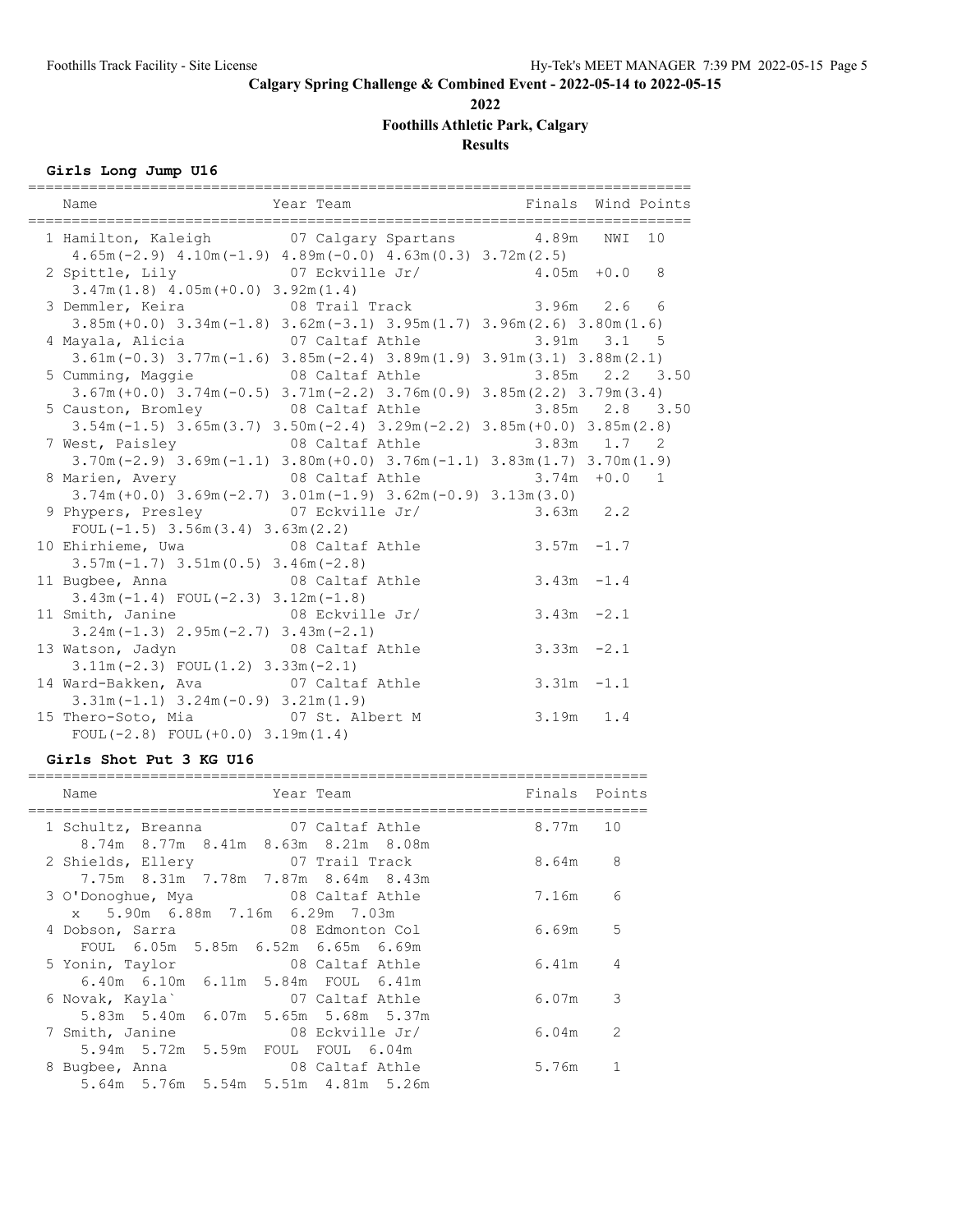**2022**

**Foothills Athletic Park, Calgary**

# **Results**

#### **....Girls Shot Put 3 KG U16**

9 Desbiens, Brynn 08 Caltaf Athle 5.02m 5.02m 4.58m 4.90m 4.73m 4.83m 3.73m

#### **Girls Discus Throw 1 KG U16**

| Name                                                              | Year Team       | Finals Points |  |
|-------------------------------------------------------------------|-----------------|---------------|--|
| 1 Schultz, Breanna<br>18.70m 17.91m 17.50m 19.48m 19.34m 18.96m   | 07 Caltaf Athle | 19.48m 10     |  |
| 2 Shields, Ellery<br>15.26m  14.57m  16.62m  15.28m  17.06m  FOUL | 07 Trail Track  | 17.06m 8      |  |
| 3 Marien, Avery<br>14.35m FOUL FOUL 11.98m 13.67m 11.51m          | 08 Caltaf Athle | 14.35m 6      |  |

### **Girls Javelin Throw 500 g U16**

| Name<br>Year Team                                                                                  |                      | Finals Points |  |
|----------------------------------------------------------------------------------------------------|----------------------|---------------|--|
| 1 Jacob, Andrea 68 Leduc Track 23.69m 10<br>19.60m  20.55m  20.54m  23.69m  FOUL  19.09m           |                      |               |  |
| 2 Earl-King, Katie 67 Caltaf Athle 23.57m 8<br>15.56m 19.59m 20.22m 21.23m 22.45m 23.57m           |                      |               |  |
| 3 Ward-Bakken, Ava               07 Caltaf Athle<br>18.00m  16.31m  17.02m  15.27m  14.94m  20.19m |                      | 20.19m 6      |  |
| 4 Law, Taylor<br>13.01m 16.79m 16.41m 16.91m 15.75m 16.89m                                         | 08 Caltaf Athle      | 16.91m 5      |  |
| 5 Fink, Kate<br>FOUL 12.07m 15.88m 12.53m FOUL 16.61m                                              | 08 Split City Sonics | 16.61m 4      |  |
| 6 Schultz, Breanna and 07 Caltaf Athle<br>15.55m 13.31m 12.79m 12.73m 15.39m 13.22m                |                      | $15.55m$ 3    |  |
| 7 Desbiens, Brynn 68 Caltaf Athle<br>FOUL 11.15m 12.73m 10.62m 13.50m 10.23m                       |                      | 13.50m 2      |  |
| 8 Ballard, Amelia 68 Caltaf Athle<br>6.84m 5.52m 6.74m FOUL 7.42m 8.01m                            |                      | 8.01m         |  |

#### **Outdoor Pentathlon: #5 Girls 800 Meter Run U16 Outdoor Pentathlon**

| Name                   | Year Team       | Finals Points |     |
|------------------------|-----------------|---------------|-----|
|                        |                 |               |     |
| 1 Mayr, Amelia         | 07 Calgary Warr | 2:42.11       | 549 |
| 2 Snyder, Sadie        | 08 Caltaf Athle | 2:44.96       | 517 |
| 3 Carter-Cody, Rachael | 07 Calgary Warr | 2:47.34       | 492 |
| 4 Huq, Zaria           | 07 Caltaf Athle | 2:49.99       | 464 |
| 5 Paterson, Gabby      | 07 St. Albert M | 2:50.37       | 460 |
| 6 Sturgeon, Jamie      | 07 U OF C Athle | 2:50.65       | 457 |

### **Outdoor Pentathlon: #1 Girls 80 Meter Hurdles 30" U16 Outdoor Pentathlon**

| Name                   | Year Team       | Finals Wind Points |     |
|------------------------|-----------------|--------------------|-----|
| 1 Paterson, Gabby      | 07 St. Albert M | $12.56 - 1.8$      | 751 |
| 2 Snyder, Sadie        | 08 Caltaf Athle | $13.80 - 1.8$      | 580 |
| 3 Carter-Cody, Rachael | 07 Calgary Warr | $15.15 - 1.8$      | 417 |
| 4 Hug, Zaria           | 07 Caltaf Athle | $15.38 - 1.8$      | 391 |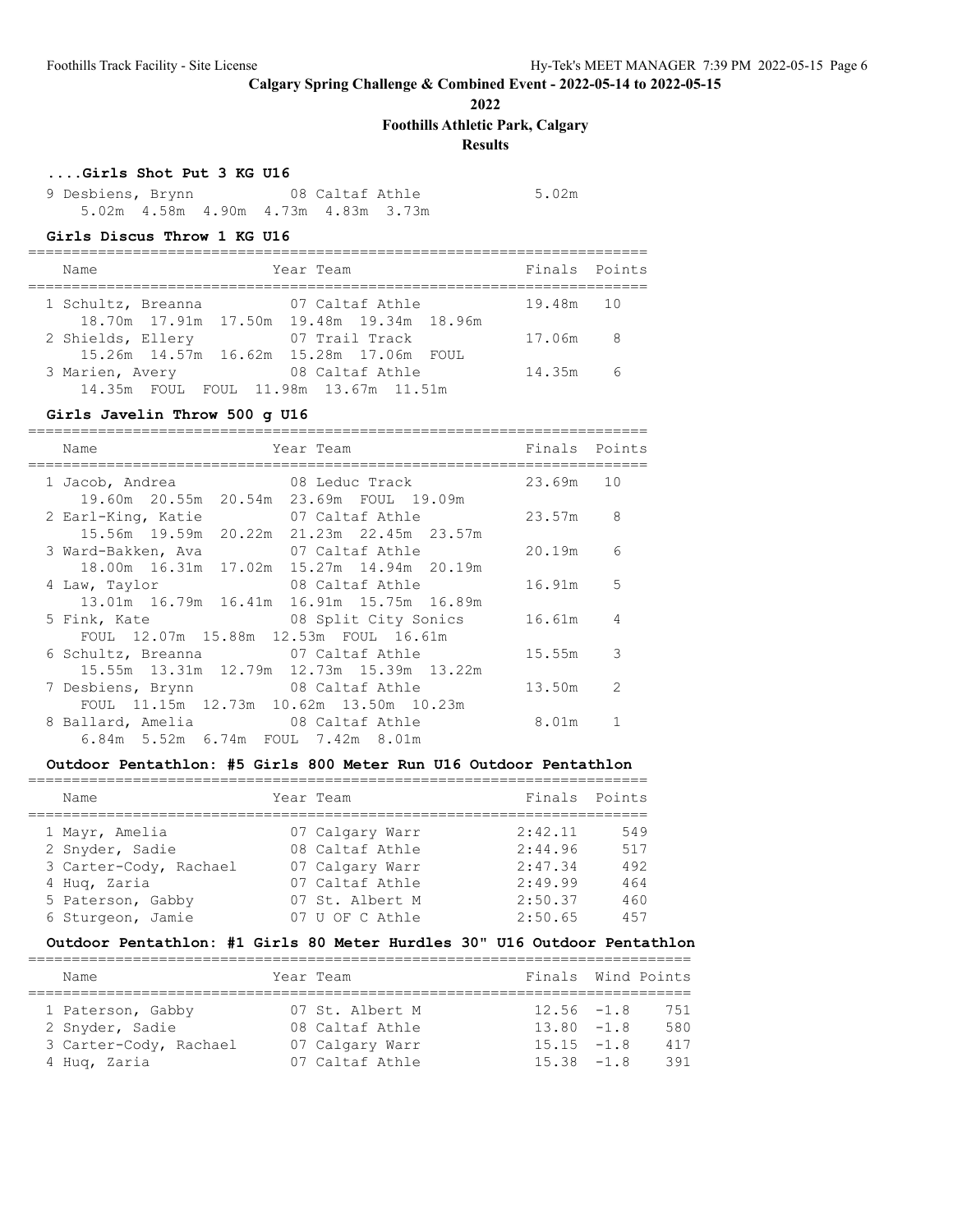# **2022**

**Foothills Athletic Park, Calgary**

# **Results**

### **....Outdoor Pentathlon: #1 Girls 80 Meter Hurdles 30" U16 Outdoor Pentathlon**

| 5 Mayr, Amelia    | 07 Calgary Warr | $15.98 - 1.8$ 329 |  |
|-------------------|-----------------|-------------------|--|
| 6 Jacob, Andrea   | 08 Leduc Track  | $16.10 - 1.8$ 317 |  |
| 7 Sturgeon, Jamie | 07 U OF C Athle | $16.15 - 1.8$ 312 |  |

#### **Outdoor Pentathlon: #2 Girls High Jump U16 Outdoor Pentathlon**

| Name                                                                                        |                | Year Team                                                                                         | Finals Points |           |
|---------------------------------------------------------------------------------------------|----------------|---------------------------------------------------------------------------------------------------|---------------|-----------|
| 1 Paterson, Gabby 07 St. Albert M<br>1.46 1.49 1.52 1.55 1.58 1.61                          |                |                                                                                                   |               | 1.58m 712 |
| XO O O O O XXX                                                                              |                | 2 Huq, Zaria (07 Caltaf Athle 1.46m 577<br>1.19 1.22 1.25 1.28 1.31 1.34 1.37 1.40 1.43 1.46 1.49 |               |           |
| $\circ$ $\circ$<br>$\circ$<br>1.25 1.28 1.31 1.34 1.37 1.40 1.43 1.46                       | $\overline{O}$ | O O O XXO O XXO XXX<br>3 Snyder, Sadie 68 Caltaf Athle 61.43m 544                                 |               |           |
| $O$ $O$ $XO$ $O$<br>4 Sturgeon, Jamie 67 U OF C Athle<br>1.22 1.25 1.28 1.31 1.34 1.37 1.40 |                | O XXO XO XXX                                                                                      |               | 1.37m 481 |
| $\Omega$<br>5 Jacob, Andrea 68 Leduc Track<br>1.25 1.28 1.31 1.34 1.37                      |                | O XO O XXO XO XXX                                                                                 |               | 1.34m 449 |
| $\circ$<br>6 Carter-Cody, Rachael 07 Calgary Warr                                           | O XXO XXO XXX  |                                                                                                   |               | 1.31m 419 |
| 1.10 1.19 1.22 1.25 1.28 1.31 1.34<br>$\Omega$<br>7 Mayr, Amelia 67 Calgary Warr            |                | 0 0 0 0 XOXXX                                                                                     | 1.19m 302     |           |
| 1.10 1.19 1.22<br>XO XXO XXX                                                                |                |                                                                                                   |               |           |

### **Outdoor Pentathlon: #4 Girls Long Jump U16 Outdoor Pentathlon**

| Name                                                                               | Year Team       | Finals Wind Points |                   |
|------------------------------------------------------------------------------------|-----------------|--------------------|-------------------|
| 1 Paterson, Gabby 07 St. Albert M<br>$4.65m(-3.0)$ $5.01m(-1.2)$ $5.04m(-0.1)$     |                 |                    | $5.04m - 0.1$ 570 |
| 2 Huq, Zaria<br>$4.20m(-2.3)$ $4.10m(0.3)$ $3.37m(+0.0)$                           | 07 Caltaf Athle |                    | $4.20m -2.3$ 355  |
| 3 Sturgeon, Jamie<br>$4.15m(-3.4)$ $4.07m(-1.3)$ $3.80m(-0.0)$                     | 07 U OF C Athle | $4.15m - 3.4$      | 343               |
| 4 Jacob, Andrea 68 Leduc Track<br>$3.84m(-0.8)$ 3.91m $(-0.2)$ x                   |                 | $3.91m - 0.2$      | 287               |
| 5 Snyder, Sadie<br>$3.72$ m (-2.6) $3.86$ m (-0.1) $3.83$ m (-1.3)                 | 08 Caltaf Athle | $3.86m - 0.1$      | 276               |
| 6 Carter-Cody, Rachael 07 Calgary Warr<br>$3.84m(-1.7)$ $3.54m(0.7)$ $3.78m(-0.3)$ |                 |                    | $3.84m - 1.7$ 272 |
| 7 Mayr, Amelia<br>$3.66m(-3.0)$ $3.68m(0.3)$ $3.48m(-3.5)$                         | 07 Calgary Warr |                    | $3.68m$ 0.3 237   |

#### **Outdoor Pentathlon: #3 Girls Shot Put 3kg U16 Outdoor Pentathlon**

| Name | Year Team | Finals Points |  |
|------|-----------|---------------|--|
|      |           |               |  |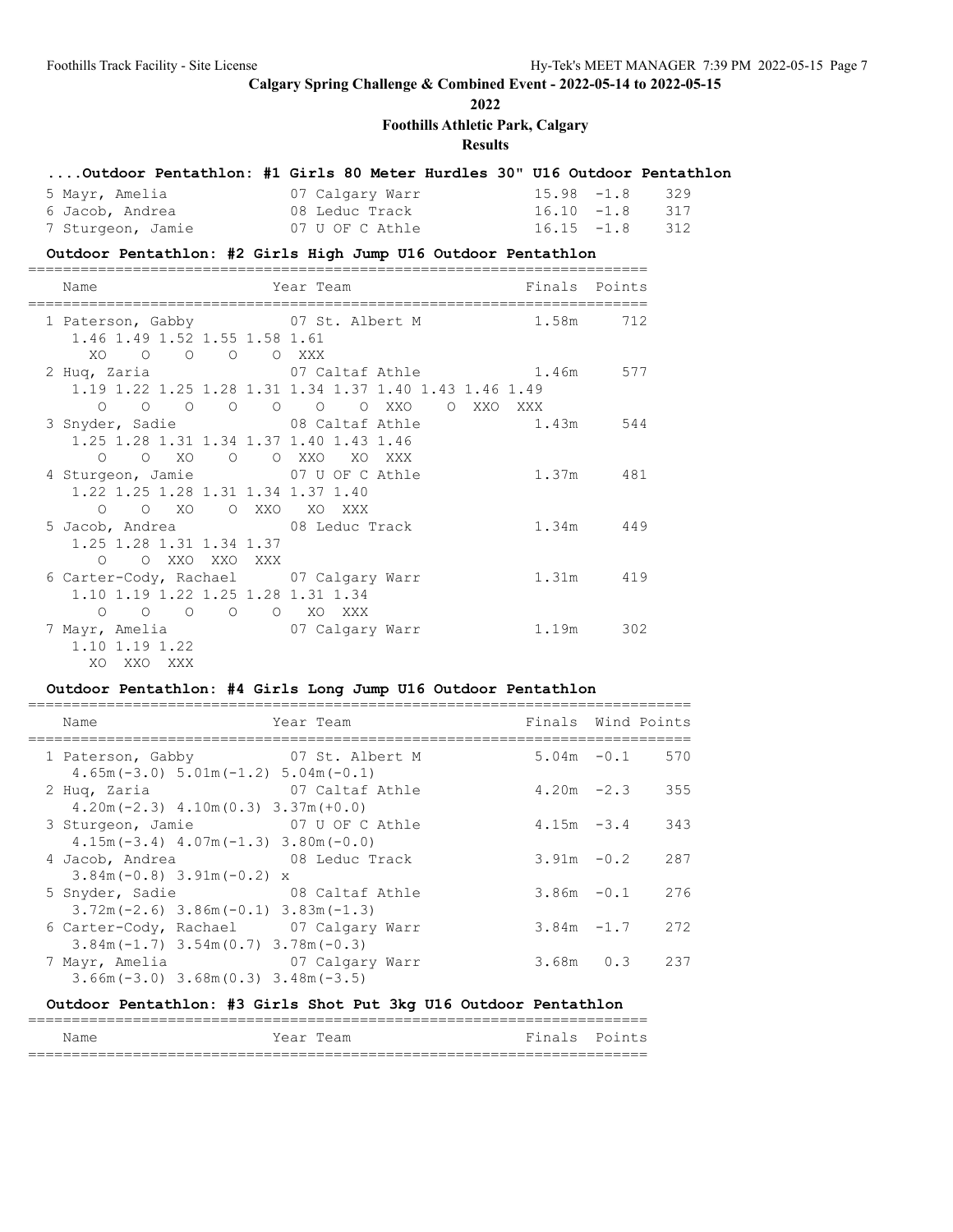**2022**

**Foothills Athletic Park, Calgary**

**Results**

#### **....Outdoor Pentathlon: #3 Girls Shot Put 3kg U16 Outdoor Pentathlon**

| 1 Jacob, Andrea         | 08 Leduc Track  | 9.88m | 522 |
|-------------------------|-----------------|-------|-----|
| 8.68m 9.88m 9.16m       |                 |       |     |
| 2 Paterson, Gabby       | 07 St. Albert M | 9.80m | 516 |
| 9.80m 9.44m 9.46m       |                 |       |     |
| 3 Sturgeon, Jamie       | 07 U OF C Athle | 7.42m | 362 |
| 6.91m FOUL 7.42m        |                 |       |     |
| 4 Mayr, Amelia          | 07 Calgary Warr | 7.14m | 344 |
| $6.98m$ $6.75m$ $7.14m$ |                 |       |     |
| 5 Huq, Zaria            | 07 Caltaf Athle | 6.34m | 293 |
| $6.34m$ 5.62m $6.34m$   |                 |       |     |
| 6 Snyder, Sadie         | 08 Caltaf Athle | 6.32m | 292 |
| 6.07m 6.32m 6.24m       |                 |       |     |
| 7 Carter-Cody, Rachael  | 07 Calgary Warr | 6.27m | 288 |
| $6.27m$ $6.12m$ $5.79m$ |                 |       |     |

#### **Girls Outdoor Pentathlon U16**

========================================================================== Name Year Team Finals H# Points ========================================================================== 1 Paterson, Gabby 07 St. Albert M 3009 10 2 Snyder, Sadie 08 Caltaf Athle 2209 8 3 Huq, Zaria 07 Caltaf Athle 2080 6 4 Sturgeon, Jamie 07 U OF C Athle 1955 5 5 Carter-Cody, Rachael 07 Calgary Warr 1888 4 6 Mayr, Amelia 07 Calgary Warr 1761 3

#### **Girls 80 Meter Dash U14**

Name Tear Team Team Finals Wind H# Points =============================================================================== 1 Okemakinde, Elizabeth 09 Calgary Spartans 10.47 -0.1 2 10 2 Omoyayi, Abiola 09 Leduc Track 11.40 -0.5 1 8 3 Penner, Lexi 10 Calgary Warr 11.42 -1.2 4 6 4 Soum, Samantha 09 Caltaf Athle 11.76 -0.1 2 5 5 Hindle, Taylor 09 Caltaf Athle 11.86 -1.2 4 4 6 Knee, Aryonnah 09 Leduc Track 11.90 -0.5 1 3

===============================================================================

| 5 Hindle, Taylor                                      | 09 Caltaf Athle the control of the control of the control of the control of the control of the control of the c | $11.86 - 1.2 4$ |  | $\overline{4}$ |
|-------------------------------------------------------|-----------------------------------------------------------------------------------------------------------------|-----------------|--|----------------|
| 6 Knee, Aryonnah 19 09 Leduc Track                    |                                                                                                                 | $11.90 -0.5 1$  |  | 3              |
| 7 Delorme, Catherine $09$ Caltaf Athle $11.98$ -0.1 2 |                                                                                                                 |                 |  | $\overline{2}$ |
| 8 Lexi, Vierling 69 Caltaf Athle                      |                                                                                                                 | $12.04 -0.5$ 1  |  | $\mathbf{1}$   |
|                                                       |                                                                                                                 |                 |  |                |
| 10 Kavanagh, Katie 10 Caltaf Athle 12.14 -1.2 4       |                                                                                                                 |                 |  |                |
| 11 Emberly, Maiya 10 Unattached Alberta 12.35 -2.7 3  |                                                                                                                 |                 |  |                |
|                                                       |                                                                                                                 | $12.37 -0.5$ 1  |  |                |
| 13 Doering, Carley 69 Caltaf Athle                    |                                                                                                                 | $12.46 - 1.2 4$ |  |                |
| 14 Taylor, Hannah                     09 Caltaf Athle |                                                                                                                 | $12.47 - 2.7$ 3 |  |                |
| 15 Wesolowski, Chloe 69 Calgary Warr                  |                                                                                                                 | $12.48 - 2.7$ 3 |  |                |
| 16 Horobin, Alice 69 Caltaf Athle                     |                                                                                                                 | $12.56 -1.2 4$  |  |                |
| 17 Funnell, Elizabeth 10 Caltaf Athle                 |                                                                                                                 | $12.63 - 0.1$ 2 |  |                |
| 18 Holder, Melissa                   09 Caltaf Athle  |                                                                                                                 | $12.64 - 0.5$ 1 |  |                |
| 19 Marchuk, Ella 10 Caltaf Athle                      |                                                                                                                 | $12.68 - 1.2 4$ |  |                |
| 20 Horobin, Avery 69 Caltaf Athle                     |                                                                                                                 | $12.71 - 0.1$ 2 |  |                |
| 21 Stevenson, Imogen 10 Caltaf Athle                  |                                                                                                                 | $12.75 -2.7$ 3  |  |                |
| 22 Keller, Clair and 10 Leduc Track                   |                                                                                                                 | $12.77 - 0.1$ 2 |  |                |
| 23 Fink, Samantha 10 Split City Sonics 13.04 -2.7 3   |                                                                                                                 |                 |  |                |
| 24 Dennis, Lauren and O9 Caltaf Athle 14.04 -2.7 3    |                                                                                                                 |                 |  |                |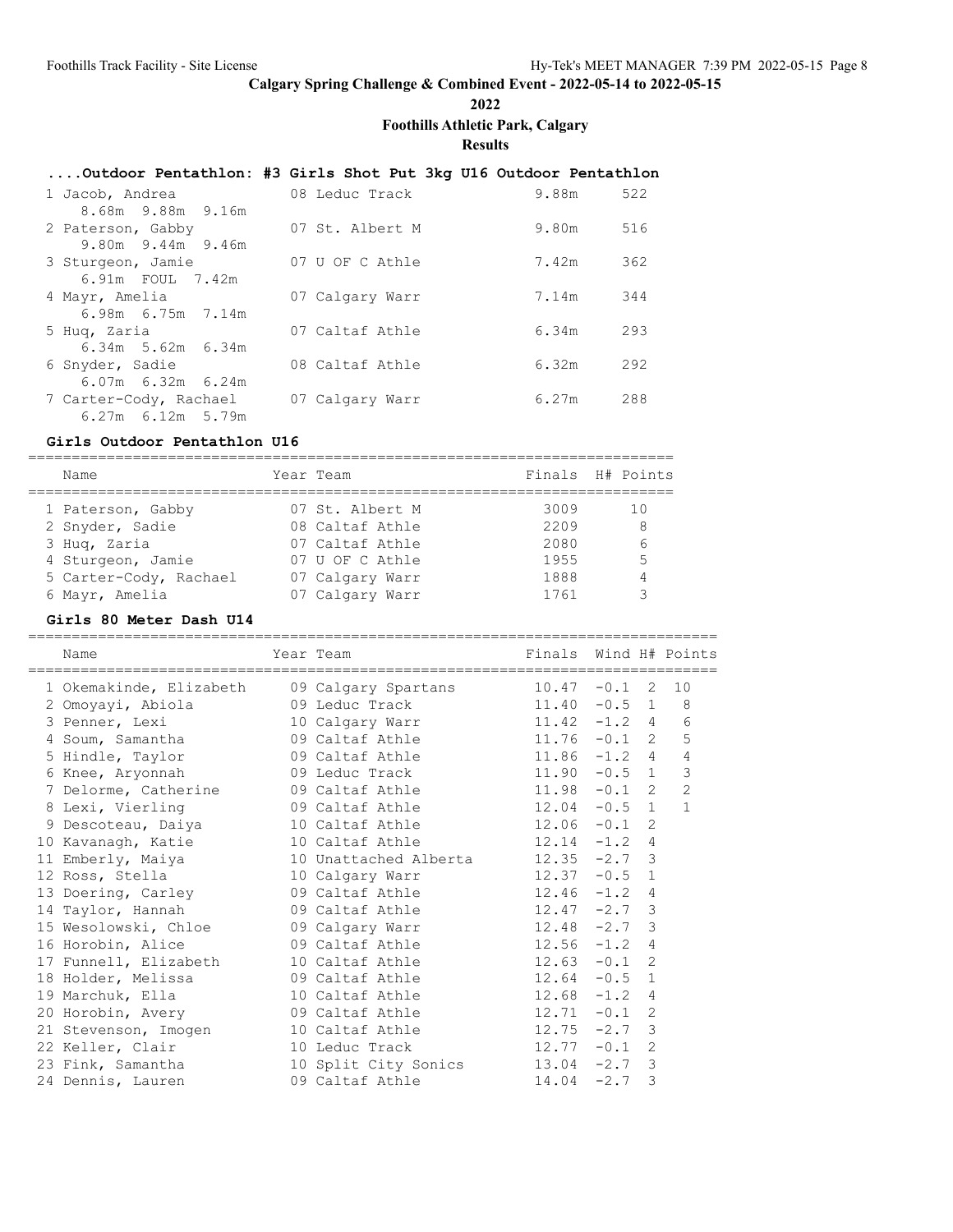**2022**

**Foothills Athletic Park, Calgary**

**Results**

### **Girls 150 Meter Dash U14**

| Name                 | Year Team             | Finals Wind H# Points |               |                |                |
|----------------------|-----------------------|-----------------------|---------------|----------------|----------------|
| 1 Omoyayi, Abiola    | 09 Leduc Track        | 20.47                 | 0.3           | $\overline{1}$ | 10             |
| 2 Penner, Lexi       | 10 Calgary Warr       | 20.58                 | $0.3 \quad 1$ |                | 8              |
| 3 Hindle, Taylor     | 09 Caltaf Athle       | 21.15                 | $0.2 \quad 2$ |                | 6              |
| 4 Knee, Aryonnah     | 09 Leduc Track        | 21.46                 | 0.3           | 1              | 5              |
| 5 Soum, Samantha     | 09 Caltaf Athle       | 21.60                 | $0.3 \quad 3$ |                | 4              |
| 6 Descoteau, Daiya   | 10 Caltaf Athle       | 21.78                 | 0.3           | $\overline{1}$ | 3              |
| 7 Mayr, Naomi        | 09 Calgary Warr       | 21.86                 | $0.3 \quad 1$ |                | $\overline{2}$ |
| 8 Emberly, Maiya     | 10 Unattached Alberta | 21.91                 | $0.3 \quad 1$ |                |                |
| 9 Delorme, Catherine | 09 Caltaf Athle       | 22.03                 | 0.2           | $\mathcal{L}$  |                |
| 10 Doering, Carley   | 09 Caltaf Athle       | 22.52                 | 0.2           | 2              |                |
| 11 Stevenson, Imogen | 10 Caltaf Athle       | 22.65                 | 0.2           | 2              |                |
| 12 Wesolowski, Chloe | 09 Calgary Warr       | 22.70                 | 0.3           | $\mathcal{B}$  |                |
| 13 Holder, Melissa   | 09 Caltaf Athle       | 23.13                 | 0.2           | $\mathcal{L}$  |                |
| 14 Keller, Clair     | 10 Leduc Track        | 23.21                 | 0.2           | $\mathcal{L}$  |                |
| 15 Horobin, Alice    | 09 Caltaf Athle       | 23.64                 | 0.3           | 3              |                |

# **Girls 800 Meter Run U14**

| Name                     | Year Team             | Finals  | Points        |
|--------------------------|-----------------------|---------|---------------|
| 1 Omoyayi, Abiola        | 09 Leduc Track        | 2:37.30 | 10            |
| 2 Penner, Lexi           | 10 Calgary Warr       | 2:38.20 | 8             |
| 3 Knee, Aryonnah         | 09 Leduc Track        | 2:41.97 | 6             |
| 4 Keller, Clair          | 10 Leduc Track        | 2:45.24 | 5             |
| 5 Kavanagh, Katie        | 10 Caltaf Athle       | 2:45.86 | 4             |
| 6 Huq, Nylah             | 09 Caltaf Athle       | 2:46.54 | 3             |
| 7 Bushrod, Zoe           | 09 Cochrane End       | 2:47.15 | $\mathcal{P}$ |
| 8 Emberly, Maiya         | 10 Unattached Alberta | 3:02.31 |               |
| 9 Tuchscherer, Aerisyn   | 10 Split City Sonics  | 3:05.91 |               |
| 10 Widdifield,, Brooklyn | 09 Caltaf Athle       | 3:06.00 |               |
| 11 Holder, Melissa       | 09 Caltaf Athle       | 3:07.96 |               |
| 12 Taylor, Hannah        | 09 Caltaf Athle       | 3:08.69 |               |
| -- Horobin, Avery        | 09 Caltaf Athle       | DNF     |               |

#### **Girls 1200 Meter Run U14**

| Finals Points<br>1 O |
|----------------------|
|                      |
|                      |
| 8                    |
| $6\overline{6}$      |
| 5                    |
| 4                    |
| 3                    |
| 2                    |
|                      |
|                      |
|                      |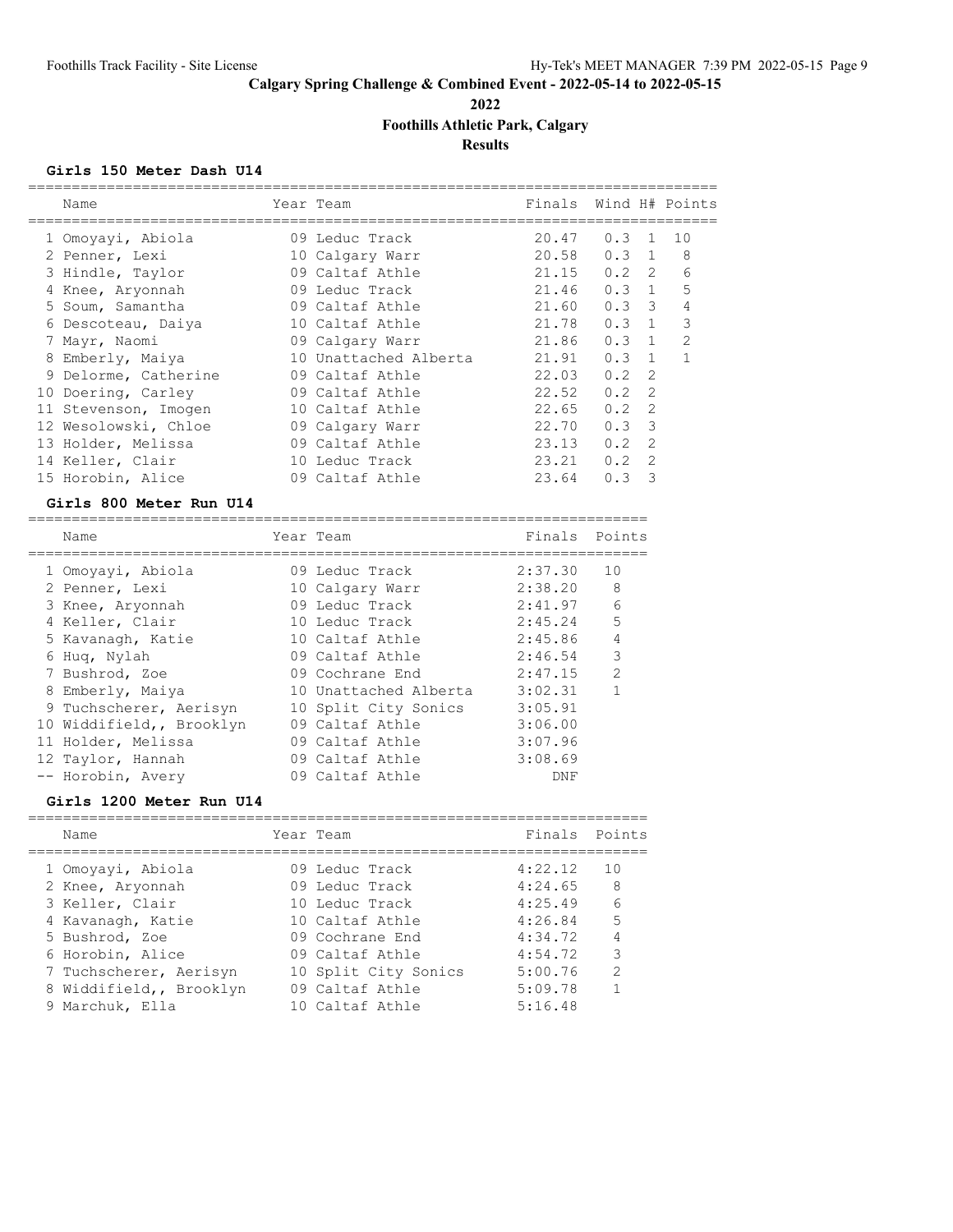**2022**

**Foothills Athletic Park, Calgary**

# **Results**

# **Girls 80 Meter Hurdles 30"/12m/7.5m U14**

| Name |  |                                                                         |  |                                                                                           |  |                                                                          |
|------|--|-------------------------------------------------------------------------|--|-------------------------------------------------------------------------------------------|--|--------------------------------------------------------------------------|
|      |  |                                                                         |  |                                                                                           |  |                                                                          |
|      |  |                                                                         |  |                                                                                           |  |                                                                          |
|      |  |                                                                         |  |                                                                                           |  | - 8                                                                      |
|      |  |                                                                         |  | 17.14                                                                                     |  | $\overline{6}$                                                           |
|      |  |                                                                         |  |                                                                                           |  | $-5$                                                                     |
|      |  | 1 Knee, Aryonnah<br>2 Mayr, Naomi<br>3 Ross, Stella<br>4 Fink, Samantha |  | Year Team<br>09 Leduc Track<br>09 Calgary Warr<br>10 Calgary Warr<br>10 Split City Sonics |  | Finals Wind Points<br>15.63 0.9 10<br>$16.62 \t 0.9$<br>0.9<br>17.78 0.9 |

# **Girls 200 Meter Hurdles 30"/35m U14**

| Name              | Year Team       | Finals Wind Points |                 |          |
|-------------------|-----------------|--------------------|-----------------|----------|
|                   |                 |                    |                 |          |
| 1 Knee, Aryonnah  | 09 Leduc Track  |                    | $32.90 -2.2 10$ |          |
| 2 Kavanagh, Katie | 10 Caltaf Athle |                    | $35.66 -2.2 8$  |          |
| 3 Dennis, Lauren  | 09 Caltaf Athle |                    | $42.05 -2.2$    | $\kappa$ |

# **Girls High Jump U14**

|                                         |               | ------------------------ | Name<br>Finals Points Year Team Finals Points        |           |  |
|-----------------------------------------|---------------|--------------------------|------------------------------------------------------|-----------|--|
|                                         |               |                          | 1 Delorme, Catherine 09 Caltaf Athle 1.35m 10        |           |  |
|                                         |               |                          | 0.90 1.00 1.05 1.10 1.15 1.20 1.25 1.30 1.35 1.40    |           |  |
|                                         |               |                          | 0 0 0 0 0 0 0 XO XXO XO XXX                          |           |  |
|                                         |               |                          | 2 Huq, Nylah (09 Caltaf Athle 1.30m 8)               |           |  |
| 1.00 1.05 1.10 1.15 1.20 1.25 1.30 1.35 |               |                          |                                                      |           |  |
|                                         |               | 0 0 0 0 XXO XO XXO XXX   |                                                      |           |  |
|                                         |               |                          | 3 Kavanagh, Katie 10 Caltaf Athle 1.25m 5.50         |           |  |
| 0.90 1.00 1.05 1.10 1.15 1.20 1.25 1.30 |               |                          |                                                      |           |  |
| 0 0 0 0 0 0 XO XXX                      |               |                          |                                                      |           |  |
|                                         |               |                          | 3 Emberly, Maiya 10 Unattached Alberta 1.25m 5.50    |           |  |
| 0.90 1.00 1.05 1.10 1.15 1.20 1.25 1.30 |               |                          |                                                      |           |  |
| O O O O O XO XXO XXX                    |               |                          |                                                      |           |  |
| 5 Descoteau, Daiya 10 Caltaf Athle      |               |                          |                                                      | 1.20m 3   |  |
| 1.05 1.10 1.15 1.20 1.25                |               |                          |                                                      |           |  |
|                                         | O O O XXO XXX |                          |                                                      |           |  |
|                                         |               |                          | 5 Horobin, Alice 69 Caltaf Athle                     | $1.20m$ 3 |  |
| 0.90 1.00 1.05 1.10 1.15 1.20 1.25      |               |                          |                                                      |           |  |
| O O O O XO XXO XXX                      |               |                          |                                                      |           |  |
| 5 Doering, Carley 09 Caltaf Athle       |               |                          | 1.20m 3                                              |           |  |
| $0.90$ 1.00 1.05 1.10 1.15 1.20 1.25    |               |                          |                                                      |           |  |
| O O O O O XXO XXX                       |               |                          |                                                      |           |  |
|                                         |               |                          | 8 Holder, Melissa<br>09 Caltaf Athle<br>1.15m  0.33  |           |  |
| 0.90 1.00 1.05 1.10 1.15 1.20           |               |                          |                                                      |           |  |
| 0 0 0 0 XXO XXX                         |               |                          | 8 Soum, Samantha<br>09 Caltaf Athle<br>1.15m<br>0.33 |           |  |
|                                         |               |                          |                                                      |           |  |
| 0.90 1.00 1.05 1.10 1.15 1.20           | 0 0 0 0 0 XXX |                          |                                                      |           |  |
|                                         |               |                          | 8 Horobin, Avery 09 Caltaf Athle 1.15m 0.33          |           |  |
| 0.90 1.00 1.05 1.10 1.15 1.20           |               |                          |                                                      |           |  |
| O OXXO O OXXX                           |               |                          |                                                      |           |  |
|                                         |               |                          |                                                      | 1.00m     |  |
|                                         |               |                          | 11 Marchuk, Ella 10 Caltaf Athle<br>0.90 1.00 1.05   |           |  |
| O O XXX                                 |               |                          |                                                      |           |  |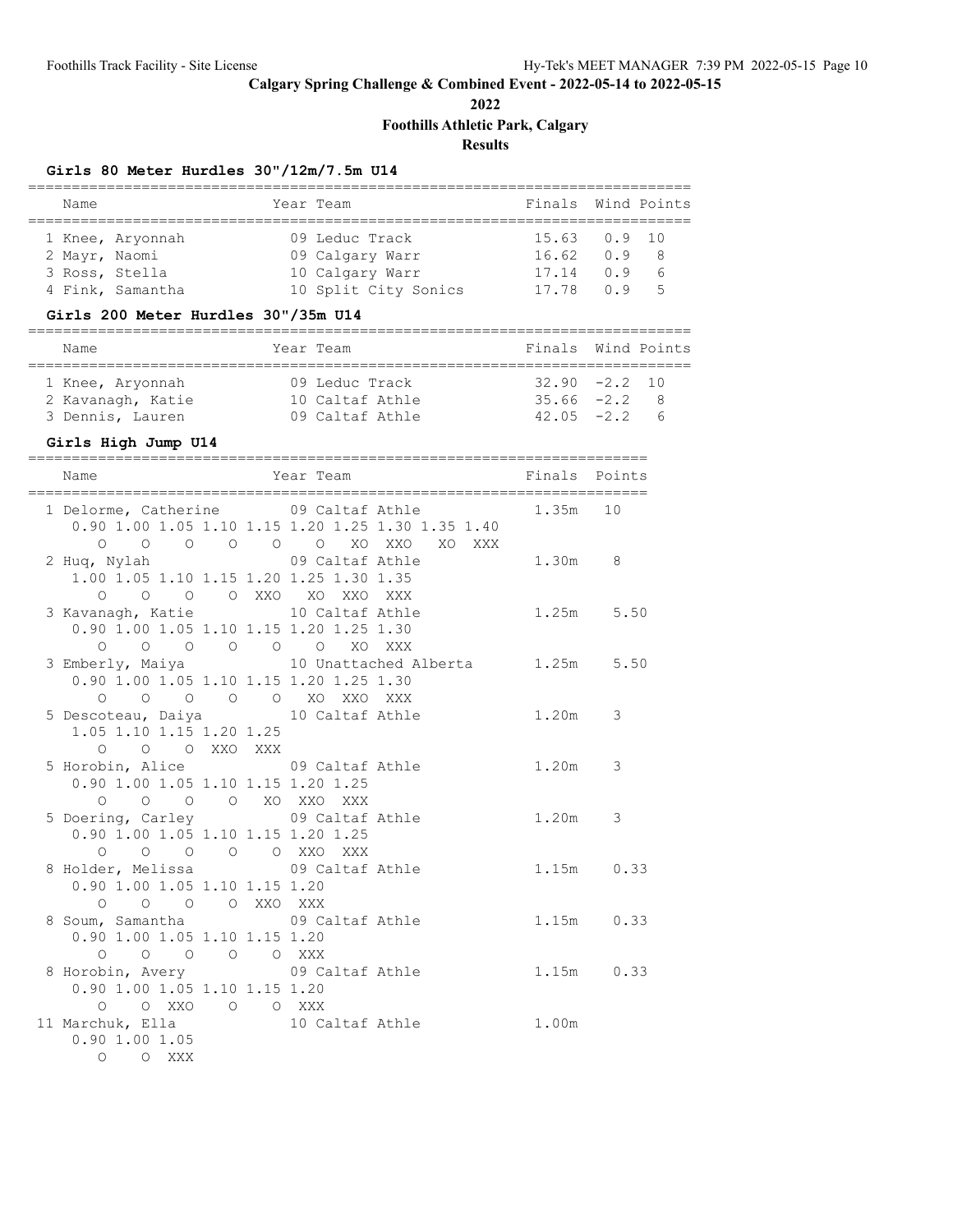**2022**

**Foothills Athletic Park, Calgary**

# **Results**

# **Girls Long Jump U14**

|                                                                                                                                                           |                       |           |            | Wind Points |
|-----------------------------------------------------------------------------------------------------------------------------------------------------------|-----------------------|-----------|------------|-------------|
| 1 Delorme, Catherine 09 Caltaf Athle 4.19m<br>FOUL 3.93m (NWI) 3.78m (NWI) 3.84m (NWI) 3.84m (NWI) 4.19m (NWI)                                            |                       |           | NWI        | 10          |
| 2 Omoyayi, Abiola 69 Leduc Track<br>3.75m (NWI) 3.65m (NWI) 3.71m (NWI) 3.97m (NWI) 4.11m (NWI) 3.98m (NWI)                                               |                       | 4.11m NWI |            | 8           |
| 10 Caltaf Athle<br>3 Descoteau, Daiya<br>3.78m (NWI) 3.49m (NWI) 3.65m (NWI) 3.79m (NWI) 3.98m (NWI) 4.02m (NWI)                                          |                       | 4.02m     | NWI        | 6           |
| 4 Knee, Aryonnah 09 Leduc Track 3.78m NWI<br>3.68m (NWI) 3.33m (NWI) 3.65m (NWI) FOUL 3.30m (NWI) 3.78m (NWI)<br>5 Penner, Lexi 10 Calgary Warr 3.74m NWI |                       |           | NWI        | 5           |
| 3.62m (NWI) FOUL 3.62m (NWI) $3.74$ m (NWI) 3.73m (NWI) 3.67m (NWI)                                                                                       |                       | 3.74m NWI |            | 4           |
| 6 Mayr, Naomi                         09 Calgary Warr               3.73m<br>3.73m (NWI) 3.31m (NWI) 3.34m (NWI) 3.38m (NWI) 2.75m (NWI) 3.39m (NWI)      |                       |           | NWI        | 3           |
| 7 Huq, Nylah<br>3.63m (NWI) 3.45m (NWI) 3.50m (NWI) 3.33m (NWI) 3.56m (NWI) 3.71m (NWI)                                                                   | 09 Caltaf Athle 3.71m |           | NWI        | 2           |
| 8 Hindle, Taylor 69 Caltaf Athle 3.62m NWI<br>3.10m (NWI) 3.19m (NWI) 3.62m (NWI)                                                                         |                       |           |            | 1           |
| 9 Soum, Samantha (1986) 09 Caltaf Athle (2.56m)<br>2.96m (NWI) 3.13m (NWI) 3.56m (NWI) 3.23m (NWI) 3.40m (NWI) 3.43m (NWI)                                |                       |           | NWI        |             |
| 10 Funnell, Elizabeth 10 Caltaf Athle 3.43m<br>3.26m (NWI) 3.43m (NWI) 3.35m (NWI)                                                                        |                       |           | NWI        |             |
| 10 Emberly, Maiya 10 Unattached Alberta 3.43m<br>FOUL FOUL 3.43m (NWI)<br>12 Ross, Stella 10 Calgary Warr                                                 | 3.31m                 |           | NWI        |             |
| 3.28m (NWI) 3.24m (NWI) 3.31m (NWI)<br>12 Doering, Carley 09 Caltaf Athle                                                                                 | 3.31m                 |           | NWI<br>NWI |             |
| FOUL 3.22m (NWI) 3.31m (NWI)<br>14 Kavanagh, Katie 10 Caltaf Athle                                                                                        | 3.28m                 |           | NWI        |             |
| 3.08m (NWI) 3.09m (NWI) 3.28m (NWI)<br>15 Holder, Melissa 69 Caltaf Athle                                                                                 | 3.27m                 |           | NWI        |             |
| FOUL 3.27m (NWI)<br>FOUL<br>16 Wesolowski, Chloe 69 Calgary Warr                                                                                          | 3.22m                 |           | NWI        |             |
| 2.89m (NWI) 3.22m (NWI)<br>FOUL<br>09 Lethbridge T<br>17 Hillier, Norah                                                                                   |                       | 3.21m     | NWI        |             |
| FOUL 3.21m (NWI) 3.08m (NWI)<br>18 Keller, Clair<br>10 Leduc Track                                                                                        | 3.20m                 |           | NWI        |             |
| 3.10m (NWI) 2.75m (NWI) 3.20m (NWI)<br>18 Marchuk, Ella 10 Caltaf Athle<br>2.98m (NWI) FOUL 3.20m (NWI)                                                   | 3.20m                 |           | NWI        |             |
| 20 Horobin, Avery                                                                                                                                         | 09 Caltaf Athle       | 3.08m     | NWI        |             |
| 3.07m (NWI) 2.88m (NWI) 3.08m (NWI)<br>21 Stevenson, Imogen                                                                                               | 10 Caltaf Athle       | 2.91m     | NWI        |             |
| 2.91m (NWI) 2.38m (NWI) 2.54m (NWI)<br>22 Dennis, Lauren                                                                                                  | 09 Caltaf Athle       | 2.83m     | NWI        |             |
| 2.50m (NWI) 2.06m (NWI) 2.83m (NWI)<br>23 Tuchscherer, Aerisyn 10 Split City Sonics<br>2.55m (NWI) FOUL<br>FOUL                                           |                       | 2.55m     | NWI        |             |
|                                                                                                                                                           |                       |           |            |             |

### **Girls Shot Put 3 KG U14**

| Name | Year Team | Finals Points |  |
|------|-----------|---------------|--|
|      |           |               |  |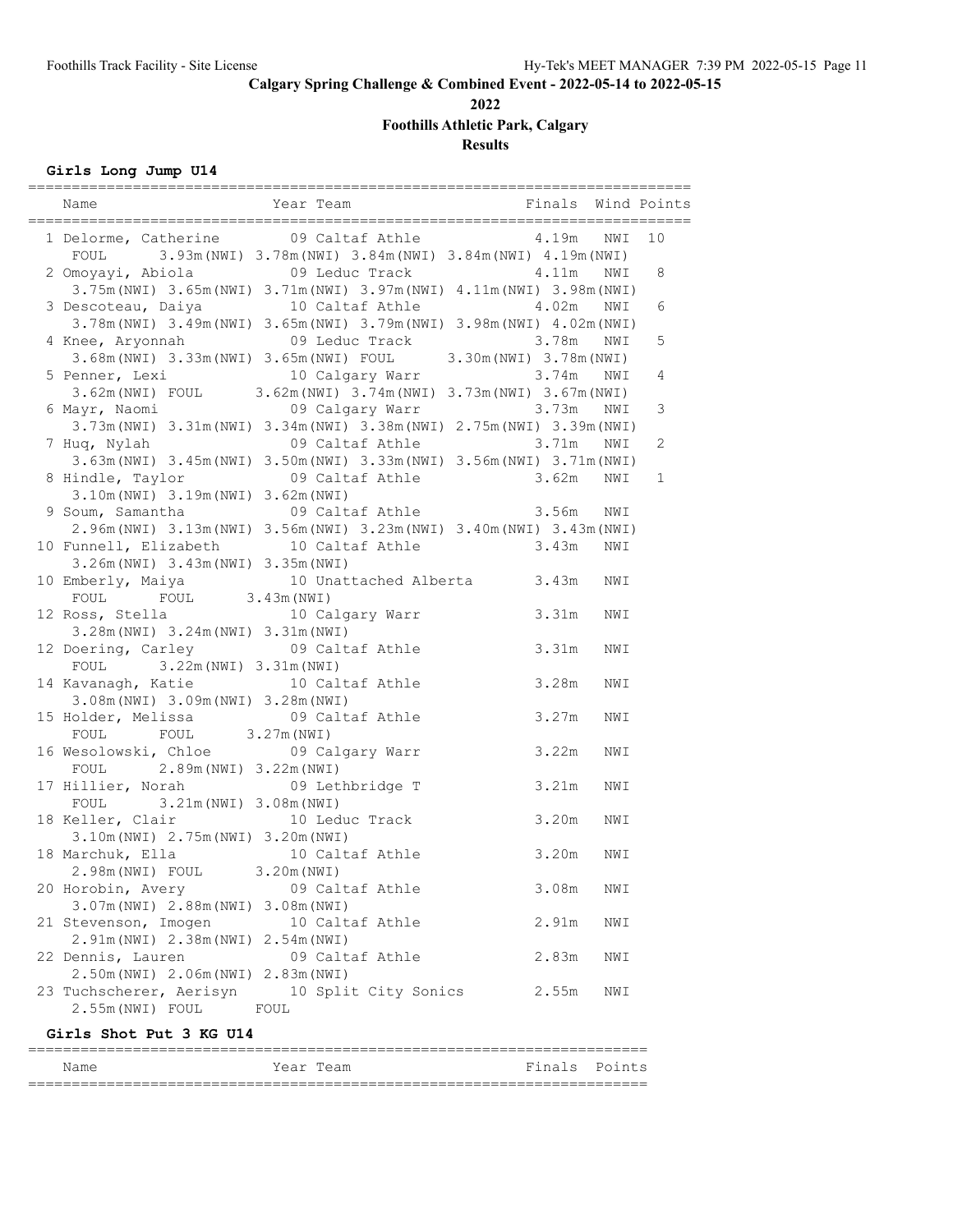**2022**

# **Foothills Athletic Park, Calgary**

**Results**

# **....Girls Shot Put 3 KG U14**

| 1 Omoyayi, Abiola<br>6.93m 6.90m 7.04m |  | 09 Leduc Track        | 7.04m | 10             |
|----------------------------------------|--|-----------------------|-------|----------------|
| 2 Knee, Aryonnah                       |  | 09 Leduc Track        |       | 6.99m 8        |
| $6.99m$ $6.29m$ $6.97m$                |  |                       |       |                |
| 3 Doering, Carley                      |  | 09 Caltaf Athle       |       | 6.96m 6        |
| 6.34m 6.50m 6.96m                      |  |                       |       |                |
| 4 Wesolowski, Chloe 69 Calgary Warr    |  |                       | 6.59m | 5              |
| $6.26m$ $6.42m$ $6.59m$                |  |                       |       |                |
| 5 Soum, Samantha                       |  | 09 Caltaf Athle       | 6.58m | $\overline{4}$ |
| $6.04m$ $6.58m$ $6.10m$                |  |                       |       |                |
| 6 Holder, Melissa                      |  | 09 Caltaf Athle       | 6.45m | 3              |
| 5.98m 6.05m 6.45m                      |  |                       |       |                |
| 7 Horobin, Avery                       |  | 09 Caltaf Athle       |       | 2<br>5.92m     |
| 5.92m 5.27m 4.57m                      |  |                       |       |                |
| 8 Emberly, Maiya                       |  | 10 Unattached Alberta |       | 5.45m 1        |
| 5.38m 5.36m 5.45m                      |  |                       |       |                |
| 9 Keller, Clair                        |  | 10 Leduc Track        | 5.43m |                |
| 5.43m 4.86m 5.06m                      |  |                       |       |                |
| 10 Descoteau, Daiya                    |  | 10 Caltaf Athle       | 5.35m |                |
| 4.67m  4.57m  5.35m                    |  |                       |       |                |
| 11 Dennis, Lauren                      |  | 09 Caltaf Athle       | 4.31m |                |
| 3.43m 3.74m 4.31m                      |  |                       |       |                |
| 12 Marchuk, Ella                       |  | 10 Caltaf Athle       | 3.95m |                |
| 3.91m 3.59m 3.95m                      |  |                       |       |                |

# **Girls Javelin Throw Turbo 400g U14**

| Name                                      | Year Team             | Finals Points |    |
|-------------------------------------------|-----------------------|---------------|----|
| 1 Doering, Carley<br>17.53m 16.38m 17.04m | 09 Caltaf Athle       | 17.53m 10     |    |
| 2 Omoyayi, Abiola                         | 09 Leduc Track        | 17.18m        | 8  |
| 13.19m 17.18m 14.00m                      |                       |               |    |
| 3 Marchuk, Ella                           | 10 Caltaf Athle       | 14.83m        | 6  |
| 14.83m 12.38m 14.07m                      |                       |               |    |
| 4 Taylor, Hannah                          | 09 Caltaf Athle       | 13.57m        | .5 |
| 11.39m 13.57m 11.57m                      |                       |               |    |
| 5 Emberly, Maiya                          | 10 Unattached Alberta | 12.74m        | 4  |
| 11.39m 12.74m 12.51m                      |                       |               |    |

### **Girls 60 Meter Dash U12**

| Name              | Year Team           | Finals      |               |                | Wind H# Points |
|-------------------|---------------------|-------------|---------------|----------------|----------------|
| 1 Cooper, Avery   | 11 St. Albert M     |             | $9.27 -2.2$ 1 |                | 1 O            |
| 2 Reyes, Taliyah  | 11 Caltaf Athle     | 9.42        | $0.5 \quad 2$ |                | 8              |
| 3 Armeneau, Adele | 11 Caltaf Athle     | 9.79        | $-2.2$        | $\overline{1}$ | 6              |
| 4 Drebert, Maelle | 11 Leduc Track      | 10.01       | $+0.0$        | -3             | 5              |
| 5 Hall, Clara     | 11 Calgary Spartans | 10.12       | 0.5           | - 2            | 4              |
| 6 Naish, Emma     | 12 Caltaf Athle     | $10.29$ 2.6 |               | 4              | Κ              |
| 7 Hallden, Hannah | 11 Caltaf Athle     | 10.30       | 0.5           | -2             | $\mathcal{P}$  |
| 8 Hay, Cambryn    | 11 Passtrak         | 10.31       | $-2.2$        | $\sqrt{1}$     |                |
| 9 Parlov, Inga    | 11 Calgary Spartans | 10.31       | $-2.2$        |                |                |
| 10 Petrovs, Paula | 11 Calgary Spartans | 10.35       | 2.6           | 4              |                |
| 11 Siemens, Haley | 11 Caltaf Athle     | 10.40       | 0.5           | 2              |                |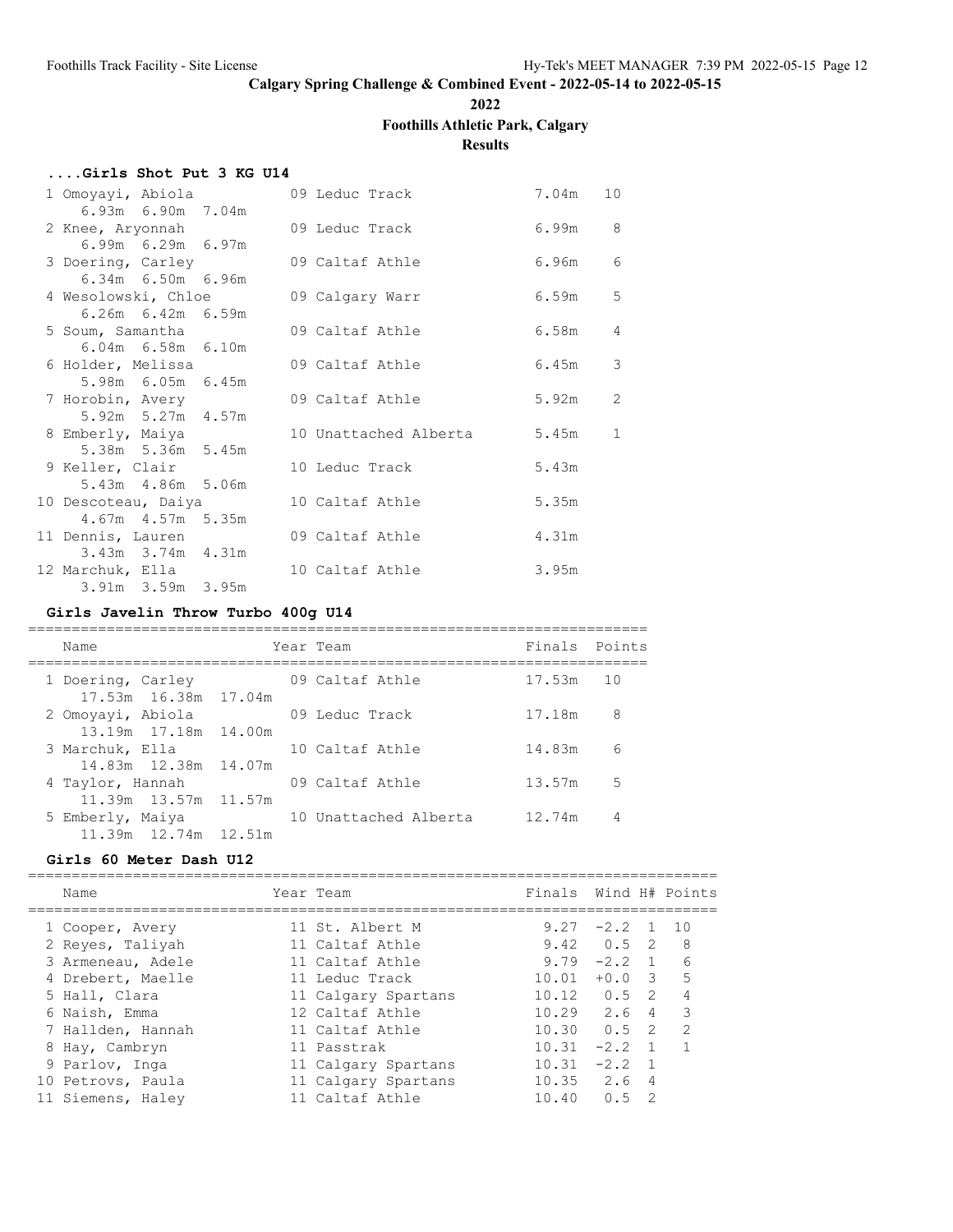**2022**

# **Foothills Athletic Park, Calgary**

**Results**

### **....Girls 60 Meter Dash U12**

| 12 Kindopp, Isabella (izzy) | 12 Caltaf Athle | 10.44           | 2.6 4          |  |
|-----------------------------|-----------------|-----------------|----------------|--|
| 13 McIntyre, Ainsley        | 11 Caltaf Athle | 10.46           | $+0.0$ 3       |  |
| 14 Coghlan, Isla            | 12 Caltaf Athle | 10.48           | $+0.0$ 3       |  |
| 15 Harris, Emmeline         | 11 Caltaf Athle | $10.50$ $0.5$ 2 |                |  |
| 16 Mann, Elise              | 11 Caltaf Athle | $10.58$ 2.6 4   |                |  |
| 17 Van Wyk, Ella            | 11 Caltaf Athle | $10.59$ $2.6$ 4 |                |  |
| 18 Swanson, Vera            | 12 Caltaf Athle | $10.73$ $0.5$ 2 |                |  |
| 19 Penner, Maxine           | 12 Calgary Warr | 10.73           | $-2.2 \quad 1$ |  |
| 20 Peters, Gracie           | 12 Caltaf Athle | 10.79           | $+0.0$ 3       |  |
| 21 Robinson, Lauren         | 12 Caltaf Athle | 10.82           | $+0.0$ 3       |  |
| 22 Dyck, Rylee              | 11 Caltaf Athle | $10.83$ $0.5$ 2 |                |  |
| 23 Greenhalgh, Sienne       | 12 Caltaf Athle | 10.85           | $+0.0$ 3       |  |
| 24 Dabisza, Adelaide        | 12 Caltaf Athle | 11.00 2.6 4     |                |  |
| 25 Cribbie, Taylor          | 12 Caltaf Athle | $11.43 -2.2$ 1  |                |  |
| 26 Marien, Ryleigh          | 12 Caltaf Athle | 11.79           | $-2.2$ 1       |  |
|                             |                 |                 |                |  |

#### **Girls 150 Meter Dash U12**

===============================================================================

| Name<br>------------- | Year Team<br>--------- | Finals Wind H# Points |               |               |              |
|-----------------------|------------------------|-----------------------|---------------|---------------|--------------|
| 1 Cooper, Avery       | 11 St. Albert M        | 21.88                 | $2.9 \quad 1$ |               | 10           |
| 2 Reyes, Taliyah      | 11 Caltaf Athle        | 22.36                 | $3.7 \quad 2$ |               | 8            |
| 3 Armeneau, Adele     | 11 Caltaf Athle        | 23.18                 | $3.7 \quad 2$ |               | 6            |
| 4 Lea, Erica          | 11 Caltaf Athle        | 23.57                 | $3.4 \quad 3$ |               | 5            |
| 5 Drebert, Maelle     | 11 Leduc Track         | 24.16                 | $3.7 \quad 2$ |               | 4            |
| 6 Parlov, Inga        | 11 Calgary Spartans    | 24.54                 | $2.9$ 1       |               | 3            |
| 7 Hay, Cambryn        | 11 Passtrak            | 24.92                 | $2.9 \quad 1$ |               | 2            |
| 8 Penner, Maxine      | 12 Calgary Warr        | 24.96                 | $3.4 \quad 3$ |               | $\mathbf{1}$ |
| 9 Coghlan, Isla       | 12 Caltaf Athle        | 25.98                 | 2.9           | $\mathbf{1}$  |              |
| 10 Siemens, Haley     | 11 Caltaf Athle        | 26.09                 | 3.4           | $\mathcal{E}$ |              |
| 11 Van Wyk, Ella      | 11 Caltaf Athle        | 26.31                 | 3.7           | $\mathcal{L}$ |              |
| 12 Harris, Emmeline   | 11 Caltaf Athle        | 26.53                 | 3.7           | $\mathcal{L}$ |              |
| 13 Robinson, Lauren   | 12 Caltaf Athle        | 26.56                 | 2.9           | $\mathbf{1}$  |              |
| 14 Greenhalgh, Sienne | 12 Caltaf Athle        | 26.74                 | 3.4           | 3             |              |
| 15 Swanson, Vera      | 12 Caltaf Athle        | 27.20                 | 2.9           | $\mathbf{1}$  |              |
| 16 Cribbie, Taylor    | 12 Caltaf Athle        | 27.31                 | 3.4           | 3             |              |
| 17 Marien, Ryleigh    | 12 Caltaf Athle        | 27.45                 | 3.4           | 3             |              |
| 18 Peters, Gracie     | 12 Caltaf Athle        | 27.79                 | 3.7           | $\mathcal{L}$ |              |
| 19 Siray, Ava         | 12 Caltaf Athle        | 30.06                 | 2.9           | 1             |              |

### **Girls 600 Meter Run U12**

|  | Name                | Year Team           | Finals Points |               |
|--|---------------------|---------------------|---------------|---------------|
|  | 1 Drebert, Maelle   | 11 Leduc Track      | 1:52.50       | 10            |
|  | 2 Reyes, Taliyah    | 11 Caltaf Athle     | 1:58.17       | 8             |
|  | 3 Cooper, Avery     | 11 St. Albert M     | 2:04.54       | 6             |
|  | 4 Copeland, Adele   | 11 Caltaf Athle     | 2:08.69       | 5             |
|  | 5 Parlov, Inga      | 11 Calgary Spartans | 2:08.75       |               |
|  | 6 Petrovs, Paula    | 11 Calgary Spartans | 2:20.44       | 3             |
|  | 7 McIntyre, Ainsley | 11 Caltaf Athle     | 2:20.49       | $\mathcal{P}$ |
|  | 8 Siemens, Haley    | 11 Caltaf Athle     | 2:21.91       |               |
|  | 9 Van Wyk, Ella     | 11 Caltaf Athle     | 2:25.72       |               |
|  | 10 Hallden, Hannah  | 11 Caltaf Athle     | 2:26.85       |               |
|  |                     |                     |               |               |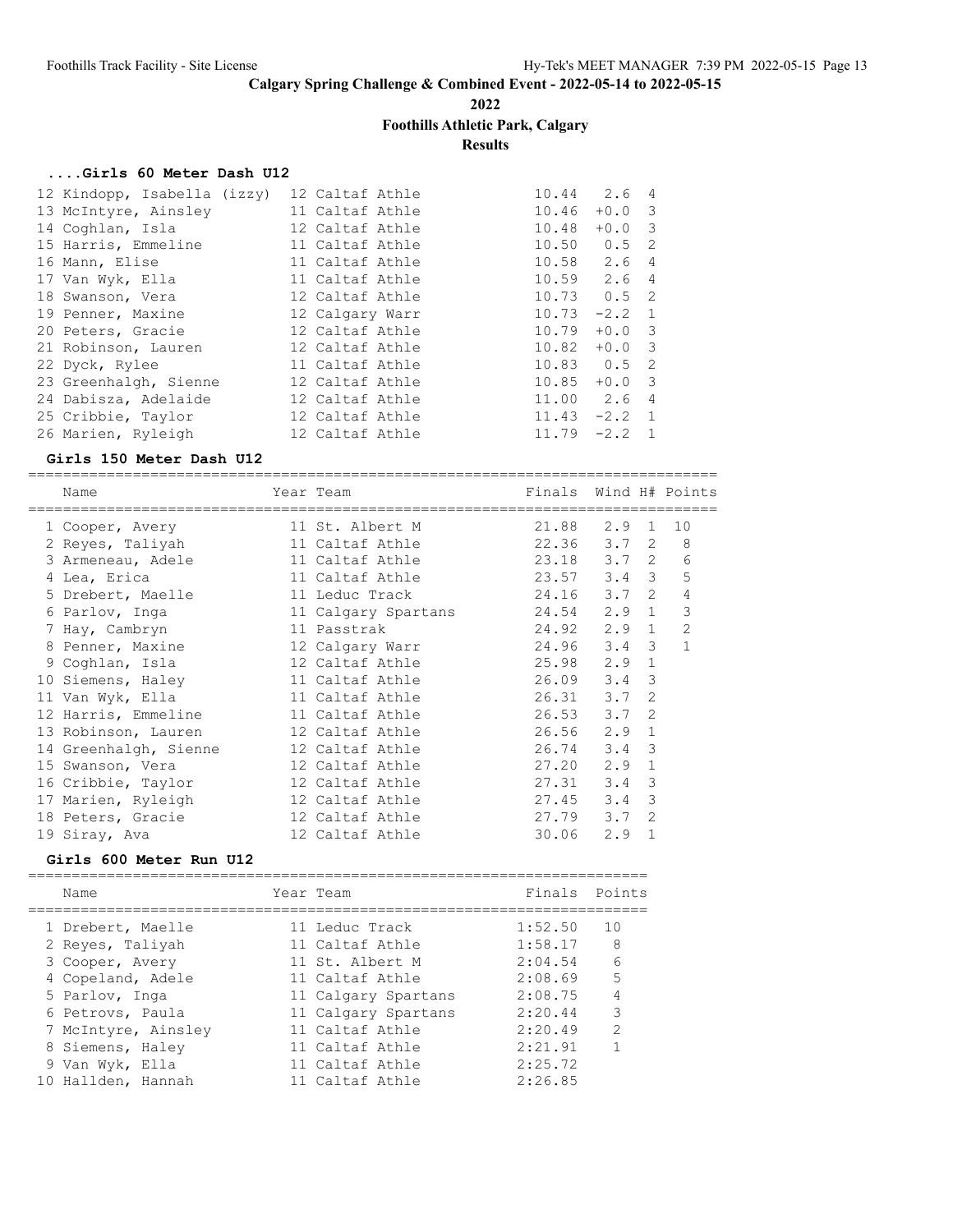**2022**

**Foothills Athletic Park, Calgary**

**Results**

### **....Girls 600 Meter Run U12**

| 11 Mann, Elise              | 11 Caltaf Athle | 2:28.35 |
|-----------------------------|-----------------|---------|
| 12 Coghlan, Isla            | 12 Caltaf Athle | 2:29.41 |
| 13 Hay, Cambryn             | 11 Passtrak     | 2:30.12 |
| 14 Greenhalgh, Sienne       | 12 Caltaf Athle | 2:31.30 |
| 15 Kindopp, Isabella (izzy) | 12 Caltaf Athle | 2:31.51 |
| 16 Cribbie, Taylor          | 12 Caltaf Athle | 2:33.92 |

#### **Girls 1000 Meter Run U12**

| Name               | Year Team           | Finals Points |                |
|--------------------|---------------------|---------------|----------------|
| 1 Drebert, Maelle  | 11 Leduc Track      | 3:36.69       | 10             |
| 2 Cooper, Avery    | 11 St. Albert M     | 3:51.12       | 8              |
| 3 Lea, Erica       | 11 Caltaf Athle     | 3:55.48       | 6              |
| 4 Copeland, Adele  | 11 Caltaf Athle     | 3:56.98       | 5              |
| 5 Parlov, Inga     | 11 Calgary Spartans | 4:04.32       | $\overline{4}$ |
| 6 Coghlan, Isla    | 12 Caltaf Athle     | 4:06.35       | 3              |
| 7 Dyck, Rylee      | 11 Caltaf Athle     | 4:15.59       | $\mathcal{L}$  |
| 8 Van Wyk, Ella    | 11 Caltaf Athle     | 4:18.90       | 1              |
| 9 Hay, Cambryn     | 11 Passtrak         | 4:39.75       |                |
| 10 Gerla, Martie   | 12 Caltaf Athle     | 4:43.73       |                |
| 11 Cribbie, Taylor | 12 Caltaf Athle     | 4:47.95       |                |

#### **Girls Long Jump U12**

=============================================================================== Name Year Team Finals Wind H# Points

| Name                                     | Year Team                                      | Finals Wind H# Points |       |   |              |
|------------------------------------------|------------------------------------------------|-----------------------|-------|---|--------------|
| $4.17m(NWI)$ 3.86 $m(NWI)$ 4.15 $m(NWI)$ | 1 Cooper, Avery 11 St. Albert M 4.17m NWI 1 10 |                       |       |   |              |
|                                          | 2 Drebert, Maelle 11 Leduc Track 3.64m NWI 2   |                       |       |   | 8            |
| 3.64m (NWI) 3.57m (NWI) 3.52m (NWI)      |                                                |                       |       |   |              |
| 3 Hay, Cambryn 11 Passtrak               |                                                | 3.33m NWI 1           |       |   | 6            |
| 3.28m (NWI) 3.33m (NWI) 3.21m (NWI)      |                                                |                       |       |   |              |
|                                          | 4 Parlov, Inga 11 Calgary Spartans             | 3.17m                 | NWI 2 |   | 5            |
| 3.05m (NWI) 3.10m (NWI) 3.17m (NWI)      |                                                |                       |       |   |              |
|                                          | 5 Armeneau, Adele 11 Caltaf Athle              | 3.08m                 | NWI 1 |   | 4            |
| 2.70m (NWI) 2.98m (NWI) 3.08m (NWI)      |                                                |                       |       |   |              |
| 6 Naish, Emma<br>12 Caltaf Athle         |                                                | 3.05m NWI 2           |       |   | 3            |
| 3.05m (NWI) 2.48m (NWI) 2.93m (NWI)      |                                                |                       |       |   |              |
| 7 Robinson, Lauren 12 Caltaf Athle       | 2.91m                                          |                       | NWI 1 |   | 2            |
| 2.91m (NWI) 2.58m (NWI) 2.51m (NWI)      |                                                |                       |       |   |              |
| 8 Hallden, Hannah 11 Caltaf Athle        |                                                | 2.89m NWI 2           |       |   | $\mathbf{1}$ |
| 2.82m (NWI) 2.80m (NWI) 2.89m (NWI)      |                                                |                       |       |   |              |
| 9 Mann, Elise 11 Caltaf Athle            |                                                | 2.83m                 | NWI 2 |   |              |
| 2.46m (NWI) 2.71m (NWI) 2.83m (NWI)      |                                                |                       |       |   |              |
| 10 Cribbie, Taylor 12 Caltaf Athle       |                                                | 2.77m NWI             |       | 2 |              |
| 2.77m (NWI) 2.57m (NWI) 2.70m (NWI)      |                                                |                       |       |   |              |
| 10 Swanson, Vera 12 Caltaf Athle         |                                                | 2.77m                 | NWI   | 2 |              |
| 2.68m (NWI) 2.76m (NWI) 2.77m (NWI)      |                                                |                       |       |   |              |
| 12 McIntyre, Ainsley 11 Caltaf Athle     | 2.72m                                          |                       | NWI   | 2 |              |
| 2.64m (NWI) 2.65m (NWI) 2.72m (NWI)      |                                                |                       |       |   |              |
| 13 Coghlan, Isla 12 Caltaf Athle         |                                                | 2.69m                 | NWI 1 |   |              |
| 2.67m (NWI) 2.69m (NWI) 1.86m (NWI)      |                                                |                       |       |   |              |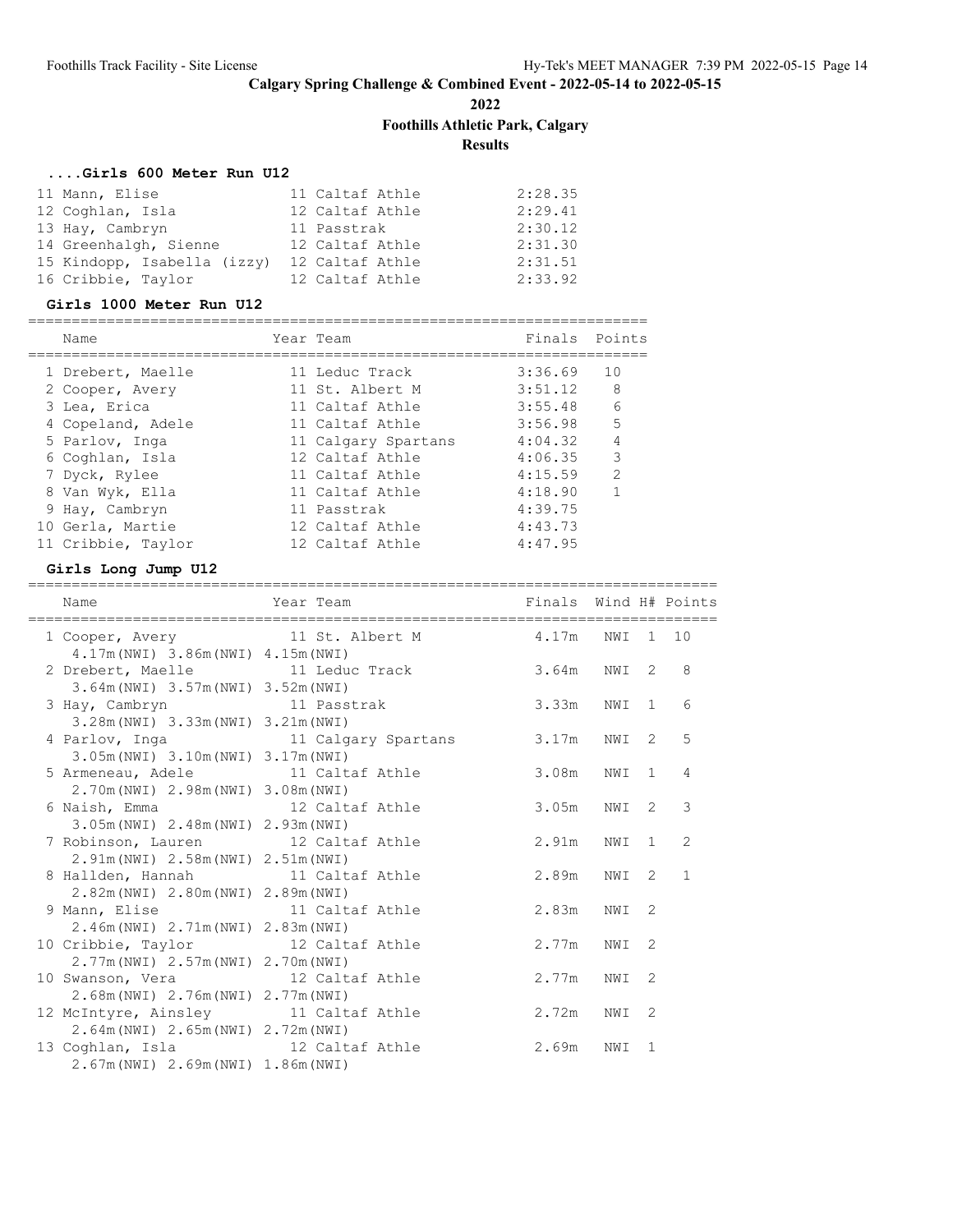**2022**

# **Foothills Athletic Park, Calgary**

# **Results**

|  |  |  | Girls Long Jump U12 |  |  |  |
|--|--|--|---------------------|--|--|--|
|--|--|--|---------------------|--|--|--|

|                                                                         | 14 Petrovs, Paula 11 Calgary Spartans                          | 2.63m       | NWI 2 |   |
|-------------------------------------------------------------------------|----------------------------------------------------------------|-------------|-------|---|
| 2.34m (NWI) 2.63m (NWI) FOUL                                            |                                                                |             |       |   |
| 15 Greenhalgh, Sienne 12 Caltaf Athle                                   |                                                                | 2.62m NWI 1 |       |   |
| 2.62m (NWI) 2.49m (NWI) 1.84m (NWI)                                     |                                                                |             |       |   |
| 16 Dyck, Rylee                                                          | 11 Caltaf Athle                                                | 2.59m NWI 1 |       |   |
| 2.40m (NWI) 2.50m (NWI) 2.59m (NWI)                                     |                                                                |             |       |   |
| 17 Reyes, Taliyah 11 Caltaf Athle                                       |                                                                | 2.58m NWI 2 |       |   |
| 2.58m (NWI) 2.36m (NWI) 2.29m (NWI)                                     |                                                                |             |       |   |
| 18 Siemens, Haley 11 Caltaf Athle                                       |                                                                | 2.53m       | NWI 1 |   |
| 2.53m (NWI) 2.30m (NWI) 2.17m (NWI)                                     |                                                                |             |       |   |
| 19 Harris, Emmeline 11 Caltaf Athle                                     |                                                                | 2.47m       | NWI 2 |   |
| 2.33m (NWI) 2.00m (NWI) 2.47m (NWI)                                     |                                                                |             |       |   |
| 20 Kindopp, Isabella (izzy) 12 Caltaf Athle                             |                                                                | 2.45m       | NWI 1 |   |
| 2.45m (NWI) 2.16m (NWI) 2.37m (NWI)                                     |                                                                |             |       |   |
| 21 Peters, Gracie 12 Caltaf Athle                                       |                                                                | 2.27m       | NWI 2 |   |
| 2.17m (NWI) 2.20m (NWI) 2.27m (NWI)                                     |                                                                |             | NWI 2 |   |
| 22 Gerla, Martie 12 Caltaf Athle<br>2.24m (NWI) 2.19m (NWI) 2.06m (NWI) |                                                                | 2.24m       |       |   |
| 23 Marien, Ryleigh 12 Caltaf Athle                                      |                                                                | 2.00m       | NWI 1 |   |
| 2.00m (NWI) 1.88m (NWI) 1.67m (NWI)                                     |                                                                |             |       |   |
| 24 Dabisza, Adelaide 12 Caltaf Athle                                    |                                                                | 1.99m       | NWI   | 1 |
| 1.88m(NWI) 1.83m(NWI) 1.99m(NWI)                                        |                                                                |             |       |   |
|                                                                         | 25 Hall, Clara                             11 Calgary Spartans | 1.54m       | NWI 1 |   |
| $1.54m(NWI)$ $1.49m(NWI)$ $1.53m(NWI)$                                  |                                                                |             |       |   |
|                                                                         |                                                                |             |       |   |

#### **Girls Shot Put 2KG U12**

| Name                                   | Year Team             | Finals Points |              |
|----------------------------------------|-----------------------|---------------|--------------|
| 1 Cooper, Avery<br>8.12m 7.52m         | 11 St. Albert M 8.12m |               | 10           |
| 2 Drebert, Maelle<br>7.20m 7.55m       | 11 Leduc Track        | 7.55m         | 8            |
| 3 Van Wyk, Ella<br>5.33m               | 11 Caltaf Athle       | 5.33m         | 6            |
| 4 Siemens, Haley<br>$5.23m$ $5.29m$    | 11 Caltaf Athle       | 5.29m         | 5            |
| 5 Naish, Emma<br>5.19m 4.87m           | 12 Caltaf Athle       | 5.19m         | 4            |
| 6 Parlov, Inga<br>5.14m 5.06m          | 11 Calgary Spartans   | 5.14m         | 3            |
| 7 Coghlan, Isla<br>4.65m               | 12 Caltaf Athle 4.65m |               | 2            |
| 8 Hay, Cambryn<br>4.48m 4.56m          | 11 Passtrak           | 4.56m         | $\mathbf{1}$ |
| 9 Gerla, Martie<br>4.48m 4.45m         | 12 Caltaf Athle       | 4.48m         |              |
| 10 Harris, Emmeline<br>$4.25m$ $4.41m$ | 11 Caltaf Athle       | 4.41m         |              |
| 11 Robinson, Lauren<br>4.08m 4.31m     | 12 Caltaf Athle       | 4.31m         |              |
| 12 Reyes, Taliyah<br>4.13m 3.68m       | 11 Caltaf Athle       | 4.13m         |              |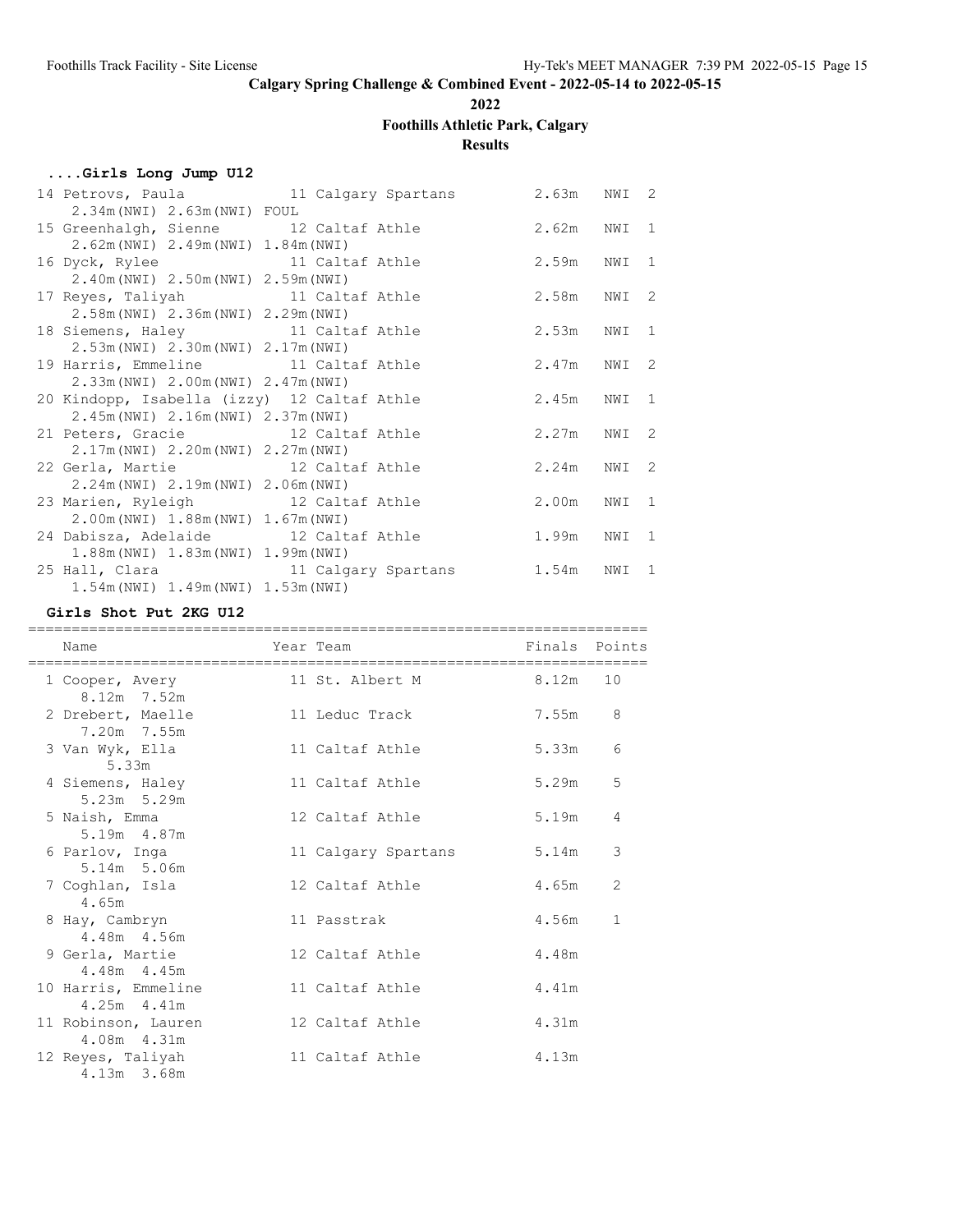**2022**

**Foothills Athletic Park, Calgary**

**Results**

# **....Girls Shot Put 2KG U12**

| 13 Cribbie, Taylor<br>3.37m 3.36m | 12 Caltaf Athle | 3.37m |
|-----------------------------------|-----------------|-------|
| 14 Siray, Ava<br>$3.34m$ $3.24m$  | 12 Caltaf Athle | 3.34m |

#### **Girls Javelin Throw Turbo 400g U12**

=======================================================================

|  | Name                                             | Year Team |                 | Finals Points |               |
|--|--------------------------------------------------|-----------|-----------------|---------------|---------------|
|  | 1 Mann, Elise                                    |           | 11 Caltaf Athle | 10.84m 10     |               |
|  | 9.01m 7.80m 10.84m<br>2 Drebert, Maelle          |           | 11 Leduc Track  | 10.75m        | 8             |
|  | 10.75m 9.48m 8.13m                               |           | 11 Caltaf Athle | 9.88m         | 6             |
|  | 3 Hallden, Hannah<br>9.88m 8.36m 8.52m           |           |                 |               |               |
|  | 4 Swanson, Vera                                  |           | 12 Caltaf Athle | 9.17m         | 5             |
|  | 9.17m 8.46m 7.75m<br>5 Cooper, Avery             |           | 11 St. Albert M | 8.92m         | 4             |
|  | 8.02m 8.92m 6.97m                                |           |                 |               |               |
|  | 6 McIntyre, Ainsley<br>7.64m 7.69m 8.14m         |           | 11 Caltaf Athle | 8.14m         | 3             |
|  | 7 Robinson, Lauren                               |           | 12 Caltaf Athle | 8.07m         | $\mathcal{L}$ |
|  | 8.07m 6.99m 7.02m                                |           |                 |               |               |
|  | 8 Hay, Cambryn<br>7.36m 7.07m 7.93m              |           | 11 Passtrak     | 7.93m         | $\mathbf{1}$  |
|  | 9 Coghlan, Isla                                  |           | 12 Caltaf Athle | 7.29m         |               |
|  | $6.54m$ $7.22m$ $7.29m$<br>10 Greenhalgh, Sienne |           | 12 Caltaf Athle | 6.16m         |               |
|  | 5.98m 6.16m 5.16m                                |           |                 |               |               |
|  | 11 Cribbie, Taylor                               |           | 12 Caltaf Athle | 5.90m         |               |
|  | 5.62m 5.90m 4.33m<br>12 Harris, Emmeline         |           | 11 Caltaf Athle | 5.62m         |               |
|  | 5.53m 4.98m 5.62m                                |           |                 |               |               |

# **Girls Other Standing LJ U12**

| Name                    | Year Team           | Finals | Points        |
|-------------------------|---------------------|--------|---------------|
| 1 Hay, Cambryn          | 11 Passtrak         | 2.00m  | 10            |
| 1.90m 1.95m 2.00m       |                     |        |               |
| 2 Cooper, Avery         | 11 St. Albert M     | 1.99m  | 8             |
| 1.93m 1.99m 1.94m       |                     |        |               |
| 3 Drebert, Maelle       | 11 Leduc Track      | 1.70m  | 6             |
| 1.70m 1.67m 1.65m       |                     |        |               |
| 4 Armeneau, Adele       | 11 Caltaf Athle     | 1.64m  | 5             |
| $1.52m$ $1.51m$ $1.64m$ |                     |        |               |
| 5 Robinson, Lauren      | 12 Caltaf Athle     | 1.63m  | 4             |
| 1.63m 1.50m 1.60m       |                     |        |               |
| 6 Swanson, Vera         | 12 Caltaf Athle     | 1.57m  | 3             |
| $1.57m$ $1.56m$ $1.48m$ |                     |        |               |
| 7 Coghlan, Isla         | 12 Caltaf Athle     | J1.57m | $\mathcal{L}$ |
| 1.39m 1.38m 1.57m       |                     |        |               |
| 8 Parlov, Inga          | 11 Calgary Spartans | 1.53m  |               |
| 1.51m 1.53m FOUL        |                     |        |               |
|                         |                     |        |               |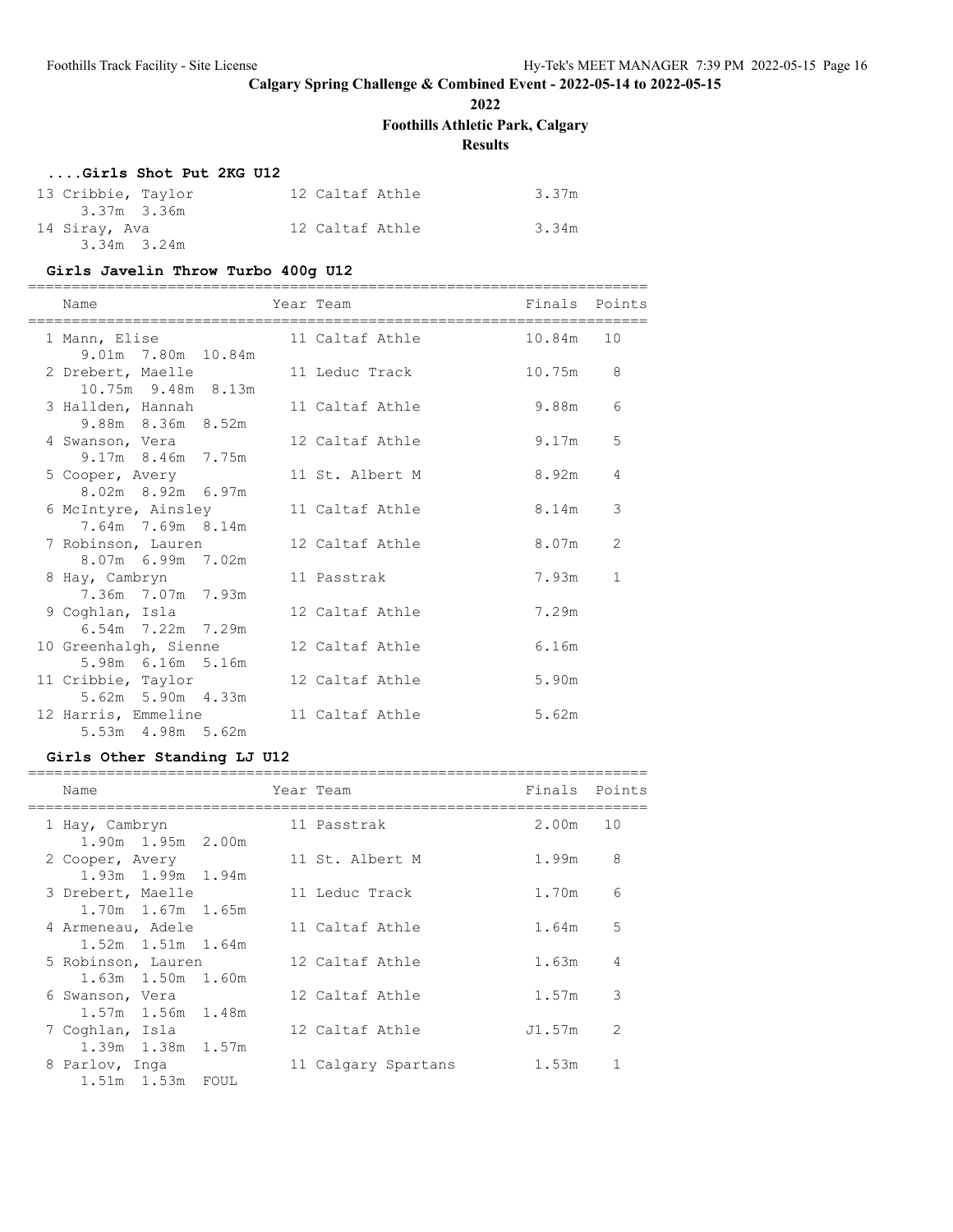**2022**

**Foothills Athletic Park, Calgary**

**Results**

### **....Girls Other Standing LJ U12**

| 9 Penner, Maxine        |  | 12 Calgary Warr | 1.47m  |
|-------------------------|--|-----------------|--------|
| $1.41m$ $1.47m$ $1.47m$ |  |                 |        |
| 10 Cribbie, Taylor      |  | 12 Caltaf Athle | 1.44m  |
| 1.38m 1.44m 1.42m       |  |                 |        |
| 11 Marien, Ryleigh      |  | 12 Caltaf Athle | 1.38m  |
| 1.38m 1.34m 1.32m       |  |                 |        |
| 12 Harris, Emmeline     |  | 11 Caltaf Athle | J1.38m |
| 1.23m 1.32m 1.38m       |  |                 |        |
| 13 Van Wyk, Ella        |  | 11 Caltaf Athle | 1.37m  |
| $1.27m$ $1.37m$ $1.37m$ |  |                 |        |
| 14 Siray, Ava           |  | 12 Caltaf Athle | 1.29m  |
| 1.19m 1.25m 1.29m       |  |                 |        |

#### **Girls 60 Meter Dash U10**

===============================================================================

| Name                | Year Team                 | Finals |                  |              | Wind H# Points |
|---------------------|---------------------------|--------|------------------|--------------|----------------|
| 1 Boire, Aspen      | 13 Caltaf Athle           | 9.97   | $1.0 \quad 1$    |              | 10             |
| 2 Drebert, Marlea   | 14 Leduc Track            | 10.50  | $1.0 \t1 \t8$    |              |                |
| 3 Cysouw, Brinley   | 13 Caltaf Athle           | 10.56  | 0.6 <sup>3</sup> |              | 6              |
| 4 Kershaw, Dylan    | 13 Caltaf Athle           | 10.81  | 1.0 <sub>2</sub> |              | 5              |
| 5 Van Wyk, Adalyn   | 13 Caltaf Athle           | 10.83  | $0.6-3$          |              | 4              |
| 6 Ripley, Kaydence  | 13 Caltaf Athle           | 10.89  | $1.0 \t2$        |              | 3              |
| 7 Pono, Charlotte   | 13 Caltaf Athle           | 10.96  | $1.0 \t1$        |              | 2              |
| 8 Vantura, Lilian   | 13 Caltaf Athle           | 10.97  | 1.0              | 2            | $\mathbf{1}$   |
| 9 Nail, Avery       | 13 Caltaf Athle           | 11.00  | 1.0              | 2            |                |
| 10 Cassell, Anna    | 14 Caltaf Athle           | 11.04  | 1.0 1            |              |                |
| 11 Quarin, Evyn     | 13 Caltaf Athle           | 11.22  | $0.6-3$          |              |                |
| 12 Donaldson, Lucy  | 13 Caltaf Athle           | 11.30  | 1.0              | 2            |                |
| 13 Bennett, Lauren  | 13 Caltaf Athle           | 11.31  | $0.6-3$          |              |                |
| 14 Hall, Willow     | 13 Calgary Spartans 11.48 |        | 1.0              | $\mathbf{1}$ |                |
| 15 Aston, Elizabeth | 13 Caltaf Athle           | 11.77  | 1.0              | 1            |                |
| 16 Sanjivi, Asya    | 14 Calgary Spartans       | 12.14  | $0.6-3$          |              |                |
| 17 Rusling, Charlie | 13 Caltaf Athle           | 12.49  | 0.6              | 3            |                |
| 18 Dyck, Nora       | 14 Caltaf Athle           | 12.89  | 1.0              | 2            |                |
| 19 Drebert, Lexi    | 16 Leduc Track            | 13.38  | 1.0              | 1            |                |
| 20 Hoyda, Ali       | 14 Leduc Track            | 13.59  | 1.0              | 2            |                |

### **Girls 150 Meter Dash U10**

| Name               | Year Team       | Finals Wind H# Points |          |                |     |
|--------------------|-----------------|-----------------------|----------|----------------|-----|
| 1 Boire, Aspen     | 13 Caltaf Athle | $25.55$ $1.3$ 1       |          |                | 1 O |
| 2 Ripley, Kaydence | 13 Caltaf Athle | 27.03                 | $-0.3$ 2 |                | 8   |
| 3 Drebert, Marlea  | 14 Leduc Track  | 27.06 1.3             |          | $\overline{1}$ | 6   |
| 4 Van Wyk, Adalyn  | 13 Caltaf Athle | 27.52                 | $-0.3$   | - 2            | 5   |
| 5 Cysouw, Brinley  | 13 Caltaf Athle | 27.61                 | 1.3      | $\overline{1}$ | 4   |
| 6 Ouarin, Evyn     | 13 Caltaf Athle | 27.62                 | $-0.3$   | - 2            | 3   |
| 7 Kershaw, Dylan   | 13 Caltaf Athle | 27.68                 | $-0.3$   | - 2            | 2   |
| 8 Pono, Charlotte  | 13 Caltaf Athle | 29.23                 | 1.3      |                |     |
| 9 Rusling, Charlie | 13 Caltaf Athle | 32.52                 | 1.3      |                |     |
| 10 Drebert, Lexi   | 16 Leduc Track  | 1:07.89               | $-0.3$   |                |     |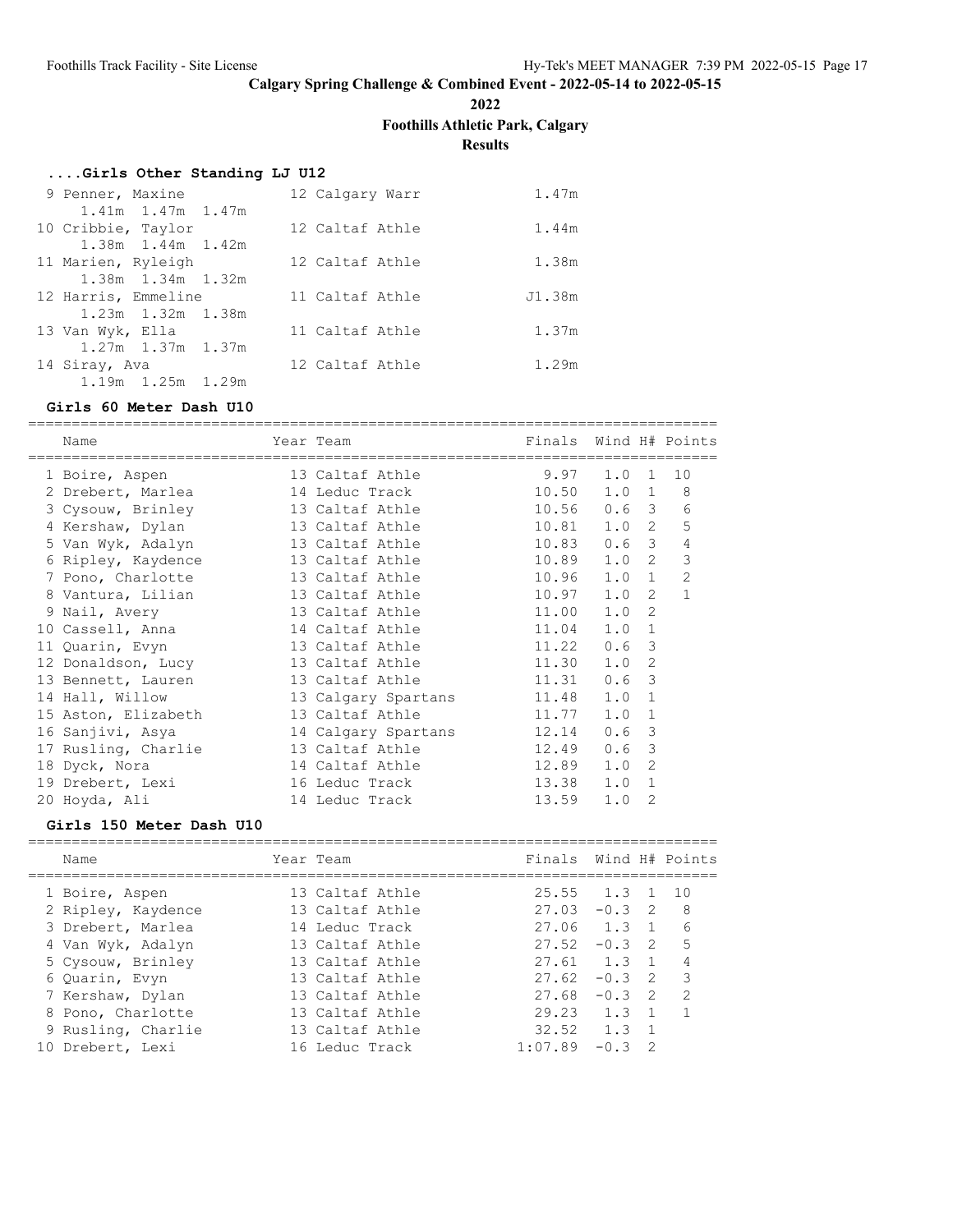**2022**

# **Foothills Athletic Park, Calgary**

**Results**

### **Girls 300 Meter Run U10**

| Name                                                      |            | Year Team                   | Finals Points      |                |    |
|-----------------------------------------------------------|------------|-----------------------------|--------------------|----------------|----|
| 1 Boire, Aspen                                            |            | 13 Caltaf Athle             | 55.30              | 10             |    |
| 2 Drebert, Marlea                                         |            | 14 Leduc Track              | 58.64              | 8              |    |
| 3 Vantura, Lilian                                         |            | 13 Caltaf Athle             | 1:00.53            | 6              |    |
| 4 Kershaw, Dylan                                          |            | 13 Caltaf Athle             | 1:04.57            | 5              |    |
| 5 Nail, Avery                                             |            | 13 Caltaf Athle             | 1:06.75            | $\overline{4}$ |    |
| 6 Quarin, Evyn                                            |            | 13 Caltaf Athle             | 1:07.30            | 3              |    |
| 7 Donaldson, Lucy                                         |            | 13 Caltaf Athle             | 1:07.64            | 2              |    |
| 8 Cassell, Anna                                           |            | 14 Caltaf Athle             | 1:09.74            | 1              |    |
| 9 Rusling, Charlie                                        |            | 13 Caltaf Athle             | 1:12.07            |                |    |
| 10 Drebert, Lexi                                          |            | 16 Leduc Track              | 1:12.28            |                |    |
| 11 Hoyda, Ali                                             |            | 14 Leduc Track              | 1:21.57            |                |    |
| 12 Sanjivi, Asya                                          |            | 14 Calgary Spartans 1:24.08 |                    |                |    |
| Girls 600 Meter Run U10                                   |            |                             |                    |                |    |
| Name                                                      |            | Year Team                   | Finals Points      |                |    |
| 1 Boire, Aspen                                            |            | 13 Caltaf Athle             | 2:05.66            | 10             |    |
| 2 Drebert, Marlea                                         |            | 14 Leduc Track              | 2:20.48            | 8              |    |
| 3 Drebert, Lexi                                           |            | 16 Leduc Track              | 2:40.76 6          |                |    |
| Girls Long Jump U10                                       |            |                             |                    |                |    |
| Name                                                      | Year Team  |                             | Finals Wind Points |                |    |
|                                                           |            |                             |                    |                |    |
| 1 Boire, Aspen                                            |            | 13 Caltaf Athle             | 2.88m              | NWI            | 10 |
| 2.88m (NWI) 2.16m (NWI) 2.42m (NWI)                       |            |                             |                    |                |    |
| 2 Quarin, Evyn                                            |            | 13 Caltaf Athle             | 2.72m              | NWI            | 8  |
| 2.71m (NWI) 2.72m (NWI) 2.52m (NWI)                       |            |                             |                    |                |    |
| 3 Ripley, Kaydence                                        |            | 13 Caltaf Athle             | 2.67m              | NWI            | 6  |
| 2.67m (NWI) 2.63m (NWI) 2.62m (NWI)                       |            | 14 Caltaf Athle             | 2.66m              | NWI            | 5  |
| 4 Cassell, Anna                                           |            |                             |                    |                |    |
| 2.22m (NWI) 2.66m (NWI) 2.56m (NWI)                       |            | 13 Caltaf Athle             | 2.59m              | NWI            | 4  |
| 5 Kershaw, Dylan<br>2.58m (NWI) 2.57m (NWI) 2.59m (NWI)   |            |                             |                    |                |    |
| 6 Drebert, Marlea                                         |            | 14 Leduc Track              | 2.57m              | NWI            | 3  |
| 2.53m (NWI) 2.57m (NWI) 2.53m (NWI)                       |            |                             |                    |                |    |
| 7 Vantura, Lilian                                         |            | 13 Caltaf Athle             | 2.54m              | NWI            | 2  |
| 2.02m (NWI) 2.14m (NWI) 2.54m (NWI)                       |            |                             |                    |                |    |
| 8 Pono, Charlotte                                         |            | 13 Caltaf Athle             | 2.47m              | NWI            | 1  |
| 2.47m (NWI) 2.45m (NWI) FOUL                              |            |                             |                    |                |    |
| 9 Cysouw, Brinley                                         |            | 13 Caltaf Athle             | 2.40m              | NWI            |    |
| 2.40m (NWI) 2.23m (NWI) 2.37m (NWI)                       |            |                             |                    |                |    |
| 9 Nail, Avery                                             |            | 13 Caltaf Athle             | 2.40m              | NWI            |    |
| 2.40m (NWI) 2.32m (NWI)                                   | 2.16m(NWI) |                             |                    |                |    |
|                                                           |            | 13 Caltaf Athle             | 2.32m              | NWI            |    |
| 11 Bennett, Lauren<br>2.32m (NWI) 2.19m (NWI) 2.31m (NWI) |            |                             |                    |                |    |
| 12 Sanjivi, Asya                                          |            | 14 Calgary Spartans         | 2.12m              | NWI            |    |
| 2.12m (NWI) 1.98m (NWI) 1.82m (NWI)                       |            |                             |                    |                |    |
| 13 Rusling, Charlie                                       |            | 13 Caltaf Athle             | 2.11m              | NWI            |    |
| 2.11m (NWI) 2.05m (NWI) 2.00m (NWI)                       |            |                             |                    |                |    |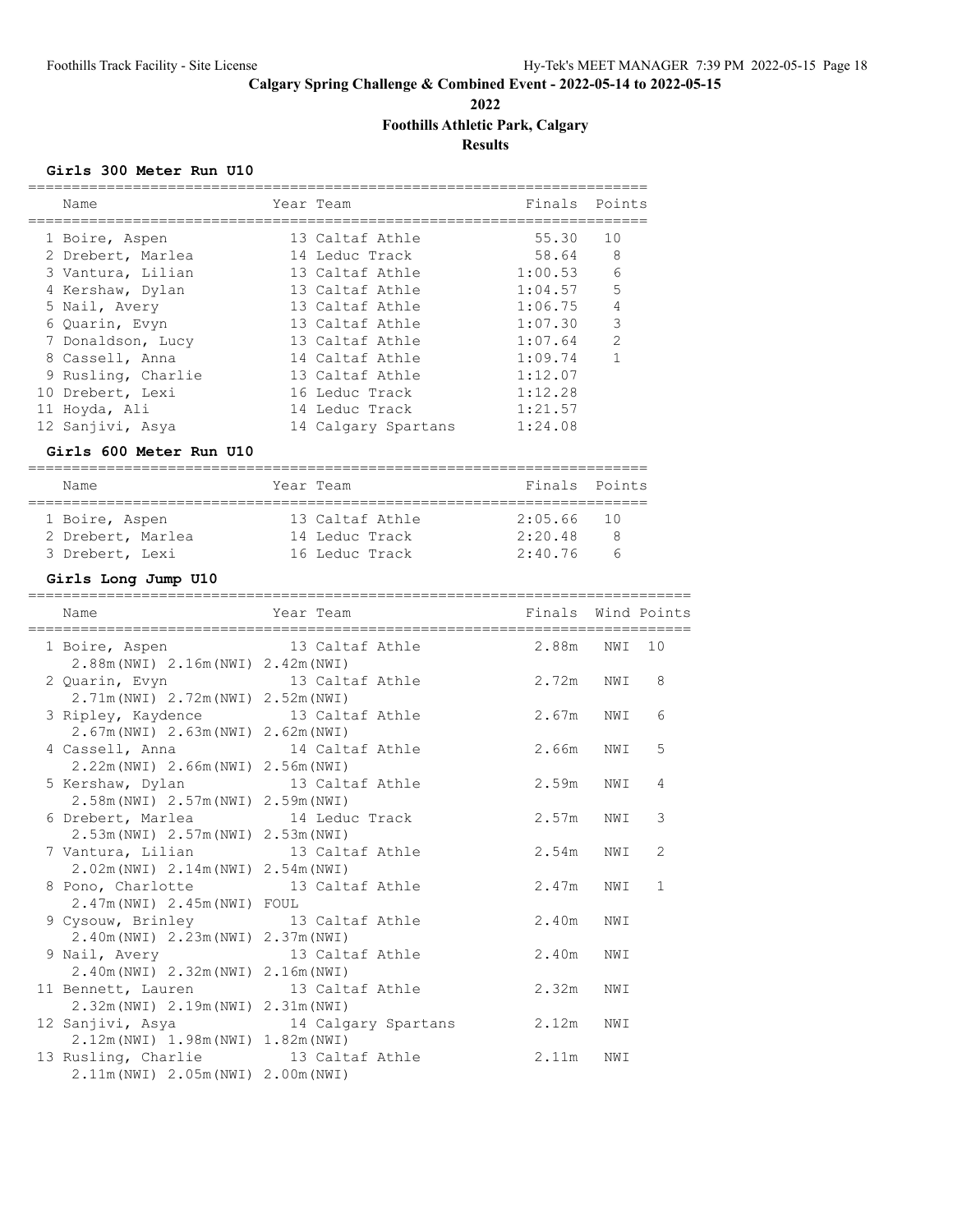**2022**

**Foothills Athletic Park, Calgary**

**Results**

# **....Girls Long Jump U10**

| 14 Hall, Willow                        | 13 Calgary Spartans | $2.03m$ NWI |     |
|----------------------------------------|---------------------|-------------|-----|
| 1.88m (NWI) 2.03m (NWI) 2.00m (NWI)    |                     |             |     |
| 15 Drebert, Lexi                       | 16 Leduc Track      | 1.96m       | NWI |
| 1.96m (NWI) 1.89m (NWI) 1.81m (NWI)    |                     |             |     |
| 16 Hoyda, Ali                          | 14 Leduc Track      | 1.88m       | NWI |
| 1.88m (NWI) 1.70m (NWI) 1.77m (NWI)    |                     |             |     |
| 17 Donaldson, Lucy 13 Caltaf Athle     |                     | 1.73m       | NWI |
| FOUL $1.73m(NWI) 1.63m(NWI)$           |                     |             |     |
| 18 Dyck, Nora                          | 14 Caltaf Athle     | 1.64m       | NWI |
| $1.25m(NWI)$ $1.48m(NWI)$ $1.64m(NWI)$ |                     |             |     |

### **Girls Shot Put 2 kg U10**

| Name                                 | Year Team       | Finals Points |    |
|--------------------------------------|-----------------|---------------|----|
| 1 Ripley, Kaydence<br>4.78m 4.87m    | 13 Caltaf Athle | 4.87m 10      |    |
| 2 Cysouw, Brinley<br>4.74m 4.87m     | 13 Caltaf Athle | .J4.87m       | 8  |
| 3 Drebert, Marlea<br>$3.50m$ $3.71m$ | 14 Leduc Track  | 3.71m         | 6  |
| 4 Rusling, Charlie<br>2.91m 2.85m    | 13 Caltaf Athle | 2.91m         | .5 |
| 5 Drebert, Lexi<br>$2.36m$ $2.37m$   | 16 Leduc Track  | 2.37m         | 4  |

# **Girls Javelin Throw Turbo 300g U10**

| Name               |                       |  | Year Team       |       | Finals Points |
|--------------------|-----------------------|--|-----------------|-------|---------------|
| 1 Cysouw, Brinley  | 8.40m 9.18m 7.26m     |  | 13 Caltaf Athle | 9.18m | 10            |
| 2 Ripley, Kaydence | $8.57m$ 7.67m $8.01m$ |  | 13 Caltaf Athle | 8.57m | 8             |
| 3 Drebert, Marlea  | 7.58m 6.95m 8.45m     |  | 14 Leduc Track  | 8.45m | 6             |
| 4 Vantura, Lilian  | 7.39m 6.87m 4.61m     |  | 13 Caltaf Athle | 7.39m | 5             |
| 5 Rusling, Charlie | 4.39m  4.76m  5.16m   |  | 13 Caltaf Athle | 5.16m | 4             |
| 6 Drebert, Lexi    | $3.34m$ 4.97m 4.96m   |  | 16 Leduc Track  | 4.97m | 3             |
| 7 Nail, Avery      | 4.31m 4.74m 4.39m     |  | 13 Caltaf Athle | 4.74m | $\mathcal{L}$ |
| 8 Hoyda, Ali       | 4.32m  4.08m  3.88m   |  | 14 Leduc Track  | 4.32m |               |

# **Girls Other Standing LJ U10**

| Name              |                   | Year Team |                 | Finals Points |  |
|-------------------|-------------------|-----------|-----------------|---------------|--|
| 1 Cysouw, Brinley | 1.50m 1.47m 1.58m |           | 13 Caltaf Athle | 1.58m 10      |  |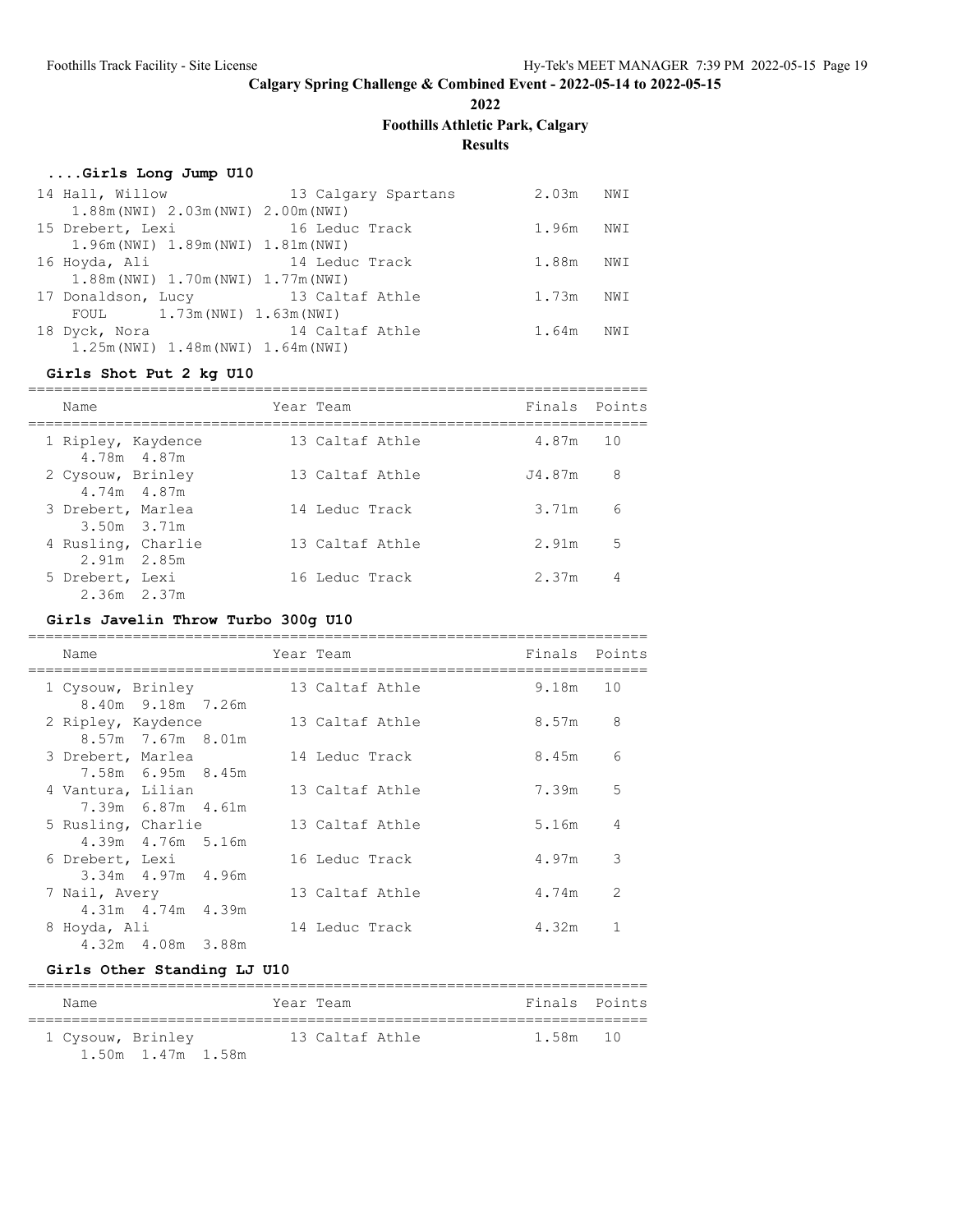**2022**

**Foothills Athletic Park, Calgary**

**Results**

### **....Girls Other Standing LJ U10**

| 2 Pono, Charlotte  |                   | 13 Caltaf Athle | 1.47m 8 |   |
|--------------------|-------------------|-----------------|---------|---|
|                    | 1.47m 1.47m 1.47m |                 |         |   |
| 3 Drebert, Marlea  |                   | 14 Leduc Track  | 1.39m 6 |   |
|                    | 1.33m 1.25m 1.39m |                 |         |   |
| 4 Rusling, Charlie |                   | 13 Caltaf Athle | 1.11m 5 |   |
|                    | 1.11m 1.10m 1.10m |                 |         |   |
| 5 Drebert, Lexi    |                   | 16 Leduc Track  | 1.10m   | 4 |
|                    | 1.00m 1.07m 1.10m |                 |         |   |

#### **Women 100 Meter Dash Senior**

| Name                   | Year Team           | Prelims          | Wind H# |                |
|------------------------|---------------------|------------------|---------|----------------|
| Preliminaries          |                     |                  |         |                |
| 1 Candrlic, Amy        | 04 Caltaf Athle     | 11.880  0.1  2   |         |                |
| 2 Heise, Hannah        | 02 Capital City     | $12.050 - 0.6$   |         | $\overline{1}$ |
| 3 Aminu, Jolade        | 04 Calgary Inte     | $12.690$ $0.1$ 2 |         |                |
| 4 Brennan, Bridget     | 93 Unattached-N     | $12.810 - 0.6$   |         | $\overline{1}$ |
| 5 Macwhinnie, Makenna  | 04 Capital City     | $12.88q - 0.6$ 1 |         |                |
| 6 Gilmore, Quinn       | 98 Capital City     | $12.93q - 0.6$ 1 |         |                |
| 7 Bodah, Mosetta       | 01 Capital City     | $13.10q$ 0.1 2   |         |                |
| 8 Orenuga, Oluwabukola | 03 U OF C Athle     | $13.38q - 0.6$   |         | $\overline{1}$ |
| 9 Besko, Emma          | 04 Edmonton Thunder | $14.21q$ 0.1 2   |         |                |
| 10 Ncube, Sarah        | 04 Calgary Warr     | $14.29q$ 0.1 2   |         |                |
| 11 Adams, Mercedes     | 04 U OF C Athle     | $14.95q - 0.6$   |         | $\overline{1}$ |
| 12 Dominick, Crista    | 73 Calgary Spartans | $16.41q - 0.6$   |         | $\overline{1}$ |
| 13 Storr, Lycia        | 04 Caltaf Athle     | $17.10q$ 0.1     |         | - 2            |

### **Women 100 Meter Dash Senior**

|        | Name                   |    | Year Team           | Finals          |        |                | Wind H# Points |
|--------|------------------------|----|---------------------|-----------------|--------|----------------|----------------|
| Finals |                        |    |                     |                 |        |                |                |
|        | 1 Heise, Hannah        |    | 02 Capital City     | $12.15 - 1.8$ 1 |        |                | 1 O            |
|        | 2 Aminu, Jolade        |    | 04 Calgary Inte     | 12.64           | $-1.8$ |                | 8              |
|        | 3 Brennan, Bridget     |    | 93 Unattached-N     | 12.99           | $-1.8$ | $\overline{1}$ | 6              |
|        | 4 Gilmore, Quinn       |    | 98 Capital City     | 13.00           | $-1.8$ |                | 5              |
|        | 5 Macwhinnie, Makenna  |    | 04 Capital City     | 13.02           | $-1.8$ | $\overline{1}$ | 4              |
|        | 6 Bodah, Mosetta       |    | 01 Capital City     | 13.06           | $-1.8$ |                | २              |
|        | 7 Orenuga, Oluwabukola | U3 | U OF C Athle        | 13.52           | $-1.8$ |                | $\mathcal{D}$  |
|        | 8 Besko, Emma          |    | 04 Edmonton Thunder | 14.08           | $+0.0$ | 2              |                |
|        | 9 Ncube, Sarah         |    | 04 Calgary Warr     | 14.48           | $+0.0$ | 2              |                |
|        | Adams, Mercedes        |    | OF C Athle          | 15.08           | $+0.0$ | 2              |                |

### **Women 200 Meter Dash Senior**

| Name             | Year Team       | Prelims Wind H#  |  |
|------------------|-----------------|------------------|--|
|                  |                 |                  |  |
| Preliminaries    |                 |                  |  |
| 1 Candrlic, Amy  | 04 Caltaf Athle | 24.010 2.9 2     |  |
| 2 Tiordit, Anok  | 99 Calgary Inte | $25.650 - 0.4$ 1 |  |
| 3 Aminu, Jolade  | 04 Calgary Inte | $25.220$ $2.9$ 2 |  |
| 4 Reid, Halle    | 03 U OF C Athle | $25.940 - 0.4$ 1 |  |
| 5 Spence, Salema | 01 Calgary Inte | $25.86q$ $2.9$ 2 |  |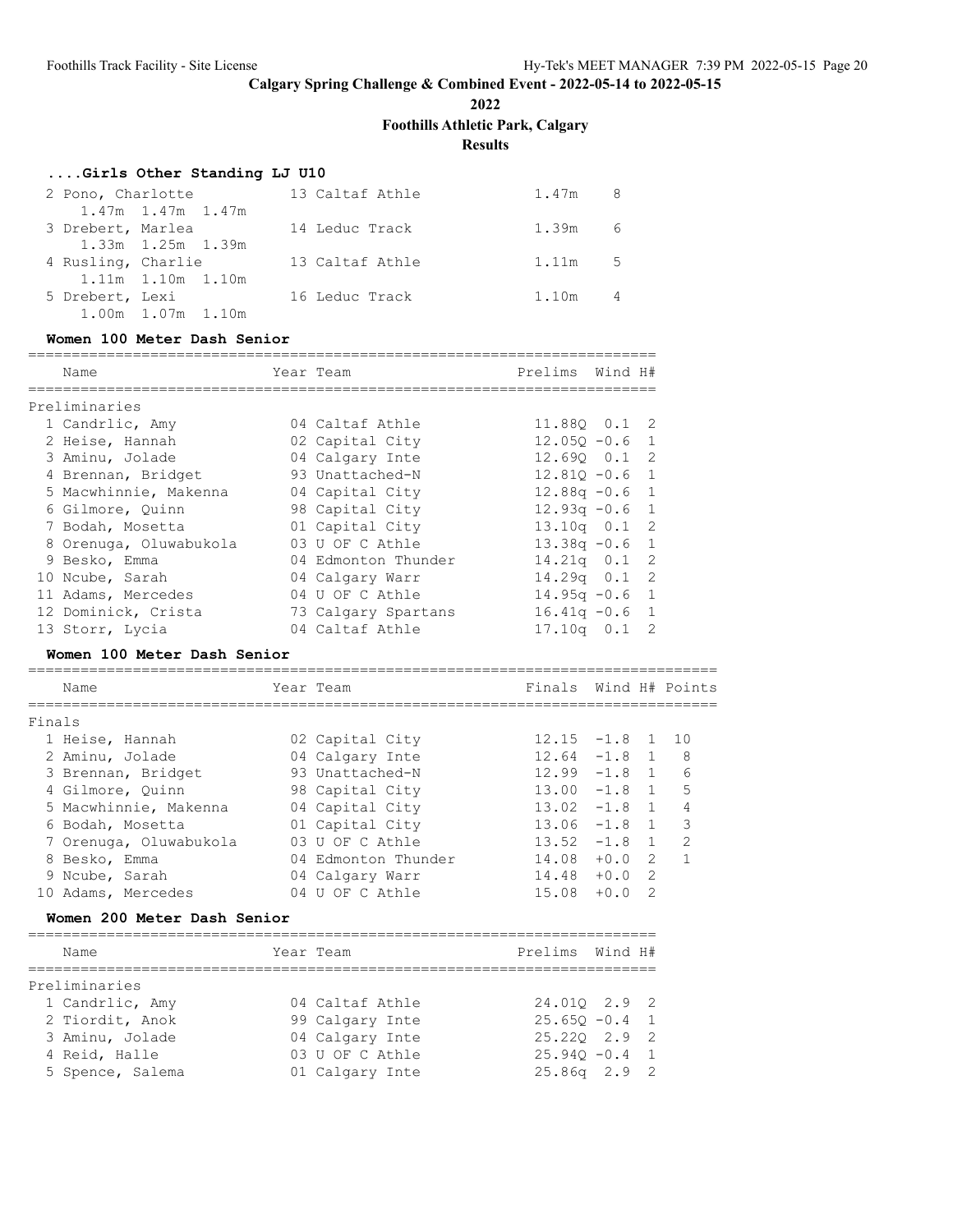**2022**

**Foothills Athletic Park, Calgary**

**Results**

# **....Women 200 Meter Dash Senior**

| 6 Gilmore, Quinn       | 98 Capital City     | $25.95q$ $2.9$ 2 |
|------------------------|---------------------|------------------|
| 7 Bodah, Mosetta       | 01 Capital City     | $26.62q - 0.4$ 1 |
| 8 Hamoodi, Maha        | 04 Calgary Warr     | $26.77q$ 2.9 2   |
| 9 Orenuga, Oluwabukola | 03 U OF C Athle     | $28.14q - 0.4$ 1 |
| 10 Smith, Teryn        | 04 Eckville Jr/     | $28.42q$ 2.9 2   |
| 11 Besko, Emma         | 04 Edmonton Thunder | $29.68q$ $2.9$ 2 |
| 12 Adams, Mercedes     | 04 U OF C Athle     | $30.50q - 0.4$ 1 |

### **Women 200 Meter Dash Senior**

|        | Name                   | Year Team           | Finals Wind H# Points |               |                |                |
|--------|------------------------|---------------------|-----------------------|---------------|----------------|----------------|
| Finals |                        |                     |                       |               |                |                |
|        | 1 Aminu, Jolade        | 04 Calgary Inte     | 24.89                 | 1.0           |                | 10             |
|        | 2 Tiordit, Anok        | 99 Calgary Inte     | 25.20                 | 1.0           |                | - 8            |
|        | 3 Reid, Halle          | 03 U OF C Athle     | 25.42                 | 1.0           | $\overline{1}$ | 6              |
|        | 4 Spence, Salema       | 01 Calgary Inte     | 25.51                 | 1.0           |                | 5              |
|        | 5 Gilmore, Quinn       | 98 Capital City     | 25.63                 | 1.0           |                | 4              |
|        | 6 Bodah, Mosetta       | 01 Capital City     | 26.21                 | 1.0           |                | 3              |
|        | 7 Hamoodi, Maha        | 04 Calgary Warr     | 26.66                 | 1.0           |                | $\overline{2}$ |
|        | 8 Orenuga, Oluwabukola | 03 U OF C Athle     | 27.39                 | 0.5           | $\overline{2}$ |                |
|        | 9 Smith, Teryn         | 04 Eckville Jr/     | 28.88                 | 0.5           | - 2            |                |
| 10     | Adams, Mercedes        | 04 U OF C Athle     | 29.74                 | $0.5 \quad 2$ |                |                |
|        | 11 Besko, Emma         | 04 Edmonton Thunder | 30.41                 | 0.5           | $\mathcal{P}$  |                |

#### **Women 400 Meter Dash Senior**

| Name                  | Year Team       | Finals Points |                |
|-----------------------|-----------------|---------------|----------------|
| 1 Tiordit, Anok       | 99 Calgary Inte | 56.68         | 1 O            |
| 2 Browne, Madeleine   | 98 U OF C Athle | 57.97         | - 8            |
| 3 Reid, Halle         | 03 U OF C Athle | 1:00.99       | 6              |
| 4 Rummery, Amanda T46 | 97 Capital City | 1:01.13       | 5              |
| 5 Hamoodi, Maha       | 04 Calgary Warr | 1:01.79       | $\overline{4}$ |
| 6 Kemp, Sydney        | 03 Caltaf Athle | 1:03.00       | 3              |
| 7 Stevens, Hayley     | 04 Caltaf Athle | 1:04.68       | $\mathcal{P}$  |
| 8 Smith, Teryn        | 04 Eckville Jr/ | 1:06.71       |                |
|                       |                 |               |                |

### **Women 800 Meter Run Senior**

| Name                                     | Year Team                          | Finals Points      |               |
|------------------------------------------|------------------------------------|--------------------|---------------|
| 1 Bauer, Nicole<br>2 Cooper, Olivia      | 93 Calgary Inte<br>01 Grizzly Endu | 2:09.08<br>2:09.40 | 1 O<br>8      |
| 3 Hufsmith, Courtney<br>4 Shiu, Sorcha   | 98 U OF C Athle<br>05 Calgary Warr | 2:09.96<br>2:11.04 | 6<br>5        |
| 5 Swartz, Kaitlin<br>6 Browne, Madeleine | 00 Grizzly Endu<br>98 U OF C Athle | 2:12.15<br>2:12.64 | 4<br>3        |
| 7 Nowicki, Sophia<br>8 Kaiser, Jessica   | 99 Cochrane End<br>87 Cochrane End | 2:17.45<br>2:20.50 | $\mathcal{L}$ |
| 9 Brohart, Courtney                      | 90 Cochrane End                    | 2:28.26            |               |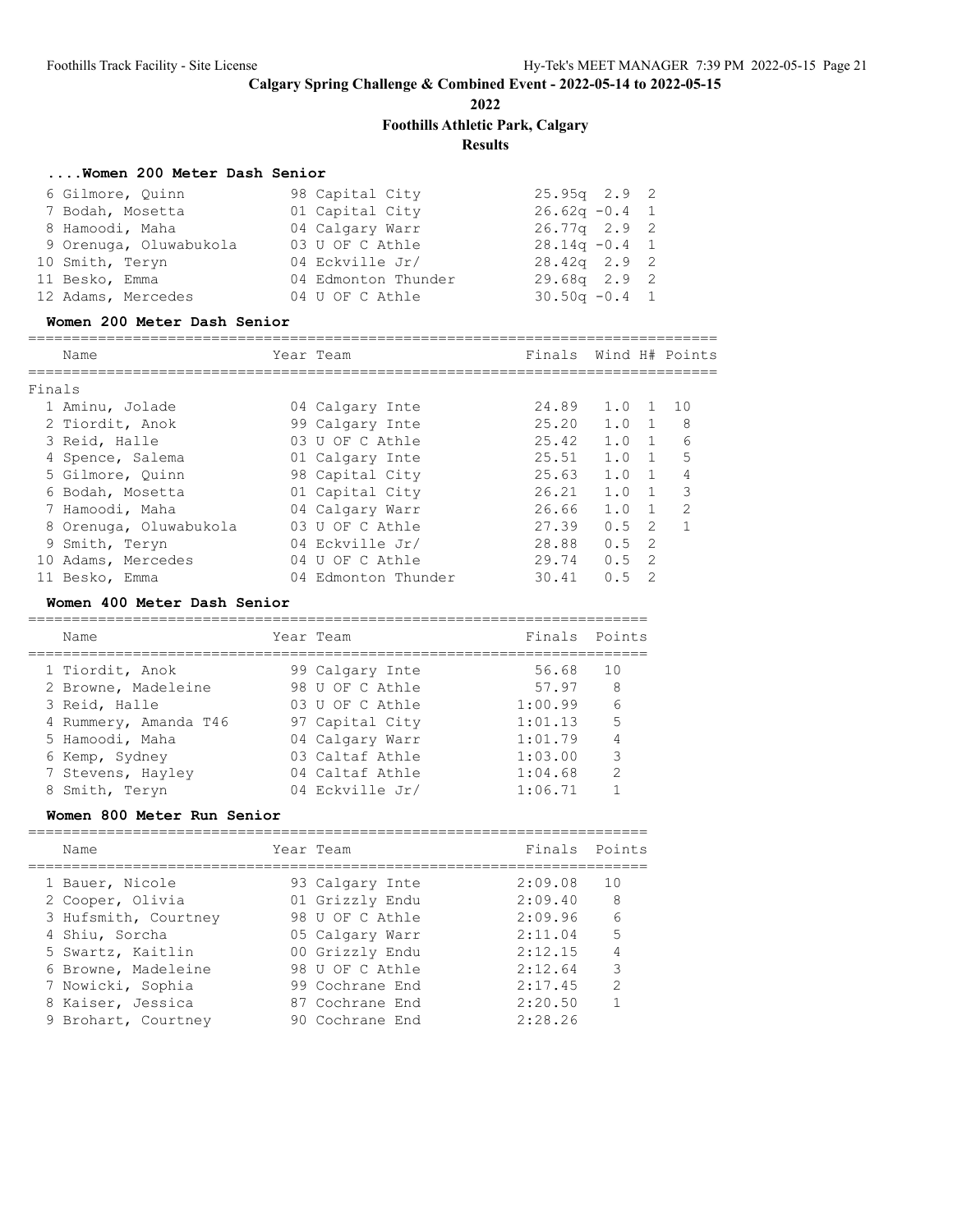**2022**

# **Foothills Athletic Park, Calgary**

**Results**

#### **Women 1500 Meter Run Senior**

| Name                 | Year Team       | Finals Points |                |
|----------------------|-----------------|---------------|----------------|
| 1 Bauer, Nicole      | 93 Calgary Inte | 4:28.56       | 10             |
| 2 Hufsmith, Courtney | 98 U OF C Athle | 4:30.37       | 8              |
| 3 Cooper, Olivia     | 01 Grizzly Endu | 4:31.27       | 6              |
| 4 Shiu, Sorcha       | 05 Calgary Warr | 4:42.07       | 5              |
| 5 Swartz, Kaitlin    | 00 Grizzly Endu | 4:42.90       | 4              |
| 6 Kaiser, Jessica    | 87 Cochrane End | 4:43.10       | 3              |
| 7 Nowicki, Sophia    | 99 Cochrane End | 4:45.80       | $\overline{2}$ |
| 8 Brohart, Courtney  | 90 Cochrane End | 4:49.18       |                |
| 9 Wiebe, Janelle     | 99 U OF C Athle | 5:14.05       |                |
| 10 Moores, Holly     | 04 Cochrane End | 5:16.03       |                |
| 11 Gentile, Lily     | 01 U OF C Athle | 5:17.73       |                |

#### **Women 5000 Meter Run Senior**

| Name                                | Year Team |                                    | Finals Points             |  |
|-------------------------------------|-----------|------------------------------------|---------------------------|--|
| 1 Wiebe, Janelle<br>2 Gentile, Lily |           | 99 U OF C Athle<br>01 U OF C Athle | $19:52.94$ 10<br>20:10.53 |  |

### **Women 100 Meter Hurdles 33"/8.5m Senior**

|  | Name              |  | Year Team            | Prelims Wind   |  |  |
|--|-------------------|--|----------------------|----------------|--|--|
|  |                   |  |                      |                |  |  |
|  | Preliminaries     |  |                      |                |  |  |
|  | 1 Dovichak, Jayel |  | 04 Calgary Inte      | $14.71q$ $1.0$ |  |  |
|  | 2 Kretzer, Megan  |  | 94 U OF C Athle      | $15.28q$ 1.0   |  |  |
|  | 3 Spence, Salema  |  | 01 Calgary Inte      | $16.24q$ 1.0   |  |  |
|  | 4 Sowinski, Beata |  | 03 U OF C Athle      | $16.69q$ 1.0   |  |  |
|  | 5 Mah, Karen      |  | 04 Edmonton Harriers | $17.05q$ 1.0   |  |  |

#### **Women 100 Meter Hurdles 33"/8.5m Senior**

|        | Name              | Year Team |                 | Finals Wind Points |                         |
|--------|-------------------|-----------|-----------------|--------------------|-------------------------|
|        |                   |           |                 |                    |                         |
| Finals |                   |           |                 |                    |                         |
|        | 1 Dovichak, Jayel |           | 04 Calgary Inte | $14.98 - 0.1$ 10   |                         |
|        | 2 Kretzer, Megan  |           | 94 U OF C Athle | $15.42 - 0.1$      | $\overline{\mathbf{8}}$ |
|        | 3 Spence, Salema  |           | 01 Calgary Inte | $16.07 - 0.1$      | 6                       |
|        | 4 Sowinski, Beata |           | 03 U OF C Athle | $16.62 - 0.1$      | 5                       |

#### **Women 400 Meter Hurdles 30" Senior**

| Year Team<br>Name<br>93 Unattached-N<br>1:03.25<br>1 Brennan, Bridget<br>2 Dovichak, Jayel<br>1:04.36<br>04 Calgary Inte                       | Finals Points       |
|------------------------------------------------------------------------------------------------------------------------------------------------|---------------------|
|                                                                                                                                                |                     |
| 04 Caltaf Athle<br>1:07.62<br>3 Majer, Grace<br>1:10.81<br>03 Caltaf Athle<br>4 Kemp, Sydney<br>5 Kuipers, Julia<br>1:25.01<br>03 Caltaf Athle | - 10<br>8<br>6<br>5 |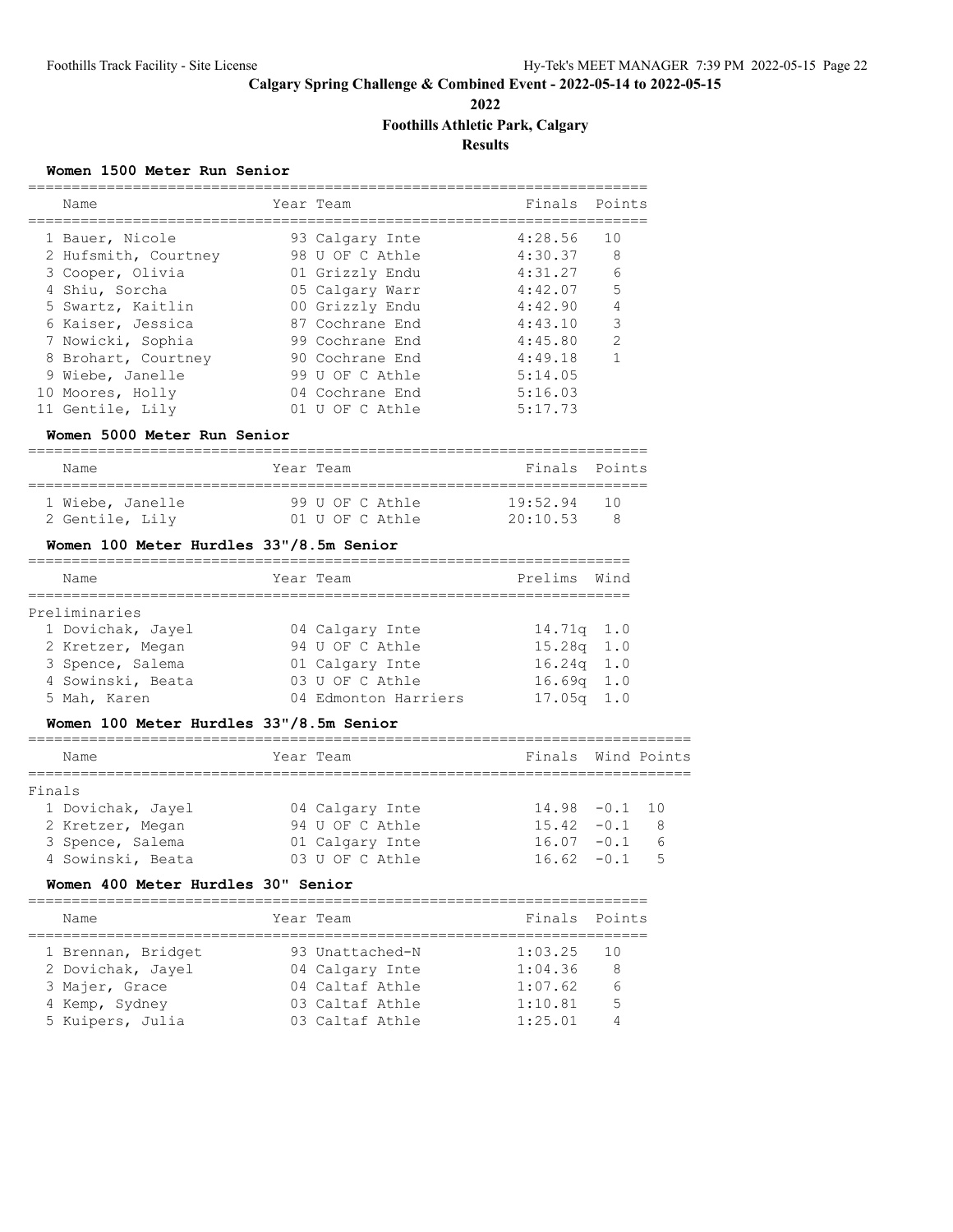**2022**

**Foothills Athletic Park, Calgary**

**Results**

# **Women 4x100 Meter Relay Senior**

| Team                        |  | Finals                |  |  |  |  |
|-----------------------------|--|-----------------------|--|--|--|--|
|                             |  |                       |  |  |  |  |
| 1 Calgary International 'A' |  | 48.33                 |  |  |  |  |
| 1) Spence, Salema 01        |  | 2) Tiordit, Anok 99   |  |  |  |  |
| 3) Aminu, Jolade 04         |  | 4) Dovichak, Jayel 04 |  |  |  |  |

# **Women High Jump Senior**

| Name                                                      | Year Team             | Finals | Points |
|-----------------------------------------------------------|-----------------------|--------|--------|
| 1 Machin, Rachel<br>1.60 1.65 1.70<br>$\Omega$<br>O XXX   | 92 U OF C Athle       | 1.65m  | 10     |
| 2 Watts, Abby<br>1.50 1.55 1.60<br>$\bigcap$<br>XO XXX    | 01 U OF C Athle       | 1.55m  | 8      |
| 3 Bliss, Reagan<br>1.45 1.50 1.55<br>$\bigcirc$<br>XO XXX | 04 Calgary Spartans   | 1.50m  | 6      |
| 4 Ochosky, Brianna<br>1.45 1.50<br>XXX<br>$\bigcirc$      | 95 U OF C Athle       | 1.45m  | .5     |
| -- Schultz, Taylor<br>1.55<br>XP                          | 01 Unattached Alberta | ΝH     |        |

### **Women Pole Vault Senior**

| Name                                                                                                                    | Year Team                   | Finals Points |                |
|-------------------------------------------------------------------------------------------------------------------------|-----------------------------|---------------|----------------|
| 1 Hyink, Rachel<br>4.00 4.10 4.20 4.30 4.40<br>OXXO O OXXX                                                              | 98 Edmonton Int<br>4.30m 10 |               |                |
| 2 Lang, Lindsay 64 Edmonton Int<br>2.70 2.80 2.90 3.00 3.10 3.20 3.30 3.40                                              |                             | 3.30m         | 8              |
| $O$ $O$ $O$ $O$ $XXO$<br>$\Omega$<br>3 Leonard, Sierra 61 Unattached-S<br>$3.10$ $3.20$                                 | O XXX                       |               | 3.10m 5.50     |
| XO XXX<br>3 Van Ryswyk, Olivia 62 Edmonton Int<br>3.10 3.20                                                             |                             |               | $3.10m$ 5.50   |
| XXO XXX<br>5 Grenke, Rachel 63 Edmonton Int<br>2.40 2.50 2.60 2.70 2.80 2.90 3.00 3.10                                  |                             | 3.00m         | $\overline{4}$ |
| XO XXO XXO O XO XO XXO<br>6 Deere, Megan 05 U OF C Athle<br>2.40 2.50 2.60 2.70 2.80                                    | XXX X                       | 2.70m         | 3              |
| $\circ$<br>$\circ$<br>O XXX<br>$\circ$ 0<br>-- Badau, Raluca                             01 U OF C Athle<br>3.20<br>XXX |                             | NΗ            |                |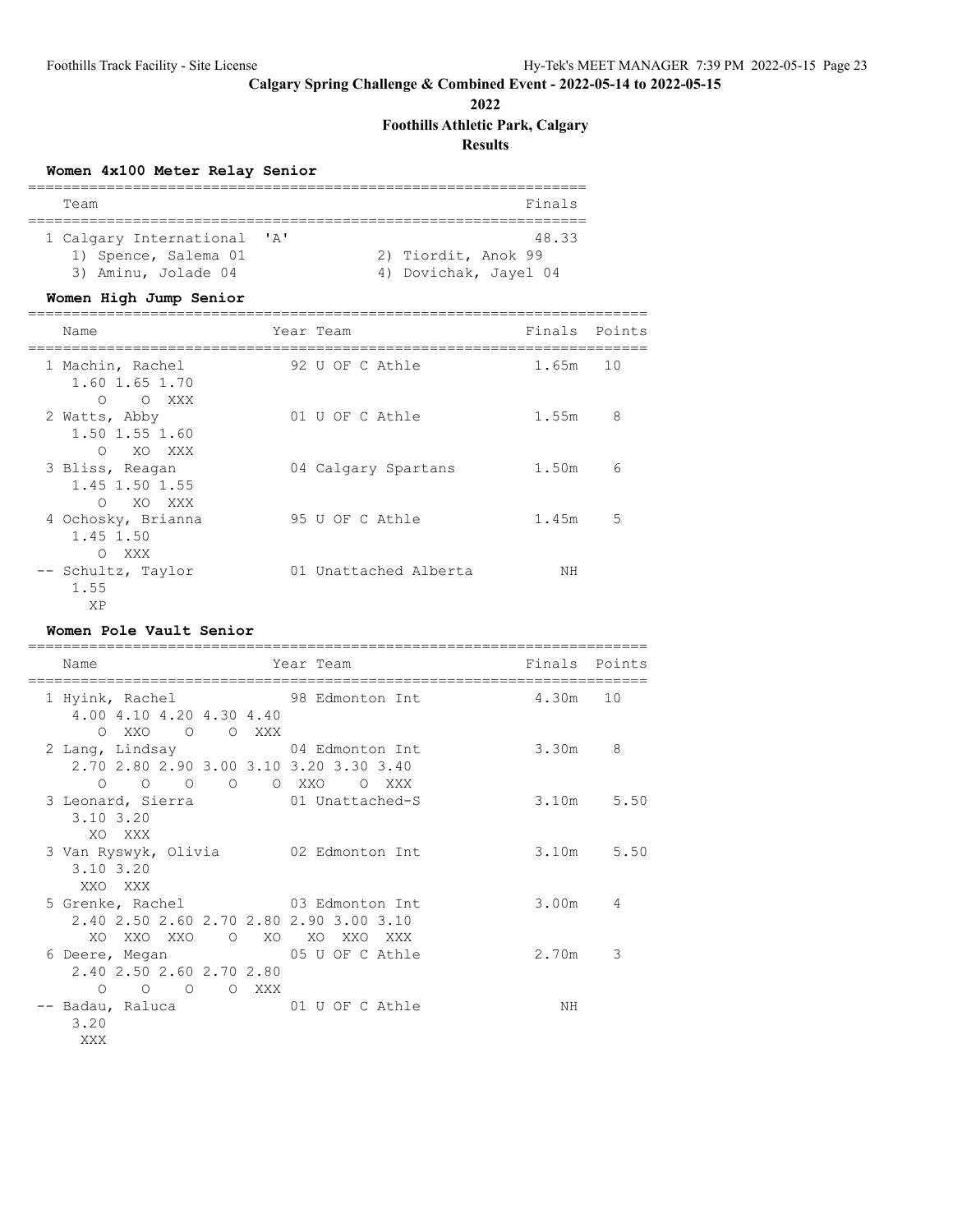**2022**

# **Foothills Athletic Park, Calgary**

**Results**

# **Women Long Jump Senior**

| --------------------------                                                                                                                                         | ==================================                                                 |
|--------------------------------------------------------------------------------------------------------------------------------------------------------------------|------------------------------------------------------------------------------------|
| Name                                                                                                                                                               | Year Team Man Finals Wind Points                                                   |
| 1 Machin, Rachel 92 U OF C Athle 5.28m -1.6 10<br>FOUL(-1.1) $5.28m(-1.6)$ FOUL(0.3) FOUL(1.2) FOUL(-0.9) $4.41m(-0.3)$                                            |                                                                                    |
| 2 Schultz, Taylor 61 Unattached Alberta 5.25m 1.0 8<br>$4.72m(-0.6)$ $4.79m(-0.0)$ $4.94m(1.8)$ $5.25m(1.0)$ $5.19m(-0.3)$ $5.10m(-3.4)$                           |                                                                                    |
| 3 Sowinski, Beata 63 U OF C Athle 5.00m -2.1 6                                                                                                                     |                                                                                    |
| $4.66m(-3.1)$ $4.60m(-1.7)$ $4.71m(1.1)$ $4.66m(-1.7)$ $4.98m(1.7)$ $5.00m(-2.1)$<br>4 Stimson, Cayla 63 Chinook Trac 4.93m -1.5 5                                 |                                                                                    |
|                                                                                                                                                                    | $4.56m(-1.9)$ $4.93m(-1.5)$ $4.84m(0.7)$ $4.56m(-0.5)$ $4.63m(-2.1)$ $4.63m(-2.1)$ |
| 5 Tan, Jacyn                   02 Edmonton Int           4.90m -2.3   4<br>FOUL $(-0.9)$ 4.62m $(-1.9)$ 4.69m $(2.1)$ 4.60m $(-1.7)$ 4.84m $(-0.0)$ 4.90m $(-2.3)$ |                                                                                    |
| 6 Kane-Rissling, Madison 00 U OF C Athle 4.85m NWI 3                                                                                                               |                                                                                    |
| 4.85m (NWI) 4.82m (NWI) 4.76m (NWI) 4.75m (NWI) 4.70m (NWI) FOUL<br>7 Yow, Carissa 54 Vancouver Th 34.66m - 0.5 2                                                  |                                                                                    |
| FOUL $(-1.3)$ 4.61m $(-1.8)$ FOUL $(0.7)$ 4.66m $(-0.5)$ 4.32m $(-2.3)$ FOUL $(-3.4)$                                                                              |                                                                                    |
| 8 Watts, Abby 01 U OF C Athle 4.56m -1.5 1                                                                                                                         | $4.13m(-2.2)$ $4.56m(-1.5)$ $4.36m(2.5)$ $4.53m(-2.0)$ $2.97m(-1.9)$ $4.31m(-2.1)$ |
| 9 Smith, Teryn $04$ Eckville Jr/ $4.26m$ 1.9<br>FOUL $(-1.2)$ 4.01m $(-1.8)$ 4.26m $(1.9)$                                                                         |                                                                                    |
| 10 Laratta, Laila $02 \text{ U OF C}$ Athle $3.95\text{ m}$ -2.3                                                                                                   |                                                                                    |
| $3.69m(-1.4)$ $3.95m(-2.3)$ FOUL $(0.4)$<br>11 Noube, Sarah 64 Calgary Warr                                                                                        | $3.90m - 1.8$                                                                      |
| FOUL $(-1.8)$ 3.90m $(-1.8)$ 3.83m $(1.2)$                                                                                                                         |                                                                                    |
| 12 Rissling, Tianna T38; F38 93 Caltaf Athle 3.84m 2.6                                                                                                             | $3.63m(-0.0)$ $3.62m(-2.1)$ $3.84m(2.6)$ $3.53m(-0.6)$ $3.31m(-1.7)$ $3.58m(-0.8)$ |
| 13 Lauridsen, Susanne 58 U OF C Athle                                                                                                                              | $3.12m$ $1.3$                                                                      |
| $3.02m(-1.9)$ $2.98m(-2.2)$ $3.12m(1.3)$<br>14 Amerongen, Loretta 53 Edmonton Col 2.88m -1.2                                                                       |                                                                                    |
| $2.87m(-1.9) 2.88m(-1.2) FOUL(1.3)$                                                                                                                                |                                                                                    |
| 14 Ochosky, Brianna 95 U OF C Athle<br>$2.88m(-1.9)$ $2.46m(-1.7)$ FOUL $(1.3)$                                                                                    | $2.88m - 1.9$                                                                      |
| -- Macwhinnie, Makenna 04 Capital City<br>$FOUL(-1.3) FOUL(-1.5) FOUL(1.1)$                                                                                        | FOUL                                                                               |
|                                                                                                                                                                    |                                                                                    |

# **Women Triple Jump Senior**

| Name                                          | Year Team |                              | Finals Wind Points |     |
|-----------------------------------------------|-----------|------------------------------|--------------------|-----|
| 1 Kennedy, Mackenzie                          |           | 99 Chinook Trac              | 10.79m NWI 10      |     |
| 10.56m(NWI) 10.21m(NWI) FOUL 10.79m(NWI) FOUL |           |                              | FOUL               |     |
| 2 Smith, Teryn                                |           | 04 Eckville Jr/              | 9.93m NWI          | - 8 |
| 9.48m (NWI) FOUL                              |           | 9.93m (NWI) 9.91m (NWI) FOUL | FOUL.              |     |

### **Women Shot Put 4 KG Senior**

| Name               | Year Team                                                      | Finals Points |     |
|--------------------|----------------------------------------------------------------|---------------|-----|
| 1 Johnson, Alexis  | 00 Caltaf Athle<br>10.59m 11.66m FOUL 11.13m 10.96m 11.41m     | 11.66m 10     |     |
| 2 Morris, Lauryn   | 04 Unattached Alberta<br>10.10m 9.53m 9.88m 10.00m FOUL 10.19m | 10.19m        | - 8 |
| 3 Shields, Jendaya | 04 Trail Track                                                 | 8.88m         | 6   |
|                    | 7.75m 8.11m 8.60m 8.68m 8.88m 8.43m                            |               |     |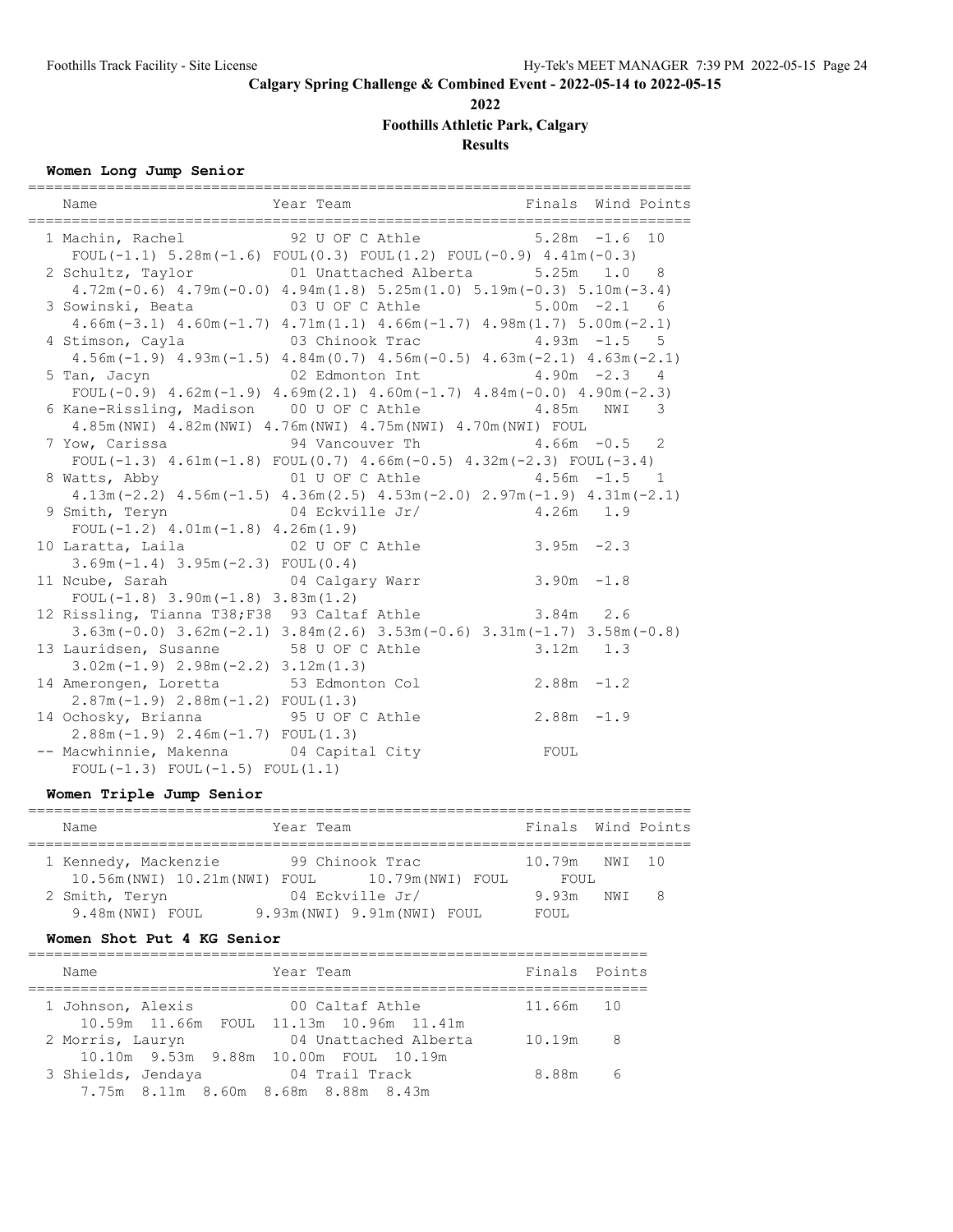**2022**

# **Foothills Athletic Park, Calgary**

# **Results**

### **....Women Shot Put 4 KG Senior**

| 4 McCulloch, Jasmyn T46; F4 93 Caltaf Athle |                                       |  |                                                         | 8.58m 5 |  |
|---------------------------------------------|---------------------------------------|--|---------------------------------------------------------|---------|--|
|                                             | 8.34m 8.13m 8.58m 8.15m 7.86m 8.29m   |  |                                                         |         |  |
|                                             |                                       |  | 5 Fink, Dani                       03 Split City Sonics | 8.05m 4 |  |
|                                             | 7.89m FOUL 7.13m 8.05m 7.99m 8.03m    |  |                                                         |         |  |
| 6 Storr, Lycia and 04 Caltaf Athle          |                                       |  |                                                         | 6.45m 3 |  |
|                                             | $6.14m$ 5.87m 5.64m 6.11m 6.45m 6.24m |  |                                                         |         |  |

#### **Women Discus Throw 1 KG Senior**

| Year Team<br>Name                                                                 | Finals     | Points                   |
|-----------------------------------------------------------------------------------|------------|--------------------------|
| 1 Andres, Rachel 87 Caltaf Athle<br>45.10m FOUL 44.97m 45.69m 45.42m 43.52m       | 45.69m 10  |                          |
| 2 Shomachuk, Jinaye 03 Chinook Trac<br>38.33m FOUL FOUL 38.00m 39.74m 37.53m      | 39.74m     | 8                        |
| 00 Caltaf Athle<br>3 Johnson, Alexis<br>36.19m FOUL FOUL 30.99m 31.22m 27.33m     | 36.19m     | 6                        |
| 04 Unattached Alberta<br>4 Morris, Lauryn<br>FOUL 28.65m 29.72m FOUL 26.42m FOUL  | $29.72m$ 5 |                          |
| 5 Shields, Jendaya 64 Trail Track<br>27.08m  24.90m  23.51m  FOUL  24.51m  25.22m | 27.08m     | $\overline{4}$           |
| 6 Philpott, Jessica<br>04 Chinook Trac<br>24.78m 20.27m 25.35m FOUL 26.04m 23.38m | 26.04m     | $\overline{\phantom{a}}$ |
| 7 McCulloch, Jasmyn T46; F4 93 Caltaf Athle                                       | 25.88m     | $\mathcal{L}$            |
| 24.91m 25.88m FOUL 22.22m FOUL FOUL                                               |            |                          |

#### **Women Hammer Throw 4 KG Senior**

| Year Team<br>Name                                                               |                      | Finals Points |
|---------------------------------------------------------------------------------|----------------------|---------------|
| 03 Chinook Trac<br>1 Shomachuk, Jinaye<br>52.53m FOUL FOUL 49.00m 50.60m 52.77m |                      | 52.77m 10     |
| 2 Fink, Dani<br>30.95m 28.60m 30.95m 31.40m 33.41m 35.40m                       | 03 Split City Sonics | 35.40m<br>- 8 |
| 3 Storr, Lycia<br>04 Caltaf Athle<br>FOUL 20.00m 18.48m FOUL FOUL               | 20.00m<br>FOUL.      | - 6           |

# **Women Javelin Throw 600g Senior**

| Name                         | Year Team                                                      | Finals | Points |
|------------------------------|----------------------------------------------------------------|--------|--------|
| 1 Philpott, Jessica          | 04 Chinook Trac<br>29.90m 33.58m 33.75m 30.10m 31.22m FOUL     | 33.75m | 10     |
| 2 Ochosky, Brianna           | 95 U OF C Athle<br>31.12m 27.66m 28.03m 30.06m 23.97m 27.62m   | 31.12m | 8      |
| 3 Shields, Jendaya           | 04 Trail Track                                                 | 29.93m | 6      |
| 4 Morris, Lauryn             | FOUL 26.64m 26.73m 29.93m FOUL 28.86m<br>04 Unattached Alberta | 29.18m | .5     |
| 29.18m 28.36m PASS FOUL PASS | PASS<br>5 McCulloch, Jasmyn T46; F4 93 Caltaf Athle            | 25.16m | 4      |
| 6 Al-Saket, Shadan           | 20.19m 23.90m 24.49m 24.26m 25.16m 22.18m<br>02 U OF C Athle   | 20.59m | 3      |
|                              | 18.69m 19.40m 16.13m 20.59m 20.44m 20.29m                      |        |        |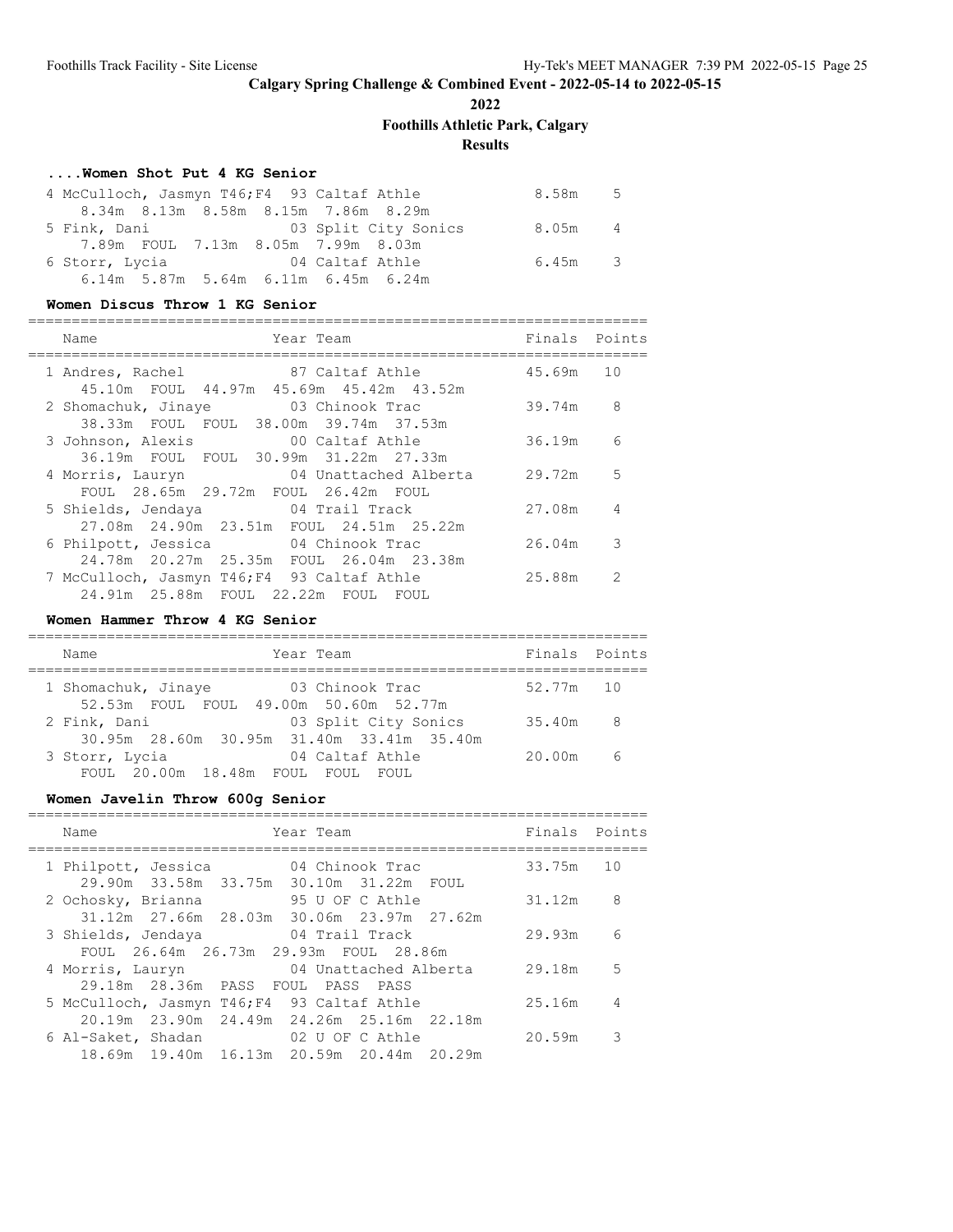**2022**

# **Foothills Athletic Park, Calgary**

**Results**

# **Heptathlon: #4 Women 200 Meter Dash Senior Heptathlon**

| Name                  | Year Team             | Finals Wind Points |     |     |
|-----------------------|-----------------------|--------------------|-----|-----|
| 1 MacDonald, Sienna   | 02 U OF C Athle       | 25.21              | 0.1 | 868 |
| 2 Pritchard, Shelaine | 04 PA Athletics       | 26.16              | 0.1 | 783 |
| 3 Cozma, Lisa         | 01 U OF C Athle       | 26.65              | 0.1 | 741 |
| 4 Gatzke, Natasha     | 02 U OF C Athle       | 26.81              | 0.1 | 728 |
| 5 Fourlas, Athena     | 97 U OF C Athle       | 27.24              | 0.1 | 692 |
| 6 Feschuk, Sarah      | 04 Caltaf Athle       | 27.65              | 0.1 | 659 |
| 7 Edwards, Alyson     | 00 U OF R Cougars     | 27.88              | 0.1 | 640 |
| 8 Greenaway, Kiera    | 98 Unattached Alberta | 28.15              | 0.1 | 619 |
|                       |                       |                    |     |     |

# **Heptathlon: #7 Women 800 Meter Run Senior Heptathlon**

| Name                  |  | Year Team       | Finals Points |     |  |  |
|-----------------------|--|-----------------|---------------|-----|--|--|
|                       |  |                 |               |     |  |  |
| 1 Fourlas, Athena     |  | 97 U OF C Athle | 2:31.68       | 672 |  |  |
| 2 MacDonald, Sienna   |  | 02 U OF C Athle | 2:33.53       | 649 |  |  |
| 3 Cozma, Lisa         |  | 01 U OF C Athle | 2:34.72       | 635 |  |  |
| 4 Gatzke, Natasha     |  | 02 U OF C Athle | 2:43.10       | 538 |  |  |
| 5 Pritchard, Shelaine |  | 04 PA Athletics | 2:54.61       | 417 |  |  |

# **Heptathlon: #1 Women 100 Meter Hurdles 33" Senior Heptathlon**

| Name                  | Year Team             | Finals Wind H# Points |               |    |      |
|-----------------------|-----------------------|-----------------------|---------------|----|------|
| 1 MacDonald, Sienna   | 02 U OF C Athle       | 13.66                 | $2.3 \quad 2$ |    | 1027 |
| 2 Gatzke, Natasha     | 02 U OF C Athle       | $14.56$ $2.3$ 2       |               |    | 901  |
| 3 Fourlas, Athena     | 97 U OF C Athle       | 15.02                 | $-0.1$ 1      |    | 839  |
| 4 Cozma, Lisa         | 01 U OF C Athle       | $15.18$ $2.3$ 2       |               |    | 818  |
| 5 Pritchard, Shelaine | 04 PA Athletics       | 15.47                 | $-0.1$        |    | 781  |
| 6 Feschuk, Sarah      | 04 Caltaf Athle       | 16.80                 | $-0.1$ 1      |    | 619  |
| 7 Greenaway, Kiera    | 98 Unattached Alberta | 16.83                 | $-0.1$        |    | 616  |
| 8 Edwards, Alyson     | 00 U OF R Cougars     | 16.95                 | 2.3           | -2 | 602  |

# **Heptathlon: #2 Women High Jump Senior Heptathlon**

| Name                                                                    | Year Team       | Finals Points |           |
|-------------------------------------------------------------------------|-----------------|---------------|-----------|
| 1 MacDonald, Sienna<br>1.48 1.51 1.54 1.57 1.60 1.63                    | 02 U OF C Athle |               | 1.60m 736 |
| $\bigcirc$<br>XO O XO O XXX                                             |                 |               |           |
| 2 Feschuk, Sarah 04 Caltaf Athle                                        |                 |               | 1.57m 701 |
| 1.39 1.42 1.45 1.48 1.51 1.54 1.57 1.60                                 |                 |               |           |
| O O O XO XO XO XXX<br>$\bigcirc$<br>2 Edwards, Alyson 00 U OF R Cougars |                 |               | 1.57m 701 |
| 1.45 1.48 1.51 1.54 1.57 1.60                                           |                 |               |           |
| O O O XO XXX<br>$\circ$                                                 |                 |               |           |
| 4 Fourlas, Athena 97 U OF C Athle                                       |                 | 1.54m         | 666       |
| 1.45 1.48 1.51 1.54 1.57                                                |                 |               |           |
| O XXO XXX<br>$\bigcirc$<br>$\circ$                                      |                 |               |           |
| 5 Pritchard, Shelaine 04 PA Athletics                                   |                 | 1.51m         | 632       |
| 1.42 1.45 1.48 1.51 1.54                                                |                 |               |           |
| $\Omega$<br>XXX X<br>$\bigcirc$<br>$\Omega$<br>$\Omega$                 |                 |               |           |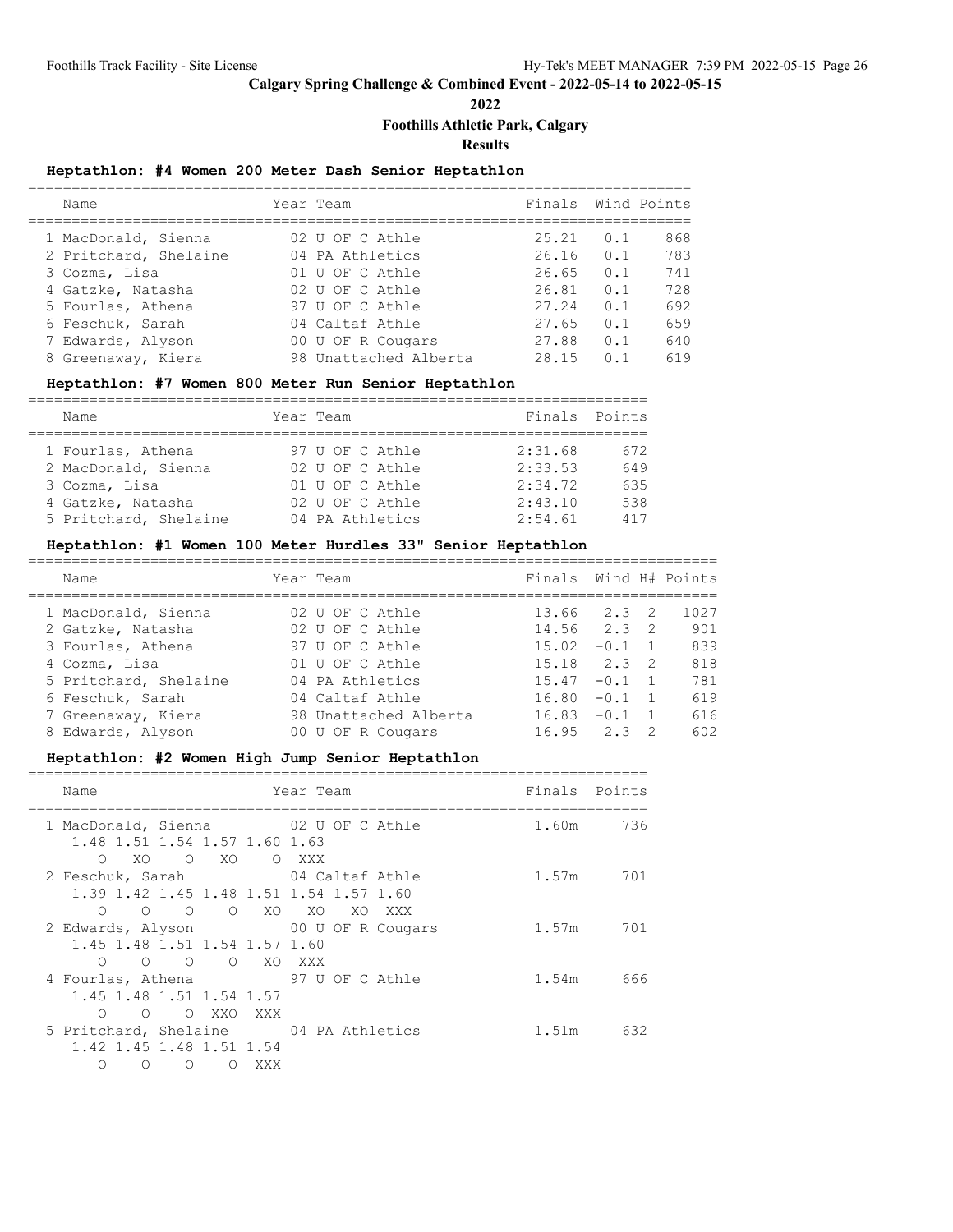# **2022**

**Foothills Athletic Park, Calgary**

# **Results**

### **....Heptathlon: #2 Women High Jump Senior Heptathlon**

| 6 Cozma, Lisa                   | 01 U OF C Athle |                       | 1.48m | 599 |
|---------------------------------|-----------------|-----------------------|-------|-----|
| 1.39 1.42 1.45 1.48 1.51        |                 |                       |       |     |
| O XXO<br>XO<br>XXX X<br>$\circ$ |                 |                       |       |     |
| 7 Greenaway, Kiera              |                 | 98 Unattached Alberta | 1.45m | 566 |
| 1.42 1.45 1.48                  |                 |                       |       |     |
| O XXX<br>$\circ$                |                 |                       |       |     |
| 7 Gatzke, Natasha               | 02 U OF C Athle |                       | 1.45m | 566 |
| 1.45 1.48                       |                 |                       |       |     |
| XXX                             |                 |                       |       |     |

### **Heptathlon: #5 Women Long Jump Senior Heptathlon**

| Name                                                                                        | Year Team             | Finals Wind Points |                   |
|---------------------------------------------------------------------------------------------|-----------------------|--------------------|-------------------|
| 1 MacDonald, Sienna 02 U OF C Athle<br>$5.29$ m $(1.9)$ $5.56$ m $(-0.3)$ $5.46$ m $(-2.8)$ |                       |                    | $5.56m - 0.3$ 717 |
| 2 Cozma, Lisa<br>$5.07m(0.9) 5.04m(-2.9) 5.21m(-2.3)$                                       | 01 U OF C Athle       | $5.21m -2.3$       | 617               |
| 3 Pritchard, Shelaine 04 PA Athletics<br>$5.12$ m $(2.2)$ FOUL $(-1.2)$ 5.19m $(-3.1)$      |                       | $5.19m - 3.1$      | 612               |
| 4 Gatzke, Natasha<br>$4.78$ m $(1.4)$ $4.53$ m $(-2.3)$ $5.09$ m $(-1.6)$                   | 02 U OF C Athle       | $5.09m - 1.6$      | 584               |
| 5 Greenaway, Kiera<br>$FOUL(+0.0)$ 4.92m(-2.4)                                              | 98 Unattached Alberta | $4.92m -2.4$       | 538               |
| 6 Fourlas, Athena<br>$4.64$ m (+0.0) $4.63$ m (-2.4) $4.84$ m (-2.7)                        | 97 U OF C Athle       |                    | $4.84m -2.7$ 516  |

### **Heptathlon: #3 Women Shot Put 4kg Senior Heptathlon**

| Name                                       | Year Team             | Finals | Points |
|--------------------------------------------|-----------------------|--------|--------|
| 1 MacDonald, Sienna<br>10.97m 9.91m 11.18m | 02 U OF C Athle       | 11.18m | 607    |
| 2 Greenaway, Kiera<br>10.32m FOUL 10.06m   | 98 Unattached Alberta | 10.32m | 550    |
| 3 Cozma, Lisa<br>$9.54m$ $9.03m$ $10.15m$  | 01 U OF C Athle       | 10.15m | 539    |
| 4 Edwards, Alyson<br>10.05m 9.55m 10.12m   | 00 U OF R Cougars     | 10.12m | 537    |
| 5 Pritchard, Shelaine<br>$8.82m$ $8.95m$ x | 04 PA Athletics       | 9.44m  | 493    |
| 6 Gatzke, Natasha<br>8.15m FOUL FOUL       | 02 U OF C Athle       | 8.15m  | 409    |
| 7 Feschuk, Sarah<br>7.25m 7.77m 8.12m      | 04 Caltaf Athle       | 8.12m  | 407    |
| 8 Fourlas, Athena<br>6.95m 7.09m 7.56m     | 97 U OF C Athle       | 7.56m  | 371    |

# **Heptathlon: #6 Women Javelin Throw 600g Senior Heptathlon**

| Name                 | Year Team |                 |        | Finals Points |
|----------------------|-----------|-----------------|--------|---------------|
| 1 MacDonald, Sienna  |           | 02 U OF C Athle | 43.47m | 734           |
| 41.81m 41.26m 43.47m |           |                 |        |               |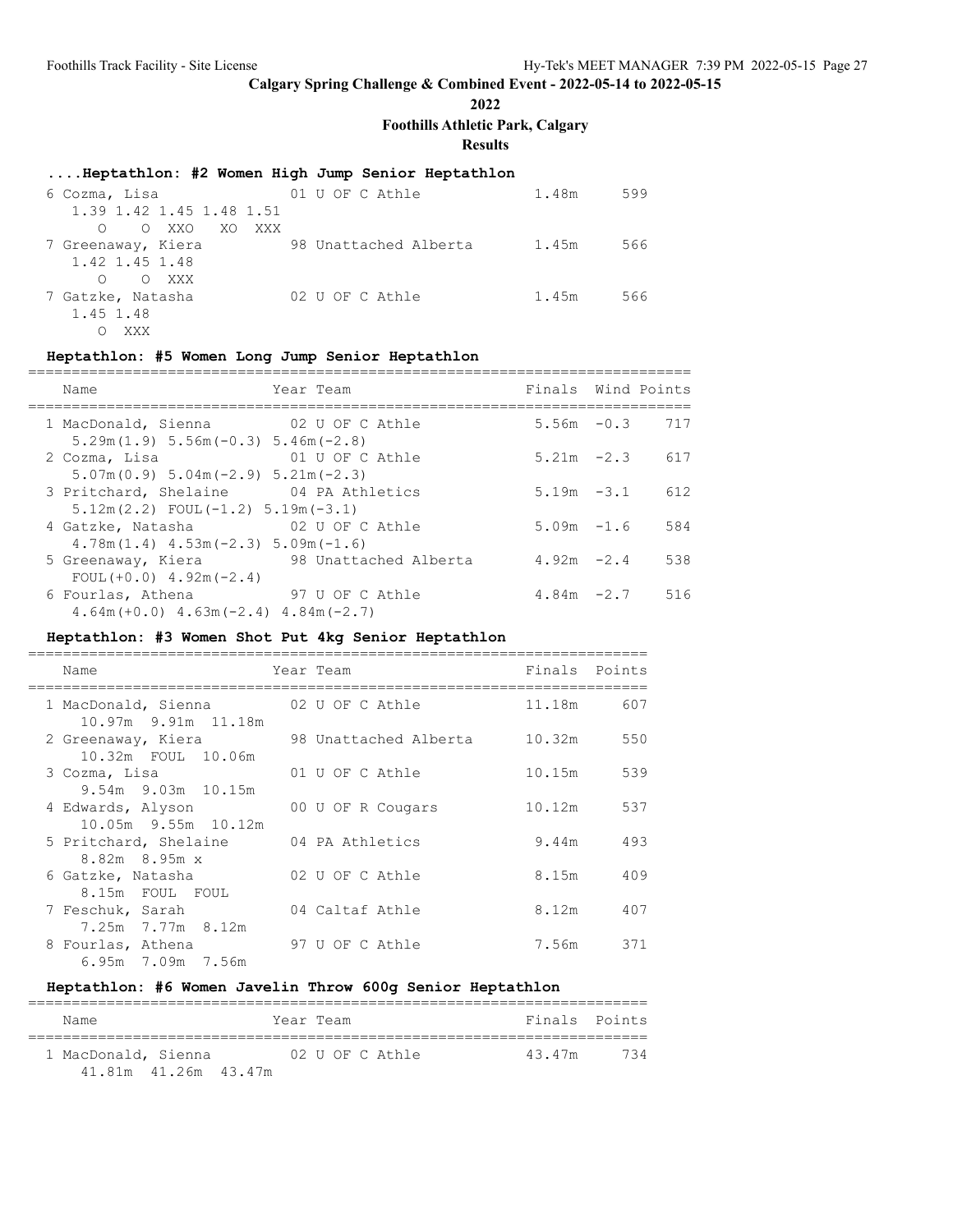**2022**

**Foothills Athletic Park, Calgary**

==========================================================================

**Results**

# **....Heptathlon: #6 Women Javelin Throw 600g Senior Heptathlon**

| 2 Pritchard, Shelaine | 04 PA Athletics | 522<br>32.37m |
|-----------------------|-----------------|---------------|
| 32.37m 32.04m FOUL    |                 |               |
| 3 Fourlas, Athena     | 97 U OF C Athle | 23.53m<br>355 |
| 22.66m 23.53m FOUL    |                 |               |
| 4 Gatzke, Natasha     | 02 U OF C Athle | 19.37m<br>277 |
| FOUL FOUL 19.37m      |                 |               |
| -- Cozma, Lisa        | 01 U OF C Athle | FOUL          |
| FOUL FOUL<br>FOUL.    |                 |               |

#### **Women Heptathlon Senior**

| Name                  | Year Team       |      | Finals H# Points |
|-----------------------|-----------------|------|------------------|
| 1 MacDonald, Sienna   | 02 U OF C Athle | 5338 | 1 O              |
| 2 Pritchard, Shelaine | 04 PA Athletics | 4240 | 8                |
| 3 Fourlas, Athena     | 97 U OF C Athle | 4111 | $\kappa$         |
| 4 Gatzke, Natasha     | 02 U OF C Athle | 4003 | Б.               |
| 5 Cozma, Lisa         | 01 U OF C Athle | 3949 |                  |

#### **Heptathlon: #4 Women 200 Meter Dash U20 Heptathlon**

| Name             | Year Team |                 | Finals Wind Points |           |     |
|------------------|-----------|-----------------|--------------------|-----------|-----|
|                  |           |                 |                    |           |     |
| 1 Bravo, Lovelee |           | 03 Edmonton Col |                    | 29.19 0.1 | 540 |

### **Heptathlon: #7 Women 800 Meter Run U20 Heptathlon**

| Name |                  |  | Year Team       |  | Finals Points |     |  |
|------|------------------|--|-----------------|--|---------------|-----|--|
|      |                  |  |                 |  |               |     |  |
|      | 1 Bravo, Lovelee |  | 03 Edmonton Col |  | 2:59.72       | 368 |  |

#### **Heptathlon: #1 Women 100 Meter Hurdles 33" U20 Heptathlon**

| Name             | Year Team       | Finals Wind Points |  |
|------------------|-----------------|--------------------|--|
|                  |                 |                    |  |
| 1 Bravo, Lovelee | 03 Edmonton Col | $18.43 - 0.1$ 445  |  |

#### **Heptathlon: #2 Women High Jump U20 Heptathlon**

| Name                                 |  | Year Team       | Finals Points |     |  |  |  |  |
|--------------------------------------|--|-----------------|---------------|-----|--|--|--|--|
| 1 Bravo, Lovelee<br>1.30 1.33<br>XXX |  | 03 Edmonton Col | 1.30m         | 409 |  |  |  |  |

#### **Heptathlon: #5 Women Long Jump U20 Heptathlon**

| Name                                                 | Year Team       | Finals Wind Points |     |
|------------------------------------------------------|-----------------|--------------------|-----|
| 1 Bravo, Lovelee                                     | 03 Edmonton Col | $3.85m - 3.0$      | 274 |
| $3.80$ m $(0.7)$ $3.72$ m $(-1.6)$ $3.85$ m $(-3.0)$ |                 |                    |     |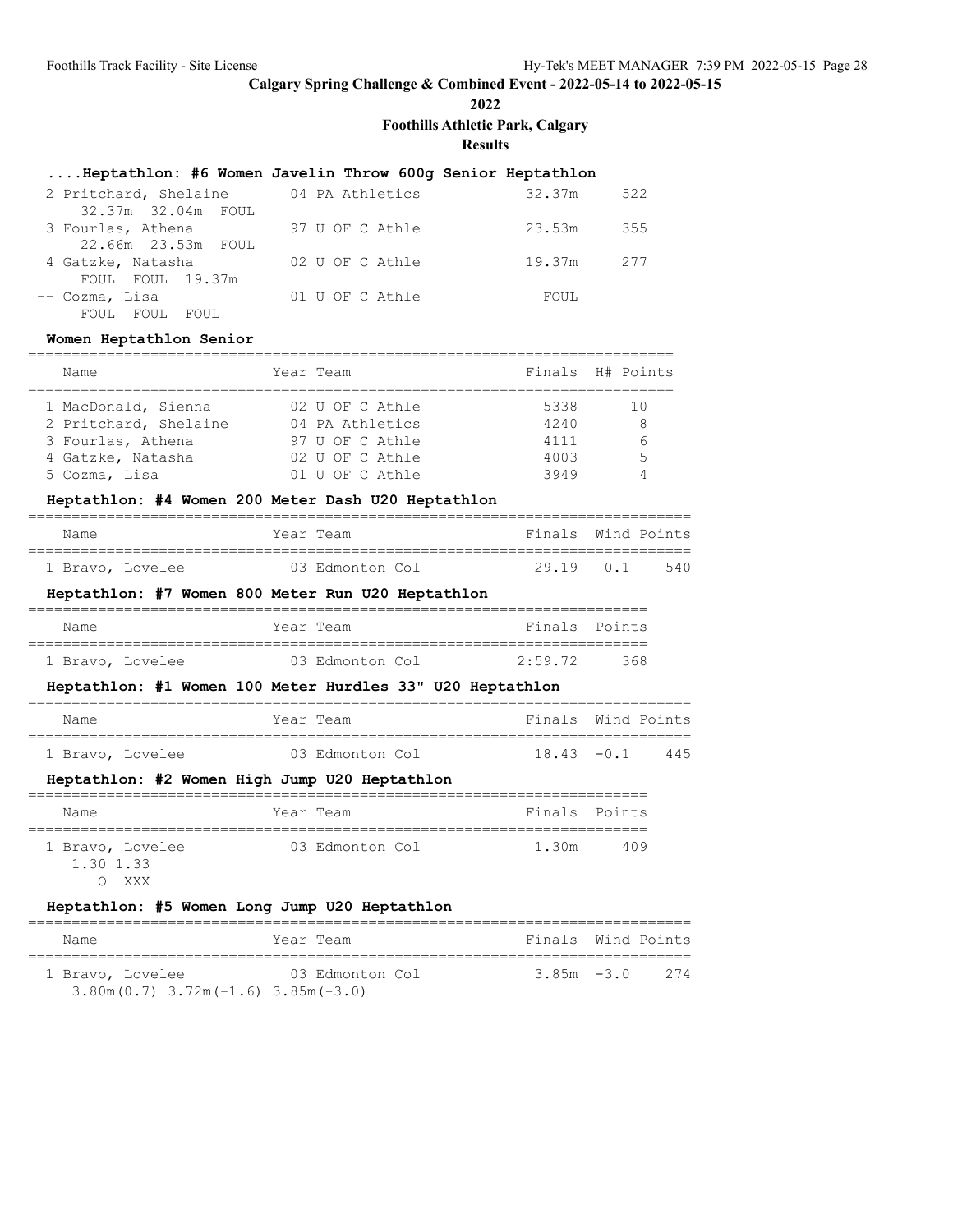**2022**

# **Foothills Athletic Park, Calgary Results Heptathlon: #3 Women Shot Put 4kg U20 Heptathlon** ======================================================================= Name **The Year Team Finals Points** ======================================================================= 1 Bravo, Lovelee 03 Edmonton Col 6.27m 288 6.27m 5.55m 5.91m **Heptathlon: #6 Women Javelin Throw 600g U20 Heptathlon** ======================================================================= Name Tear Team Constants Points Points Points Points Points ======================================================================= 1 Bravo, Lovelee 63 Edmonton Col 10.56m 116 FOUL FOUL 10.56m **Women Heptathlon U20** =================================================================== Name **Name** Year Team **Finals** H# =================================================================== 1 Bravo, Lovelee 03 Edmonton Col 2440 **Women 100 Meter Dash U18** ======================================================================== Name **Name Year Team Prelims** Wind H# ======================================================================== Preliminaries 1 Odiase, Ashley 06 Calgary Inte 12.69Q -3.2 2 2 Okuboyejo, Tise 06 Calgary Warr 12.93Q -1.8 3 3 Parnetta, Emma 05 Calgary Inte 13.04Q +0.0 1 4 Ewa, Elisabeth 05 Caltaf Athle 13.17Q -0.2 4 5 Gordon, Rhianna 05 House of Spe 13.42q -1.8 3 6 Woodard, Nicole 06 Caltaf Athle 13.51q -0.2 4 7 Nwoye, Stephanie 05 Caltaf Athle 13.55q +0.0 1 8 Pachet, Leah 05 Caltaf Athle 13.68q +0.0 1 9 Woodard, Kelsey 06 Caltaf Athle 13.82 -3.2 2 10 Akalonu, Raven 06 Calgary Warr 13.90 -3.2 2 11 Willoughby, Zaynna 06 Medicine Hat 13.94 -0.2 4 12 Jukic, Jadyn 06 Calgary Spartans 13.99 -3.2 2 13 Vergie, Hannah 06 Caltaf Athle 14.09 -1.8 3 14 Pilling, Hallee 05 Unattached Alberta 14.16 -0.2 4 15 Ncube, Sandra 06 Calgary Warr 14.30 +0.0 1 16 Lee, Katie 06 Caltaf Athle 14.47 +0.0 1 17 Penny, Julia 06 Caltaf Athle 14.58 -0.2 4 18 Ruiz, Maria 06 Calgary Warr 14.76 -1.8 3 19 Artry, Keziah 06 U OF C Athle 14.95 -0.2 4 20 Irwin, Caitlin 06 Caltaf Athle 15.06 +0.0 1 21 Punia, Zara 06 U OF C Athle 15.10 -1.8 3 22 Nisi, Isabella 06 Caltaf Athle 16.39 -3.2 2 23 Asrat, Semhar 06 Caltaf Athle 17.45 +0.0 1 **Women 100 Meter Dash U18** ============================================================================ Name Year Team Finals Wind Points ============================================================================ Finals 1 Okuboyejo, Tise 06 Calgary Warr 12.64 -0.7 10

2 Odiase, Ashley 06 Calgary Inte 12.65 -0.7 8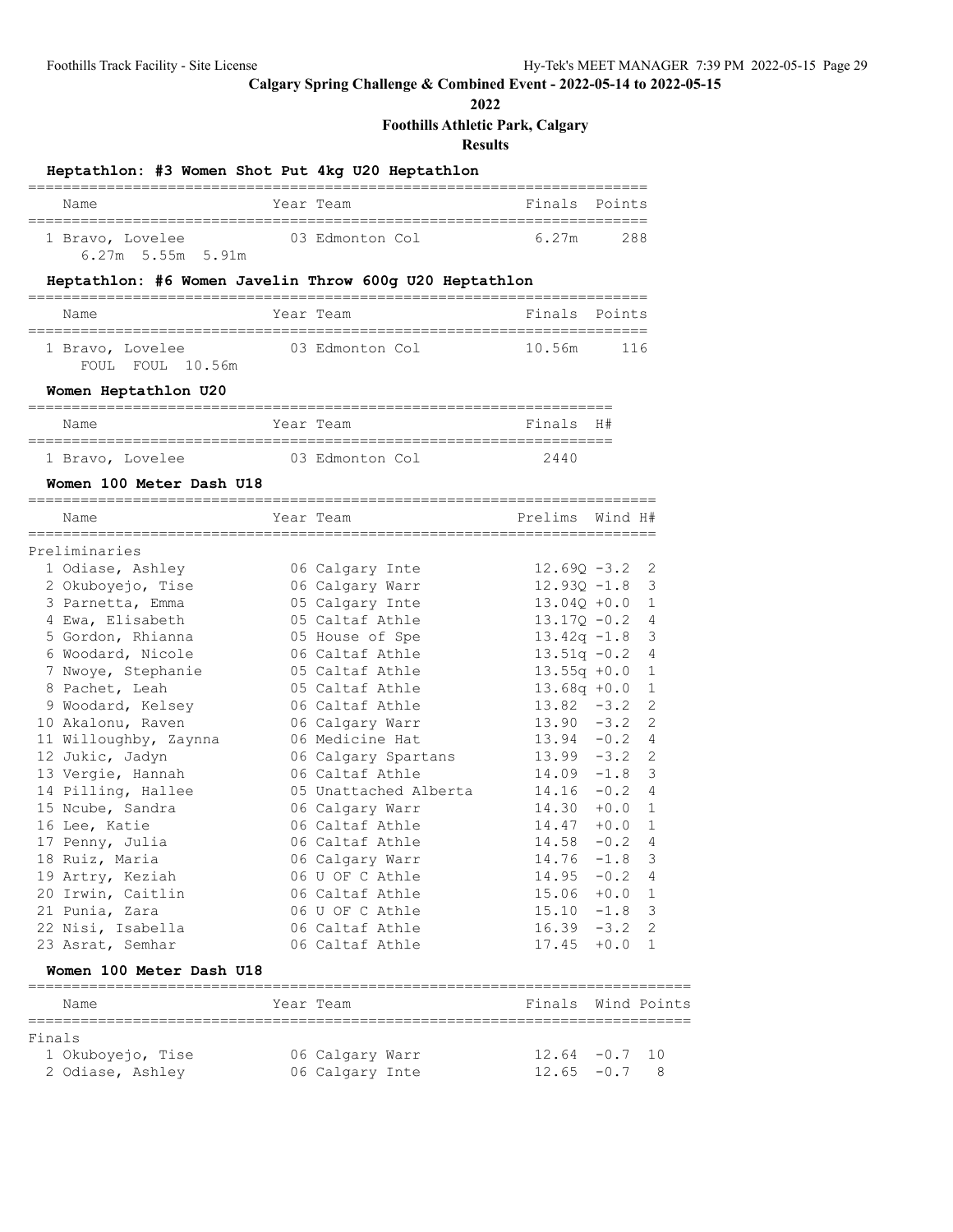**2022**

**Foothills Athletic Park, Calgary**

**Results**

# **....Women 100 Meter Dash U18**

| 3 Parnetta, Emma   | 05 Calgary Inte | $13.12 -0.7$ 6  |  |
|--------------------|-----------------|-----------------|--|
| 4 Ewa, Elisabeth   | 05 Caltaf Athle | $13.21 -0.7$ 5  |  |
| 5 Gordon, Rhianna  | 05 House of Spe | $13.36 -0.7$ 4  |  |
| 6 Woodard, Nicole  | 06 Caltaf Athle | $13.55 - 0.7$ 3 |  |
| 7 Nwoye, Stephanie | 05 Caltaf Athle | $13.69 - 0.7$ 2 |  |
| 8 Pachet, Leah     | 05 Caltaf Athle | $13.73 - 0.7$ 1 |  |

#### **Women 200 Meter Dash U18**

| Name                  | Year Team             | Prelims          | Wind H# |                |
|-----------------------|-----------------------|------------------|---------|----------------|
| Preliminaries         |                       |                  |         |                |
| 1 Okuboyejo, Tise     | 06 Calgary Warr       | $26.11Q - 1.3$   |         | 4              |
| 2 Odiase, Ashley      | 06 Calgary Inte       | $26.15Q - 2.5$ 2 |         |                |
| 3 Parnetta, Emma      | 05 Calgary Inte       | 26.820 0.2 1     |         |                |
| 4 Aminu, Kofo         | 05 Calgary Inte       | $27.390 - 1.1$   |         | -3             |
| 5 Eremenko, Alexandra | 06 Calgary Warr       | $27.25q -2.5$    |         | 2              |
| 6 Woodard, Nicole     | 06 Caltaf Athle       | $27.45q$ 0.2     |         | 1              |
| 7 Woodard, Kelsey     | 06 Caltaf Athle       | $27.95q$ 0.2     |         | 1              |
| 8 Gordon, Rhianna     | 05 House of Spe       | $28.11q - 1.3$ 4 |         |                |
| 9 Akalonu, Raven      | 06 Calgary Warr       | $28.40 -1.1$     |         | -3             |
| 10 Vergie, Hannah     | 06 Caltaf Athle       | $28.66 -1.1$ 3   |         |                |
| 11 Deere, Megan       | 05 U OF C Athle       | $28.92 -1.3$     |         | $\overline{4}$ |
| 12 Willoughby, Zaynna | 06 Medicine Hat       | $29.03 -1.1$     |         | 3              |
| 13 Pilling, Hallee    | 05 Unattached Alberta | $29.34 -1.3$     |         | $\overline{4}$ |
| 14 Lee, Katie         | 06 Caltaf Athle       | $29.86$ 0.2      |         | $\mathbf{1}$   |
| 15 Ncube, Sandra      | 06 Calgary Warr       | $29.92 - 2.5$ 2  |         |                |
| 16 Lejeune, Vanya     | 06 Caltaf Athle       | $30.18 - 2.5$ 2  |         |                |
| 17 Penny, Julia       | 06 Caltaf Athle       | $30.41$ 0.2      |         | $\overline{1}$ |
| 18 Artry, Keziah      | 06 U OF C Athle       | $31.65$ 0.2      |         | $\mathbf{1}$   |
| 19 Irwin, Caitlin     | 06 Caltaf Athle       | $31.67 - 1.3$    |         | $\overline{4}$ |
| 20 Asrat, Semhar      | 06 Caltaf Athle       | 37.81            | 0.2     | $\mathbf{1}$   |

#### **Women 200 Meter Dash U18**

|        | Name                  | Year Team       | Finals Wind Points |        |               |
|--------|-----------------------|-----------------|--------------------|--------|---------------|
| Finals |                       |                 |                    |        |               |
|        | 1 Odiase, Ashley      | 06 Calgary Inte | $25.52 -0.4$ 10    |        |               |
|        | 2 Okuboyejo, Tise     | 06 Calgary Warr | $25.59 - 0.4$      |        | 8             |
|        | 3 Parnetta, Emma      | 05 Calgary Inte | $26.80 - 0.4$      |        | 6             |
|        | 4 Aminu, Kofo         | 05 Calgary Inte | 27.07              | $-0.4$ | 5             |
|        | 5 Gordon, Rhianna     | 05 House of Spe | 27.13              | $-0.4$ | 4             |
|        | 6 Eremenko, Alexandra | 06 Calgary Warr | 27.37              | $-0.4$ | 3             |
|        | 7 Woodard, Nicole     | 06 Caltaf Athle | 27.71              | $-0.4$ | $\mathcal{D}$ |
|        | 8 Woodard, Kelsey     | 06 Caltaf Athle | 28.30              | $-0.4$ |               |
|        |                       |                 |                    |        |               |

### **Women 400 Meter Dash U18**

| Name                  | Year Team       | Finals H# Points |           |
|-----------------------|-----------------|------------------|-----------|
| 1 Funnell, Jean       | 05 Caltaf Athle | 58.97 1 10       |           |
| 2 Okuboyejo, Tise     | 06 Calgary Warr | 1:00.02          | 2 R       |
| 3 Eremenko, Alexandra | 06 Calgary Warr | 1:00.89          | $1\quad6$ |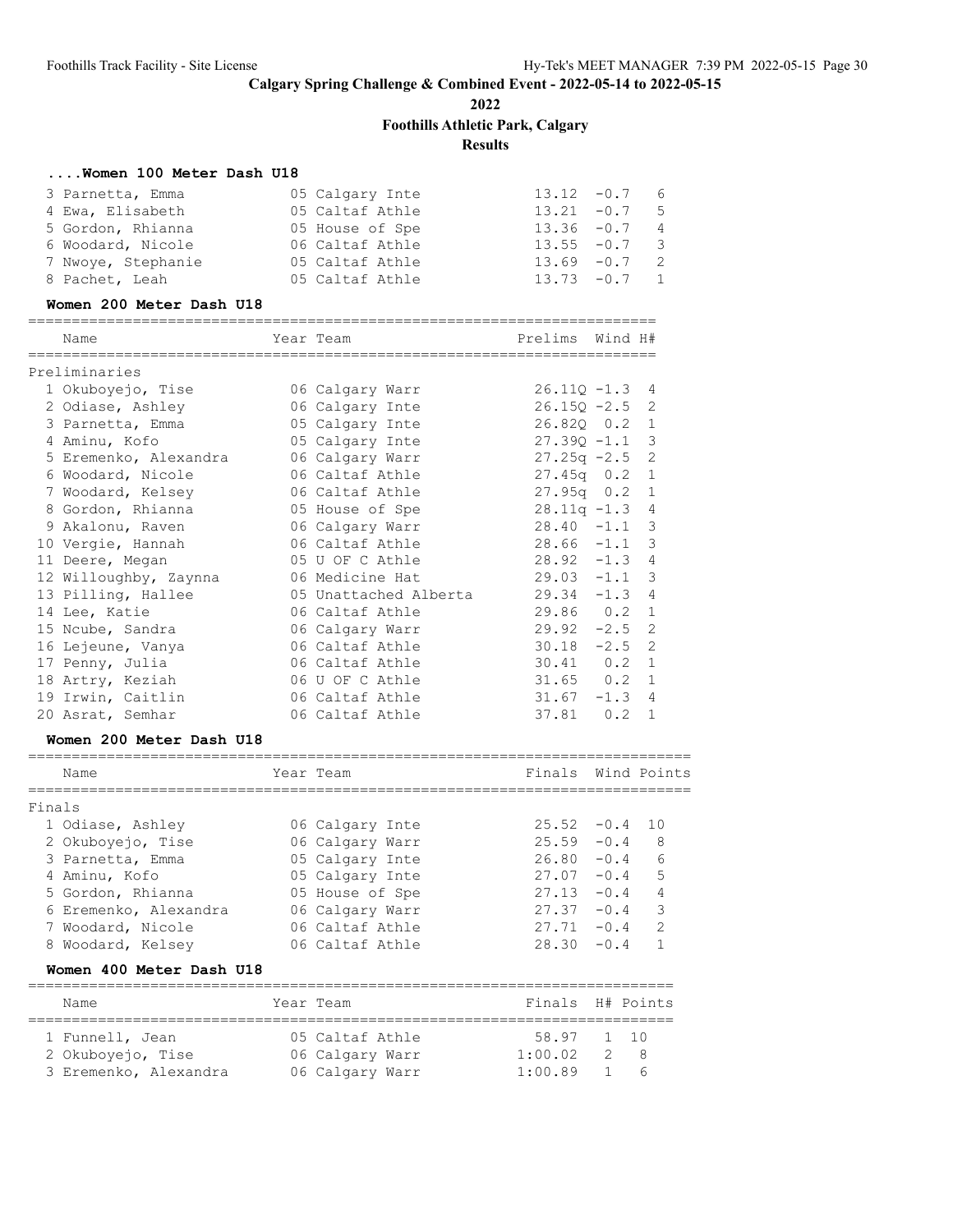**2022**

**Foothills Athletic Park, Calgary**

# **Results**

### **....Women 400 Meter Dash U18**

| 4 Woodard, Nicole | 06 Caltaf Athle      | $1:03.25$ 1 5 |             |  |
|-------------------|----------------------|---------------|-------------|--|
| 5 Aminu, Kofo     | 05 Calgary Inte      | 1:03.77       | $1 \quad 4$ |  |
| 6 Aujla, Manpreet | 05 Caltaf Athle      | 1:04.12       | $1 \quad 3$ |  |
| 7 Li, Emily       | 05 Edmonton Harriers | 1:04.41       | $1 \quad 2$ |  |
| 8 Lejeune, Vanya  | 06 Caltaf Athle      | 1:09.13       | 2 1         |  |
| 9 Penny, Julia    | 06 Caltaf Athle      | $1:12.72$ 2   |             |  |

#### **Women 800 Meter Run U18**

#### ======================================================================= Name **The Year Team Finals** Points

| -------             |                     |         |               |
|---------------------|---------------------|---------|---------------|
| 1 Sangha, Mandeep   | 05 Calgary Warr     | 2:11.70 | 10            |
| 2 Sinke, Charlotte  | 05 Calgary Spartans | 2:20.95 | 8             |
| 3 Dunn, Libby       | 06 Leduc Track      | 2:23.84 | 6             |
| 4 Weiler, Naja      | 05 Calgary Spartans | 2:24.26 | 5             |
| 5 Chipiuk, Julianna | 05 Leduc Track      | 2:31.84 | 4             |
| 6 O'Leary, Claire   | 05 Caltaf Athle     | 2:37.27 | 3             |
| 7 Castillo, Eloisa  | 05 Caltaf Athle     | 2:37.91 | $\mathcal{D}$ |
|                     |                     |         |               |

#### **Women 1500 Meter Run U18**

| Name                | Year Team           | Finals Points |                 |
|---------------------|---------------------|---------------|-----------------|
| 1 Sangha, Mandeep   | 05 Calgary Warr     | 4:33.15       | 1 N             |
| 2 Sinke, Charlotte  | 05 Calgary Spartans | 4:47.86       | 8               |
| 3 Weiler, Naja      | 05 Calgary Spartans | 4:53.58       | $6\overline{6}$ |
| 4 Drebert, Meadow   | 06 Leduc Track      | 4:56.00       | 5               |
| 5 Kneller, Danika   | 06 Caltaf Athle     | 5:28.54       |                 |
| 6 Chipiuk, Julianna | 05 Leduc Track      | 5:29.56       | 3               |
| 7 Stuart, Isla      | 06 Caltaf Athle     | 5:31.86       | $\mathcal{L}$   |
| 8 Wilcox, Sadie     | 06 Caltaf Athle     | 5:35.37       |                 |
|                     |                     |               |                 |

### **Women 100 Meter Hurdles 30"/8.5m U18**

| Name                 | Year Team |                   | Prelims Wind |  |  |  |  |  |  |  |  |
|----------------------|-----------|-------------------|--------------|--|--|--|--|--|--|--|--|
|                      |           |                   |              |  |  |  |  |  |  |  |  |
| Preliminaries        |           |                   |              |  |  |  |  |  |  |  |  |
| 1 Dovichak, Kamryn   |           | 06 Calgary Inte   | $16.13q$ 2.3 |  |  |  |  |  |  |  |  |
| 2 Willoughby, Zaynna |           | 06 Medicine Hat   | $17.18q$ 2.3 |  |  |  |  |  |  |  |  |
| 3 Kippers, April     |           | 06 Yeq Vault Club | $17.24q$ 2.3 |  |  |  |  |  |  |  |  |

### **Women 100 Meter Hurdles 30"/8.5m U18**

|        | Name                 | Year Team |                 | Finals Wind Points |  |
|--------|----------------------|-----------|-----------------|--------------------|--|
|        |                      |           |                 |                    |  |
| Finals |                      |           |                 |                    |  |
|        | 1 Dovichak, Kamryn   |           | 06 Calgary Inte | 16.28 1.1 10       |  |
|        | 2 Willoughby, Zaynna |           | 06 Medicine Hat | $17.53$ $1.1$ 8    |  |
|        |                      |           |                 |                    |  |

### **Women 400 Meter Hurdles 30" U18**

| Name |                      | Year Team |                 |  | Finals Points |  |  |  |  |
|------|----------------------|-----------|-----------------|--|---------------|--|--|--|--|
|      |                      |           |                 |  |               |  |  |  |  |
|      | 1 Cumming, Mackenzie |           | 05 Caltaf Athle |  | $1:08.53$ 10  |  |  |  |  |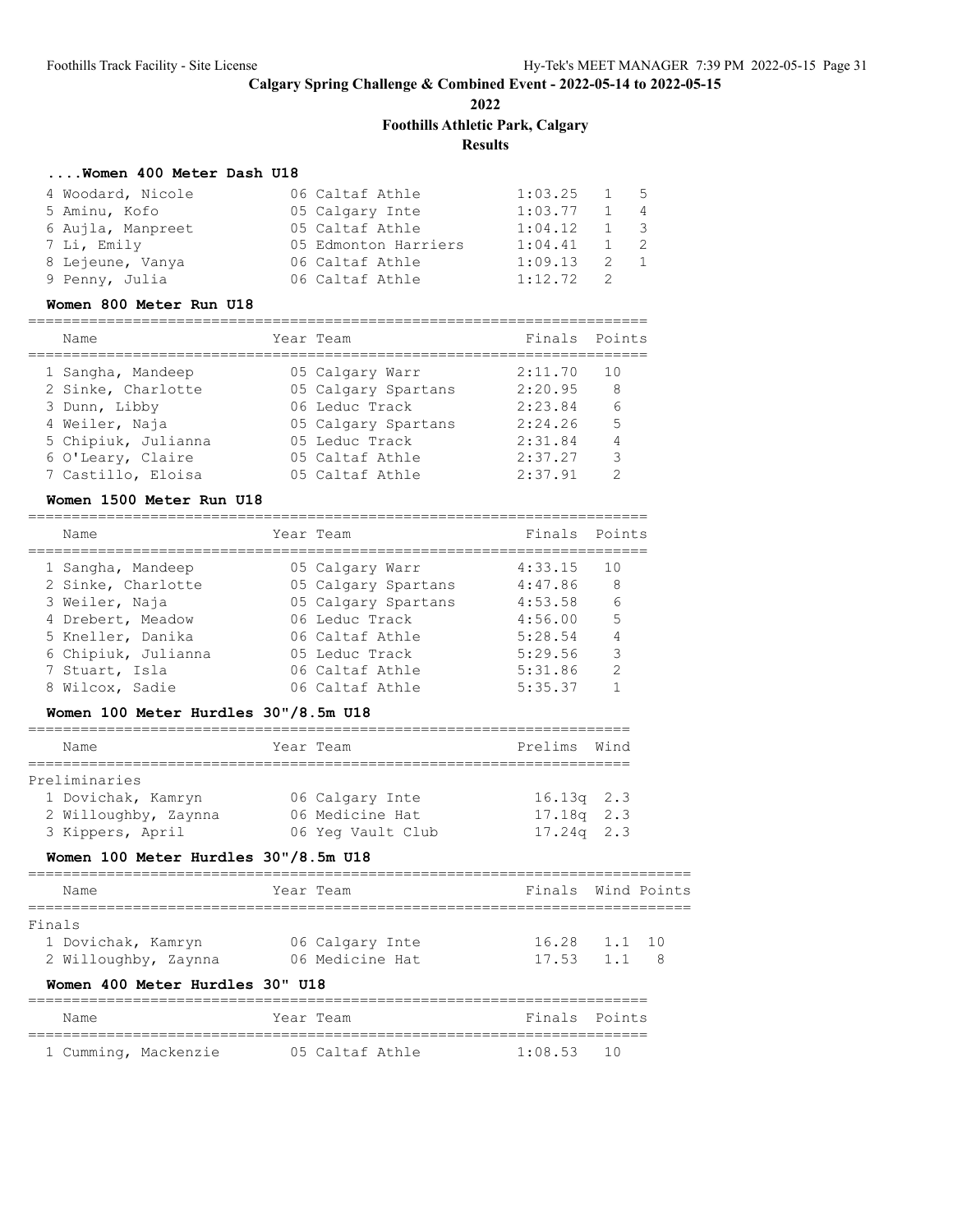**2022**

**Foothills Athletic Park, Calgary**

# **Results**

**....Women 400 Meter Hurdles 30" U18**

2 Dovichak, Kamryn 16 Calgary Inte 1:14.63 8

# **Women Long Jump U18**

| Name              | Year Team                                                                                                                                               |               | Finals Wind Points |  |
|-------------------|---------------------------------------------------------------------------------------------------------------------------------------------------------|---------------|--------------------|--|
| 1 Cha, Amelia     | 05 Caltaf Athle 5.36m 0.7 10                                                                                                                            |               |                    |  |
| 2 Pilling, Hallee | FOUL $(0.9)$ 5.36m $(0.7)$ 5.12m $(-0.3)$ 3.72m $(1.0)$ 3.94m $(1.7)$ 5.09m $(-0.1)$<br>05 Unattached Alberta $4.53m$ $-0.8$ 8                          |               |                    |  |
|                   | $4.15m (+0.0)$ $4.33m (0.4)$ $4.31m (1.8)$ $4.53m (-0.8)$ $4.41m (2.1)$ $4.52m (1.7)$                                                                   |               |                    |  |
|                   | 3 Nwoye, Stephanie 65 Caltaf Athle 4.47m +0.0                                                                                                           |               | - 6                |  |
|                   | $4.39$ m $(0.8)$ $4.47$ m $(+0.0)$ $4.25$ m $(-0.3)$ $4.21$ m $(-1.3)$ $4.37$ m $(1.6)$ $4.39$ m $(+0.0)$                                               |               |                    |  |
| 4 Ncube, Sandra   | 06 Calgary Warr 3.91m 2.5 5                                                                                                                             |               |                    |  |
|                   | $3.82$ m $(0.6)$ $3.82$ m $(1.1)$ $3.81$ m $(0.9)$ $3.87$ m $(1.5)$ $3.91$ m $(2.5)$ $3.60$ m $(-1.3)$<br>5 Irwin, Caitlin 66 Caltaf Athle 3.62m +0.0 4 |               |                    |  |
|                   | FOUL $(1.4)$ FOUL $(1.2)$ 3.62m $(+0.0)$ 3.55m $(0.9)$ FOUL $(1.4)$ 3.39m $(-1.0)$                                                                      |               |                    |  |
|                   | 6 Izuqbokwe, Akunna 65 Caltaf Athle 3.35m 1.6 3                                                                                                         |               |                    |  |
|                   | $2.31m (+0.0)$ $3.30m (0.3)$ $3.35m (1.6)$ $FOUL (-0.1)$ $3.27m (1.8)$ $3.09m (1.6)$                                                                    |               |                    |  |
| 7 Asrat, Semhar   | 06 Caltaf Athle                                                                                                                                         | $3.15m + 0.0$ | $\overline{2}$     |  |
|                   | $3.15m (+0.0)$ $2.25m (-0.8)$ FOUL $(+0.0)$ FOUL $(2.6)$ FOUL $(1.2)$ $2.72m (+0.0)$                                                                    |               |                    |  |

### **Women Triple Jump U18**

| Name                                                                                                                                                                         | Year Team                                                     | Finals Wind Points |
|------------------------------------------------------------------------------------------------------------------------------------------------------------------------------|---------------------------------------------------------------|--------------------|
| 1 Glover, Sydnie                  05 Caltaf Athle                     9.88m -1.8 10<br>$9.88$ m (-1.8) $9.65$ m (1.7) $9.71$ m (1.4) FOUL (-2.0) $9.45$ m (-2.8) FOUL (+0.0) |                                                               |                    |
| 2 Nwoye, Stephanie<br>FOUL $(-2.5)$ 9.50m $(0.3)$ 9.78m $(1.9)$ 9.05m $(-2.1)$ 9.59m $(-3.2)$ 9.23m $(-1.3)$                                                                 | 05 Caltaf Athle                         9.78m     1.9       7 |                    |
| 2 Pilling, Hallee<br>$9.27m (+0.0)$ $9.43m (-1.3)$ $9.71m (-0.2)$ $9.69m (+0.0)$ $9.78m (-1.4)$ $9.46m (-1.3)$                                                               | 05 Unattached Alberta $9.78$ m $-1.4$ 7                       |                    |
| 4 Spittle, Lily<br>$7.56$ m (-1.7) FOUL (-0.8) $7.54$ m (+0.0) $7.91$ m (+0.0) $7.73$ m (-2.3) $7.69$ m (-2.8)                                                               | 07 Eckville Jr/ $7.91m +0.0$ 5                                |                    |
| 5 Smith, Janine<br>$7.51m(-1.0)$ $7.51m(-2.0)$ $7.57m(0.7)$ $FOUL(-0.4)$ $7.40m(-1.9)$ $7.77m(-3.5)$                                                                         | 08 Eckville Jr/ 7.77m -3.5 4                                  |                    |

#### **Women Shot Put 3 KG U18**

| Name                                                        | Year Team                                                | Finals Points |    |
|-------------------------------------------------------------|----------------------------------------------------------|---------------|----|
| 1 Drake, Elise                                              | 06 Okanagan Ath<br>11.41m 11.33m FOUL 11.79m FOUL 11.55m | 11.79m        | 10 |
| 2 Willoughby, Zaynna<br>9.99m 9.03m 8.39m 9.02m 9.63m 9.57m | 06 Medicine Hat                                          | 9.99m         | 8  |
| 3 Jukic, Jadyn<br>9.60m FOUL 8.63m 9.45m 9.00m 9.30m        | 06 Calgary Spartans                                      | 9.60m         | 6  |
| 4 Armstrong, Claire<br>7.34m FOUL 8.09m 7.77m 8.36m 7.82m   | 06 Calgary Spartans                                      | 8.36m         | .5 |
| 5 Izugbokwe, Akunna<br>6.81m 6.97m 7.10m 6.52m 6.72m 7.06m  | 05 Caltaf Athle                                          | 7.10m         | 4  |
|                                                             |                                                          |               |    |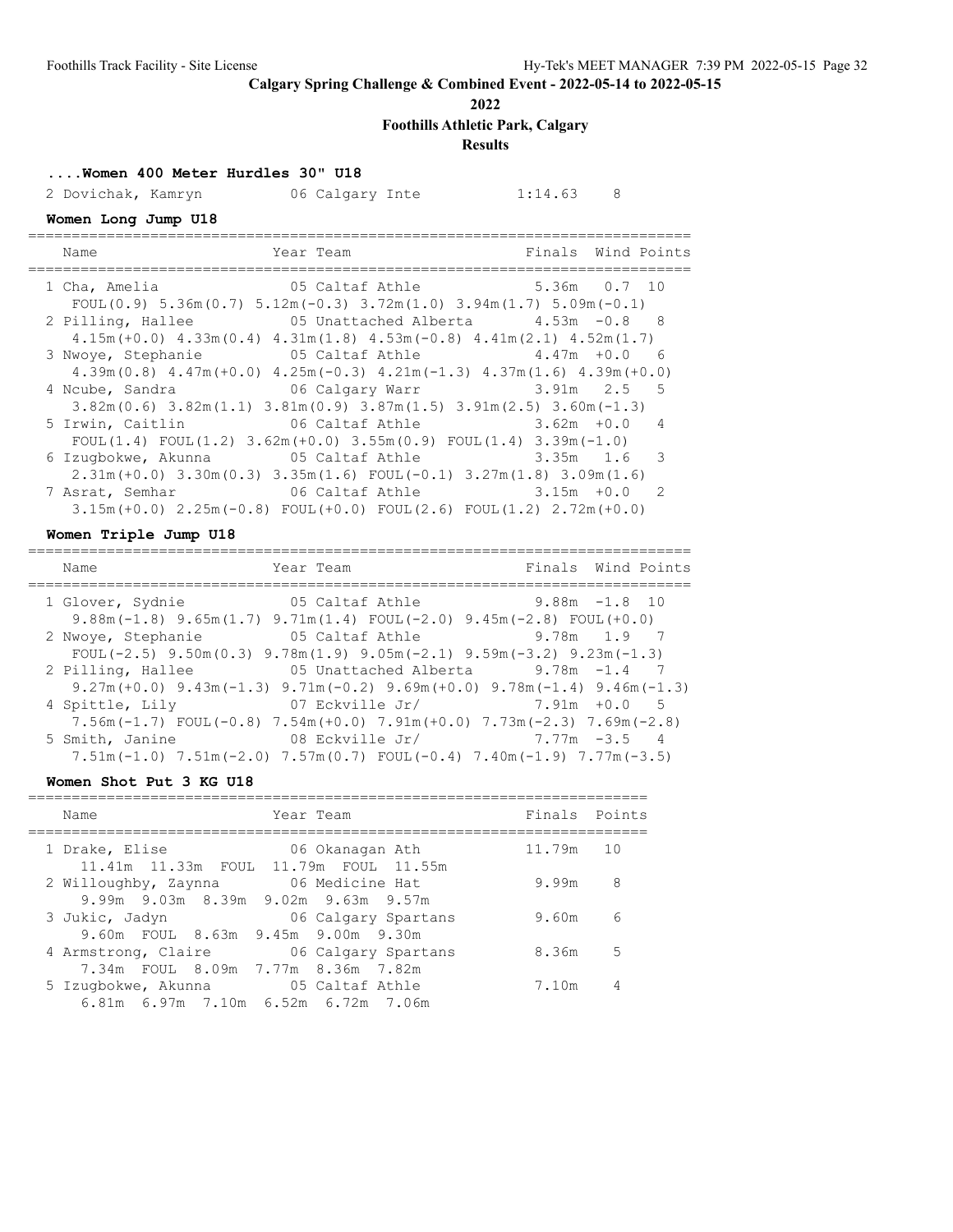**2022**

# **Foothills Athletic Park, Calgary**

**Results**

#### **Women Discus Throw 1 KG U18**

| Name                 | Year Team                                                      | Finals Points |     |
|----------------------|----------------------------------------------------------------|---------------|-----|
| 1 Armstrong, Claire  | 06 Calgary Spartans<br>21.89m 24.57m FOUL 23.43m 21.25m 20.76m | 24.57m 10     |     |
| 2 Armstrong, Heather | 06 Calgary Spartans<br>FOUL 17.93m 17.33m 20.01m 18.59m 19.44m | 20.01m        | - 8 |

### **Women Hammer Throw 3 KG U18**

| Name                                                            | Year Team                | Finals Points |    |
|-----------------------------------------------------------------|--------------------------|---------------|----|
| 1 Drake, Elise<br>49.08m  48.71m  46.70m  9.48m  50.67m  47.34m | 06 Okanagan Ath          | 50.67m        | 10 |
| 2 Armstrong, Heather<br>42.20m FOUL 42.15m FOUL FOUL 43.30m     | 06 Calgary Spartans      | 43.30m        | 8  |
| 3 Armstrong, Claire<br>FOUL FOUL 41.36m FOUL 38.63m 40.33m      | 06 Calgary Spartans      | 41.36m        | 6  |
| 4 Willoughby, Zaynna<br>19.46m FOUL FOUL 21.62m FOUL            | 06 Medicine Hat<br>FOUL. | 21.62m        | .5 |

### **Heptathlon: #4 Women 200 Meter Dash U18 Heptathlon**

============================================================================

| Name                   | Year Team           | Finals Wind Points |     |
|------------------------|---------------------|--------------------|-----|
|                        |                     |                    |     |
| 1 Ostapowich, Charlize | 05 Edmonton Int     | $27.42 \qquad 0.1$ | 677 |
| 2 Matulis, Rachel      | 06 Caltaf Athle     | $28.45$ 0.1        | 596 |
| 3 Dellezay, Lauren     | 05 Leduc Track      | 28.59 0.1          | 585 |
| 4 Iwuc, Natasha        | 05 Edmonton Thunder | $30.66$ $0.1$      | 437 |

### **Heptathlon: #7 Women 800 Meter Run U18 Heptathlon**

| Name                   | Year Team |                     | Finals Points |     |  |  |  |  |
|------------------------|-----------|---------------------|---------------|-----|--|--|--|--|
|                        |           |                     |               |     |  |  |  |  |
| 1 Matulis, Rachel      |           | 06 Caltaf Athle     | 2:37.35       | 604 |  |  |  |  |
| 2 Ostapowich, Charlize |           | 05 Edmonton Int     | 2:50.43       | 459 |  |  |  |  |
| 3 Dellezay, Lauren     |           | 05 Leduc Track      | 2:51.94       | 444 |  |  |  |  |
| 4 Iwuc, Natasha        |           | 05 Edmonton Thunder | 3:27.95       | 149 |  |  |  |  |

#### **Heptathlon: #1 Women 100 Meter Hurdles 30" U18 Heptathlon**

| Name                   | Year Team           | Finals Wind Points |                         |     |
|------------------------|---------------------|--------------------|-------------------------|-----|
|                        |                     |                    |                         |     |
| 1 Ostapowich, Charlize | 05 Edmonton Int     | $15.74 \t 0.7$     |                         | 746 |
| 2 Dellezay, Lauren     | 05 Leduc Track      | 17.98              | 0.7                     | 491 |
| 3 Iwuc, Natasha        | 05 Edmonton Thunder | 18.20              | 0.7                     | 468 |
| 4 Matulis, Rachel      | 06 Caltaf Athle     | 1834               | $\bigcirc$ $\bigcirc$ 7 | 454 |

### **Heptathlon: #2 Women High Jump U18 Heptathlon**

| Name                     |                                                                |       | Year Team      |  |       | Finals Points |
|--------------------------|----------------------------------------------------------------|-------|----------------|--|-------|---------------|
|                          |                                                                |       |                |  |       |               |
| 1 Dellezay, Lauren       |                                                                |       | 05 Leduc Track |  | 1.51m | 632           |
| 1.42 1.45 1.48 1.51 1.54 |                                                                |       |                |  |       |               |
|                          | $\left( \begin{array}{ccc} 1 & 1 \\ 1 & 1 \end{array} \right)$ | O XXX |                |  |       |               |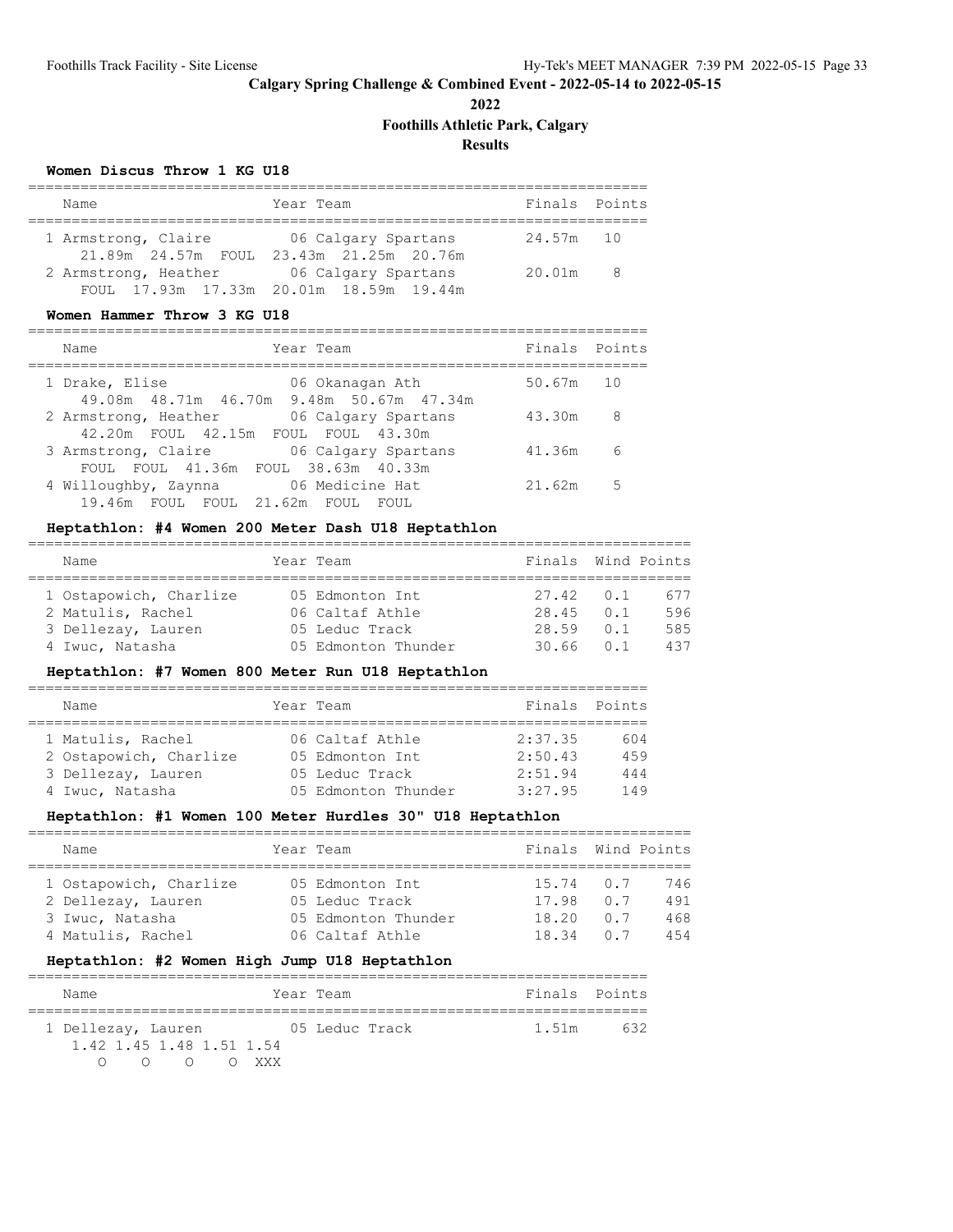# **2022**

**Foothills Athletic Park, Calgary**

# **Results**

### **....Heptathlon: #2 Women High Jump U18 Heptathlon**

| 2 Matulis, Rachel      | 06 Caltaf Athle     | 1.42m | 534 |
|------------------------|---------------------|-------|-----|
| 1.36 1.39 1.42 1.45    |                     |       |     |
| XO XO XXX<br>XO.       |                     |       |     |
| 3 Ostapowich, Charlize | 05 Edmonton Int     | 1.33m | 439 |
| 1.27 1.30 1.33 1.36    |                     |       |     |
| O PXXO<br>XXX X        |                     |       |     |
| -- Iwuc, Natasha       | 05 Edmonton Thunder | ΝH    |     |
| 1.30 1.33              |                     |       |     |
| XXP<br>X               |                     |       |     |

# **Heptathlon: #5 Women Long Jump U18 Heptathlon**

| Name                                                                                 | Year Team           | Finals Wind Points |                  |
|--------------------------------------------------------------------------------------|---------------------|--------------------|------------------|
| 1 Ostapowich, Charlize 05 Edmonton Int<br>$4.55m(1.2)$ FOUL $(0.7)$ 5.10m $(-2.1)$   |                     |                    | $5.10m -2.1$ 587 |
| 2 Matulis, Rachel 66 Caltaf Athle<br>$3.99$ m (+0.0) $4.22$ m (+0.0) $4.10$ m (-1.3) |                     | $4.22m + 0.0$      | 359              |
| 3 Iwuc, Natasha<br>$3.94m(1.4)$ 4.09m( $-1.6$ ) 3.95m( $-1.6$ )                      | 05 Edmonton Thunder | $4.09m - 1.6$      | 329              |
| 4 Dellezay, Lauren 65 Leduc Track<br>$3.53m(0.5)$ $3.55m(+0.0)$ $3.67m(-1.6)$        |                     | $3.67m - 1.6$      | 235              |

# **Heptathlon: #3 Women Shot Put 3 KG U18 Heptathlon**

| Name                                        | Year Team           | Finals Points |     |
|---------------------------------------------|---------------------|---------------|-----|
| 1 Dellezay, Lauren<br>$9.02m$ 8.27m 7.97m   | 05 Leduc Track      | 9.02m         | 465 |
| 2 Ostapowich, Charlize<br>8.45m 8.78m 8.58m | 05 Edmonton Int     | 8.78m         | 450 |
| 3 Matulis, Rachel<br>7.23m 8.29m 7.66m      | 06 Caltaf Athle     | 8.29m         | 418 |
| 4 Iwuc, Natasha<br>7.68m 7.10m 6.85m        | 05 Edmonton Thunder | 7.68m         | 379 |

# **Heptathlon: #6 Women Javelin Throw 500g U18 Heptathlon**

| Name                                           | Year Team           | Finals Points |     |
|------------------------------------------------|---------------------|---------------|-----|
| 1 Ostapowich, Charlize<br>22.99m 24.81m 25.20m | 05 Edmonton Int     | 25.20m        | 386 |
| 2 Dellezay, Lauren<br>22.22m 21.54m 24.86m     | 05 Leduc Track      | 24.86m        | 380 |
| 3 Matulis, Rachel<br>17.22m 16.05m FOUL        | 06 Caltaf Athle     | 17.22m        | 237 |
| 4 Iwuc, Natasha<br>11.22m 15.89m 13.49m        | 05 Edmonton Thunder | 15.89m        | 213 |

#### **Women Heptathlon U18**

| Name                   |  | Year Team       | Finals H# Points |    |
|------------------------|--|-----------------|------------------|----|
| 1 Ostapowich, Charlize |  | 05 Edmonton Int | 3744             | 10 |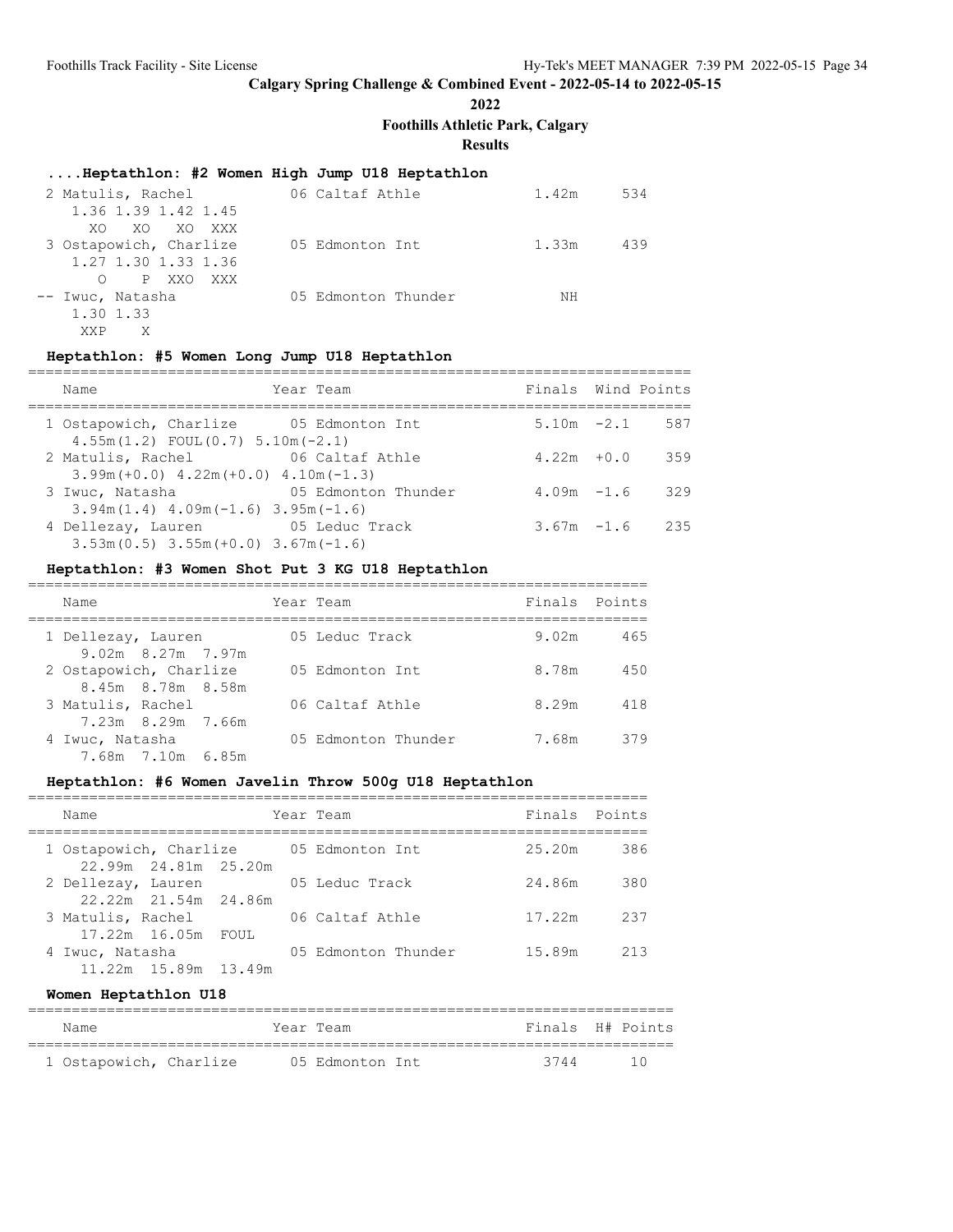**2022**

### **Foothills Athletic Park, Calgary**

### **Results**

### **....Women Heptathlon U18**

| 2 Dellezav, Lauren | 05 Leduc Track      | 3232 | -8    |
|--------------------|---------------------|------|-------|
| 3 Matulis, Rachel  | 06 Caltaf Athle     | 3202 | - 6 - |
| 4 Iwuc, Natasha    | 05 Edmonton Thunder | 1975 | $-5$  |

#### **Women Shot Put Masters**

| Name                                                   | Year Team             | Finals Points |                         |
|--------------------------------------------------------|-----------------------|---------------|-------------------------|
| 1 Hessel, Laura<br>6.86m 7.51m 7.85m 7.57m 7.06m 7.67m | 52 Unattached Alberta | 7.85m 10      |                         |
| 2 Amerongen, Loretta                                   | 53 Edmonton Col       | 7 1 6m        | $\overline{\mathbf{R}}$ |

#### 6.72m 7.16m 6.99m 6.95m 6.76m 7.05m 3 Nesterenko, Louise 50 U OF C Athle 4.41m 6 4.04m 4.07m 4.07m 3.99m 3.76m 4.41m

#### **Women Discus Throw Masters**

| Name            |                                         | Year Team             | Finals |
|-----------------|-----------------------------------------|-----------------------|--------|
| 1 Hessel, Laura |                                         | 52 Unattached Alberta | 22.47m |
|                 | 22.47m 21.69m 21.56m 21.98m FOUL 20.54m |                       |        |

#### **Women Hammer Throw Masters**

| Name                                                              | Year Team |                                               | Finals |
|-------------------------------------------------------------------|-----------|-----------------------------------------------|--------|
| 1 Hessel, Laura<br>26.10m 27.90m 25.88m                           |           | 52 Unattached Alberta<br>28.54m 26.42m 27.96m | 28.54m |
| 2 Nesterenko, Louise<br>12.94m 12.45m 11.42m 11.72m 12.21m 12.09m |           | 50 U OF C Athle                               | 12.94m |

#### **Women Javelin Throw Masters**

| Name                                    | Year Team             | Finals |
|-----------------------------------------|-----------------------|--------|
| 1 Lauridsen, Susanne                    | 58 U OF C Athle       | 19.63m |
| 17.65m 19.63m 18.10m 17.31m FOUL 17.85m |                       |        |
| 2 Hessel, Laura                         | 52 Unattached Alberta | 18.06m |
| 18.06m FOUL 17.07m 17.60m 16.74m 17.52m |                       |        |

#### **Heptathlon: #4 Women 200 Meter Dash Masters Heptathlon**

| Name                                                  |  |  | Year Team |                 |  | Finals Wind Points |  |     |
|-------------------------------------------------------|--|--|-----------|-----------------|--|--------------------|--|-----|
|                                                       |  |  |           |                 |  |                    |  |     |
| 1 Jolicoeur, Jovette                                  |  |  |           | 59 U OF C Athle |  | 37.39 0.1          |  | 95. |
| Heptathlon: #7 Women 800 Meter Run Masters Heptathlon |  |  |           |                 |  |                    |  |     |

### ======================================================================= Name **The Soutier Seam** Team Team **Finals** Points ======================================================================= 1 Jolicoeur, Jovette 59 U OF C Athle 3:38.01 94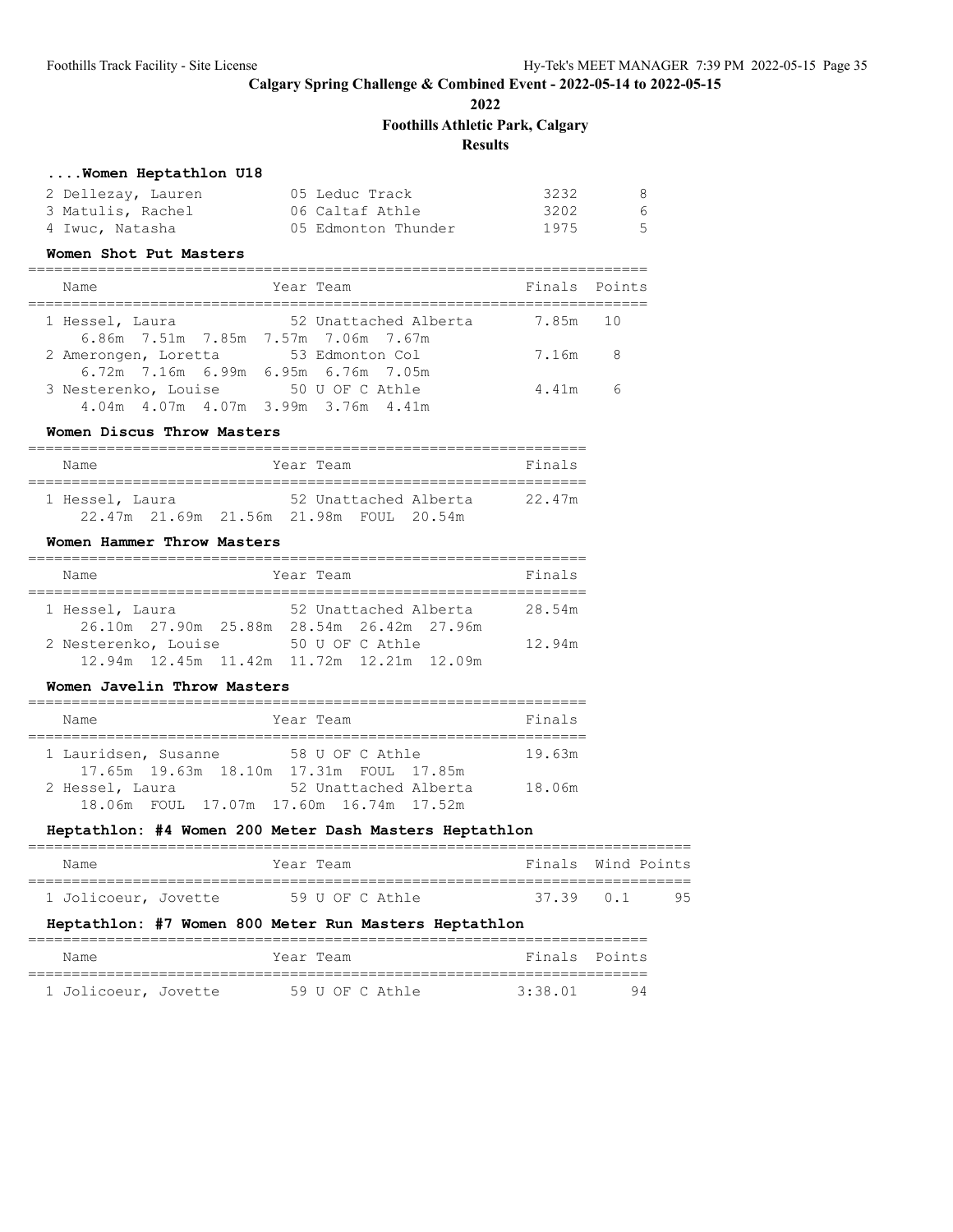**2022**

**Foothills Athletic Park, Calgary**

**Results**

|                      | Heptathlon: #1 Women 80 Meter Hurdles 27"12m/7m Masters Heptathlon |  |                    |  |
|----------------------|--------------------------------------------------------------------|--|--------------------|--|
| Name                 | Year Team                                                          |  | Finals Wind Points |  |
| 1 Jolicoeur, Jovette | 59 U OF C Athle                                                    |  | 18.53 1.2 119      |  |
|                      | Heptathlon: #2 Women High Jump Masters Heptathlon                  |  |                    |  |
| Name                 | Year Team                                                          |  | Finals Points      |  |

| 1 Jolicoeur, Jovette |  |            |  |  | 59 U OF C Athle | 1.06m | 188 |
|----------------------|--|------------|--|--|-----------------|-------|-----|
| 1.00 1.03 1.06 1.09  |  |            |  |  |                 |       |     |
|                      |  | O XOXXOXXX |  |  |                 |       |     |

### **Heptathlon: #5 Women Long Jump Masters Heptathlon**

| Name                                        | Year Team       | Finals Wind Points |     |
|---------------------------------------------|-----------------|--------------------|-----|
| 1 Jolicoeur, Jovette                        | 59 U OF C Athle | $3.03m - 2.2$      | 112 |
| $2.95m(-2.4)$ 3.03m $(-2.2)$ 2.32m $(+0.0)$ |                 |                    |     |

#### **Throws Pentathlon: #2 Women Shot Put Masters Throws Pentathlon**

| Name                                        | Year Team             | Finals Points |      |
|---------------------------------------------|-----------------------|---------------|------|
| 1 Diener, Andrea<br>9.54m 9.85m 10.25m      | 75 St. Albert M       | 10.25m        | 546  |
| 2 Carlos, Nicole<br>$9.09m$ 8.69m $9.51m$   | 74 Okanagan Ath       | 9.51m         | 497  |
| 3 Hessel, Laura<br>7.22m 7.56m 7.73m        | 52 Unattached Alberta | 7.73m         | 382  |
| 4 Nesterenko, Louise<br>$3.82m$ 4.15m 4.01m | 50 U OF C Athle       | 4.15m         | 1.55 |

#### **Heptathlon: #3 Women Shot Put 3 kg Masters Heptathlon**

| Name                 | Year Team       | Finals Points |
|----------------------|-----------------|---------------|
| 1 Jolicoeur, Jovette | 59 U OF C Athle | 8 24m<br>415  |
| 8.24m 8.18m 8.17m    |                 |               |

# **Throws Pentathlon: #3 Women Discus Throw Masters Throws Pentathlon**

| Name                                      | Year Team             | Finals Points |     |
|-------------------------------------------|-----------------------|---------------|-----|
| 1 Diener, Andrea<br>FOUL 34.11m 31.72m    | 75 St. Albert M       | 34.11m        | 540 |
| 2 Carlos, Nicole<br>34.04m 31.84m 32.01m  | 74 Okanagan Ath       | 34.04m        | 539 |
| 3 Hessel, Laura<br>20.55m 19.88m 18.24m   | 52 Unattached Alberta | 20.55m        | 288 |
| 4 Nesterenko, Louise<br>9.28m 9.78m 9.69m | 50 U OF C Athle       | 9.78m         | 101 |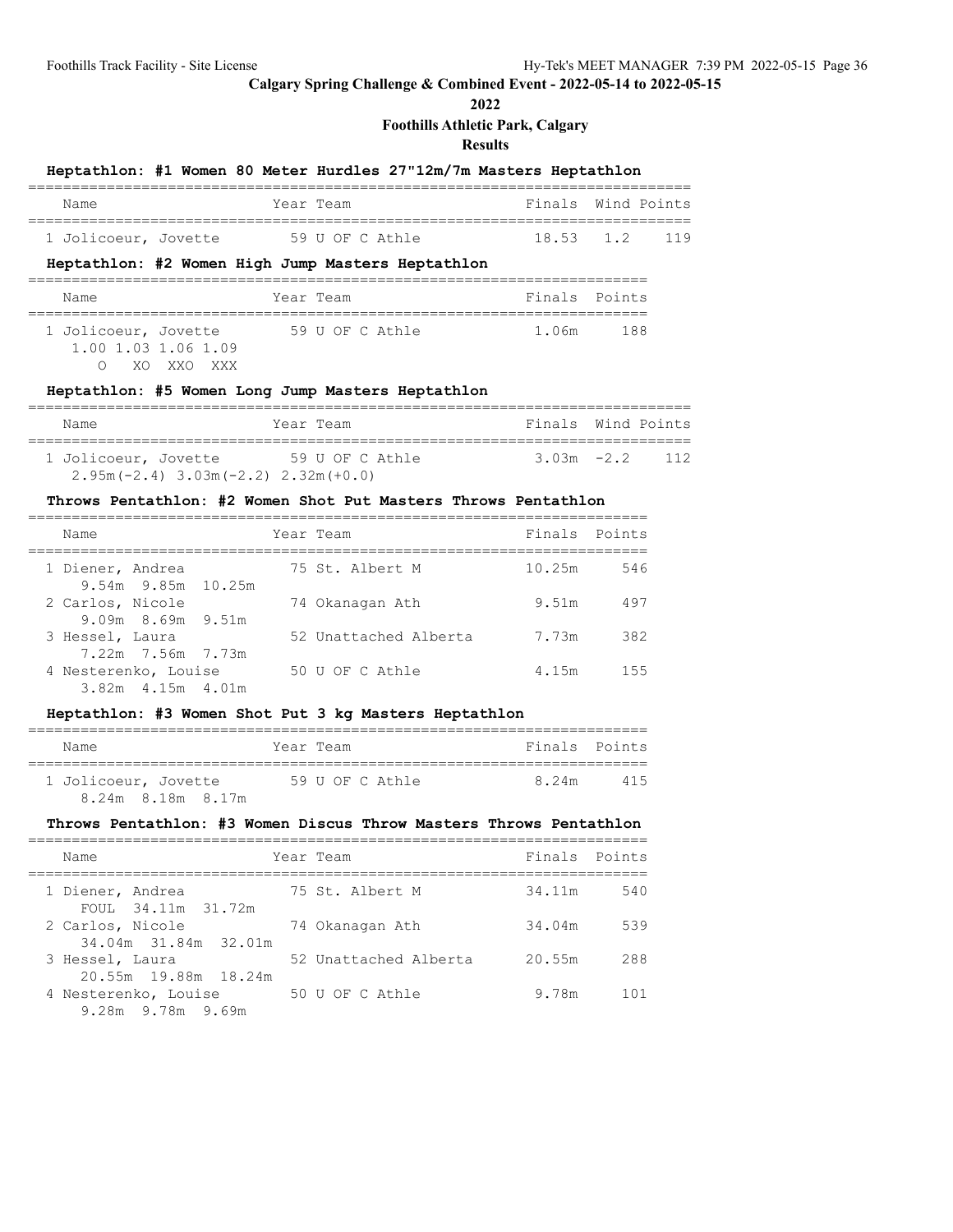**2022**

# **Foothills Athletic Park, Calgary**

**Results**

| Throws Pentathlon: #1 Women Hammer Throw Masters Throws Pentathlon |                       |               |     |
|--------------------------------------------------------------------|-----------------------|---------------|-----|
| Name                                                               | Year Team             | Finals Points |     |
| 1 Carlos, Nicole<br>29.10m 35.91m 35.78m                           | 74 Okanagan Ath       | 35.91m        | 621 |
| 2 Diener, Andrea<br>35.46m 35.86m 34.44m                           | 75 St. Albert M       | 35.86m        | 620 |
| 3 Hessel, Laura<br>26.84m FOUL FOUL                                | 52 Unattached Alberta | 26.84m        | 425 |
| 4 Nesterenko, Louise<br>FOUL FOUL 13.62m                           | 50 U OF C Athle       | 13.62m        | 147 |

### **Throws Pentathlon: #4 Women Javelin Throw Masters Throws Pentathlon**

| Name                                                            | Year Team             | Finals Points |     |
|-----------------------------------------------------------------|-----------------------|---------------|-----|
| 1 Carlos, Nicole                                                | 74 Okanagan Ath       | 29.82m        | 473 |
| 29.82m 27.87m 24.94m<br>2 Diener, Andrea                        | 75 St. Albert M       | 26.64m        | 413 |
| 26.64m 25.68m 24.09m<br>3 Hessel, Laura                         | 52 Unattached Alberta | 18.22m        | 256 |
| 14.43m 17.69m 18.22m<br>4 Nesterenko, Louise<br>9.63m FOUL FOUL | 50 U OF C Athle       | 9.63m         | 99  |

### **Heptathlon: #6 Women Javelin Throw 500g Masters Heptathlon**

| Name                   | Year Team |                 |        | Finals Points |
|------------------------|-----------|-----------------|--------|---------------|
| 1 Jolicoeur, Jovette   |           | 59 U OF C Athle | 17.82m | 249           |
| 17.82m  14.78m  17.22m |           |                 |        |               |

#### **Throws Pentathlon: #5 Women Weight Throw Masters Throws Pentathlon** =======================================================================

| Name                                           | Year Team             | Finals Points |     |
|------------------------------------------------|-----------------------|---------------|-----|
| 1 Carlos, Nicole<br>$11.15m$ $11.74m$ $12.23m$ | 74 Okanagan Ath       | 12.23m        | 629 |
| 2 Diener, Andrea<br>FOUL 10.91m 11.59m         | 75 St. Albert M       | 11.59m        | 590 |
| 3 Hessel, Laura<br>$9.53m$ 11.10m 9.45m        | 52 Unattached Alberta | 11.10m        | 560 |
| 4 Nesterenko, Louise<br>5.33m 5.33m 5.38m      | 50 U OF C Athle       | 5.38m         | 216 |

#### **Women Heptathlon W 60-64 Masters**

| Name                 | Year Team |                 | Finals H# |  |
|----------------------|-----------|-----------------|-----------|--|
|                      |           |                 |           |  |
| 1 Jolicoeur, Jovette |           | 59 U OF C Athle | 1272      |  |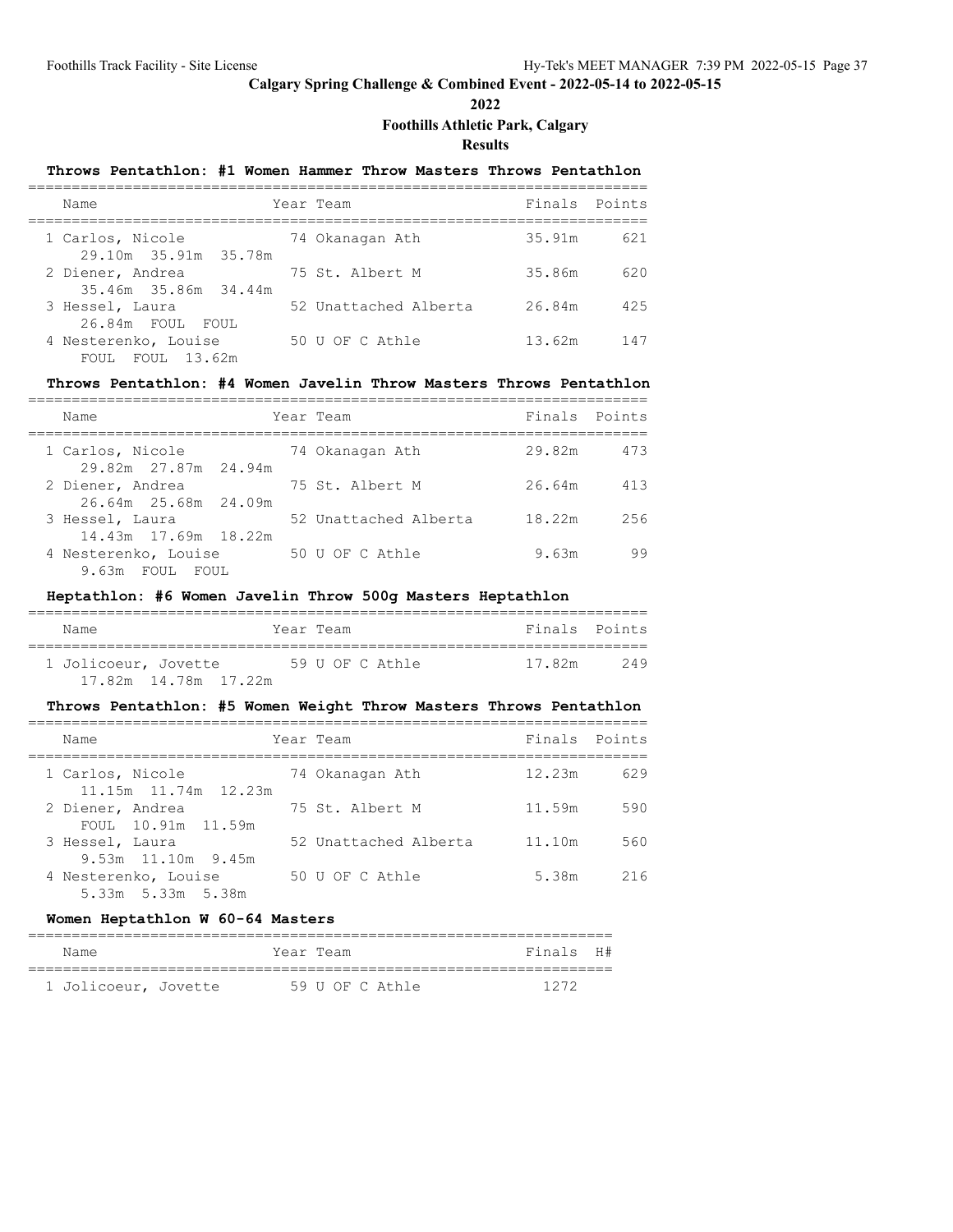**2022**

**Foothills Athletic Park, Calgary**

**Results**

### **Women Throws Pentathlon Masters**

| Name                 | Year Team |                       | Finals H# |  |
|----------------------|-----------|-----------------------|-----------|--|
|                      |           |                       |           |  |
| 1 Carlos, Nicole     |           | 74 Okanagan Ath       | 2759      |  |
| 2 Diener, Andrea     |           | 75 St. Albert M       | 2709      |  |
| 3 Hessel, Laura      |           | 52 Unattached Alberta | 1911      |  |
| 4 Nesterenko, Louise |           | 50 U OF C Athle       | 71 R      |  |

# **Boys 100 Meter Dash U16**

| Name                       | Year Team       | Prelims          | Wind H# |  |
|----------------------------|-----------------|------------------|---------|--|
|                            |                 |                  |         |  |
| Preliminaries              |                 |                  |         |  |
| 1 Chong, Pierre            | 07 St. Albert M | $12.090 - 1.2$ 2 |         |  |
| 2 Serezlis Bracoviche, Nic | 08 Calgary Inte | $12,240 -1.8$ 1  |         |  |
| 3 Kellock, Harrison        | 07 House of Spe | $12.31q - 1.2$ 2 |         |  |
| 4 Nyarko, Adam             | 08 Caltaf Athle | $12.60q - 1.2$ 2 |         |  |
| 5 Hicks, Edward            | 07 Medicine Hat | $12.84q - 1.8$ 1 |         |  |
| 6 Thorpe, Joel             | 08 Leduc Track  | $12.94q - 1.2$ 2 |         |  |
| 7 Descoteau, Dawsen        | 07 Caltaf Athle | $12.98q - 1.2$ 2 |         |  |
| 8 Berry, Addison           | 07 Calgary Warr | $13.02q - 1.2$ 2 |         |  |
| 9 Onekpe, Kevin            | 08 Caltaf Athle | $13.74 - 1.8 1$  |         |  |
| 10 Stahl, Cameron          | 08 Caltaf Athle | $13.77 - 1.8$ 1  |         |  |
| 11 Henning, Ian            | 08 Calgary Warr | $15.10 - 1.8$    |         |  |

# **Boys 100 Meter Dash U16**

|        | Name                       | Year Team       | Finals Wind Points |                 |                |
|--------|----------------------------|-----------------|--------------------|-----------------|----------------|
| Finals |                            |                 |                    |                 |                |
|        | 1 Serezlis Bracoviche, Nic | 08 Calgary Inte |                    | $11.89 -2.4$ 10 |                |
|        | 2 Chong, Pierre            | 07 St. Albert M | $11.92 -2.4 8$     |                 |                |
|        | 3 Kellock, Harrison        | 07 House of Spe | $12.20 -2.4$       |                 | 6              |
|        | 4 Nyarko, Adam             | 08 Caltaf Athle | $12.48 - 2.4$      |                 | 5              |
|        | 5 Hicks, Edward            | 07 Medicine Hat | $12.74 - 2.4$      |                 | $\overline{4}$ |
|        | 6 Thorpe, Joel             | 08 Leduc Track  | $12.87 -2.4$ 3     |                 |                |
|        | 7 Descoteau, Dawsen        | 07 Caltaf Athle | $12.92 - 2.4$      |                 | $\mathcal{D}$  |
|        | Boys 200 Meter Dash U16    |                 |                    |                 |                |
|        | Name                       | Year Team       | Prelims            | Wind H#         |                |

| Preliminaries                              |                 |                  |
|--------------------------------------------|-----------------|------------------|
| 1 Serezlis Bracoviche, Nic 08 Calgary Inte |                 | 24.020 2.2 1     |
| 2 Chong, Pierre                            | 07 St. Albert M | $24.960 + 0.0$ 2 |
| 3 Kellock, Harrison                        | 07 House of Spe | $24.35q$ $2.2$ 1 |
| 4 Rakochy, Jack 67 Caltaf Athle            |                 | $25.74q + 0.0$ 2 |
| 5 Hicks, Edward                            | 07 Medicine Hat | $25.79q + 0.0$ 2 |
| 6 Daradich, Talan                          | 08 Caltaf Athle | 25.81q 2.2 1     |
| 7 Descoteau, Dawsen                        | 07 Caltaf Athle | $26.71q + 0.0$ 2 |
| 8 Thorpe, Joel                             | 08 Leduc Track  | $27.08q + 0.0$ 2 |
| 9 Onekpe, Kevin                            | 08 Caltaf Athle | $27.55 + 0.0$ 2  |
| 10 Stahl, Cameron                          | 08 Caltaf Athle | $28.23$ $2.2$ 1  |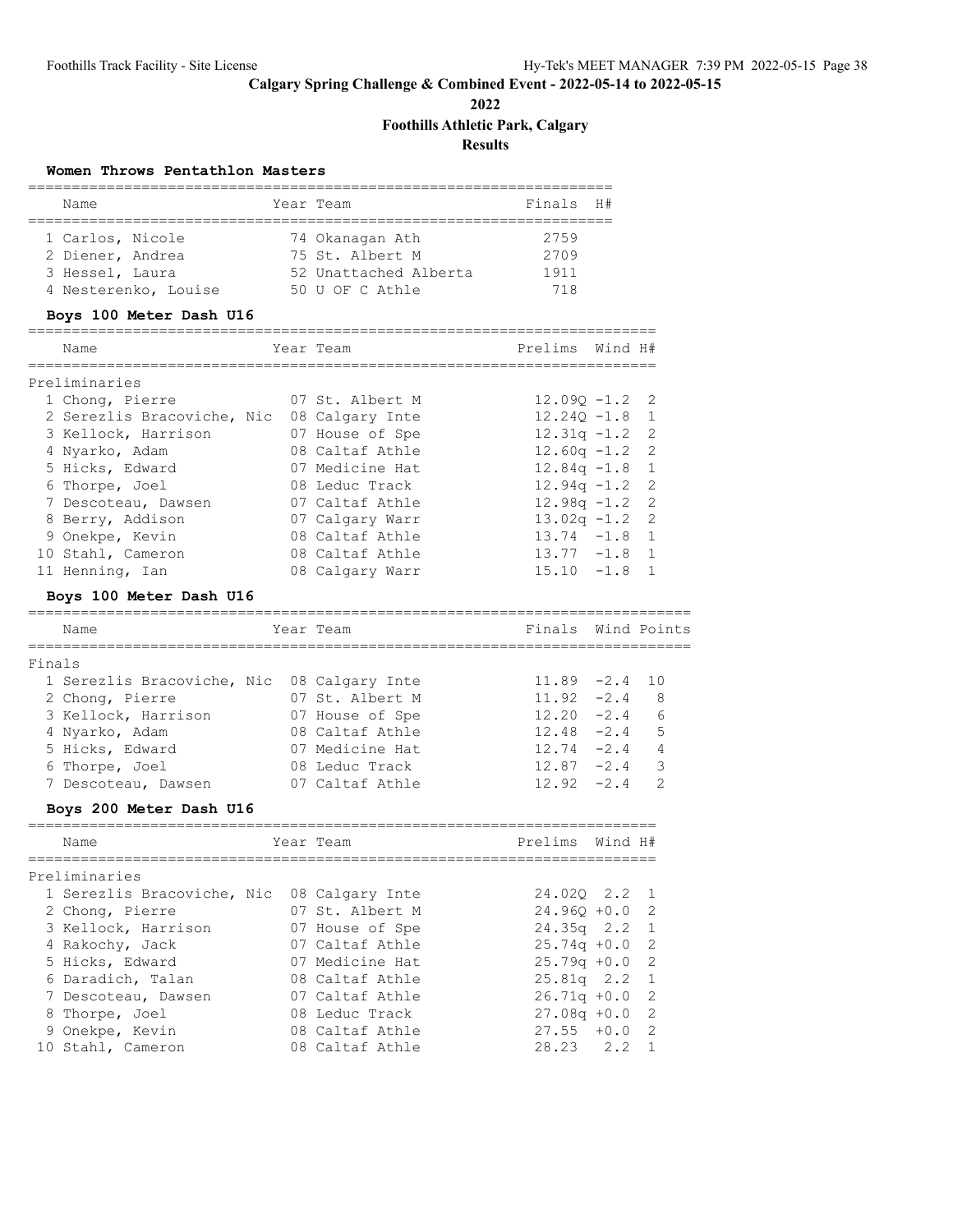**2022**

**Foothills Athletic Park, Calgary**

**Results**

=======================================================================

=======================================================================

# **Boys 200 Meter Dash U16**

| Name                                       | Year Team       | Finals Wind Points |        |     |
|--------------------------------------------|-----------------|--------------------|--------|-----|
| Finals                                     |                 |                    |        |     |
| 1 Serezlis Bracoviche, Nic 08 Calgary Inte |                 | 23.72              | 2.0 10 |     |
| 2 Kellock, Harrison                        | 07 House of Spe | 24.07              | 2.0    | - 8 |
| 3 Chong, Pierre                            | 07 St. Albert M | 24.38              | 2.0    | 6   |
| 4 Hicks, Edward                            | 07 Medicine Hat | 25.35              | 2.0    | .5  |
| 5 Daradich, Talan                          | 08 Caltaf Athle | 25.52              | 2.0    | 4   |
| 6 Thorpe, Joel                             | 08 Leduc Track  | 26.89              | 2.0    | 3   |
|                                            |                 |                    |        |     |

### **Boys 300 Meter Dash U16**

==========================================================================

| Name                                       | Year Team       | Finals H# Points |               |                          |
|--------------------------------------------|-----------------|------------------|---------------|--------------------------|
| 1 Serezlis Bracoviche, Nic 08 Calgary Inte |                 | 37.73            |               | 2 10                     |
| 2 Kellock, Harrison                        | 07 House of Spe | 38.25            | 2             | - 8                      |
| 3 Nyarko, Adam                             | 08 Caltaf Athle | 39.41            | $\mathbf{1}$  | 6                        |
| 4 Rakochy, Jack                            | 07 Caltaf Athle | 40.67            | $\mathbf{1}$  | 5                        |
| 5 Daradich, Talan                          | 08 Caltaf Athle | 41.03            | 2             | $\overline{4}$           |
| 6 Brown, Micah                             | 08 Leduc Track  | 42.46            | $\mathbf{1}$  | $\overline{\phantom{a}}$ |
| 7 Hearn, Kayden                            | 07 Leduc Track  | 44.19            | 2             | $\overline{2}$           |
| 8 Warne, Hudson                            | 08 Caltaf Athle | 47.81            | $\mathcal{L}$ |                          |
| 9 Henning, Ian                             | 08 Calgary Warr | 48.16            | $\mathcal{P}$ |                          |

### **Boys 800 Meter Run U16**

| Name                 | Year Team           | Finals Points |               |
|----------------------|---------------------|---------------|---------------|
| 1 Keller, Brady      | 07 Leduc Track      | 2:04.68       | 10            |
| 2 Kingsmith, Evan    | 08 Calgary Spartans | 2:12.69       | 8             |
| 3 Stephenson, Oakley | 07 Calgary Spartans | 2:14.66       | 6             |
| 4 Brown, Micah       | 08 Leduc Track      | 2:15.72       | 5             |
| 5 Hearn, Kayden      | 07 Leduc Track      | 2:24.36       | 4             |
| 6 Gonzalez, Luis     | 07 Calgary Spartans | 2:24.38       | 3             |
| 7 Sollitt, Raimo     | 07 Cochrane End     | 2:28.38       | $\mathcal{L}$ |
| 8 Hicks, Edward      | 07 Medicine Hat     | 2:33.05       |               |
| 9 Warne, Hudson      | 08 Caltaf Athle     | 2:36.13       |               |
| 10 Malley, Brady     | 07 Cochrane End     | 2:56.48       |               |

### **Boys 1200 Meter Run U16**

| Name               | Year Team           | Finals Points |     |
|--------------------|---------------------|---------------|-----|
| 1 Weber, Mack      | 07 Caltaf Athle     | 3:31.85       | 1 O |
| 2 Sollitt, Raimo   | 07 Cochrane End     | 3:49.51       | 8   |
| 3 Skilnick, Samuel | 08 Calgary Spartans | 3:51.79       | 6   |
| 4 Hillier, Zachary | 07 Lethbridge T     | 3:56.73       | .5  |
| 5 Gonzalez, Luis   | 07 Calgary Spartans | 3:56.97       |     |
| 6 Malley, Brady    | 07 Cochrane End     | 4:41.61       | ੨   |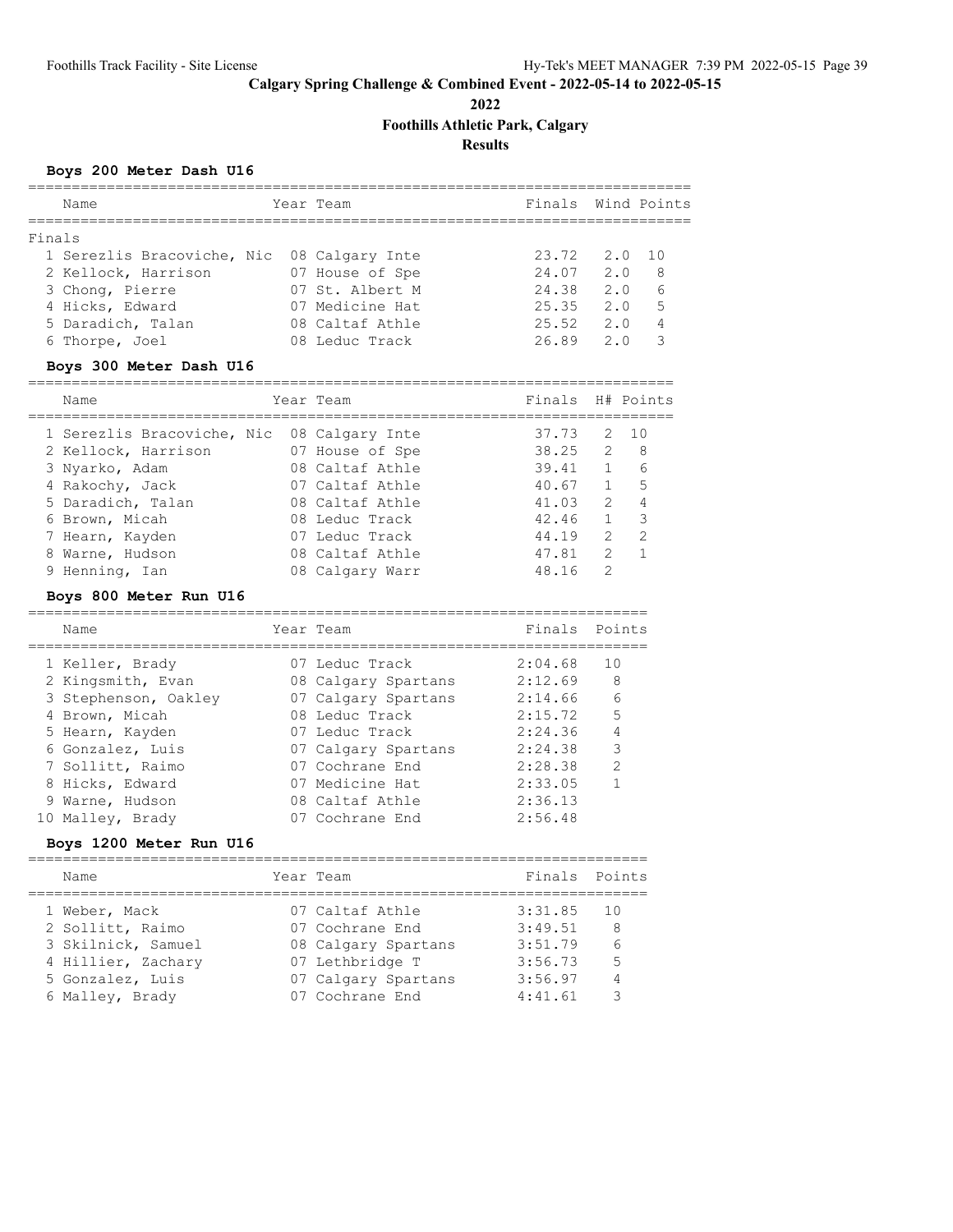**2022**

# **Foothills Athletic Park, Calgary**

**Results**

|  |  | Boys 100 Meter Hurdles 33"/8.5m U16 |  |
|--|--|-------------------------------------|--|
|  |  |                                     |  |

| Name                                                                                                                                                                                                                          | Year Team                                                                                                                                                                                                                                                                                                                                                                                                                                       | =======================<br>Prelims                               | Wind          |                          |
|-------------------------------------------------------------------------------------------------------------------------------------------------------------------------------------------------------------------------------|-------------------------------------------------------------------------------------------------------------------------------------------------------------------------------------------------------------------------------------------------------------------------------------------------------------------------------------------------------------------------------------------------------------------------------------------------|------------------------------------------------------------------|---------------|--------------------------|
| Preliminaries<br>1 Hicks, Edward<br>Boys 100 Meter Hurdles 33"/8.5m U16                                                                                                                                                       | 07 Medicine Hat                                                                                                                                                                                                                                                                                                                                                                                                                                 | $15.57q$ 1.0                                                     |               |                          |
| Name                                                                                                                                                                                                                          | Year Team                                                                                                                                                                                                                                                                                                                                                                                                                                       | Finals Wind Points                                               |               |                          |
| Finals<br>1 Hicks, Edward<br>Boys 4x100 Meter Relay U16                                                                                                                                                                       | 07 Medicine Hat                                                                                                                                                                                                                                                                                                                                                                                                                                 | $15.53 - 1.3$                                                    |               | 10                       |
| ======<br>Team                                                                                                                                                                                                                |                                                                                                                                                                                                                                                                                                                                                                                                                                                 | Finals                                                           |               |                          |
| 1 Caltaf Athletic Association 'A'<br>1) Nyarko, Adam 08<br>3) Daradich, Talan 08                                                                                                                                              | 2) Descoteau, Dawsen 07<br>4) Fischer, Ephrem 08                                                                                                                                                                                                                                                                                                                                                                                                | 49.94                                                            |               |                          |
| Boys High Jump U16                                                                                                                                                                                                            |                                                                                                                                                                                                                                                                                                                                                                                                                                                 |                                                                  |               |                          |
| Name                                                                                                                                                                                                                          | Year Team                                                                                                                                                                                                                                                                                                                                                                                                                                       | Finals Points                                                    |               |                          |
| 1 Brown, Micah<br>1.40 1.45 1.50 1.55 1.60 1.63 1.66<br>$\begin{matrix} 0 & 0 & 0 & 0 & 0 & \text{XXX} \end{matrix}$<br>$\circ$<br>2 Zuberbier, Parker<br>1.40 1.45 1.50 1.55 1.60 1.63<br>O O XXO XXX<br>$\Omega$<br>$\circ$ | 08 Leduc Track<br>07 Eckville Jr/                                                                                                                                                                                                                                                                                                                                                                                                               | 1.63m<br>1.60m                                                   | 10<br>8       |                          |
| Boys Long Jump U16                                                                                                                                                                                                            |                                                                                                                                                                                                                                                                                                                                                                                                                                                 |                                                                  |               |                          |
| Name                                                                                                                                                                                                                          | Year Team                                                                                                                                                                                                                                                                                                                                                                                                                                       | Finals                                                           |               | Wind Points              |
| 1 Onekpe, Kevin<br>$FOUT (+0.0) FOUT (0.9) FOUT (1.2) 4.65m (-1.1) 4.67m (-1.3) FOUT (-3.2)$<br>2 Nyarko, Adam<br>3 Painter, Jack<br>4 Stahl, Cameron<br>5 Warne, Hudson<br>Boys Shot Put 4 KG U16                            | 08 Caltaf Athle<br>08 Caltaf Athle<br>$4.31m(0.7)$ $4.39m(-1.0)$ $4.62m(0.7)$ $4.46m(-1.7)$ $4.64m(-2.4)$ FOUL(-1.2)<br>07 Caltaf Athle<br>$4.13m(-1.2)$ $4.08m(-1.1)$ $3.69m(-1.8)$ $4.24m(-0.9)$ $4.47m(-1.4)$ FOUL(-2.8)<br>08 Caltaf Athle<br>$4.34m (+0.0)$ FOUL $(-1.4)$ FOUL $(2.0)$ FOUL $(-2.8)$ FOUL $(-2.0)$ $4.28m (-0.4)$<br>08 Caltaf Athle<br>$3.50m(-1.3)$ FOUL $(+0.0)$ $3.90m(1.7)$ $3.84m(-0.6)$ $3.53m(-1.0)$ $3.54m(-3.0)$ | $4.67m - 1.3$<br>$4.64m -2.4$<br>$4.47m - 1.4$<br>4.34m<br>3.90m | $+0.0$<br>1.7 | 10<br>8<br>- 6<br>5<br>4 |
|                                                                                                                                                                                                                               |                                                                                                                                                                                                                                                                                                                                                                                                                                                 |                                                                  |               |                          |

| Name                                                     | Year Team       | Finals Points |  |
|----------------------------------------------------------|-----------------|---------------|--|
| 1 Zuberbier, Parker                                      | 07 Eckville Jr/ | 10.30m 10     |  |
| FOUL 9.18m 9.93m 9.83m 10.30m 9.75m<br>2 Daradich, Talan | 08 Caltaf Athle | 8.50m 8       |  |
| 8.50m 7.91m 7.94m 7.52m 7.76m 8.20m                      |                 |               |  |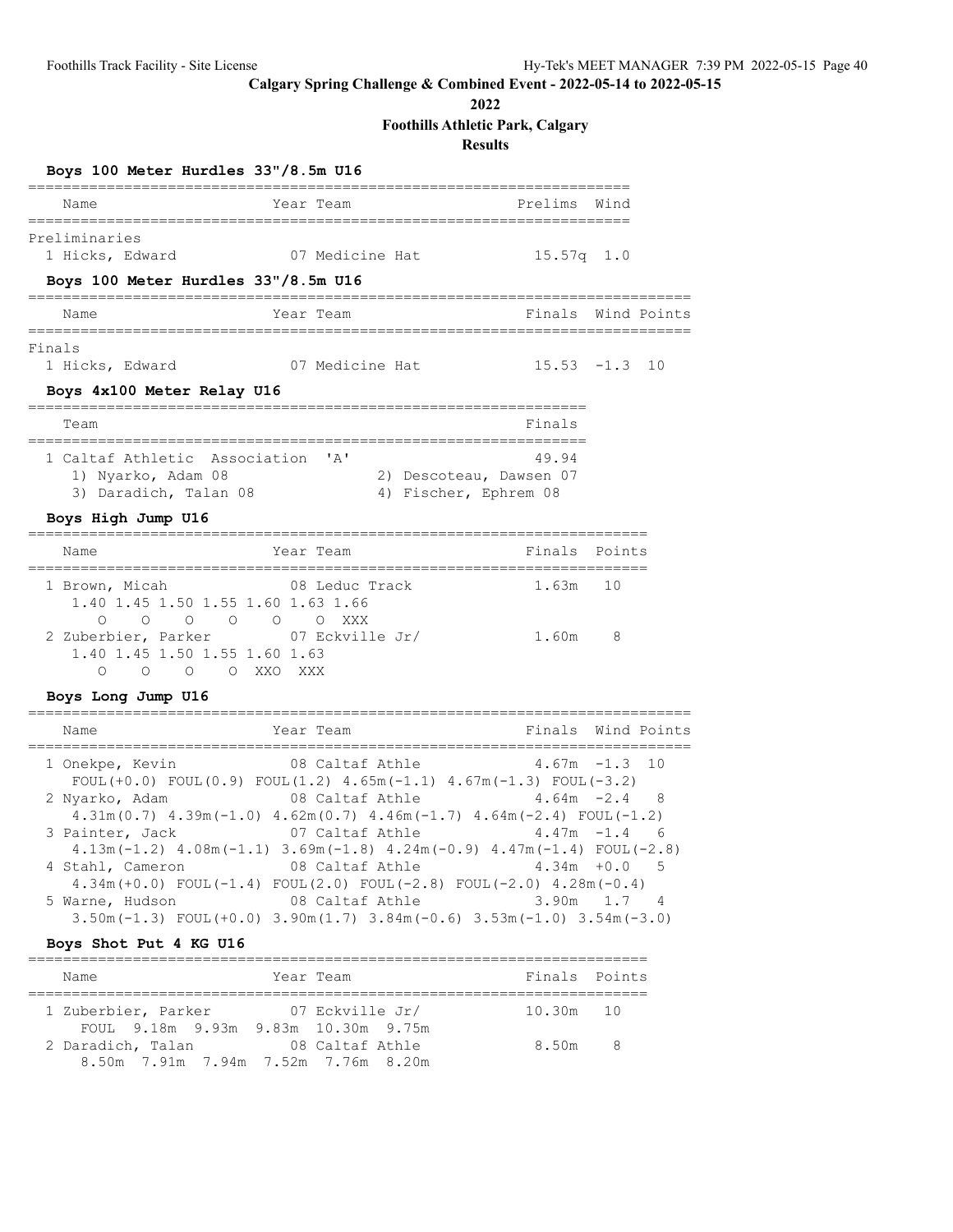**2022**

**Foothills Athletic Park, Calgary**

# **Results**

#### **....Boys Shot Put 4 KG U16**

| 3 Hearn, Kayden |  | 07 Leduc Track                      | 8.13m   | - 6 |
|-----------------|--|-------------------------------------|---------|-----|
|                 |  | 8.13m 7.62m 8.05m 7.41m 7.82m 7.77m |         |     |
|                 |  | 4 Schulz, Justin 68 St. Albert M    | 7.33m 5 |     |
|                 |  | 7.10m 6.43m 6.77m 6.94m 6.69m 7.33m |         |     |

#### **Boys Discus Throw 1 KG U16**

| Name                                                    | Year Team                                                  | Finals Points |  |
|---------------------------------------------------------|------------------------------------------------------------|---------------|--|
| 1 Zuberbier, Parker                                     | 07 Eckville Jr/<br>24.65m 23.34m 28.01m 23.94m FOUL 24.41m | 28.01m 10     |  |
| 2 Schulz, Justin<br>24.03m 27.54m FOUL 19.13m FOUL FOUL | 08 St. Albert M                                            | 27.54m 8      |  |

### **Boys Hammer Throw 4 KG U16**

| Name             |                            |  |  | Year Team                                            | Finals Points |     |  |  |  |  |
|------------------|----------------------------|--|--|------------------------------------------------------|---------------|-----|--|--|--|--|
| 1 Schulz, Justin |                            |  |  | 08 St. Albert M<br>FOUL 28.40m FOUL 26.64m FOUL FOUL | 28.40m 10     |     |  |  |  |  |
| 2 Wilson, Breaux | 27.12m FOUL FOUL FOUL FOUL |  |  | 08 Yeq Vault Club<br>FOUL.                           | 27.12m        | - 8 |  |  |  |  |

### **Boys Javelin Throw 600 g U16**

| Name            | Year Team                                                    | Finals Points |  |
|-----------------|--------------------------------------------------------------|---------------|--|
| 1 Painter, Jack | 07 Caltaf Athle<br>15.31m 14.75m 17.29m 15.59m 13.60m 14.65m | 17 29m 10     |  |

# **Outdoor Pentathlon: #5 Boys 1000 Meter Run U16 Outdoor Pentathlon**

| Name                       |  | Year Team       | Finals Points |     |
|----------------------------|--|-----------------|---------------|-----|
|                            |  |                 |               |     |
| 1 Fischer, Ephrem          |  | 08 Caltaf Athle | 3:17.82       | 500 |
| 2 Forero-Tarazona, Gabriel |  | 07 Caltaf Athle | 3:20.59       | 477 |
| 3 Kuipers, Gerrit          |  | 07 Caltaf Athle | 3:23.76       | 450 |
| 4 Berry, Addison           |  | 07 Calgary Warr | 3:28.31       | 414 |
| 5 Shaw, Grayson            |  | 08 Caltaf Athle | 3:32.06       | 385 |

# **Outdoor Pentathlon: #1 Boys 100 Meter Hurdles 33" U16 Outdoor Pentathlon**

| Name                                                                                     | Year Team                                                                |  | Finals Wind Points                                               |                          |
|------------------------------------------------------------------------------------------|--------------------------------------------------------------------------|--|------------------------------------------------------------------|--------------------------|
| 1 Berry, Addison<br>2 Fischer, Ephrem<br>3 Forero-Tarazona, Gabriel<br>4 Kuipers, Gerrit | 07 Calgary Warr<br>08 Caltaf Athle<br>07 Caltaf Athle<br>07 Caltaf Athle |  | $16.46 - 1.5$<br>$16.93 - 1.5$<br>$18.56 - 1.5$<br>$19.79 - 1.5$ | 548<br>499<br>347<br>249 |
| 5 Shaw, Grayson                                                                          | 08 Caltaf Athle                                                          |  | $21.02 -1.5$                                                     | 166                      |
|                                                                                          |                                                                          |  |                                                                  |                          |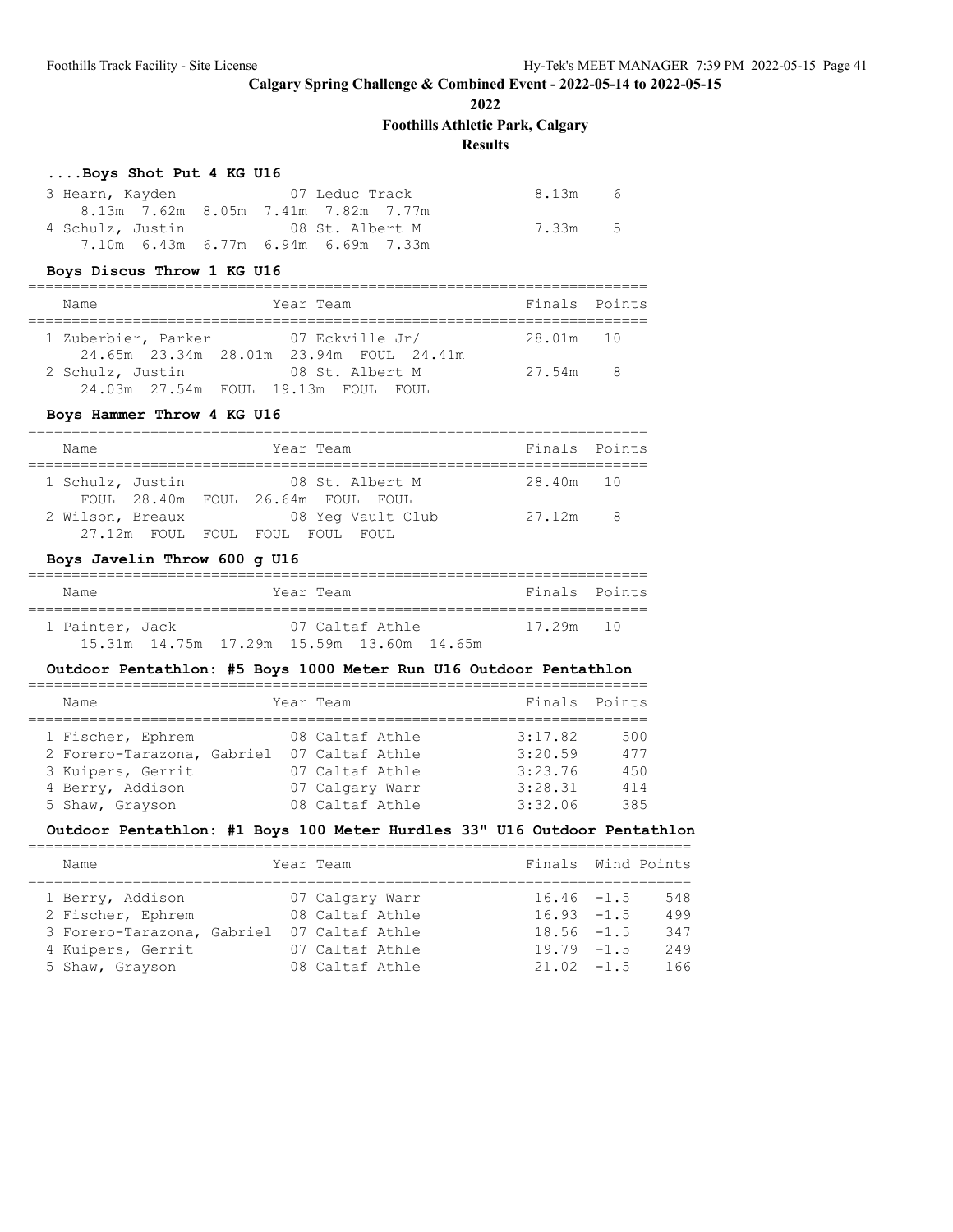**2022**

**Foothills Athletic Park, Calgary**

**Results**

# **Outdoor Pentathlon: #4 Boys High Jump U16 Outdoor Pentathlon**

| Name                                               | Year Team                                                      | Finals Points |     |
|----------------------------------------------------|----------------------------------------------------------------|---------------|-----|
| 1 Fischer, Ephrem 08 Caltaf Athle 1.49m            |                                                                |               | 381 |
|                                                    | 1.22 1.25 1.28 1.31 1.34 1.37 1.40 1.43 1.46 1.49 1.52         |               |     |
| P<br>$\circ$<br>$\mathbf{P}$<br>$\overline{O}$     | $\begin{matrix} 0 & 0 & \text{X0} & 0 \end{matrix}$<br>$\circ$ | XO XXX        |     |
| 2 Berry, Addison 07 Calgary Warr                   |                                                                | 1.46m 360     |     |
|                                                    | 1.22 1.25 1.28 1.31 1.34 1.37 1.40 1.43 1.46 1.49              |               |     |
| P P O O O<br>P<br>P                                | XXX<br>$\Omega$<br>$\circ$                                     |               |     |
| 3 Kuipers, Gerrit 07 Caltaf Athle                  |                                                                | 1.43m 338     |     |
| 1.22 1.25 1.28 1.31 1.34 1.37 1.40 1.43 1.46       |                                                                |               |     |
| P<br>O O O O XO XXO                                | $\overline{O}$<br>XXX                                          |               |     |
| 4 Shaw, Grayson 08 Caltaf Athle                    |                                                                | 1.40m 317     |     |
| 1.22 1.25 1.28 1.31 1.34 1.37 1.40 1.43            |                                                                |               |     |
| P<br>XO.<br>$\overline{O}$<br>O O XO               | O XXX                                                          |               |     |
| 5 Forero-Tarazona, Gabriel 07 Caltaf Athle         |                                                                | 1.37m 297     |     |
| 1.22 1.25 1.28 1.31 1.34 1.37 1.40                 |                                                                |               |     |
| <b>XP</b><br>$\Omega$<br>$\Omega$<br>∩<br>$\Omega$ | XXX                                                            |               |     |

### **Outdoor Pentathlon: #2 Boys Long Jump U16 Outdoor Pentathlon**

| Name                                                                                   | Year Team       | Finals Wind Points |             |      |
|----------------------------------------------------------------------------------------|-----------------|--------------------|-------------|------|
| 1 Fischer, Ephrem 68 Caltaf Athle<br>$5.57m(2.8)$ $2.89m(2.5)$ $5.09m(1.5)$            |                 | $5.57m$ 2.8        |             | 496  |
| 2 Berry, Addison 67 Calgary Warr<br>$4.23m(1.3)$ FOUL $(1.3)$ $4.90m(0.2)$             |                 | $4.90m$ 0.2        |             | 363  |
| 3 Forero-Tarazona, Gabriel 07 Caltaf Athle<br>$FOUL(1.6)$ 4.30m $(1.7)$ 4.04m $(+0.0)$ |                 | $4.30m$ 1.7        |             | 255  |
| 4 Kuipers, Gerrit<br>FOUL(1.2) FOUL(2.3) 4.28m(1.9)                                    | 07 Caltaf Athle |                    | $4.28m$ 1.9 | 2.52 |
| 5 Shaw, Grayson<br>$3.87m(1.1)$ 4.03m $(1.9)$ 3.97m $(+0.0)$                           | 08 Caltaf Athle |                    | $4.03m$ 1.9 | 211  |

============================================================================

#### **Outdoor Pentathlon: #3 Boys Shot Put 4kg U16 Outdoor Pentathlon**

| Name                                                          | Year Team       | Finals Points |     |
|---------------------------------------------------------------|-----------------|---------------|-----|
| 1 Berry, Addison<br>$9.10m$ $9.30m$ $9.72m$                   | 07 Calgary Warr | 9.72m         | 469 |
| 2 Fischer, Ephrem<br>$8.38m$ 9.27m $8.64m$                    | 08 Caltaf Athle | 9.27m         | 442 |
| 3 Kuipers, Gerrit<br>8.38m 8.28m 7.86m                        | 07 Caltaf Athle | 8.38m         | 389 |
| 4 Forero-Tarazona, Gabriel 07 Caltaf Athle<br>7.95m FOUL FOUL |                 | 7.95m         | 363 |
| 5 Shaw, Grayson<br>4.25m 4.56m 4.78m                          | 08 Caltaf Athle | 4.78m         | 178 |

#### **Boys Outdoor Pentathlon U16**

| Name              | Year Team       |      | Finals H# Points |
|-------------------|-----------------|------|------------------|
| 1 Fischer, Ephrem | 08 Caltaf Athle | 2318 | T ()             |
| 2 Berry, Addison  | 07 Calgary Warr | 2154 |                  |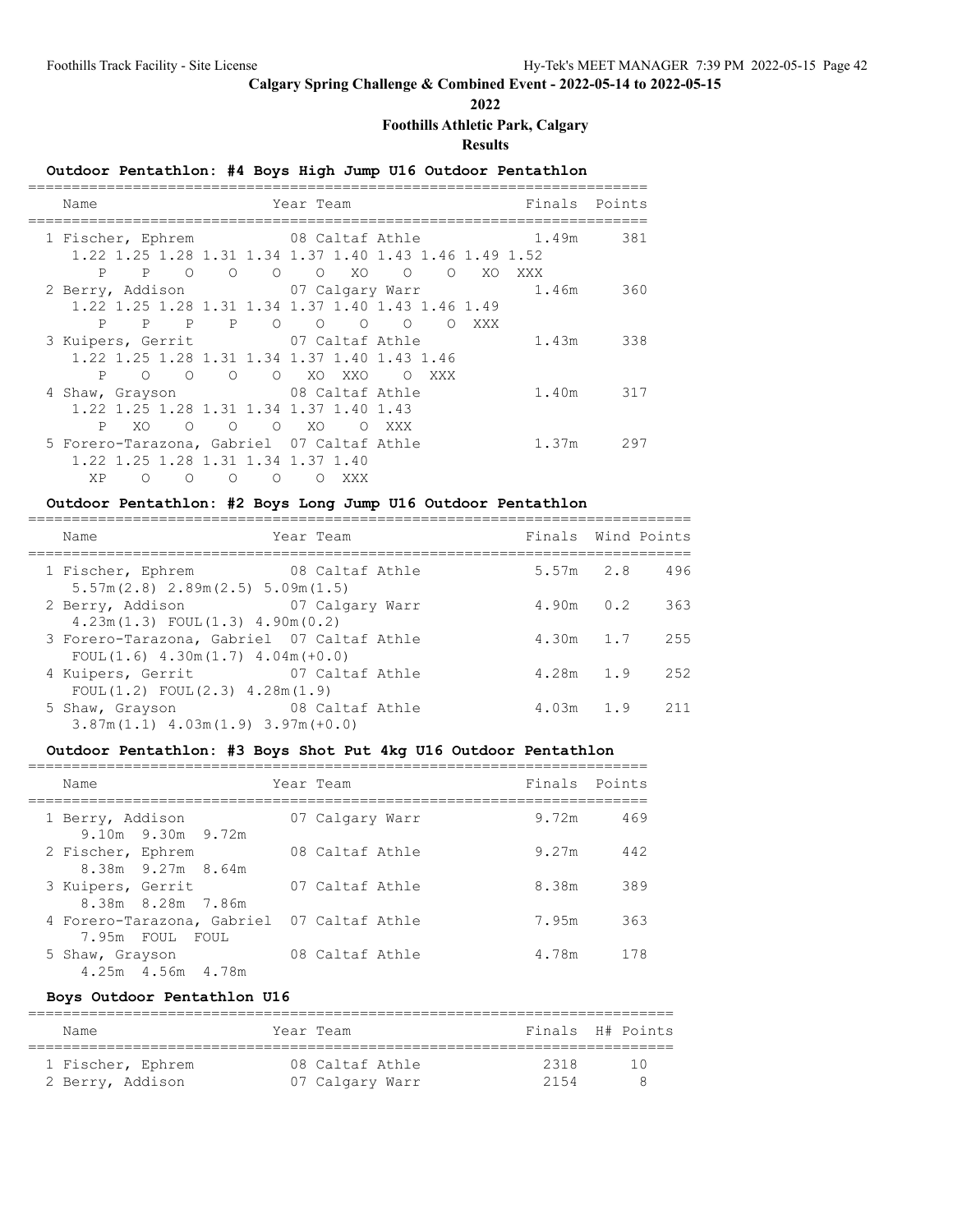**2022**

**Foothills Athletic Park, Calgary**

#### **Results**

#### **....Boys Outdoor Pentathlon U16**

| 3 Forero-Tarazona, Gabriel 07 Caltaf Athle |                 | 1739 | - 6            |
|--------------------------------------------|-----------------|------|----------------|
| 4 Kuipers, Gerrit                          | 07 Caltaf Athle | 1678 | $5^{\circ}$    |
| 5 Shaw, Grayson                            | 08 Caltaf Athle | 1257 | $\overline{4}$ |

#### **Boys 80 Meter Dash U14**

===============================================================================  $Find H + Dointc$ 

| Ndille                     | rear team             | F III TIR       |        |    | WING H# FOINLS |
|----------------------------|-----------------------|-----------------|--------|----|----------------|
| 1 Ward, Odin               | 09 Caltaf Athle       | 10.58           | $-0.7$ | -3 | 10             |
| 2 Vidler, Tyler            | 09 Caltaf Athle       | $11.36 -1.7$ 2  |        |    | 8              |
| 3 Odenyo, Xander           | 09 Caltaf Athle       | $11.42 -0.7$ 3  |        |    | 6              |
| 4 Russell, Mateo           | 09 Calgary Spartans   | $11.52 -1.7$ 2  |        |    | 5              |
| 5 Waites, Ethan            | 10 Unattached Alberta | $11.97 - 1.7$ 2 |        |    | 4              |
| 6 Markowski, Colton        | 09 Edmonton Harriers  | $12.12 -2.3$ 1  |        |    | 3              |
| 7 Serl, Weston             | 09 Caltaf Athle       | $12.21 -1.7$ 2  |        |    | $\mathcal{L}$  |
| 8 Vargas-Lennard, Max-Elli | 10 Caltaf Athle       | $12.47 - 1.7$ 2 |        |    | $\mathbf{1}$   |
| 9 Sharma, Nishant          | 09 Calgary Spartans   | $12.59 - 2.3$ 1 |        |    |                |
| 10 Stearns, Bennett        | 10 Caltaf Athle       | $12.65 - 0.7$ 3 |        |    |                |
| 11 Hearn, Carter           | 10 Leduc Track        | $13.32 -2.3$ 1  |        |    |                |
| 12 Berry, Lachlan          | 10 Calgary Warr       | $13.38 - 0.7$ 3 |        |    |                |
| 13 Tang, Christian         | 09 Caltaf Athle       | $13.41 -1.7$ 2  |        |    |                |
| 14 Soul, Nathaniel         | 10 Caltaf Athle       | $13.43 -2.3$ 1  |        |    |                |
| 15 De Regt, Damian         | 10 Caltaf Athle       | $13.56 -2.3$ 1  |        |    |                |
| 16 Sharpe, Ryan            | 10 Caltaf Athle       | 13.87           | $-1.7$ | 2  |                |

#### **Boys 150 Meter Dash U14**

=============================================================================== Name Team Team Finals Wind H# Points =============================================================================== 1 Ward, Odin 09 Caltaf Athle 19.75 2.1 1 10 2 Vidler, Tyler 09 Caltaf Athle 20.72 2.2 2 8 3 Odenyo, Xander 09 Caltaf Athle 20.84 2.1 1 6 4 Russell, Mateo 09 Calgary Spartans 21.19 2.8 3 5 5 Markowski, Colton 09 Edmonton Harriers 21.46 2.8 3 4 6 Waites, Ethan 10 Unattached Alberta 21.70 2.8 3 3 7 Serl, Weston 09 Caltaf Athle 22.67 2.2 2 2 8 Vargas-Lennard, Max-Elli 10 Caltaf Athle 22.71 2.8 3 1 9 Stearns, Bennett 10 Caltaf Athle 22.89 2.8 3 10 Soul, Nathaniel 10 Caltaf Athle 24.06 2.2 2 11 Berry, Lachlan 10 Calgary Warr 24.21 2.2 2 12 Hearn, Carter 10 Leduc Track 24.29 2.1 1 13 De Regt, Damian 10 Caltaf Athle 25.02 2.1 1 14 Tang, Christian 09 Caltaf Athle 25.45 2.2 2 15 Sharpe, Ryan 10 Caltaf Athle 26.50 2.2 2 16 Luhnau, Oliver 09 Caltaf Athle 27.29 2.8 3

=======================================================================

#### **Boys 800 Meter Run U14**

| Name                | Year Team            | Finals Points |                 |
|---------------------|----------------------|---------------|-----------------|
| 1 Markowski, Colton | 09 Edmonton Harriers | 2:32.81       | $\overline{10}$ |
| 2 Goldring, David   | 09 Caltaf Athle      | 2:34.68       | 8               |
| 3 Purdon, Caden     | 09 Caltaf Athle      | 2:41.65       | $\kappa$        |
| 4 Sharma, Nishant   | 09 Calgary Spartans  | 2:42.41       | -5              |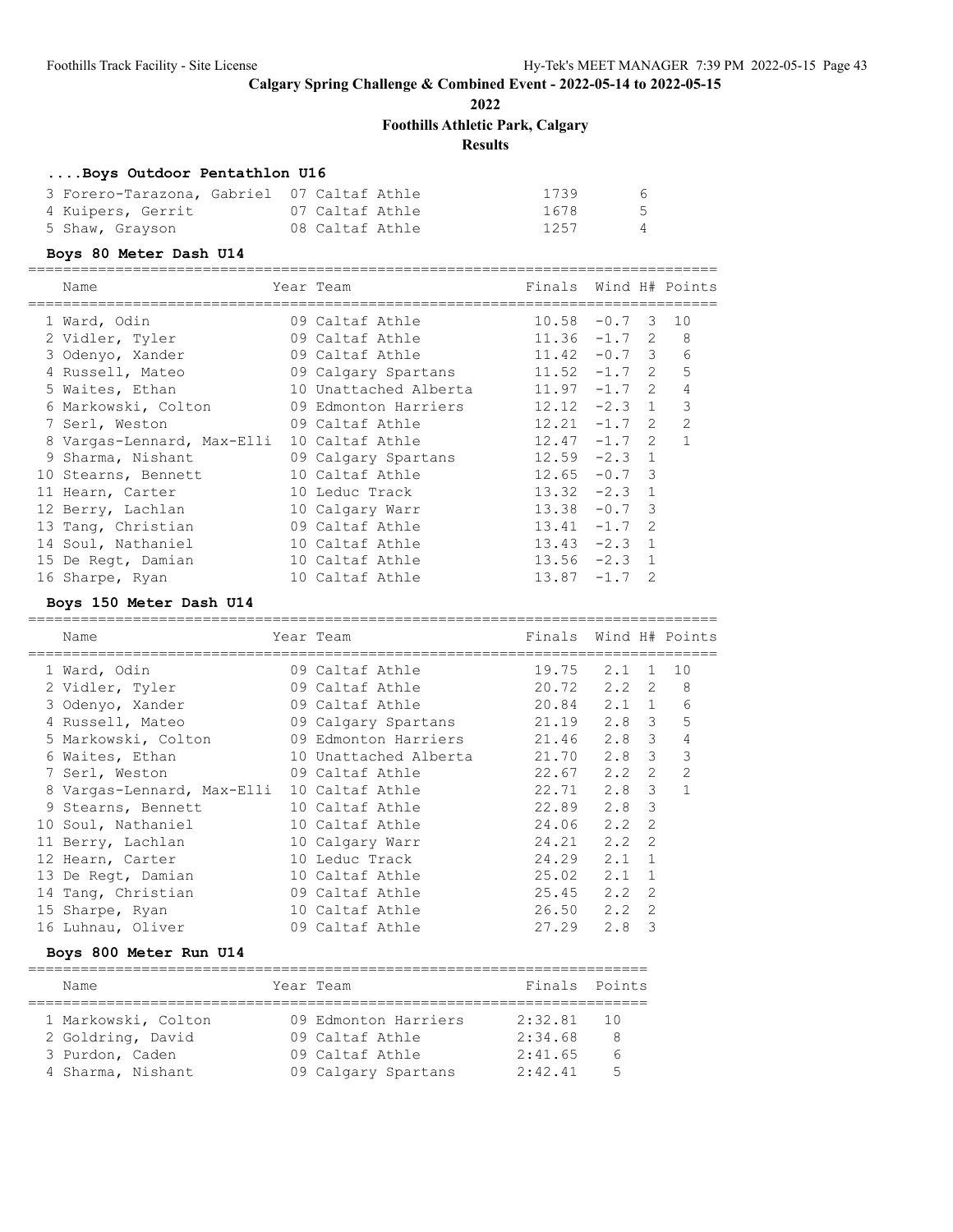**2022**

# **Foothills Athletic Park, Calgary**

**Results**

# **....Boys 800 Meter Run U14**

| 5 Serl, Weston                             | 09 Caltaf Athle | 2:50.51 | $\sim$ 4                |
|--------------------------------------------|-----------------|---------|-------------------------|
| 6 Odenyo, Xander                           | 09 Caltaf Athle | 3:06.34 | $\overline{\mathbf{3}}$ |
| 7 Vargas-Lennard, Max-Elli 10 Caltaf Athle |                 | 3:08.72 | - 2                     |
| 8 Hearn, Carter                            | 10 Leduc Track  | 3:15.40 |                         |
| 9 Sharpe, Ryan                             | 10 Caltaf Athle | 3:16.90 |                         |
| 10 De Regt, Damian                         | 10 Caltaf Athle | 3:18.07 |                         |
| 11 Soul, Nathaniel                         | 10 Caltaf Athle | 3:19.87 |                         |

# **Boys 1200 Meter Run U14**

| Name                | Year Team            | Finals Points |    |
|---------------------|----------------------|---------------|----|
| 1 Markowski, Colton | 09 Edmonton Harriers | 4:13.35       | 10 |
| 2 Goldring, David   | 09 Caltaf Athle      | 4:14.69       | 8  |
| 3 Serl, Weston      | 09 Caltaf Athle      | 4:25.26       | 6  |
| 4 Sharma, Nishant   | 09 Calgary Spartans  | 4:25.73       | 5  |
| 5 Purdon, Caden     | 09 Caltaf Athle      | 4:44.07       | 4  |
| 6 Mitchell, Reid    | 10 Calgary Warr      | 4:45.49       | 3  |
| 7 Sharpe, Ryan      | 10 Caltaf Athle      | 5:10.29       | 2  |
| 8 De Regt, Damian   | 10 Caltaf Athle      | 5:13.59       |    |

# **Boys High Jump U14**

| Name<br>==========================                                                                                                                         | Year Team       | Finals Points |    |
|------------------------------------------------------------------------------------------------------------------------------------------------------------|-----------------|---------------|----|
| 1 Odenyo, Xander 69 Caltaf Athle<br>1.05 1.10 1.15 1.20 1.25 1.30 1.35 1.40 1.45                                                                           |                 | 1.40m 9       |    |
| $\begin{matrix}0&0&0&\text{X0}&0&0&0&0&\text{XXX}\end{matrix}$<br>1 Markowski, Colton 09 Edmonton Harriers<br>1.05 1.10 1.15 1.20 1.25 1.30 1.35 1.40 1.45 |                 | 1.40m         | 9  |
| 0 0 0 0 0 0 0 XO XXX<br>3 Stearns, Bennett 10 Caltaf Athle<br>1.05 1.10 1.15 1.20 1.25 1.30                                                                |                 | 1.25m         | 6  |
| O O O XO XXO XXX<br>4 Webster, Syd 69 Caltaf Athle<br>1.00 1.05 1.10 1.15 1.20 1.25                                                                        |                 | 1.20m         | .5 |
| XXO O O O XXX<br>5 Serl, Weston 69 Caltaf Athle<br>1.05 1.10 1.15 1.20                                                                                     |                 | 1.15m         | 4  |
| O O O XXX<br>6 Berry, Lachlan<br>1.00 1.05 1.10 1.15                                                                                                       | 10 Calgary Warr | 1.10m         | 3  |
| O O XXO XXX<br>7 De Regt, Damian 10 Caltaf Athle<br>1.00 1.05                                                                                              |                 | 1.00m 1.50    |    |
| O XXX<br>7 Sharpe, Ryan<br>1.00 1.05<br>O XXX                                                                                                              | 10 Caltaf Athle | 1.00m 1.50    |    |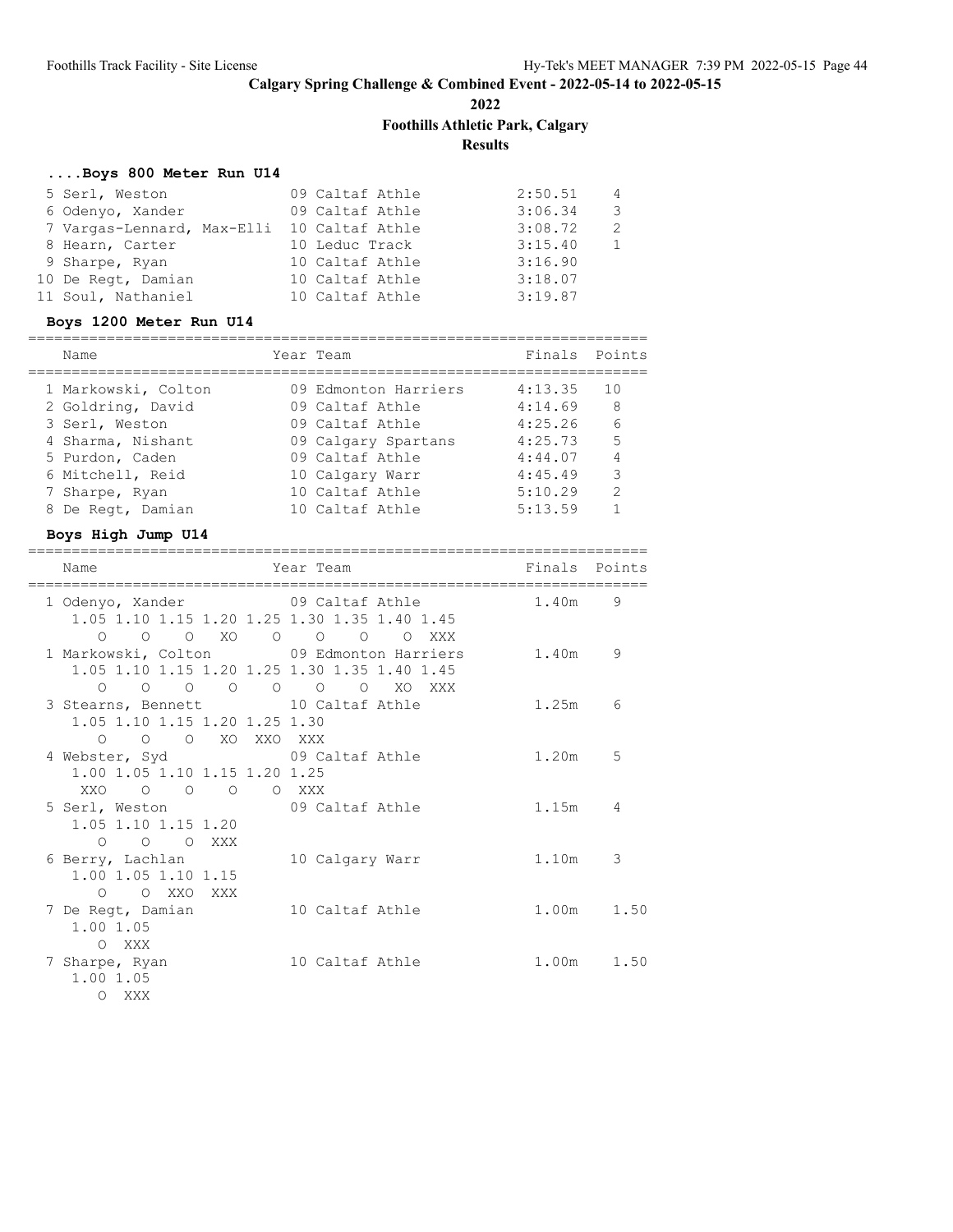**2022**

**Foothills Athletic Park, Calgary**

**Results**

**Boys Long Jump U14**

| Year Team<br>Name                                                       |                 | Finals Wind Points |     |              |
|-------------------------------------------------------------------------|-----------------|--------------------|-----|--------------|
| 1 Ward, Odin 199 Caltaf Athle 4.52m                                     |                 |                    | NWI | 10           |
| FOUL FOUL 4.52m (NWI) 4.20m (NWI) FOUL FOUL                             |                 |                    |     |              |
| 2 Odenyo, Xander 69 Caltaf Athle 4.38m NWI                              |                 |                    |     | 8            |
| 4.38m (NWI) 4.24m (NWI) FOUL 4.31m (NWI) 4.32m (NWI) FOUL               |                 |                    |     |              |
| 3 Goldring, David 09 Caltaf Athle 4.02m NWI                             |                 |                    |     | 6            |
| 3.42m (NWI) 2.88m (NWI) 3.90m (NWI) 3.72m (NWI) 3.86m (NWI) 4.02m (NWI) |                 |                    |     |              |
| 4 Markowski, Colton 09 Edmonton Harriers 3.98m                          |                 |                    | NWI | 5            |
| 3.78m (NWI) 3.30m (NWI) 3.91m (NWI) 3.77m (NWI) 3.98m (NWI) FOUL        |                 |                    |     |              |
| 5 Serl, Weston 69 Caltaf Athle 3.81m NWI                                |                 |                    |     | 4            |
| 3.47m (NWI) 3.23m (NWI) 3.66m (NWI) 3.64m (NWI) 3.50m (NWI) 3.81m (NWI) |                 |                    |     |              |
| 6 Stearns, Bennett 10 Caltaf Athle 3.79m NWI                            |                 |                    |     | 3            |
| 3.38m (NWI) 3.47m (NWI) 3.79m (NWI) 3.63m (NWI) 3.67m (NWI) 3.78m (NWI) |                 |                    |     |              |
| 7 Vargas-Lennard, Max-Elli 10 Caltaf Athle 3.51m                        |                 |                    | NWI | $\mathbf{2}$ |
| 3.15m (NWI) 3.50m (NWI) 3.39m (NWI) 3.32m (NWI) 3.51m (NWI) 3.03m (NWI) |                 |                    |     |              |
| 8 Mitchell, Reid 10 Calgary Warr 3.47m                                  |                 |                    | NWI | 1            |
| 3.31m (NWI) 3.16m (NWI) 3.47m (NWI) 2.99m (NWI) 3.23m (NWI) 3.33m (NWI) |                 |                    |     |              |
|                                                                         |                 |                    | NWI |              |
| 3.45m (NWI) 3.39m (NWI) 3.16m (NWI)                                     |                 |                    |     |              |
| 10 Vidler, Tyler 69 Caltaf Athle 3.41m                                  |                 |                    | NWI |              |
| 3.19m (NWI) 3.22m (NWI) 3.41m (NWI)                                     |                 |                    |     |              |
| 11 Hearn, Carter 10 Leduc Track 3.40m                                   |                 |                    | NWI |              |
| 3.40m (NWI) 3.14m (NWI) 2.99m (NWI)                                     |                 |                    |     |              |
| 12 Sharma, Nishant 69 Calgary Spartans 3.28m                            |                 |                    | NWI |              |
| 3.28m (NWI) 3.24m (NWI) 3.17m (NWI)                                     |                 |                    |     |              |
| 13 De Regt, Damian                                                      | 10 Caltaf Athle | 3.19m              | NWI |              |
| 3.19m (NWI) 2.92m (NWI) 2.93m (NWI)                                     |                 |                    |     |              |
| 14 Tang, Christian 09 Caltaf Athle                                      |                 | 3.08m              | NWI |              |
| 3.08m (NWI) 2.94m (NWI) 3.05m (NWI)                                     |                 |                    |     |              |
| 15 Berry, Lachlan 10 Calgary Warr                                       |                 | 3.01m              | NWI |              |
| 3.01m (NWI) 2.97m (NWI) 2.88m (NWI)                                     |                 |                    |     |              |
| 16 Soul, Nathaniel 10 Caltaf Athle                                      |                 | 2.75m              | NWI |              |
| FOUL 2.63m (NWI) 2.75m (NWI)                                            |                 |                    |     |              |
| 17 Luhnau, Oliver 09 Caltaf Athle                                       |                 | 2.42m              | NWI |              |
| 2.42m (NWI) 2.37m (NWI) 2.28m (NWI)                                     |                 |                    |     |              |
| 18 Sharpe, Ryan 10 Caltaf Athle                                         |                 | 2.40m              | NWI |              |
| 2.00m (NWI) 2.30m (NWI) 2.40m (NWI)                                     |                 |                    |     |              |

### **Boys Shot Put 3 KG U14**

| Name                                        | Year Team            | Finals Points |    |
|---------------------------------------------|----------------------|---------------|----|
| 1 Odenyo, Xander<br>$10.25m$ $10.01m$ 9.57m | 09 Caltaf Athle      | $10.25m$ 10   |    |
| 2 Ward, Odin                                | 09 Caltaf Athle      | 8.80m         | 8  |
| 8.15m 8.80m 8.41m<br>3 Serl, Weston         | 09 Caltaf Athle      | 7.38m         | 6  |
| 7.03m 6.84m 7.38m<br>4 Hearn, Carter        | 10 Leduc Track       | 7.15m         | .5 |
| 7.11m 6.93m 7.15m                           |                      |               |    |
| 5 Markowski, Colton<br>5.83m 5.67m 6.64m    | 09 Edmonton Harriers | 6.64m         | 4  |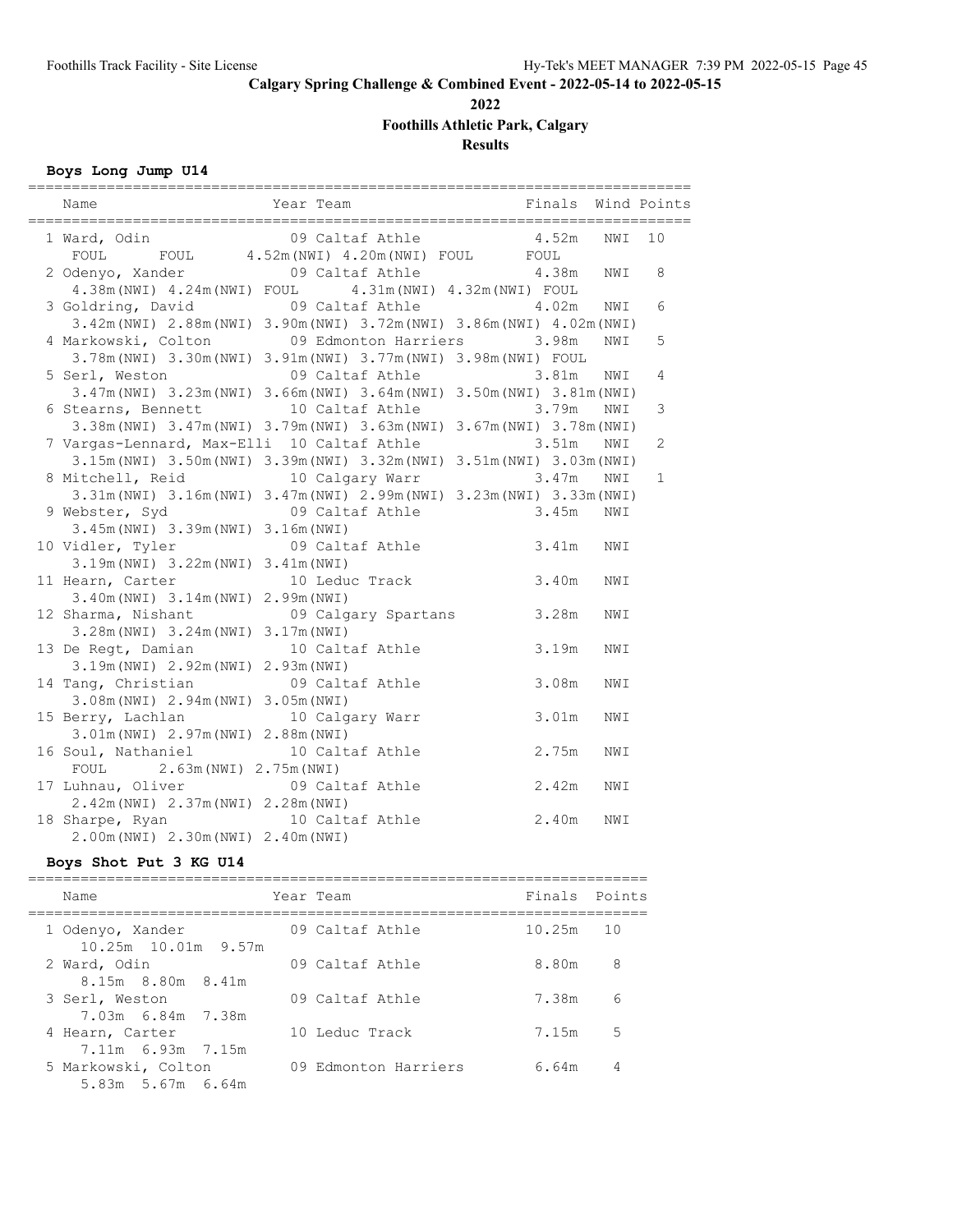**2022**

# **Foothills Athletic Park, Calgary**

**Results**

# **....Boys Shot Put 3 KG U14**

| 6 Stearns, Bennett                         |  | 10 Caltaf Athle |  | 6.20m | 3 |
|--------------------------------------------|--|-----------------|--|-------|---|
| 5.43m 6.20m 5.73m                          |  |                 |  |       |   |
| 7 Goldring, David                          |  | 09 Caltaf Athle |  | 6.11m | 2 |
| $6.11m$ 5.83m 5.65m                        |  |                 |  |       |   |
| 8 De Regt, Damian                          |  | 10 Caltaf Athle |  | 5.47m | 1 |
| $5.11m$ $5.47m$ $5.45m$                    |  |                 |  |       |   |
| 9 Vargas-Lennard, Max-Elli 10 Caltaf Athle |  |                 |  | 4.82m |   |
| 4.16m  4.82m  FOUL                         |  |                 |  |       |   |
| 10 Sharpe, Ryan                            |  | 10 Caltaf Athle |  | 4.65m |   |
| 4.65m 4.60m 4.27m                          |  |                 |  |       |   |
| 11 Berry, Lachlan                          |  | 10 Calgary Warr |  | 4.63m |   |
| $4.63m$ $4.60m$ $4.44m$                    |  |                 |  |       |   |
| 11 Tang, Christian                         |  | 09 Caltaf Athle |  | 4.63m |   |
| 4.42m 4.00m 4.63m                          |  |                 |  |       |   |
| 13 Luhnau, Oliver                          |  | 09 Caltaf Athle |  | 4.21m |   |
| 4.21m 3.38m 3.91m                          |  |                 |  |       |   |

# **Boys Javelin Throw Turbo 400g U14**

|  | Name                                          | Year Team                                                                                                       | Finals Points |                |
|--|-----------------------------------------------|-----------------------------------------------------------------------------------------------------------------|---------------|----------------|
|  | ,,,,,,,,,,,,,,,,,,,,,,,,,,,<br>1 Serl, Weston | 09 Caltaf Athle the control of the control of the control of the control of the control of the control of the c | 23.05m 10     |                |
|  | 18.61m 20.66m 23.05m                          |                                                                                                                 |               |                |
|  | 2 Odenyo, Xander                              | 09 Caltaf Athle                                                                                                 | 18.70m 8      |                |
|  | 18.38m 18.70m 16.95m                          |                                                                                                                 |               |                |
|  | 3 Vargas-Lennard, Max-Elli 10 Caltaf Athle    |                                                                                                                 | 18.16m        | 6              |
|  | 15.49m 18.16m 13.79m                          |                                                                                                                 |               |                |
|  | 4 Luhnau, Oliver                              | 09 Caltaf Athle                                                                                                 | 15.83m        | 5              |
|  | 15.83m  11.82m  14.29m                        |                                                                                                                 |               |                |
|  | 5 Stearns, Bennett                            | 10 Caltaf Athle                                                                                                 | 13.46m        | 4              |
|  | 11.14m  13.46m  FOUL                          |                                                                                                                 |               |                |
|  | 6 Sharpe, Ryan                                | 10 Caltaf Athle                                                                                                 | 12.82m        | 3              |
|  | 11.66m 11.39m 12.82m                          |                                                                                                                 |               |                |
|  | 7 De Regt, Damian                             | 10 Caltaf Athle                                                                                                 | 12.40m        | $\overline{2}$ |
|  | 12.40m  12.02m  10.65m                        |                                                                                                                 |               |                |
|  | 8 Berry, Lachlan                              | 10 Calgary Warr                                                                                                 | 11.25m        | 1              |
|  | FOUL 11.25m 10.85m                            |                                                                                                                 |               |                |
|  | 9 Tang, Christian 69 Caltaf Athle             |                                                                                                                 | 11.22m        |                |
|  | 11.22m 8.91m 8.44m                            |                                                                                                                 |               |                |
|  | 10 Markowski, Colton 69 Edmonton Harriers     |                                                                                                                 | 10.87m        |                |
|  | 10.87m 10.11m 8.11m                           |                                                                                                                 |               |                |

# **Boys 60 Meter Dash U12**

| Name              | Year Team       | Finals Wind H# Points |                   |                |
|-------------------|-----------------|-----------------------|-------------------|----------------|
| 1 Duruji, Daniel  | 11 Caltaf Athle |                       | $8.80 - 0.7$ 3 10 |                |
| 2 Warne, Fraser   | 11 Caltaf Athle |                       | $9.45 - 0.7 1$    | - 8            |
| 3 Mouck, Arden    | 11 Caltaf Athle |                       | $9.50 - 0.7$ 3    | 6              |
| 4 Vataman, Fabian | 12 Caltaf Athle |                       | $9.80 - 0.7 1$    | $-5$           |
| 5 Stewart, Ryker  | 12 Caltaf Athle |                       | $9.86 - 0.7$ 2    | $\overline{4}$ |
| 6 Chow, Caleb     | 11 Caltaf Athle |                       | $9.89 - 0.7$ 3    | 3              |
| 7 Cysouw, Isaac   | 11 Caltaf Athle | $10.14 - 0.7$ 2       |                   | $\overline{2}$ |
| 8 Swan, Ryland    | 12 Caltaf Athle | $10.19 - 0.7$ 1       |                   |                |
|                   |                 |                       |                   |                |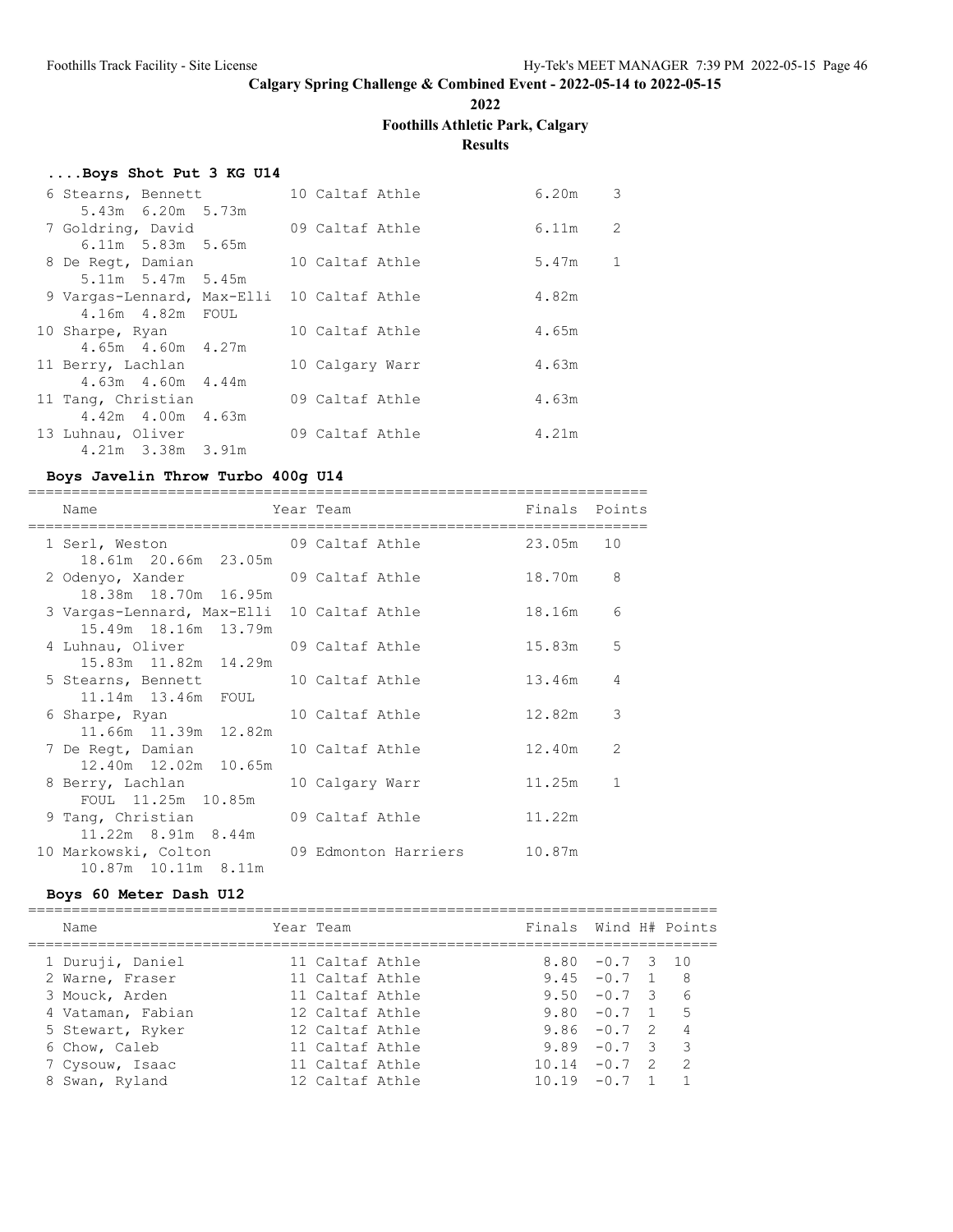**2022**

# **Foothills Athletic Park, Calgary**

**Results**

### **....Boys 60 Meter Dash U12**

| 9 Ku, William        | 12 Caltaf Athle       | $10.22 - 0.7$ 3 |          |  |
|----------------------|-----------------------|-----------------|----------|--|
| 10 Ehirhieme, Uyi    | 12 Caltaf Athle       | 10.23           | $-0.7$ 2 |  |
| 11 Serl, Garrett     | 12 Caltaf Athle       | $10.24 - 0.7$ 2 |          |  |
| 12 Omoyayi, Ayotobi  | 11 Leduc Track        | $10.33 - 0.7$ 1 |          |  |
| 13 Solobay, Marc     | 12 Caltaf Athle       | $10.38 - 0.7 1$ |          |  |
| 14 Emberly, Nicholas | 12 Unattached Alberta | $10.44 - 0.7$ 1 |          |  |
| 15 Bereski, Dalin    | 12 Caltaf Athle       | $10.49 - 0.7 1$ |          |  |
| 16 Causton, Spencer  | 11 Caltaf Athle       | $10.59 - 0.7$ 3 |          |  |
| 17 Hendrick, Cameron | 12 Caltaf Athle       | $10.64 - 0.7$ 1 |          |  |
| 18 Kershaw, Mason    | 11 Caltaf Athle       | $10.75 - 0.7$ 2 |          |  |
| 19 Humble, Jediah    | 12 Caltaf Athle       | $10.82 - 0.7$ 3 |          |  |
| 20 Kellow, Noel      | 11 Caltaf Athle       | $10.97 - 0.7$ 3 |          |  |
| 21 Hallden, Reed     | 11 Caltaf Athle       | 11.25           | $-0.7$ 2 |  |
| 22 Sanjivi, Aman     | 12 Calgary Spartans   | $11.29 - 0.7$ 3 |          |  |
| 23 Galo, Tomas       | 11 Caltaf Athle       | 11.38           | $-0.7$ 2 |  |
|                      |                       |                 |          |  |

#### **Boys 150 Meter Dash U12**

===============================================================================

| Name                                                                               | Year Team                         | Finals Wind H# Points |          |                |                |
|------------------------------------------------------------------------------------|-----------------------------------|-----------------------|----------|----------------|----------------|
| 1 Duruji, Daniel                                                                   | 11 Caltaf Athle 21.22 +0.0 3 10   |                       |          |                |                |
| 2 Warne, Fraser 11 Caltaf Athle 22.88 2.1 1                                        |                                   |                       |          |                | 8              |
| 3 Vataman, Fabian               12 Caltaf Athle                   23.88   +0.0   2 |                                   |                       |          |                | 6              |
| 4 McMorris, Andrew                                                                 | 12 Caltaf Athle 24.13 +0.0 2      |                       |          |                | 5              |
| 5 Stewart, Ryker                                                                   | 12 Caltaf Athle 24.27 2.1 1       |                       |          |                | 4              |
| 6 Ku, William                                                                      | 12 Caltaf Athle 24.91 +0.0 3      |                       |          |                | 3              |
| 7 Hermary, Drew 11 Caltaf Athle 25.31                                              |                                   |                       | $+0.0$ 2 |                | $\overline{2}$ |
| 8 Emberly, Nicholas                                                                | 12 Unattached Alberta 25.46 2.1 1 |                       |          |                | $\mathbf{1}$   |
| 9 Solobay, Marc                                                                    | 12 Caltaf Athle 25.71             |                       | $+0.0$   | 3              |                |
| 10 Serl, Garrett                                                                   | 12 Caltaf Athle 25.94             |                       | $+0.0$   | 2              |                |
| 11 Macphie, Lachlan                                                                | 11 Caltaf Athle 26.02             |                       | $+0.0$   | $\mathbf{3}$   |                |
| 12 Elhanbouly, Omar                                                                | 12 Calgary Spartans 26.14         |                       | $+0.0$   | 3              |                |
| 13 Gonzalez Castro, Sebasti                                                        | 11 Calgary Spartans 26.24         |                       | $+0.0$   | 2              |                |
| 14 Kershaw, Mason                                                                  | 11 Caltaf Athle 26.39             |                       | $+0.0$   | 3              |                |
| 15 Causton, Spencer                                                                | 11 Caltaf Athle 26.40 2.1         |                       |          | $\overline{1}$ |                |
| 16 Ehirhieme, Uyi                                                                  | 12 Caltaf Athle 26.51             |                       | $+0.0$   | 3              |                |
| 17 Cysouw, Isaac                                                                   | 11 Caltaf Athle 26.55             |                       | $+0.0$   | 2              |                |
| 18 Humble, Jediah                                                                  | 12 Caltaf Athle 26.57 2.1         |                       |          | $\overline{1}$ |                |
| 19 Omoyayi, Ayotobi                                                                | 11 Leduc Track 27.12 2.1 1        |                       |          |                |                |
| 20 De Regt, Austin                                                                 | 12 Caltaf Athle 28.04 2.1 1       |                       |          |                |                |
| 21 Navratil, Markus                                                                | 11 Caltaf Athle 29.71 +0.0 2      |                       |          |                |                |
| 22 Luhnau, Elliott                                                                 | 12 Caltaf Athle 30.08 2.1         |                       |          | 1              |                |
|                                                                                    |                                   |                       |          |                |                |

### **Boys 600 Meter Run U12**

| Name                | Year Team             | Finals Points |                 |
|---------------------|-----------------------|---------------|-----------------|
| 1 Hermary, Drew     | 11 Caltaf Athle       | 2:05.77       | 10              |
| 2 Warne, Fraser     | 11 Caltaf Athle       | 2:06.37       | -8              |
| 3 Bereski, Dalin    | 12 Caltaf Athle       | 2:20.20       | $6\overline{6}$ |
| 4 Chow, Caleb       | 11 Caltaf Athle       | 2:21.96       | .5              |
| 5 Solobay, Marc     | 12 Caltaf Athle       | 2:25.46       |                 |
| 6 Emberly, Nicholas | 12 Unattached Alberta | 2:25.66       | 3               |
| 7 Hendrick, Cameron | 12 Caltaf Athle       | 2:26.55       | $\mathcal{D}$   |
|                     |                       |               |                 |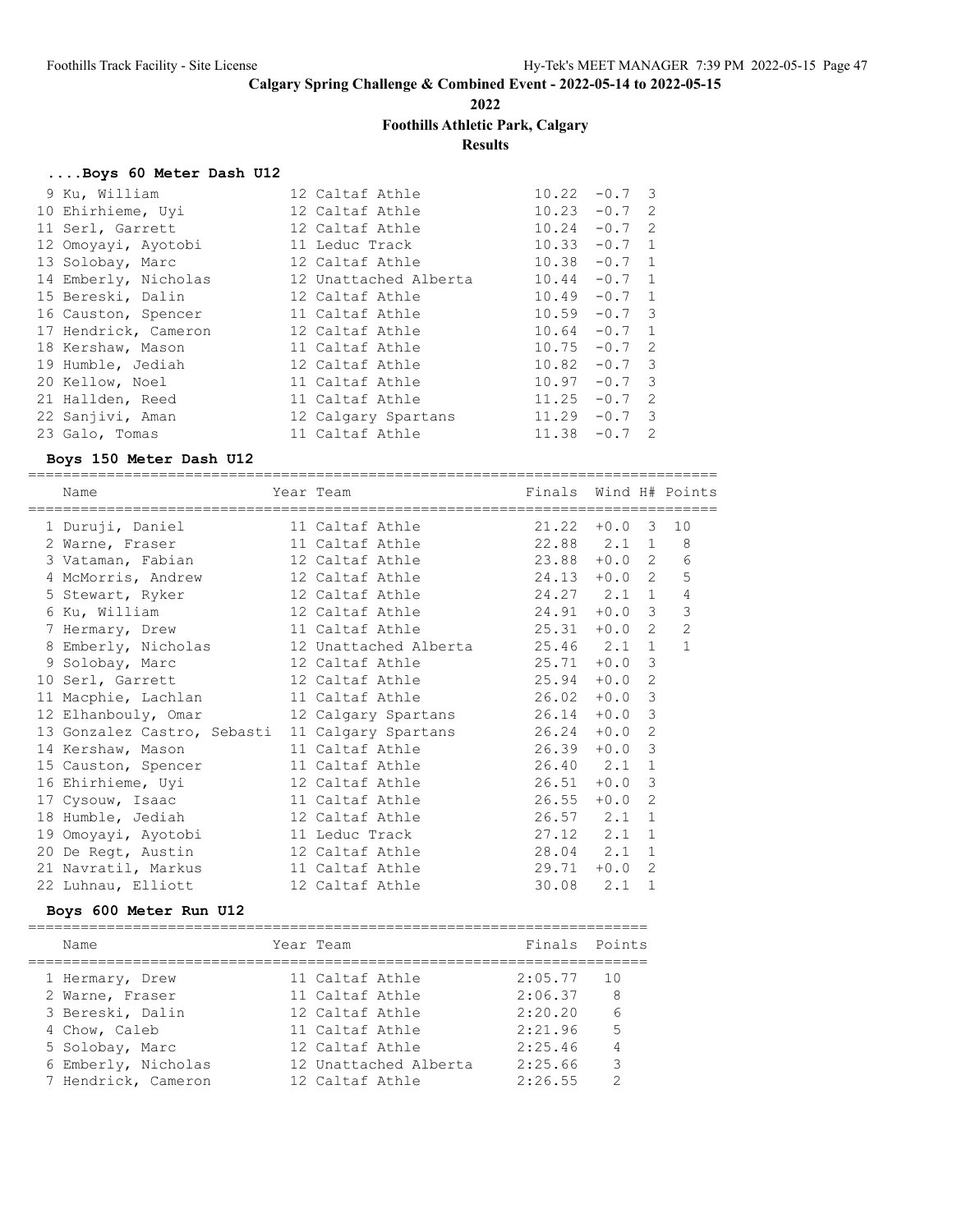**2022**

### **Foothills Athletic Park, Calgary**

**Results**

#### **....Boys 600 Meter Run U12**

| 8 Omoyayi, Ayotobi  |  | 2:26.87                                                                                                                                                                                                                             | 1 |
|---------------------|--|-------------------------------------------------------------------------------------------------------------------------------------------------------------------------------------------------------------------------------------|---|
| 9 Humble, Jediah    |  | 2:27.27                                                                                                                                                                                                                             |   |
| 10 Kershaw, Mason   |  | 2:27.52                                                                                                                                                                                                                             |   |
| 11 Swan, Ryland     |  | 2:28.02                                                                                                                                                                                                                             |   |
| 12 Macphie, Lachlan |  | 2:28.73                                                                                                                                                                                                                             |   |
| 13 Causton, Spencer |  | 2:29.19                                                                                                                                                                                                                             |   |
| 14 Serl, Garrett    |  | 2:31.85                                                                                                                                                                                                                             |   |
| 15 Ehirhieme, Uyi   |  | 2:34.46                                                                                                                                                                                                                             |   |
| 16 Galo, Tomas      |  | 2:39.43                                                                                                                                                                                                                             |   |
| 17 Sanjivi, Aman    |  | 2:48.87                                                                                                                                                                                                                             |   |
| 18 Hallden, Reed    |  | 2:49.05                                                                                                                                                                                                                             |   |
| -- Kellow, Noel     |  | DNF                                                                                                                                                                                                                                 |   |
|                     |  | 11 Leduc Track<br>12 Caltaf Athle<br>11 Caltaf Athle<br>12 Caltaf Athle<br>11 Caltaf Athle<br>11 Caltaf Athle<br>12 Caltaf Athle<br>12 Caltaf Athle<br>11 Caltaf Athle<br>12 Calgary Spartans<br>11 Caltaf Athle<br>11 Caltaf Athle |   |

#### **Boys 1000 Meter Run U12**

======================================================================= Name Year Team Team Finals Points ======================================================================= 1 Hermary, Drew 11 Caltaf Athle 3:47.93 10 2 Stewart, Ryker 12 Caltaf Athle 3:47.95 8 3 McMorris, Andrew 12 Caltaf Athle 4:00.28 6 4 Macphie, Lachlan 11 Caltaf Athle 4:13.16 5 5 Warne, Fraser 11 Caltaf Athle 4:14.74 4 6 Vataman, Fabian 12 Caltaf Athle 4:16.42 3 7 Emberly, Nicholas 12 Unattached Alberta 4:17.20 2 8 Serl, Garrett 12 Caltaf Athle 4:20.16 1 9 De Regt, Austin 12 Caltaf Athle 4:21.70 10 Solobay, Marc 12 Caltaf Athle 4:40.73 11 Ehirhieme, Uyi 12 Caltaf Athle 4:43.33

12 Navratil, Markus 11 Caltaf Athle 5:05.02

#### **Boys Long Jump U12**

| Name                                                                            | Year Team | Finals Wind H# Points |       |    |                  |
|---------------------------------------------------------------------------------|-----------|-----------------------|-------|----|------------------|
| 1 Duruji, Daniel 11 Caltaf Athle 4.13m NWI 2 10<br>FOUL $4.13m(NWI) 4.11m(NWI)$ |           |                       |       |    |                  |
| 2 Ku, William 12 Caltaf Athle<br>2.98m (NWI) 3.82m (NWI) 3.08m (NWI)            |           | 3.82m NWI 1 8         |       |    |                  |
| 3 Mouck, Arden 11 Caltaf Athle<br>3.75m (NWI) 3.74m (NWI) 3.78m (NWI)           |           | 3.78m                 | NWI 2 |    | 6                |
| 4 Cysouw, Isaac 11 Caltaf Athle<br>3.59m (NWI) 3.29m (NWI) 3.23m (NWI)          |           | 3.59m                 | NWI 1 |    | -5               |
| 5 Chow, Caleb 11 Caltaf Athle<br>3.15m (NWI) 3.58m (NWI) 3.43m (NWI)            |           | 3.58m                 | NWI 1 |    | $\overline{4}$   |
| 6 Vataman, Fabian 12 Caltaf Athle<br>$3.57m(NWI)$ $3.44m(NWI)$ $3.46m(NWI)$     |           | 3.57m NWI 1 3         |       |    |                  |
| 7 Warne, Fraser 11 Caltaf Athle<br>3.39m (NWI) 3.47m (NWI) 3.51m (NWI)          |           | 3.51m                 | NWI 2 |    | 2                |
| 8 Stewart, Ryker 12 Caltaf Athle<br>3.11m (NWI) 3.14m (NWI) 3.15m (NWI)         |           |                       |       |    | 3.15m NWI 1 0.50 |
| 8 Causton, Spencer 11 Caltaf Athle<br>3.15m (NWI) 2.97m (NWI) 3.05m (NWI)       |           | 3.15m                 |       |    | NWI 1 0.50       |
| 10 Omoyayi, Ayotobi 11 Leduc Track<br>3.11m (NWI) 3.08m (NWI) 2.93m (NWI)       |           | 3.11m                 | NWI   | -1 |                  |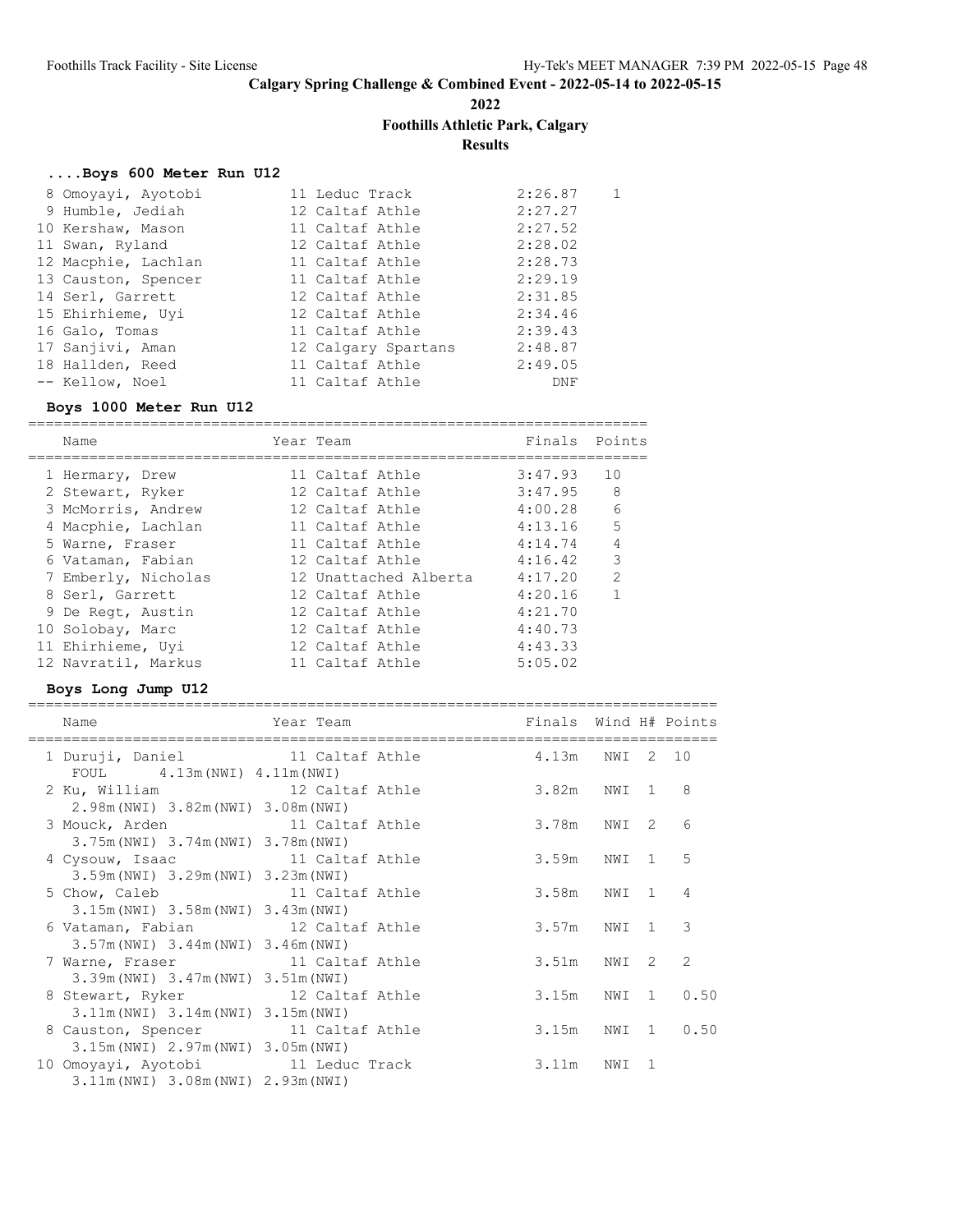**2022**

# **Foothills Athletic Park, Calgary**

# **Results**

|  |  |  | Boys Long Jump U12 |  |  |  |  |
|--|--|--|--------------------|--|--|--|--|
|--|--|--|--------------------|--|--|--|--|

| 11 Serl, Garrett 12 Caltaf Athle                      | 3.10m | NWI 2 |    |
|-------------------------------------------------------|-------|-------|----|
| 3.01m (NWI) 3.03m (NWI) 3.10m (NWI)                   |       |       |    |
| 12 Swan, Ryland 12 Caltaf Athle                       | 3.03m | NWI 1 |    |
| 2.74m (NWI) 3.03m (NWI) 2.95m (NWI)                   |       |       |    |
| 13 Kershaw, Mason 11 Caltaf Athle                     | 3.01m | NWI   | 2  |
| 2.78m (NWI) 3.01m (NWI) 2.98m (NWI)                   |       |       |    |
| 14 Emberly, Nicholas 12 Unattached Alberta 3.00m      |       | NWI   | -2 |
| FOUL 3.00m (NWI) 2.74m (NWI)                          |       |       |    |
| 15 McMorris, Andrew 12 Caltaf Athle                   | 2.95m | NWI   | 2  |
| 2.46m (NWI) 2.76m (NWI) 2.95m (NWI)                   |       |       |    |
| 16 Ehirhieme, Uyi 12 Caltaf Athle                     | 2.94m | NWI   | 1  |
| 2.84m (NWI) 2.94m (NWI) 2.69m (NWI)                   |       |       |    |
| 17 Humble, Jediah 12 Caltaf Athle                     | 2.75m | NWI 2 |    |
| FOUL 2.39m (NWI) 2.75m (NWI)                          |       |       |    |
| 18 Bereski, Dalin 12 Caltaf Athle                     | 2.73m | NWI   | 1  |
| 2.63m (NWI) 2.73m (NWI) 2.34m (NWI)                   |       |       |    |
| 19 Hallden, Reed 11 Caltaf Athle                      | 2.71m | NWI   | 2  |
| 2.71m (NWI) 2.60m (NWI) 2.69m (NWI)                   |       |       |    |
| 19 Sanjivi, Aman 12 Calgary Spartans                  | 2.71m | NWI   | -2 |
| 2.28m (NWI) 2.65m (NWI) 2.71m (NWI)                   |       |       |    |
| 21 Gonzalez Castro, Sebasti 11 Calgary Spartans 2.66m |       | NWI 1 |    |
| 2.58m (NWI) 2.53m (NWI) 2.66m (NWI)                   |       |       |    |
| 22 Kellow, Noel 11 Caltaf Athle                       | 2.63m | NWI   | 1  |
| 2.62m (NWI) 2.63m (NWI) 2.55m (NWI)                   |       |       |    |
| 23 Galo, Tomas 11 Caltaf Athle                        | 2.58m | NWI   | 2  |
| 2.58m (NWI) 2.33m (NWI) 2.30m (NWI)                   |       |       |    |
| 24 Solobay, Marc 12 Caltaf Athle                      | 2.53m | NWI   | 2  |
| $2.53m(NWI)$ FOUL $2.18m(NWI)$                        |       |       |    |
| 25 Hendrick, Cameron 12 Caltaf Athle                  | 2.50m | NWI 2 |    |
| 2.32m(NWI) 2.33m(NWI) 2.50m(NWI)                      |       |       |    |
|                                                       |       |       |    |

# **Boys Shot Put 2KG U12**

| Name                                               | Year Team             | Finals Points |               |
|----------------------------------------------------|-----------------------|---------------|---------------|
| --------------<br>1 Cysouw, Isaac                  | 11 Caltaf Athle       | 8.15m         | 10            |
| 8.07m 8.15m<br>2 Stewart, Ryker<br>$6.63m$ $6.44m$ | 12 Caltaf Athle       | 6.63m         | 8             |
| 3 Warne, Fraser<br>$6.28m$ $6.45m$                 | 11 Caltaf Athle       | 6.45m         | 6             |
| 4 Ehirhieme, Uyi<br>6.24m<br>$\mathbf{x}$          | 12 Caltaf Athle       | 6.24m         | 5             |
| 5 Emberly, Nicholas<br>6.16m                       | 12 Unattached Alberta | 6.16m         | 4             |
| 6 Hermary, Drew<br>5.67m 5.47m                     | 11 Caltaf Athle       | 5.67m         | 3             |
| 7 De Regt, Austin<br>5.46m                         | 12 Caltaf Athle       | 5.46m         | $\mathcal{L}$ |
| 8 Causton, Spencer<br>5.35m 5.45m                  | 11 Caltaf Athle       | 5.45m         | $\mathbf{1}$  |
| 9 Omoyayi, Ayotobi<br>5.04m 4.94m                  | 11 Leduc Track        | 5.04m         |               |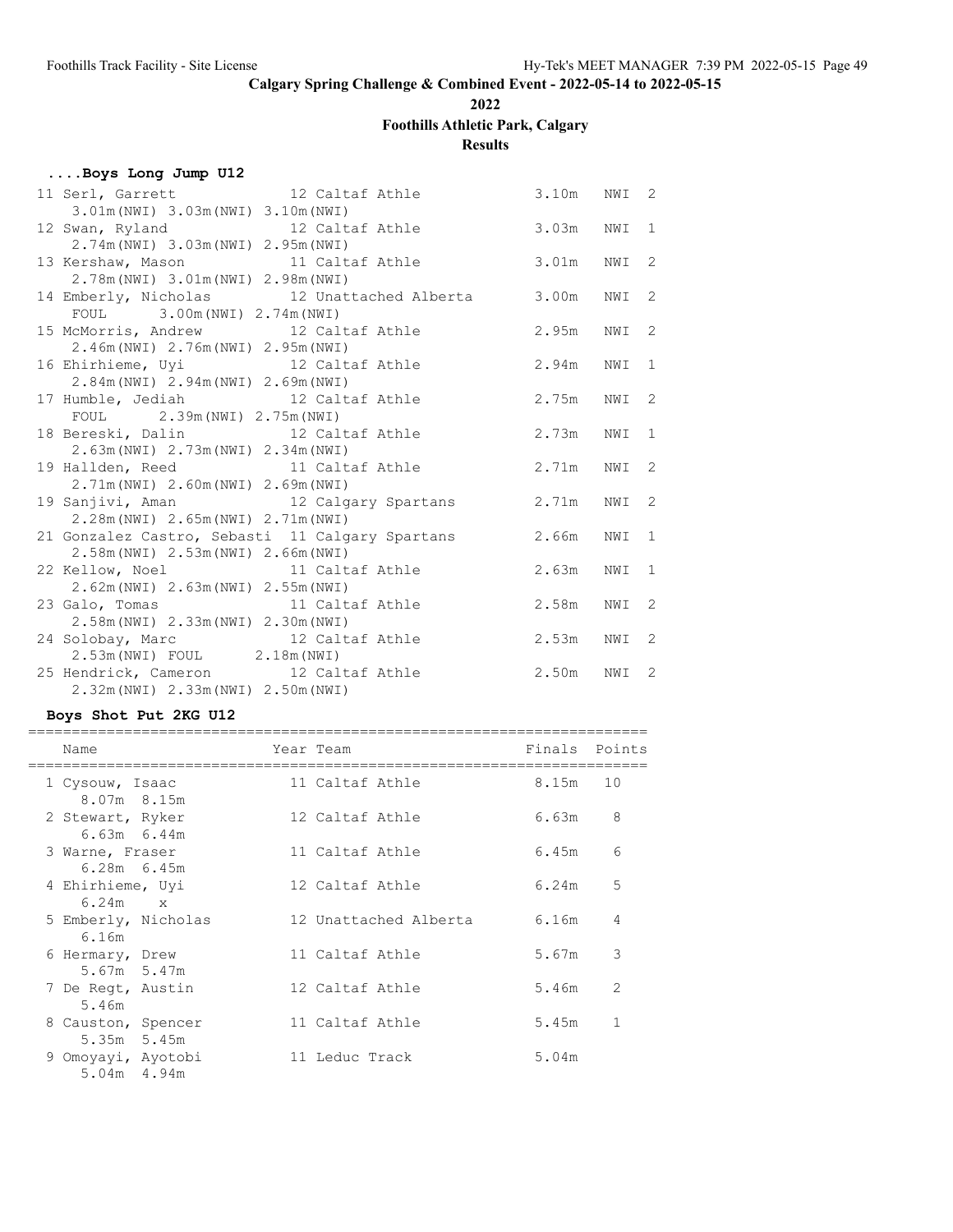**2022**

# **Foothills Athletic Park, Calgary**

**Results**

# **....Boys Shot Put 2KG U12**

| 10 Elhanbouly, Omar<br>4.58m 4.52m | 12 Calgary Spartans | 4.58m |
|------------------------------------|---------------------|-------|
| 11 Solobay, Marc<br>4.51m          | 12 Caltaf Athle     | 4.51m |
| 12 Macphie, Lachlan<br>FOUL 4.30m  | 11 Caltaf Athle     | 4.30m |
| 13 Smart, Graham<br>4.25m          | 12 Caltaf Athle     | 4.25m |
| 14 Luhnau, Elliott<br>4.15m        | 12 Caltaf Athle     | 4.15m |
| 15 Serl, Garrett<br>3.90m 3.68m    | 12 Caltaf Athle     | 3.90m |
| 16 Navratil, Markus<br>3.00m 3.27m | 11 Caltaf Athle     | 3.27m |

# **Boys Javelin Throw Turbo 400g U12**

| Name                                                              | Year Team The Points Points Points |          |             |
|-------------------------------------------------------------------|------------------------------------|----------|-------------|
| 1 Mouck, Arden 11 Caltaf Athle 14.43m 10<br>$9.77m$ 14.43m 10.89m |                                    |          |             |
| 2 Hallden, Reed 11 Caltaf Athle<br>11.54m  12.60m  13.58m         |                                    | 13.58m 8 |             |
| 3 Ehirhieme, Uyi<br>11.20m  13.15m  13.14m                        | 12 Caltaf Athle                    | 13.15m   | 6           |
| 4 Chow, Caleb<br>9.66m 11.72m 12.75m                              | 11 Caltaf Athle                    | 12.75m   | 5           |
| 5 Galo, Tomas<br>1.04m  PASS  12.33m                              | 11 Caltaf Athle                    | 12.33m   | 4           |
| 6 Pritchard, Maxime<br>11.00m  12.03m  12.31m                     | 12 Caltaf Athle                    | 12.31m   | 3           |
| 7 Emberly, Nicholas<br>8.46m 8.26m 11.57m                         | 12 Unattached Alberta 11.57m       |          | 2           |
| 8 Ku, William<br>7.54m 9.28m 11.56m                               | 12 Caltaf Athle                    | 11.56m   | $\mathbf 1$ |
| 9 Causton, Spencer<br>8.87m 9.60m 11.22m                          | 11 Caltaf Athle                    | 11.22m   |             |
| 10 Stewart, Ryker<br>10.13m  11.16m  9.07m                        | 12 Caltaf Athle                    | 11.16m   |             |
| 11 Kershaw, Mason<br>11.11m 9.91m 8.24m                           | 11 Caltaf Athle                    | 11.11m   |             |
| 12 Cysouw, Isaac<br>9.88m 10.19m 9.38m                            | 11 Caltaf Athle                    | 10.19m   |             |
| 13 Hendrick, Cameron<br>8.57m 9.77m 9.03m                         | 12 Caltaf Athle 9.77m              |          |             |
| 14 Omoyayi, Ayotobi<br>7.89m 8.74m 9.54m                          | 11 Leduc Track                     | 9.54m    |             |
| 15 Swan, Ryland<br>PASS PASS 9.19m                                | 12 Caltaf Athle                    | 9.19m    |             |
| 16 Bereski, Dalin<br>5.76m 8.74m 8.30m                            | 12 Caltaf Athle 8.74m              |          |             |
| 17 Solobay, Marc<br>6.44m 6.00m 8.46m                             | 12 Caltaf Athle 8.46m              |          |             |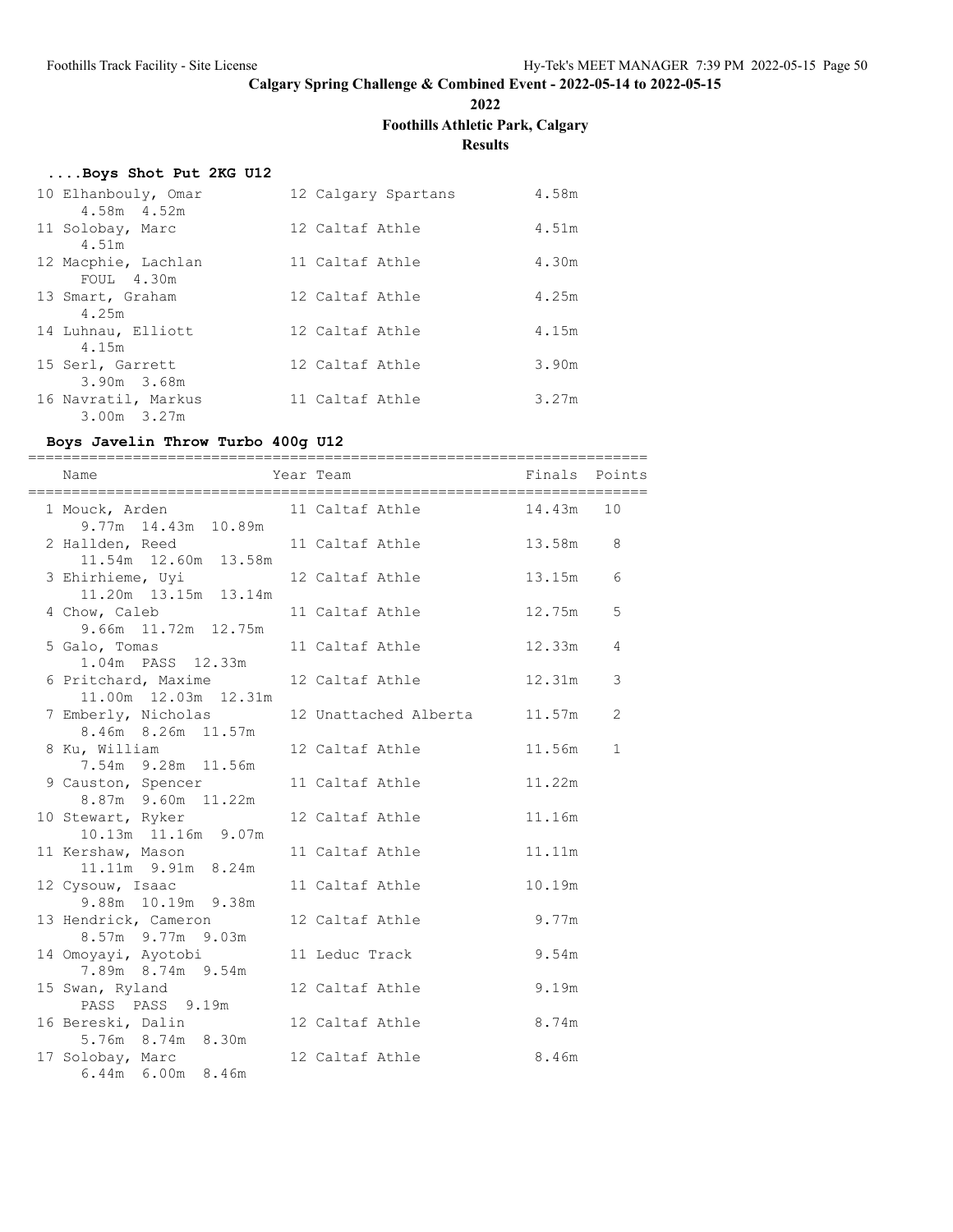**2022**

**Foothills Athletic Park, Calgary**

# **Results**

# **....Boys Javelin Throw Turbo 400g U12**

18 Serl, Garrett 12 Caltaf Athle 7.17m 7.14m 7.17m 6.73m

### **Boys Other Standing LJ U12**

| Name                                                          | Year Team                    | Finals Points |                 |
|---------------------------------------------------------------|------------------------------|---------------|-----------------|
| 1 Cysouw, Isaac 11 Caltaf Athle 1.89m 10<br>1.77m 1.88m 1.89m |                              |               |                 |
| 2 Warne, Fraser<br>1.86m  1.79m  1.81m                        | 11 Caltaf Athle 1.86m        |               | $7\phantom{.0}$ |
| 2 Stewart, Ryker<br>1.12m 1.83m 1.86m                         | 12 Caltaf Athle              | 1.86m         | $7\phantom{.0}$ |
| 4 Hermary, Drew<br>1.76m  1.71m  1.71m                        | 11 Caltaf Athle 1.76m        |               | 5               |
| 5 Serl, Garrett<br>1.67m 1.63m 1.70m                          | 12 Caltaf Athle              | 1.70m         | 4               |
| 6 Emberly, Nicholas<br>1.68m  1.69m  1.66m                    | 12 Unattached Alberta J1.69m |               | 3               |
| 7 Vataman, Fabian<br>1.69m 1.65m 1.65m                        | 12 Caltaf Athle              | J1.69m        | 2               |
| 8 Omoyayi, Ayotobi<br>1.68m  1.58m  1.49m                     | 11 Leduc Track               | 1.68m         | $\mathbf 1$     |
| 9 De Regt, Austin<br>1.51m 1.58m 0.55m                        | 12 Caltaf Athle              | 1.58m         |                 |
| 10 Ku, William<br>1.54m 1.29m 1.51m                           | 12 Caltaf Athle              | 1.54m         |                 |
| 10 Macphie, Lachlan<br>1.46m 1.20m 1.54m                      | 11 Caltaf Athle              | 1.54m         |                 |
| 12 Elhanbouly, Omar<br>1.52m 1.45m 1.45m                      | 12 Calgary Spartans          | 1.52m         |                 |
| 13 Ehirhieme, Uyi<br>1.49m 1.46m 1.30m                        | 12 Caltaf Athle              | 1.49m         |                 |
| 14 Smart, Graham<br>1.48m 1.19m                               | 12 Caltaf Athle              | 1.48m         |                 |
| 15 Solobay, Marc<br>1.35m 1.36m 1.39m                         | 12 Caltaf Athle              | 1.39m         |                 |
| 16 Luhnau, Elliott<br>$0.96m$ 1.21m                           | 12 Caltaf Athle              | 1.21m         |                 |
| 17 Navratil, Markus 11 Caltaf Athle<br>1.06m 1.07m 1.13m      |                              | 1.13m         |                 |

### **Boys 60 Meter Dash U10**

| Name               | Year Team       | Finals Wind H# Points |               |    |                |
|--------------------|-----------------|-----------------------|---------------|----|----------------|
| 1 Baker, Christian | 13 Caltaf Athle | 10.13                 | $+0.02$       |    | 10             |
| 2 Hearn, Wyatt     | 13 Leduc Track  | $10.37$ $1.8$ 1       |               |    | - 8            |
| 3 Duma, Santiago   | 13 Caltaf Athle | $10.41$ $1.8$ 1       |               |    | 6              |
| 4 Jarman, Matthew  | 15 Caltaf Athle | 10.88 1.8 1           |               |    | 5              |
| 5 Humble, Felix    | 14 Caltaf Athle | 10.98                 | $+0.02$       |    | $\overline{4}$ |
| 6 Parmar, Shailen  | 14 Caltaf Athle | 11.02                 | 1.8 1         |    | 3              |
| 7 Sharpe, Evan     | 13 Caltaf Athle | 11.15                 | $1.8 \quad 1$ |    | 2              |
| 8 McKenna, Henry   | 13 Caltaf Athle | 11.34                 | $+0.0$        | -2 |                |
|                    |                 |                       |               |    |                |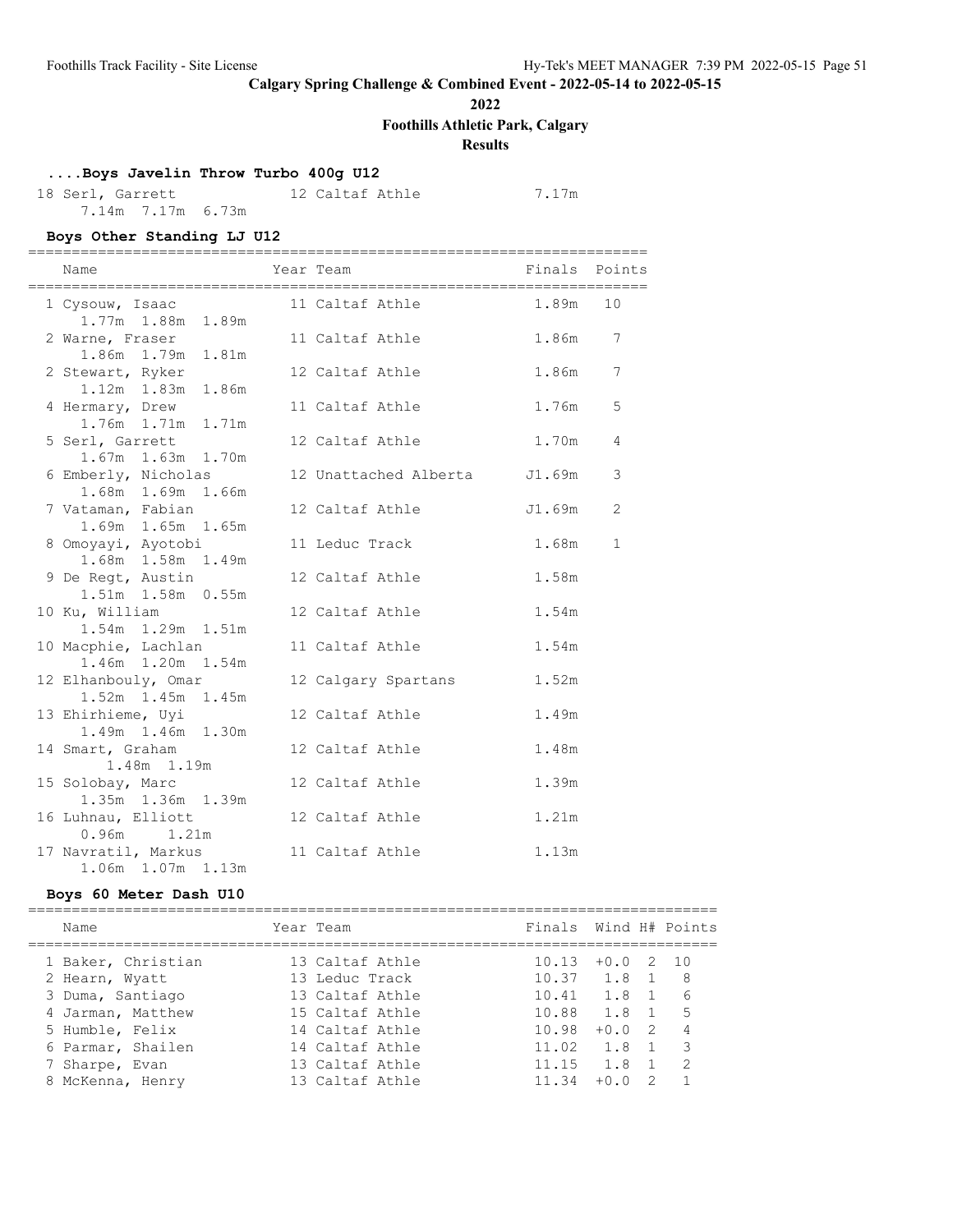**2022**

**Foothills Athletic Park, Calgary**

# **Results**

**....Boys 60 Meter Dash U10**

9 Ward, Rex 13 Caltaf Athle 11.37 +0.0 2

### **Boys 150 Meter Dash U10**

| Name                                     | Year Team       | Finals Wind H# Points |               |                |                |
|------------------------------------------|-----------------|-----------------------|---------------|----------------|----------------|
| 1 Baker, Christian                       | 13 Caltaf Athle | 23.85                 | $3.3 \quad 1$ |                | 10             |
| 2 Grinder-Naraine, Dylan                 | 13 Caltaf Athle | 23.98                 | $3.3 \quad 1$ |                | -8             |
| 3 Hearn, Wyatt                           | 13 Leduc Track  | 25.10                 | 3.3           | $\overline{1}$ | 6              |
| 4 Duma, Santiago                         | 13 Caltaf Athle | 26.25                 | 2.0           | - 2            | .5             |
| 5 Jarman, Matthew                        | 15 Caltaf Athle | 27.07                 | 2.0           | $\overline{2}$ | $\overline{4}$ |
| 6 Humble, Felix                          | 14 Caltaf Athle | 27.16                 | 3.3           |                | -3             |
| 7 Sharpe, Evan                           | 13 Caltaf Athle | 28.34                 | 2.0           | 2              | -2             |
| 8 Barton, Duncan                         | 13 Caltaf Athle | 29.76                 | 2.0           | $\mathcal{P}$  |                |
| 9 McKenna, Henry                         | 13 Caltaf Athle | 29.83                 | 3.3           | $\overline{1}$ |                |
| Whynot Singfield, Lincol 14 Caltaf Athle |                 | 32.11                 | 2.0           | 2              |                |

===============================================================================

### **Boys 300 Meter Run U10**

| Name              | Year Team       | Finals Points |     |
|-------------------|-----------------|---------------|-----|
| 1 Hearn, Wyatt    | 13 Leduc Track  | 56.65 10      |     |
| 2 Jarman, Matthew | 15 Caltaf Athle | 59.98         | - 8 |
| 3 Duma, Santiago  | 13 Caltaf Athle | 1:00.05       | 6   |
| 4 Sharpe, Evan    | 13 Caltaf Athle | 1:02.83       | 5   |
| 5 Parmar, Shailen | 14 Caltaf Athle | 1:03.58       |     |

#### **Boys 600 Meter Run U10**

| Name              |  | Year Team       | Finals Points |   |  |  |  |  |  |
|-------------------|--|-----------------|---------------|---|--|--|--|--|--|
| 1 Hearn, Wyatt    |  | 13 Leduc Track  | 2:09.72 10    |   |  |  |  |  |  |
| 2 Jarman, Matthew |  | 15 Caltaf Athle | 2:15.93       | 8 |  |  |  |  |  |
| 3 Duma, Santiago  |  | 13 Caltaf Athle | 2:17.87       | 6 |  |  |  |  |  |
| 4 Anderson, Asher |  | 14 Caltaf Athle | 2:18.80       | 5 |  |  |  |  |  |

### **Boys Long Jump U10**

| Name                                                                            | Year Team       | Finals Wind Points |     |      |
|---------------------------------------------------------------------------------|-----------------|--------------------|-----|------|
| 1 Grinder-Naraine, Dylan 13 Caltaf Athle<br>3.33m (NWI) 3.27m (NWI) 3.22m (NWI) |                 | 3.33m NWI 10       |     |      |
| 2 Hearn, Wyatt<br>$3.17m(NWI)$ FOUL 3.12m (NWI)                                 | 13 Leduc Track  | 3.17m              | NWI | 8    |
| 3 Baker, Christian 13 Caltaf Athle<br>2.82m(NWI) 2.77m(NWI) 3.06m(NWI)          |                 | 3.06m              | NWI | 6    |
| 4 Humble, Felix<br>FOUL 2.91m (NWI) 2.76m (NWI)                                 | 14 Caltaf Athle | 2.91m              | NWI | - 5  |
| 5 Duma, Santiago<br>2.64m (NWI) 2.51m (NWI) 2.89m (NWI)                         | 13 Caltaf Athle | 2.89m NWI          |     | 4    |
| 6 Jarman, Matthew 15 Caltaf Athle<br>2.85m (NWI) 2.41m (NWI) 2.40m (NWI)        |                 | 2.85m              | NWI | 3    |
| 7 Ward, Rex<br>1.85m(NWI) 2.40m(NWI) 2.17m(NWI)                                 | 13 Caltaf Athle | 2.40m              | NWI | 1.50 |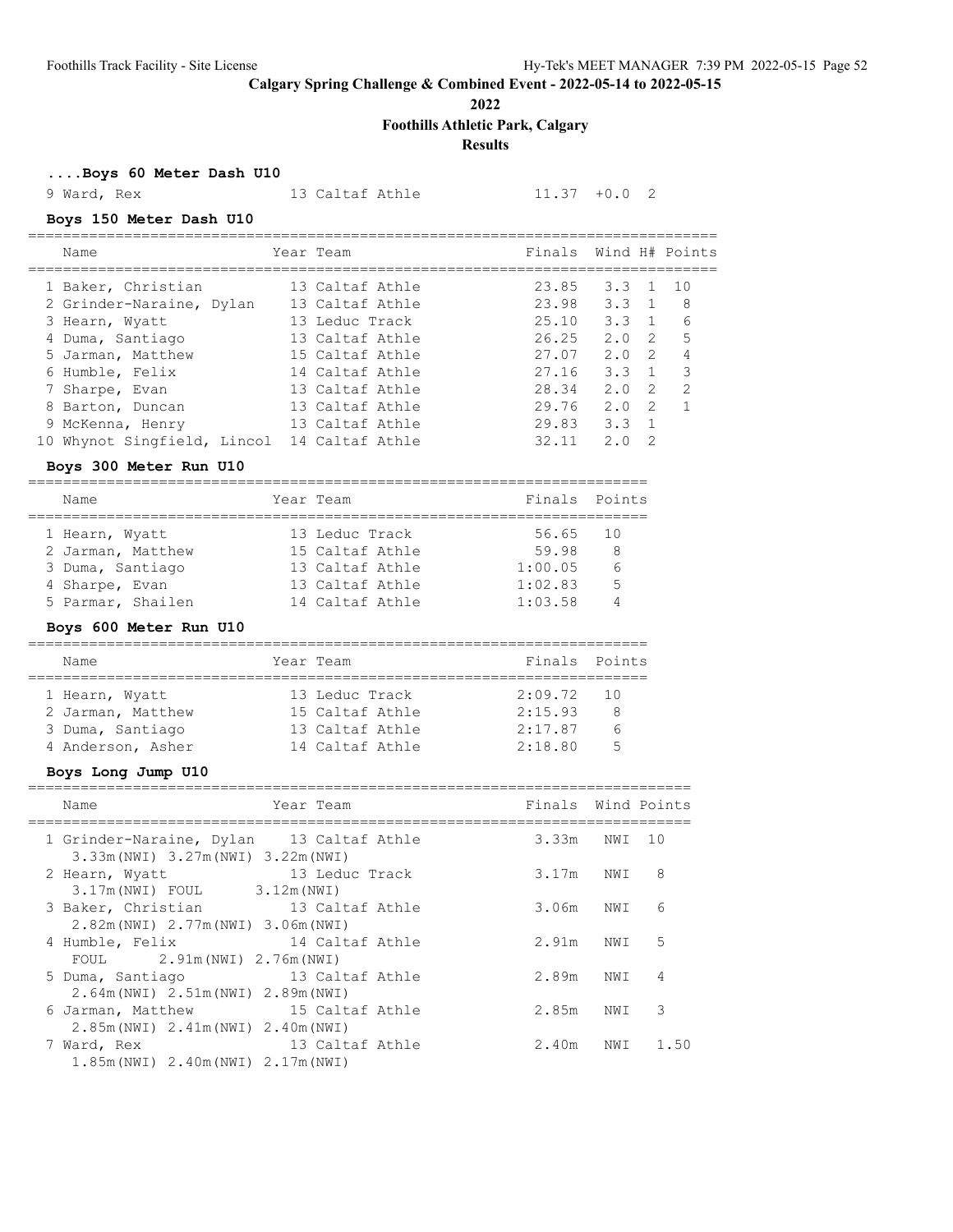**2022**

**Foothills Athletic Park, Calgary**

# **Results**

# **....Boys Long Jump U10**

| 7 Sharpe, Evan                               | 13 Caltaf Athle | 2.40m NWI | 1.50 |
|----------------------------------------------|-----------------|-----------|------|
| $2.15m(NWI)$ $2.28m(NWI)$ $2.40m(NWI)$       |                 |           |      |
| 9 Underwood, Gavin                           | 13 Caltaf Athle | 2.14m NWI |      |
| $2.14$ m (NWI) $1.95$ m (NWI) $2.13$ m (NWI) |                 |           |      |

# **Boys Shot Put 2 kg U10**

| Name                                | Year Team       | Finals Points |    |
|-------------------------------------|-----------------|---------------|----|
| 1 Hearn, Wyatt<br>$5.04m$ $5.03m$   | 13 Leduc Track  | 5.04m 10      |    |
| 2 Sharpe, Evan<br>4.57m             | 13 Caltaf Athle | 4.57m         | 8  |
| 3 Barton, Duncan<br>$3.90m$ $3.64m$ | 13 Caltaf Athle | 3.90m         | 6  |
| 4 McKenna, Henry<br>3.08m 3.19m     | 13 Caltaf Athle | 3.19m         | .5 |

### **Boys Javelin Throw Turbo 300g U10**

| Name                                                           | Year Team       | Finals Points |    |
|----------------------------------------------------------------|-----------------|---------------|----|
| 1 Hearn, Wyatt<br>8.16m 10.74m 8.18m                           | 13 Leduc Track  | 10.74m 10     |    |
| 2 Sharpe, Evan<br>8.82m 10.26m 8.44m                           | 13 Caltaf Athle | 10.26m        | 8  |
| 3 Baker, Christian                                             | 13 Caltaf Athle | 10.00m        | 6  |
| 9.02m 10.00m 9.75m<br>4 Ward, Rex                              | 13 Caltaf Athle | 7.16m         | .5 |
| 5.55m 7.16m 6.82m<br>5 Underwood, Gavin<br>4.88m  4.57m  5.72m | 13 Caltaf Athle | 5.72m         | 4  |

#### **Boys Other Standing LJ U10**

| Name                                                           | Year Team       | Finals Points |                |
|----------------------------------------------------------------|-----------------|---------------|----------------|
| 1 Baker, Christian                                             | 13 Caltaf Athle | $1.53m$ 10    |                |
| $1.35m$ $1.44m$ $1.53m$<br>2 Hearn, Wyatt<br>1.34m 0.98m 1.42m | 13 Leduc Track  | 1.42m         | - 8            |
| 3 Sharpe, Evan                                                 | 13 Caltaf Athle | 1.40m         | 6              |
| 1.37m 1.40m 1.36m<br>4 Barton, Duncan                          | 13 Caltaf Athle | 1.13m         | 5 <sub>5</sub> |
| 1.13m 1.10m 1.09m                                              |                 |               |                |

# **Men 100 Meter Dash Senior**

| Name                 | Year Team           | Prelims Wind H#  |  |
|----------------------|---------------------|------------------|--|
|                      |                     |                  |  |
| Preliminaries        |                     |                  |  |
| 1 Williams, Benjamin | 92 Running Room     | $10.530 - 0.1$ 2 |  |
| 2 Abosi, Stephen     | 93 U OF C Athle     | $10.630$ $1.0$ 1 |  |
| 3 Evans, Eric        | 98 Calgary Spartans | 10.830 1.0 3     |  |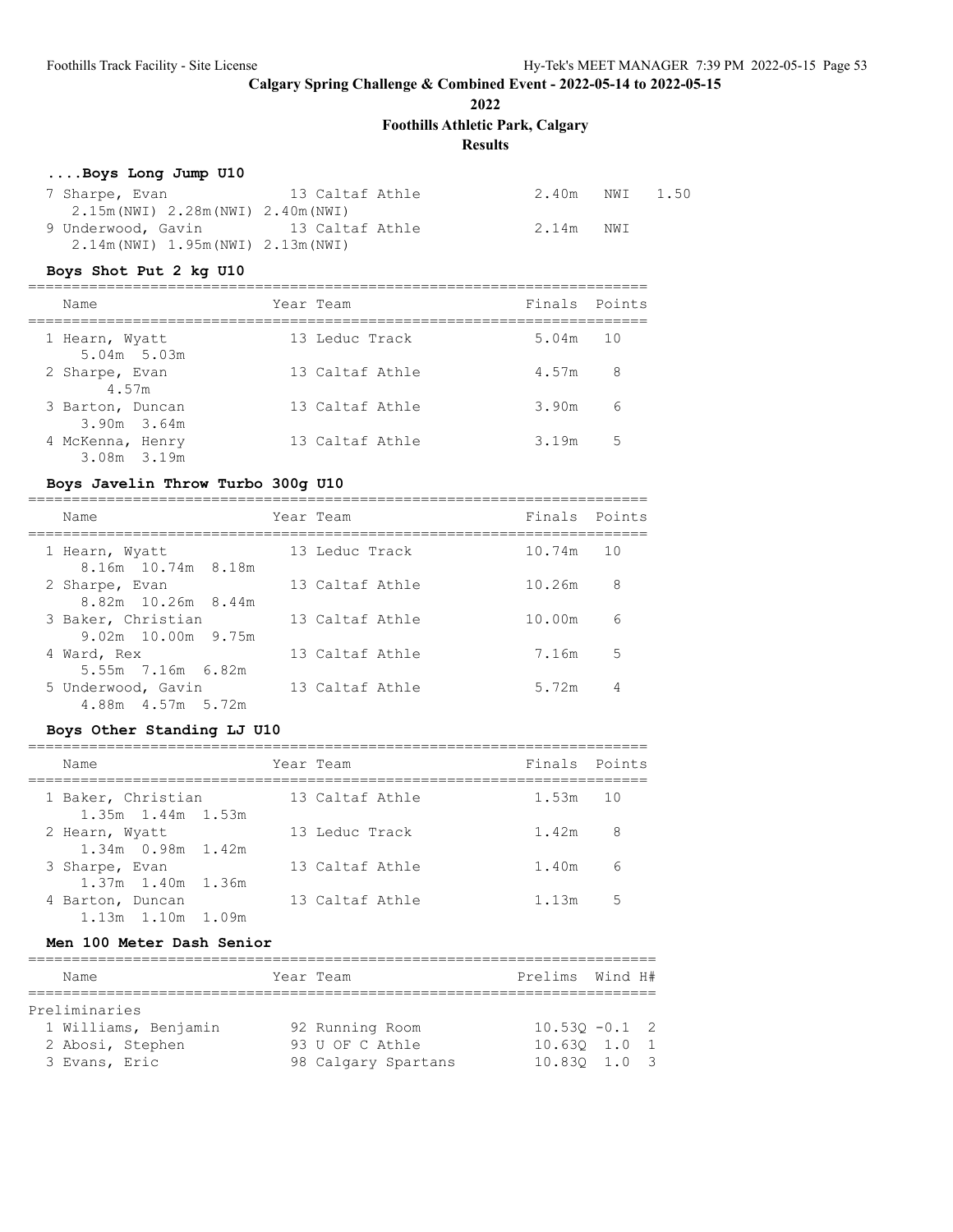**2022**

# **Foothills Athletic Park, Calgary**

**Results**

### **....Men 100 Meter Dash Senior**

| 4 English, Ramone   | 00 Running Room     | $10.900 \quad 1.0 \quad 3$ |   |
|---------------------|---------------------|----------------------------|---|
| 5 Drysdall, Tom     | 03 Caltaf Athle     | $10.900 - 0.1$ 2           |   |
| 6 Reid, Khymani     | 00 Calgary Inte     | 11.150 1.0 1               |   |
| 7 Abodunwa, Paul    | 01 U OF C Athle     | $11.06q$ $1.03$            |   |
| 8 Wright, Ryan      | 02 Calgary Spartans | 11.21q 1.0 1               |   |
| 9 Paterson, Aiden   | 04 St. Albert M     | $11.40q - 0.1$ 2           |   |
| 10 Maki, Ben        | 85 U OF C Athle     | $11.41q$ $1.0$ 3           |   |
| 11 Anderson, Dawson | 99 Unattached B     | $11.48q - 0.1$ 2           |   |
| 12 Aquino, James    | 99 U OF C Athle     | $11.58q$ 1.0 3             |   |
| 13 Akalonu, Brian   | 04 Calgary Warr     | 11.61q 1.0 1               |   |
| 14 Brusic, Josip    | 02 Caltaf Athle     | $11.63q$ $1.0$ 1           |   |
| 15 Tigley, Evan     | 03 U OF C Athle     | $11.94q - 0.1$ 2           |   |
| 16 McIntosh, Teagan | 04 Caltaf Athle     | $12.15q$ $1.0$ 1           |   |
| 17 Hesketh, Adrian  | 03 U OF C Athle     | $12.51 - 0.1$ 2            |   |
| 18 Tigley, Allan    | 71 U OF C Athle     | $14.04$ 1.0                | 3 |

### **Men 100 Meter Dash Senior**

|        | Name                 |     | Year Team           | Finals          |          |                | Wind H# Points |
|--------|----------------------|-----|---------------------|-----------------|----------|----------------|----------------|
| Finals |                      |     |                     |                 |          |                |                |
|        | 1 Williams, Benjamin |     | 92 Running Room     | $10.44 - 1.3$ 1 |          |                | 10             |
|        | 2 Abosi, Stephen     |     | 93 U OF C Athle     | $10.54 -1.3 1$  |          |                | 8              |
|        | 3 English, Ramone    |     | 00 Running Room     | $10.80 - 1.3 1$ |          |                | 6              |
|        | 4 Evans, Eric        |     | 98 Calgary Spartans | $10.96 - 1.3$   |          | $\overline{1}$ | 5              |
|        | 5 Abodunwa, Paul     |     | 01 U OF C Athle     | $11.29 - 1.3 1$ |          |                | 4              |
|        | 6 Reid, Khymani      |     | 00 Calgary Inte     | $11.31 -1.3 1$  |          |                | 3              |
|        | 7 Maki, Ben          |     | 85 U OF C Athle     | $11.46 - 0.6$ 2 |          |                | 2              |
|        | 8 Paterson, Aiden    |     | 04 St. Albert M     | $11.47 - 1.3$ 1 |          |                | 1              |
|        | 9 Wright, Ryan       |     | 02 Calgary Spartans | $11.51 - 1.3$   |          | $\overline{1}$ |                |
| 10     | Anderson, Dawson     |     | 99 Unattached B     | 11.73           | $-0.6$ 2 |                |                |
| 11     | Akalonu, Brian       |     | 04 Calgary Warr     | 11.74           | $-0.62$  |                |                |
|        | 12 Brusic, Josip     |     | 02 Caltaf Athle     | 11.95           | $-0.6$   | - 2            |                |
|        | 13 Tigley, Evan      | 0.3 | U OF C Athle        | 12.14           | $-0.6$   | $\mathcal{D}$  |                |
|        |                      |     |                     |                 |          |                |                |

### **Men 200 Meter Dash Senior**

| Name                 | Year Team             | Prelims          | Wind H# |  |
|----------------------|-----------------------|------------------|---------|--|
| Preliminaries        |                       |                  |         |  |
| 1 Williams, Benjamin | 92 Running Room       | $21.080 - 0.3$ 1 |         |  |
| 2 Kidd, Daniel       | 04 Running Room       | 21.570 0.7 2     |         |  |
| 3 Abosi, Stephen     | 93 U OF C Athle       | $21.58Q - 0.3$ 3 |         |  |
| 4 Drysdall, Tom      | 03 Caltaf Athle       | $21.77q - 0.3$ 1 |         |  |
| 5 English, Ramone    | 00 Running Room       | $22.08q - 0.3$ 3 |         |  |
| 6 Reid, Khymani      | 00 Calgary Inte       | $22.46q - 0.3$ 3 |         |  |
| 7 Judge, Chetaan     | 99 U OF C Athle       | $22.80q - 0.3$ 3 |         |  |
| 8 Stephen, Brent     | 96 Caltaf Athle       | $22.97q$ 0.7 2   |         |  |
| 9 Anderson, Dawson   | 99 Unattached B       | $23.14q - 0.3$ 1 |         |  |
| 10 Maki, Ben         | 85 U OF C Athle       | $23.25q$ 0.7 2   |         |  |
| 11 Abodunwa, Paul    | 01 U OF C Athle       | $23.27q - 0.3$ 1 |         |  |
| 12 Zuchotzki, Devon  | 02 Calgary Spartans   | $23.33q$ 0.7 2   |         |  |
| 13 Burey, Benjamin   | 00 Caltaf Athle       | $24.07q - 0.3$ 3 |         |  |
| 14 Rolle, Antonio    | 81 Unattached Alberta | $24.21q$ 0.7 2   |         |  |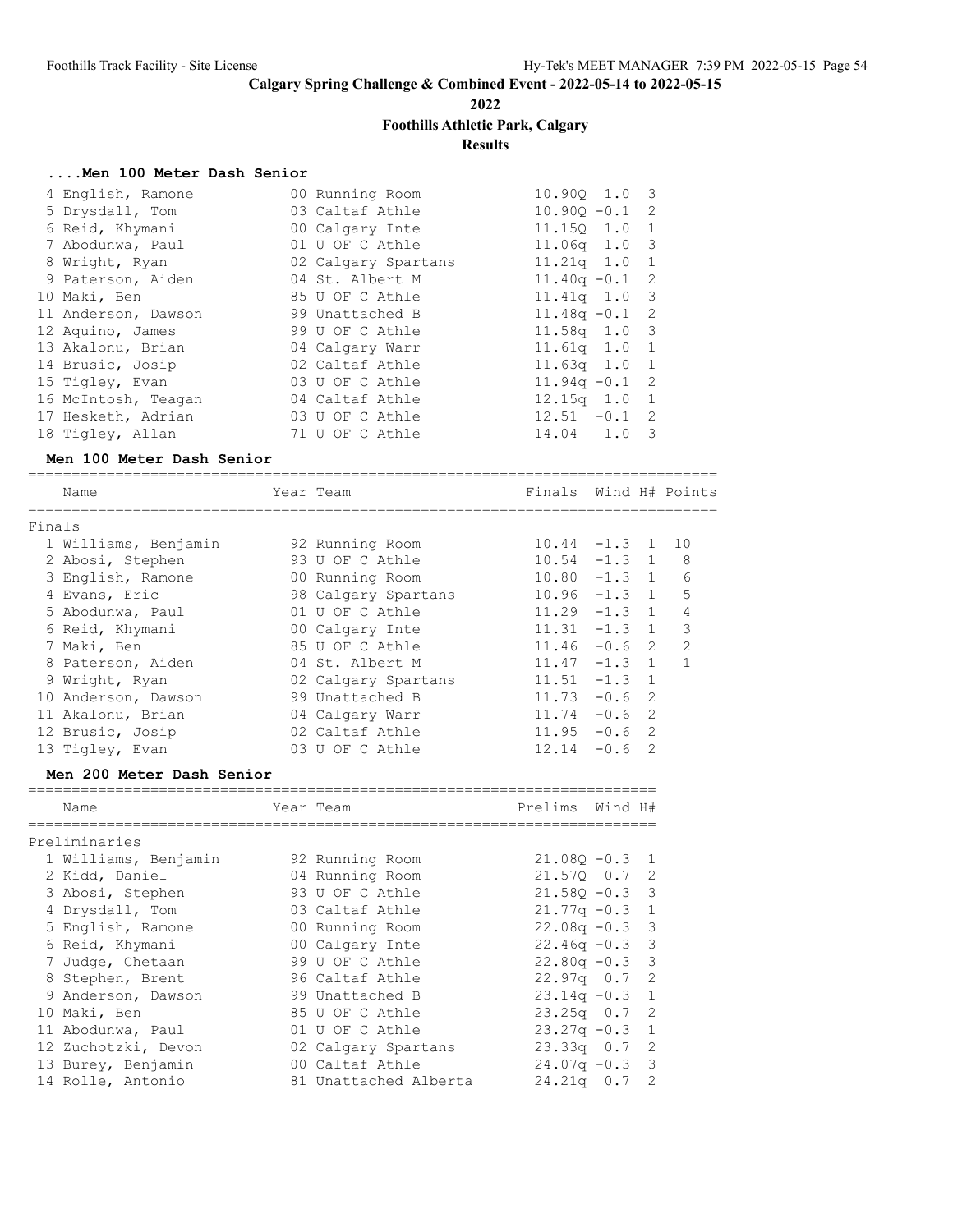**2022**

**Foothills Athletic Park, Calgary**

# **Results**

### **....Men 200 Meter Dash Senior**

| 15 Tigley, Evan     | 03 U OF C Athle     | $24.75q - 0.3$ 3 |
|---------------------|---------------------|------------------|
| 16 McIntosh, Teagan | 04 Caltaf Athle     | 24.82q  0.7  2   |
| 17 Grinder, Luke    | 73 Calgary Spartans | $25.59 - 0.3 1$  |
| 18 Tigley, Allan    | 71 U OF C Athle     | $28.90 -0.3 1$   |

#### **Men 200 Meter Dash Senior**

|        | Name                 |    | Year Team             | Finals |        |                | Wind H# Points |
|--------|----------------------|----|-----------------------|--------|--------|----------------|----------------|
|        |                      |    |                       |        |        |                |                |
| Finals |                      |    |                       |        |        |                |                |
|        | 1 Williams, Benjamin |    | 92 Running Room       | 20.83  | O.9    | $\overline{1}$ | 1 N            |
|        | 2 Abosi, Stephen     |    | 93 U OF C Athle       | 20.94  | 0.9    | $\overline{1}$ | 8              |
|        | 3 Kidd, Daniel       |    | 04 Running Room       | 21.19  | 0.9    | $\overline{1}$ | 6              |
|        | 4 English, Ramone    |    | 00 Running Room       | 21.56  | 0.9    | $\overline{1}$ | 5              |
|        | 5 Reid, Khymani      |    | 00 Calgary Inte       | 22.11  | 0.9    | $\overline{1}$ | 4              |
|        | 6 Judge, Chetaan     |    | 99 U OF C Athle       | 22.33  | 0.9    | $\overline{1}$ | 3              |
|        | 7 Anderson, Dawson   |    | 99 Unattached B       | 23.06  | 0.9    | $\overline{1}$ | $\mathcal{P}$  |
|        | 8 Zuchotzki, Devon   |    | 02 Calgary Spartans   | 23.29  | $-0.6$ | $\mathcal{P}$  |                |
|        | 9 Maki, Ben          |    | 85 U OF C Athle       | 23.33  | $-0.6$ | -2             |                |
|        | 10 Rolle, Antonio    |    | 81 Unattached Alberta | 23.60  | $-0.6$ | $\overline{2}$ |                |
|        | 11 Tigley, Evan      | U3 | OF C Athle<br>U       | 24.47  | $-0.6$ | $\mathcal{P}$  |                |

### **Men 400 Meter Dash Senior**

| Name                  | Year Team           | Finals |                | H# Points      |
|-----------------------|---------------------|--------|----------------|----------------|
| 1 Swanson, Mats       | 04 Leduc Track      | 47.84  | 1              | 10             |
| 2 Spierenburg, Kai    | 99 U OF C Athle     | 48.95  | $\mathbf{1}$   | 8              |
| 3 Judge, Chetaan      | 99 U OF C Athle     | 49.17  | $\mathbf{1}$   | 6              |
| 4 Stephen, Brent      | 96 Caltaf Athle     | 49.60  | $\mathbf{1}$   | 5              |
| 5 Stewart, Michael    | 00 U OF C Athle     | 51.14  | $\mathbf{1}$   | 4              |
| 6 Zuchotzki, Devon    | 02 Calgary Spartans | 51.30  | $\overline{2}$ | 3              |
| 7 Anderson, Dawson    | 99 Unattached B     | 51.41  | $\overline{2}$ | $\overline{2}$ |
| 8 Paterson, Aiden     | 04 St. Albert M     | 51.84  | $\mathcal{L}$  |                |
| 9 McFadyen, James     | 04 Caltaf Athle     | 52.07  | $\overline{2}$ |                |
| 10 Rajpoot, Danyal    | 02 U OF C Athle     | 52.29  | 3              |                |
| 11 Bole, Connor       | 02 Leduc Track      | 52.46  | $\overline{2}$ |                |
| 12 White, Jacob       | 03 Cochrane End     | 54.04  | 3              |                |
| 13 Burey, Benjamin    | 00 Caltaf Athle     | 54.16  | 3              |                |
| 14 Cook, Aidan        | 02 U OF C Athle     | 55.19  | $\mathfrak{D}$ |                |
| 15 Lejeune, Christian | 04 Caltaf Athle     | 56.32  | 3              |                |

### **Men 800 Meter Run Senior**

| Name               | Year Team             | Finals H# Points |   |                            |
|--------------------|-----------------------|------------------|---|----------------------------|
| 1 Swanson, Mats    | 04 Leduc Track        | 1:54.47          |   | 10                         |
| 2 Pougnet, Leif    | 02 Grizzly Endu       | 1:56.19          |   | - 8                        |
| 3 Ushko, Jason     | 02 Grizzly Endu       | 1:56.45          |   | 6                          |
| 4 Boczkowski, Dane | 01 Grizzly Endu       | 1:56.74          |   | - 5                        |
| 5 Stewart, Michael | 00 U OF C Athle       | 1:58.06          |   | 4                          |
| 6 Swadling, Luke   | 03 U OF C Athle       | 1:58.43          |   | $\overline{\phantom{a}}$ 3 |
| 7 McFadyen, James  | 04 Caltaf Athle       | 1:58.63          |   | $\mathcal{P}$              |
| 8 Lind, Sebastian  | 03 Unattached Alberta | 2:03.27          | っ |                            |
|                    |                       |                  |   |                            |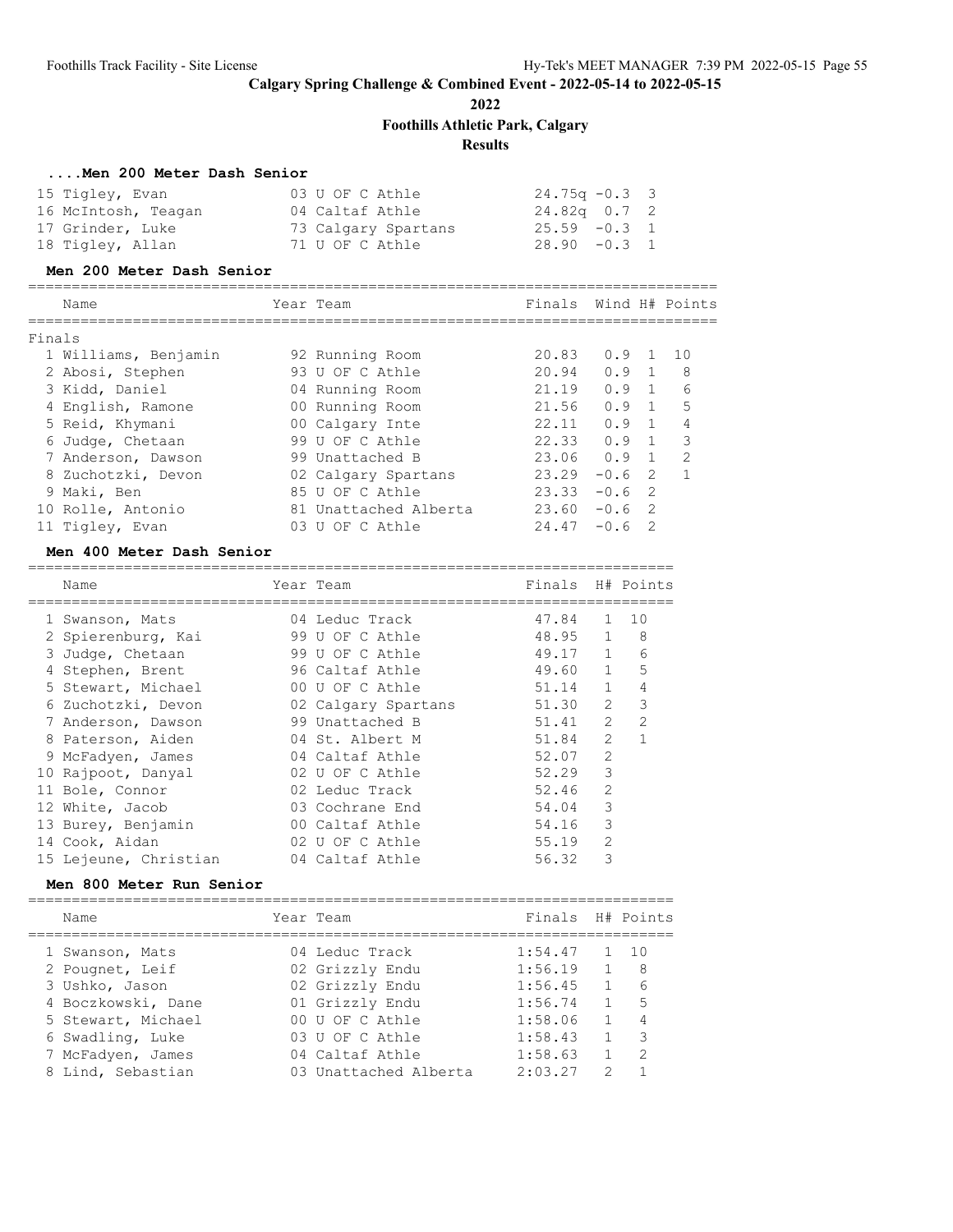**2022**

# **Foothills Athletic Park, Calgary**

**Results**

### **....Men 800 Meter Run Senior**

| 9 Ivanovic, Adam   | 03 Capital City | 2:03.58 | -2           |
|--------------------|-----------------|---------|--------------|
| 10 Bouma, Phoenix  | 03 U OF C Athle | 2:03.97 | $\mathbf{1}$ |
| 11 Carlson, Andrew | 04 U OF C Athle | 2:04.34 | 2            |
| 12 Rajpoot, Danyal | 02 U OF C Athle | 2:05.49 | 2            |
| 13 Shedd, Maxwell  | 02 U OF C Athle | 2:09.08 | -2           |
| 14 Cook, Aidan     | 02 U OF C Athle | 2:09.58 | 2            |
| 15 Burey, Benjamin | 00 Caltaf Athle | 2:11.90 | 2            |
| 16 Bole, Connor    | 02 Leduc Track  | 2:18.54 |              |

#### **Men 1500 Meter Run Senior**

=======================================================================

| Name                   | Year Team             |         | Finals Points  |
|------------------------|-----------------------|---------|----------------|
| 1 Cebuliak, Will       | 01 Grizzly Endu       | 4:01.06 | 10             |
| 2 Szucs, Daniel        | 00 Unattached Alberta | 4:01.76 | 8              |
| 3 Boczkowski, Dane     | 01 Grizzly Endu       | 4:05.50 | 6              |
| 4 Ushko, Jason         | 02 Grizzly Endu       | 4:08.13 | 5              |
| 5 Marchand, Keiran     | 99 Kootenay Cha       | 4:12.60 | $\overline{4}$ |
| 6 Pougnet, Leif        | 02 Grizzly Endu       | 4:14.14 | 3              |
| 7 Lind, Sebastian      | 03 Unattached Alberta | 4:15.11 | $\overline{2}$ |
| 8 Bouma, Phoenix       | 03 U OF C Athle       | 4:15.57 | $\mathbf{1}$   |
| 9 Williams, Cooper     | 04 Lethbridge T       | 4:15.69 |                |
| 10 White-Gloria, Chris | 96 U OF C Athle       | 4:17.76 |                |
| 11 White, Jacob        | 03 Cochrane End       | 4:17.78 |                |
| 12 Carlson, Andrew     | 04 U OF C Athle       | 4:18.66 |                |
| 13 Bure, Kajela        | 02 U OF C Athle       | 4:20.93 |                |
| 14 Cook, Jack          | 67 Fast Trax Ru       | 4:58.87 |                |

### **Men 5000 Meter Run Senior**

| Name                      | Year Team             | Finals Points |     |
|---------------------------|-----------------------|---------------|-----|
| 1 Ord, Greg               | 98 Unattached Alberta | 16:20.25      | 1 O |
| 2 Pearson, Russell        | 04 Calgary Warr       | 16:27.11      | 8   |
| 3 Robitaille, Jesse Aaron | 99 Calgary Warr       | 16:57.39      | 6   |
| 4 Stratmoen, Alexander    | 03 Calgary Warr       | 17:13.35      | 5   |
| 5 Heuver, Joshua          | 05 Unattached Alberta | 17:23.98      |     |
| -- Mitchell, Robert       | 98 U OF C Athle       | DNF           |     |

#### **Men 110 Meter Hurdles 42" Senior**

|  | Name            | Year Team |                     | Prelims Wind |  |  |
|--|-----------------|-----------|---------------------|--------------|--|--|
|  | Preliminaries   |           |                     |              |  |  |
|  | 1 Cheng, Ryan   |           | 90 Universal At     | $14.92q$ 0.4 |  |  |
|  | 2 Reid, Khymani |           | 00 Calgary Inte     | $14.98q$ 0.4 |  |  |
|  | 3 Wright, Ryan  |           | 02 Calgary Spartans | $15.44q$ 0.4 |  |  |

# **Men 110 Meter Hurdles 42" Senior**

| Name            |  | Year Team       |  | Finals Wind Points |  |
|-----------------|--|-----------------|--|--------------------|--|
| Finals          |  |                 |  |                    |  |
| 1 Reid, Khymani |  | 00 Calgary Inte |  | $15.03 - 0.7$ 10   |  |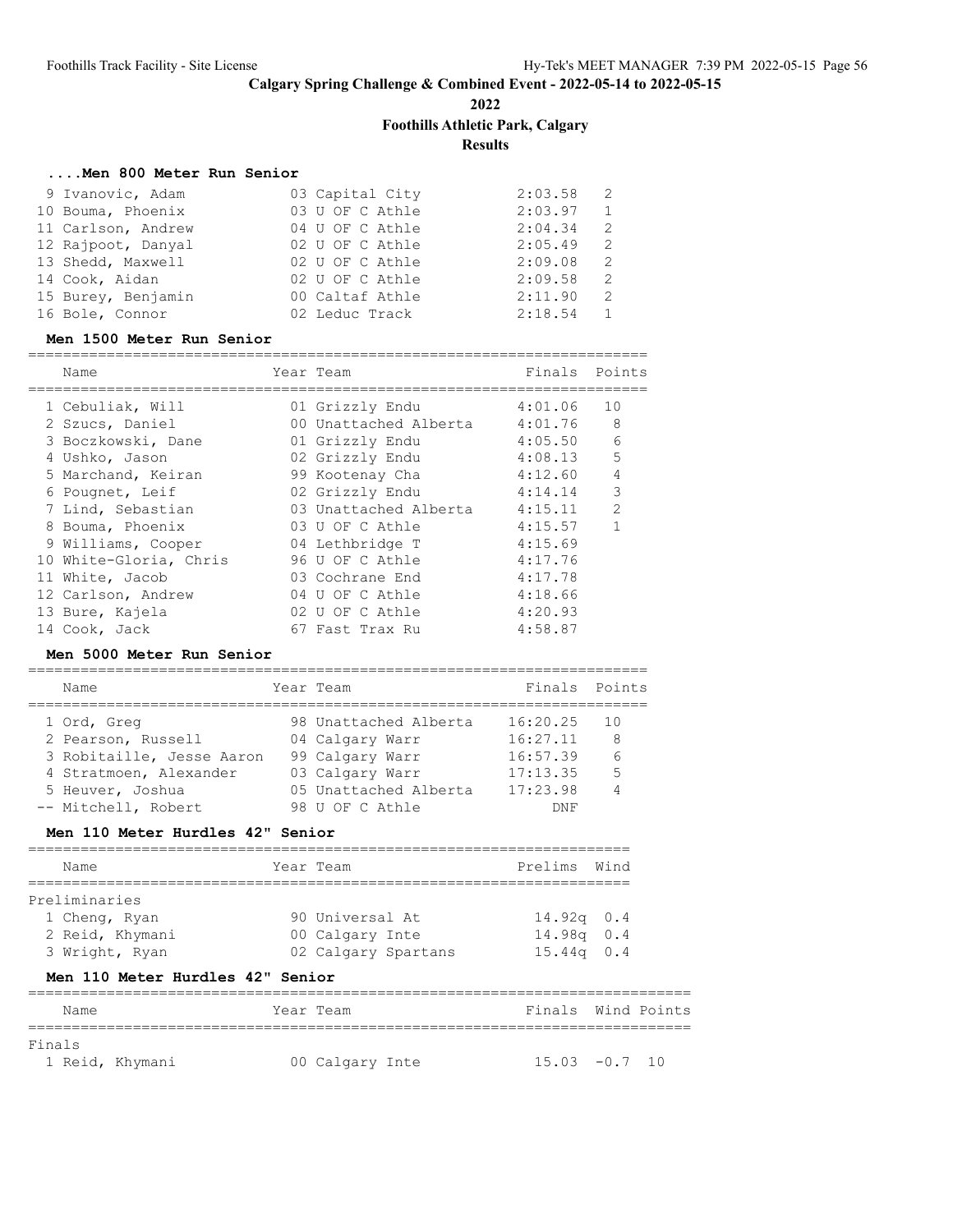**2022**

**Foothills Athletic Park, Calgary**

# **Results**

### **....Men 110 Meter Hurdles 42" Senior**

| 2 Cheng, Ryan  | 90 Universal At     | $15.25 -0.7$ 8  |
|----------------|---------------------|-----------------|
| 3 Wright, Ryan | 02 Calgary Spartans | $16.04 - 0.7$ 6 |

### **Men 400 Meter Hurdles 36" Senior**

|  | Name                |  | Year Team             | Finals Points |    |  |
|--|---------------------|--|-----------------------|---------------|----|--|
|  |                     |  |                       |               |    |  |
|  | 1 Hegarty, Ryan     |  | 02 Unattached Alberta | 53.26         | 10 |  |
|  | 2 Spierenburg, Kai  |  | 99 U OF C Athle       | 54.29         | -8 |  |
|  | 3 Stephen, Brent    |  | 96 Caltaf Athle       | 59.14         | 6  |  |
|  | 4 Emerson, Nicholas |  | 04 Caltaf Athle       | 1:03.95       | -5 |  |

### **Men 4x100 Meter Relay Senior**

| Team                                                   | Finals                 |
|--------------------------------------------------------|------------------------|
| 1 Calgary Spartans 'A'                                 | 43.05                  |
| 1) Evans, Eric 98                                      | 2) Zuchotzki, Devon 02 |
| 3)                                                     | 4) Wright, Ryan 02     |
| 2 Calgary International 'A'                            | 43.10                  |
| 1) Serezlis Bracoviche, Nicolas 08 2) Reid, Khymani 00 |                        |
| 3) Eremiokhale, Jeffrey 05                             | 4) Rude, Keon 05       |
| 3 Cochrane Endurance Project 'A'                       | 51.87                  |
| 1) Grattidge, Clay 05                                  | 2) Cote, Branson 06    |
| 3) Jones, Caden 06                                     | 4) White, Jacob 03     |

# **Men High Jump Senior**

| Name                                                       | Year Team       | Finals Points |  |
|------------------------------------------------------------|-----------------|---------------|--|
| 1 McIntosh, Teagan<br>$1.50$ $1.55$ $1.60$ $1.65$<br>. XXX | 04 Caltaf Athle | 1.60m 10      |  |

# **Men Pole Vault Senior**

| Name                                                                           | Year Team                            | Finals Points |    |
|--------------------------------------------------------------------------------|--------------------------------------|---------------|----|
| 1 Rakochy, Julian<br>3.70 3.90 4.00<br>XO XXX<br>$\Omega$                      | 04 Caltaf Athle                      | 3.90m         | 10 |
| 2 Shokoohi, Mehrdad<br>3.00 3.10 3.20 3.30 3.40 3.50 3.60<br>XO XO XO<br>XXO O | 99 U OF C Athle<br>XXX<br>$\bigcirc$ | 3.50m         | 8  |
| -- Theodore, Deryk<br>5.00<br>XXX                                              | 89 Edmonton Int                      | NΗ            |    |

### **Men Long Jump Senior**

| Name                                                                                      | Year Team | Finals Wind Points |
|-------------------------------------------------------------------------------------------|-----------|--------------------|
| 1 Vucsics, Noah T20; F20 00 U OF C Athle                                                  |           | $6.73m - 0.7$ 10   |
| $6.73$ m(-0.7) $6.47$ m(+0.0) $6.46$ m(+0.0) $5.69$ m(-1.8) $6.30$ m(-0.7) $6.65$ m(-0.8) |           |                    |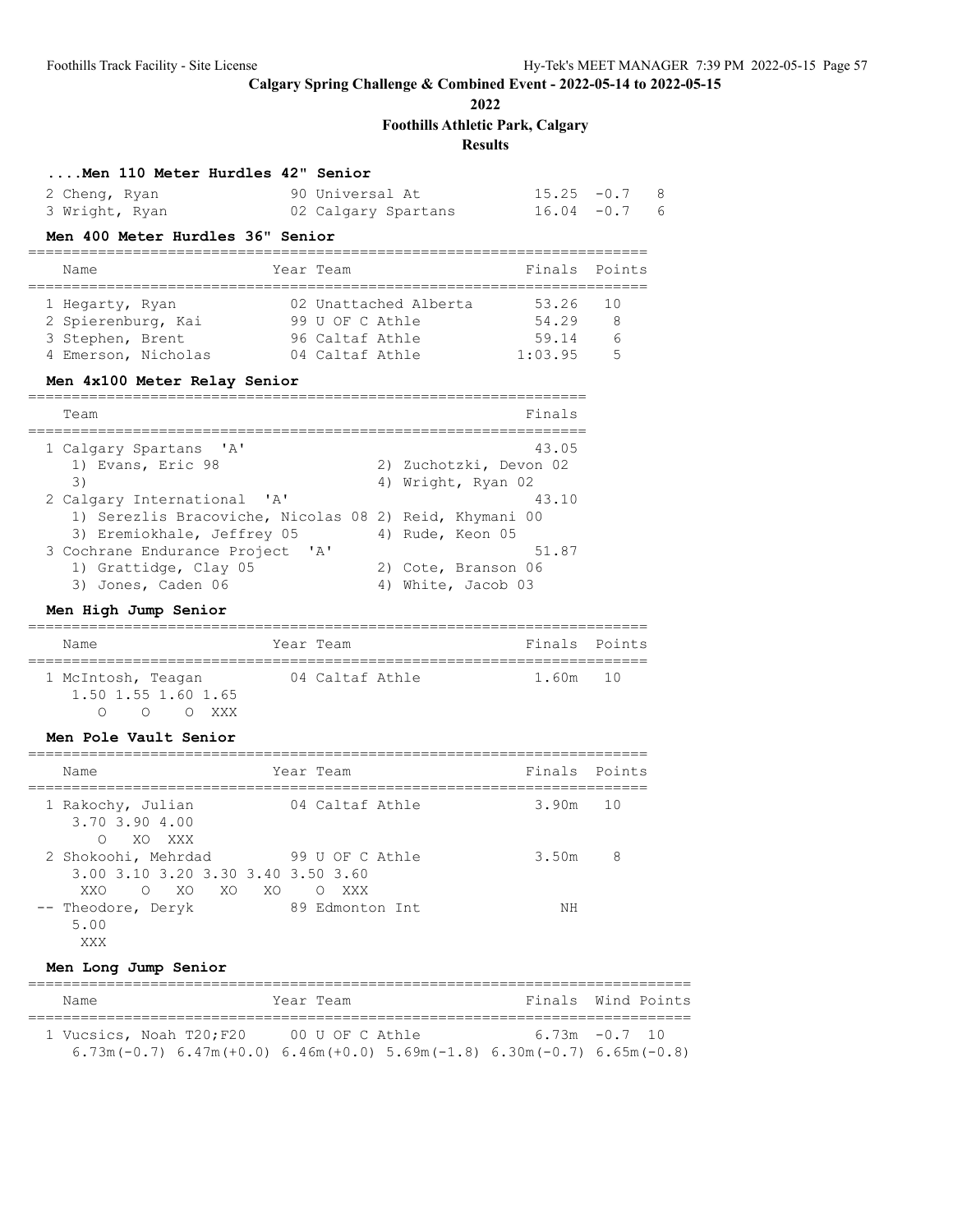**2022**

**Foothills Athletic Park, Calgary**

#### **Results**

# **....Men Long Jump Senior**

 2 Lane, Carter 99 U OF C Athle 6.11m 0.1 8 FOUL(-1.1) FOUL(0.2) FOUL(1.4)  $6.09m(+0.0)$  FOUL(-1.0)  $6.11m(0.1)$ <br>Aquino, James 99 U OF C Athle  $6.07m -1.2$  6 3 Aquino, James 99 U OF C Athle 6.07m( $-1.2$ ) FOUL( $1.0$ )  $4.72$ m( $0.5$ ) 6.02m( $1.6$ ) 6.02m( $-2.2$ ) 5.53m( $-2.2$ ) 4 Sutherland, Tristan 99 Leduc Track 5.36m +0.0 5 5.34m(0.4) 5.14m(-0.7) 5.36m(+0.0) 5.29m(-1.4) 4.96m(-1.3) 5.20m(-1.6) 5 McIntosh, Teagan 04 Caltaf Athle 5.33m -2.9 4 5.07m(-1.3) 4.23m(+0.0) 5.26m(-0.3) FOUL(0.5) 5.25m(-1.5) 5.33m(-2.9) 6 Hesketh, Adrian 03 U OF C Athle 5.13m -1.9 3 4.92m(-0.7) 3.96m(-0.2) 4.56m(0.9) 3.98m(2.3) 4.82m(-2.1) 5.13m(-1.9)

#### **Men Triple Jump Senior**

| Name                                                                                 | Year Team       |  | Finals Wind Points |
|--------------------------------------------------------------------------------------|-----------------|--|--------------------|
|                                                                                      |                 |  |                    |
| 1 Lane, Carter                                                                       | 99 U OF C Athle |  | $12.58m - 1.9$ 10  |
| FOUL $(-3.4)$ 12.58m $(-1.9)$ FOUL $(-0.7)$ FOUL $(-1.9)$ FOUL $(0.2)$ FOUL $(-0.3)$ |                 |  |                    |
| 2 Shehata, Steven                                                                    | 03 Edmonton Int |  | $11.74m - 1.8$ 8   |
| FOUL $(+0.0)$ FOUL $(-2.3)$ FOUL $(1.4)$ 11.74m $(-1.8)$ FOUL $(-2.7)$ FOUL $(-1.1)$ |                 |  |                    |

#### **Men Shot Put 7.26 KG Senior**

| Name                                                                                                                                             | Year Team                               | Finals Points |  |
|--------------------------------------------------------------------------------------------------------------------------------------------------|-----------------------------------------|---------------|--|
| 1 Banks, Liam<br>12.16m 12.88m FOUL FOUL FOUL 13.19m                                                                                             | 96 Caltaf Athle                         | 13.19m 10     |  |
| 2 Eze, Wesley                                                                                                                                    | 02 U OF C Athle                         | $13.15m$ 8    |  |
| 3 Sutherland, Tristan 99 Leduc Track                                                                                                             | 12.45m 12.54m FOUL 13.15m 12.75m 12.42m | 6.95m 6       |  |
| $6.55m$ $6.70m$ $6.30m$ $6.23m$ $6.51m$ $6.95m$<br>4 Livingstone, Andrew T41; 00 Caltaf Athle<br>$6.20m$ $6.38m$ $6.28m$ $6.36m$ $6.42m$ $6.72m$ |                                         | $6.72m$ 5     |  |

#### **Men Discus Throw 2 KG Senior**

| Year Team<br>Name                                                                   | Finals Points |                 |
|-------------------------------------------------------------------------------------|---------------|-----------------|
| 96 Caltaf Athle<br>1 Banks, Liam<br>FOUL 42.08m FOUL 43.19m 43.61m 44.12m           | 44.12m 10     |                 |
| 02 U OF C Athle<br>2 Eze, Wesley<br>FOUL 37.22m FOUL 40.92m 35.35m 40.05m           | 40.92m        | - 8             |
| 3 Schultz, Caiden<br>03 Caltaf Athle<br>31.96m 33.72m 35.30m 33.09m 30.69m          | 35.30m        | $6\overline{6}$ |
| 01 Caltaf Athle<br>4 Wroe, Nic<br>29.35m FOUL 28.94m FOUL 28.74m FOUL               | 29.35m        | $5^{\circ}$     |
| 5 Livingstone, Andrew T41; 00 Caltaf Athle<br>17.01m 17.72m FOUL 19.05m FOUL 19.23m | 19.23m        |                 |

#### **Men Hammer Throw 7.26 KG Senior**

| Name          |                                   | Year Team       |  | Finals Points |  |
|---------------|-----------------------------------|-----------------|--|---------------|--|
| 1 Eze, Wesley |                                   | 02 U OF C Athle |  | 26.14m 10     |  |
|               | FOUL FOUL 26.14m FOUL 24.49m FOUL |                 |  |               |  |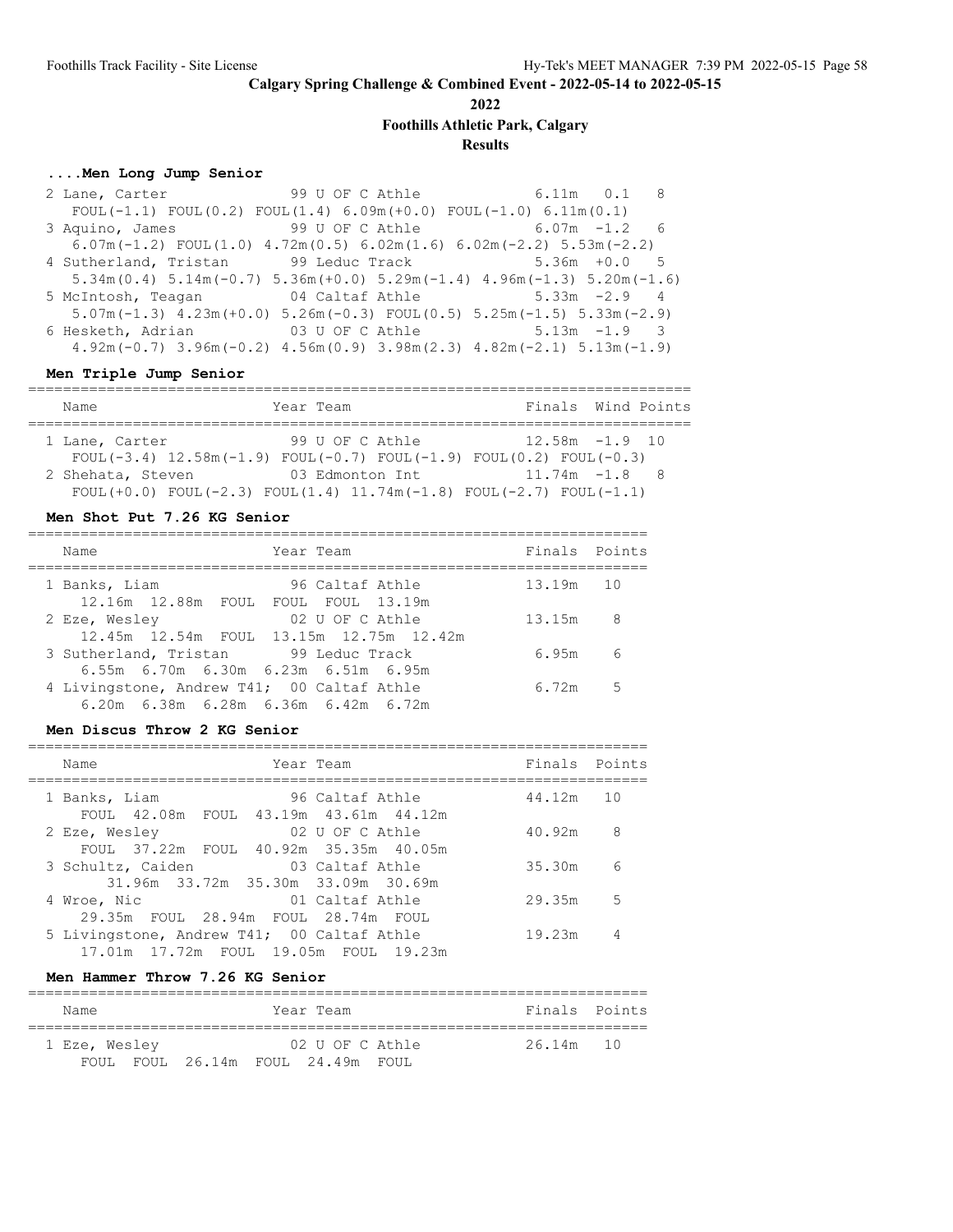**2022**

# **Foothills Athletic Park, Calgary**

# **Results**

# **Men Javelin Throw 800g Senior**

| Year Team<br>Name                                                                  | Finals Points |     |
|------------------------------------------------------------------------------------|---------------|-----|
| 1 Krusche, Konrad<br>01 Caltaf Athle<br>52.81m 57.79m 54.74m 54.01m 57.71m 55.61m  | 57.79m        | 10  |
| 95 Capital City<br>2 Choquette, Raphaël<br>49.44m 46.68m FOUL 42.29m 46.06m 46.43m | 49.44m        | 8   |
| 01 Caltaf Athle<br>3 Wroe, Nic<br>FOUL 36.84m 37.50m 34.62m FOUL<br>FOUL.          | 37.50m        | 6   |
| 4 Hesketh, Adrian<br>03 U OF C Athle<br>FOUL.<br>FOUL.                             | 23.26m        | - 5 |

### **Decathlon: #1 Men 100 Meter Dash Senior Decathlon**

| Name             |  | Year Team       |  | Finals Wind Points |
|------------------|--|-----------------|--|--------------------|
|                  |  |                 |  |                    |
| 1 Stilman, Regev |  | 99 Calgary Inte |  | 11.73  0.2  705    |

#### **Decathlon: #5 Men 400 Meter Dash Senior Decathlon**

| Name             | Year Team       | Finals Points |     |
|------------------|-----------------|---------------|-----|
| 1 Stilman, Regev | 99 Calgary Inte | 51.16         | 762 |

#### **Decathlon: #10 Men 1500 Meter Run Senior Decathlon**

| Name             |  | Year Team       | Finals Points |     |
|------------------|--|-----------------|---------------|-----|
|                  |  |                 |               |     |
| 1 Stilman, Regev |  | 99 Calgary Inte | 4:30.52       | 741 |

# **Decathlon: #6 Men 110 Meter Hurdles 42" Senior Decathlon**

| Name             | Year Team |                 | Finals Wind Points |  |
|------------------|-----------|-----------------|--------------------|--|
| 1 Stilman, Regev |           | 99 Calgary Inte | $17.02 -2.1$ 622   |  |

#### **Decathlon: #4 Men High Jump Senior Decathlon**

| Name             |  |          |                               | Year Team       |  | Finals Points |     |
|------------------|--|----------|-------------------------------|-----------------|--|---------------|-----|
|                  |  |          |                               |                 |  |               |     |
| 1 Stilman, Regev |  |          |                               | 99 Calgary Inte |  | 1.67m         | 520 |
|                  |  |          | 1.55 1.58 1.61 1.64 1.67 1.70 |                 |  |               |     |
|                  |  | $X \cap$ | O XXO XXX                     |                 |  |               |     |

# **Decathlon: #8 Men Pole Vault Senior Decathlon**

| Name             |  |  | Year Team |                                                             |  |  |        | Finals Points |
|------------------|--|--|-----------|-------------------------------------------------------------|--|--|--------|---------------|
|                  |  |  |           |                                                             |  |  |        |               |
| 1 Stilman, Regev |  |  |           | 99 Calgary Inte                                             |  |  | 3.46m  | 472           |
|                  |  |  |           | 2.46 2.56 2.66 2.76 2.86 2.96 3.06 3.16 3.26 3.36 3.46 3.56 |  |  |        |               |
| XΩ               |  |  |           | P O O O O XOXXO                                             |  |  | XV XXX |               |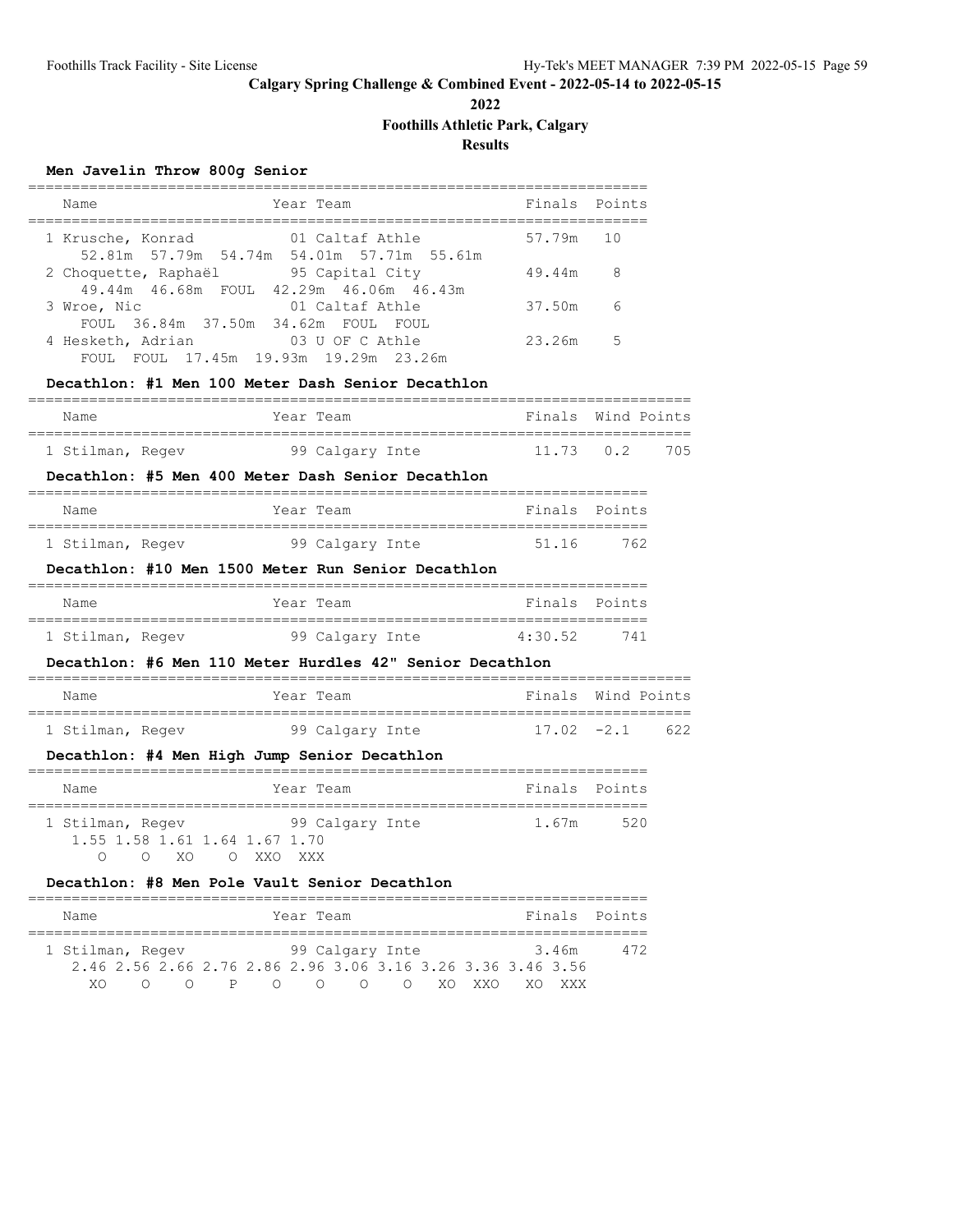**2022**

# **Foothills Athletic Park, Calgary**

# **Results**

| Decathlon: #2 Men Long Jump Senior Decathlon                     |                                                                         |        |                  |
|------------------------------------------------------------------|-------------------------------------------------------------------------|--------|------------------|
| Name                                                             | Year Team                                                               | Finals | Wind Points      |
| 1 Stilman, Regev<br>FOUL $(0.9)$ 5.92m $(2.1)$ 5.75m $(-1.8)$    | 99 Calgary Inte                                                         | 5.92m  | 2.1<br>569       |
|                                                                  | Decathlon: #3 Men Shot Put 7.26kg Senior Decathlon                      |        |                  |
| Name                                                             | Year Team                                                               | Finals | Points           |
| 1 Stilman, Regev<br>10.28m  10.46m  10.63m                       | 99 Calgary Inte                                                         | 10.63m | 524              |
|                                                                  | Decathlon: #7 Men Discus Throw 2kg Senior Decathlon                     |        |                  |
| Name                                                             | Year Team                                                               | Finals | Points           |
| 1 Stilman, Regev<br>FOUL 22.40m 24.31m                           | 99 Calgary Inte                                                         | 24.31m | 354              |
|                                                                  | Decathlon: #9 Men Javelin Throw 800g Senior Decathlon                   |        |                  |
| Name                                                             | Year Team                                                               |        | Finals Points    |
| 1 Stilman, Regev<br>31.83m 33.49m 29.76m                         | 99 Calgary Inte                                                         | 33.49m | 349              |
| Men Decathlon Senior                                             |                                                                         |        |                  |
| Name                                                             | Year Team                                                               |        | Finals H# Points |
| 1 Stilman, Regev<br>Men Shot Put 6 KG U20                        | 99 Calgary Inte                                                         | 5618   | 10               |
| Name                                                             | Year Team                                                               | Finals |                  |
| 1 Schultz, Caiden                                                | 03 Caltaf Athle<br>9.57m 10.11m 10.23m 10.31m 9.75m 11.06m              | 11.06m |                  |
| Men Hammer Throw 6 KG U20<br>=================================== |                                                                         |        |                  |
| Name                                                             | Year Team                                                               |        | Finals Points    |
| 1 Reimer, Sean                                                   | 03 Split City Sonics<br>FOUL 44.35m 55.08m FOUL FOUL FOUL               | 55.08m | 10               |
| ----------------------------                                     | Decathlon: #1 Men 100 Meter Dash U20 Decathlon<br>_____________________ |        |                  |
| Name                                                             | Year Team                                                               | Finals | Wind Points      |

============================================================================ 1 Jamison, Rain 04 Caltaf Athle 12.30 NWI 593 2 Sharpe, Tyler 04 Caltaf Athle 12.34 NWI 586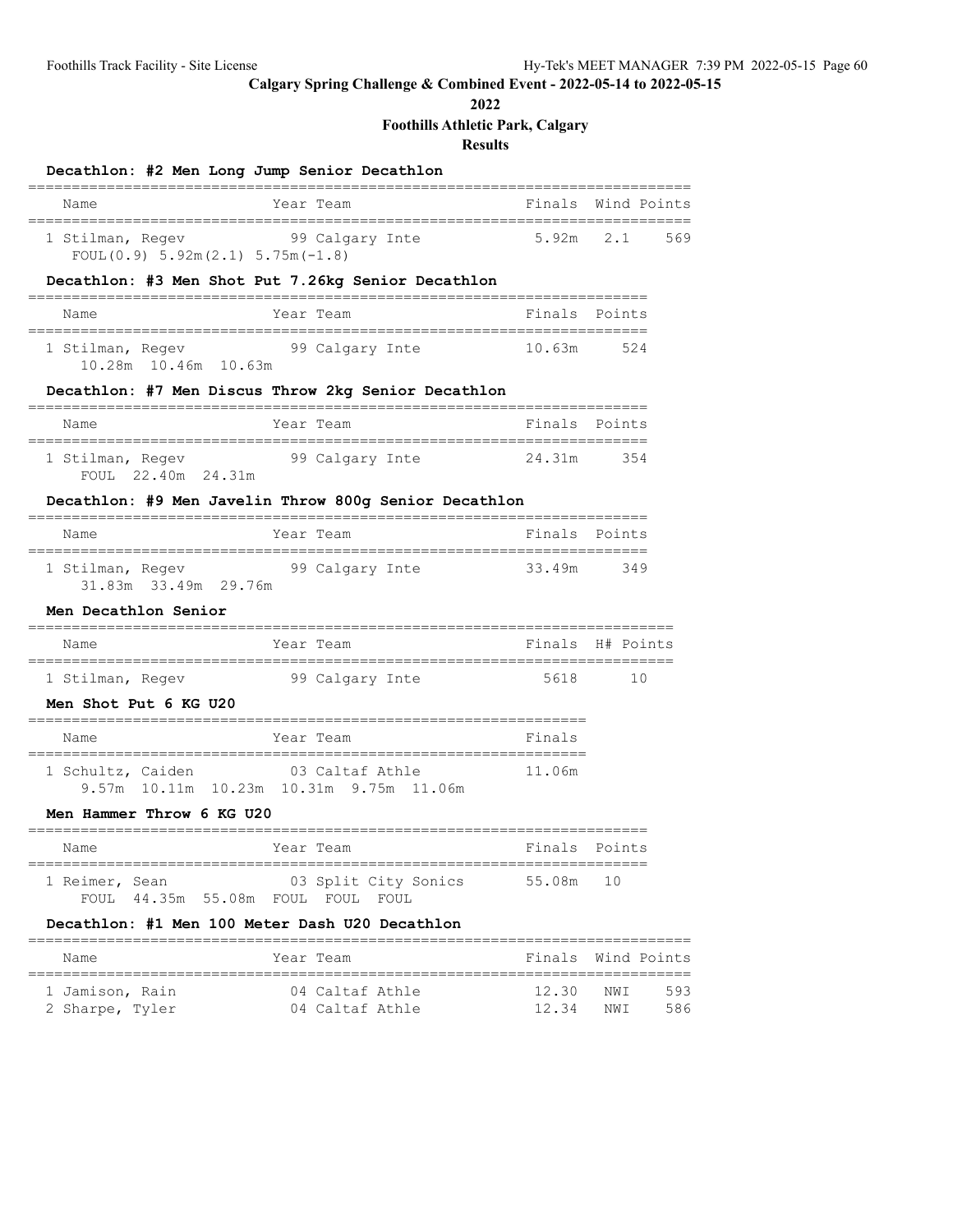**2022**

# **Foothills Athletic Park, Calgary**

**Results**

### **Decathlon: #5 Men 400 Meter Dash U20 Decathlon**

| Name            | Year Team       |       | Finals Points |
|-----------------|-----------------|-------|---------------|
| 1 Sharpe, Tyler | 04 Caltaf Athle | 51.93 | 728           |
| 2 Jamison, Rain | 04 Caltaf Athle | 55.48 | 580           |

### **Decathlon: #10 Men 1500 Meter Run U20 Decathlon**

| Name            | Year Team |                 |         | Finals Points |
|-----------------|-----------|-----------------|---------|---------------|
|                 |           |                 |         |               |
| 1 Jamison, Rain |           | 04 Caltaf Athle | 4:42.98 | 662           |

#### **Decathlon: #6 Men 110 Meter Hurdles 39" U20 Decathlon**

| Name            | Year Team       | Finals Wind Points |      |     |
|-----------------|-----------------|--------------------|------|-----|
| 1 Sharpe, Tyler | 04 Caltaf Athle | 18.22 NWT          |      | 503 |
| 2 Jamison, Rain | 04 Caltaf Athle | 1956               | NM T | 385 |

#### **Decathlon: #4 Men High Jump U20 Decathlon**

| Name                                        |          | Year Team       | Finals Points |     |
|---------------------------------------------|----------|-----------------|---------------|-----|
| 1 Sharpe, Tyler<br>1.61 1.64 1.67 1.70 1.73 |          | 04 Caltaf Athle | 1.70m         | 544 |
| O PXO<br>2 Jamison, Rain<br>1.40 1.43       | XXX<br>∩ | 04 Caltaf Athle | 1.40m         | 317 |

#### **Decathlon: #8 Men Pole Vault U20 Decathlon**

| Name                         | Year Team       |  | Finals Points |     |  |  |  |
|------------------------------|-----------------|--|---------------|-----|--|--|--|
|                              |                 |  |               |     |  |  |  |
| 1 Jamison, Rain<br>2.26 2.36 | 04 Caltaf Athle |  | 2.26m         | 191 |  |  |  |
| xxx                          |                 |  |               |     |  |  |  |

# **Decathlon: #2 Men Long Jump U20 Decathlon**

| Name                                                       | Year Team       | Finals Wind Points |     |
|------------------------------------------------------------|-----------------|--------------------|-----|
| 1 Sharpe, Tyler<br>$5.66m(1.0)$ FOUL $(0.9)$ FOUL $(-0.8)$ | 04 Caltaf Athle | 5.66m 1.0 514      |     |
| 2 Jamison, Rain<br>$FOUL(0.5) 5.24m(2.7) 5.36m(-0.4)$      | 04 Caltaf Athle | $5.36m - 0.4$      | 453 |

# **Decathlon: #3 Men Shot Put 6kg U20 Decathlon**

| Name            |                      |  | Year Team       | Finals Points |     |
|-----------------|----------------------|--|-----------------|---------------|-----|
| 1 Jamison, Rain | 1.19m 11.62m FOUL    |  | 04 Caltaf Athle | 11.62m        | 583 |
| 2 Sharpe, Tyler | 11.08m 10.81m 11.10m |  | 04 Caltaf Athle | 11.10m        | 552 |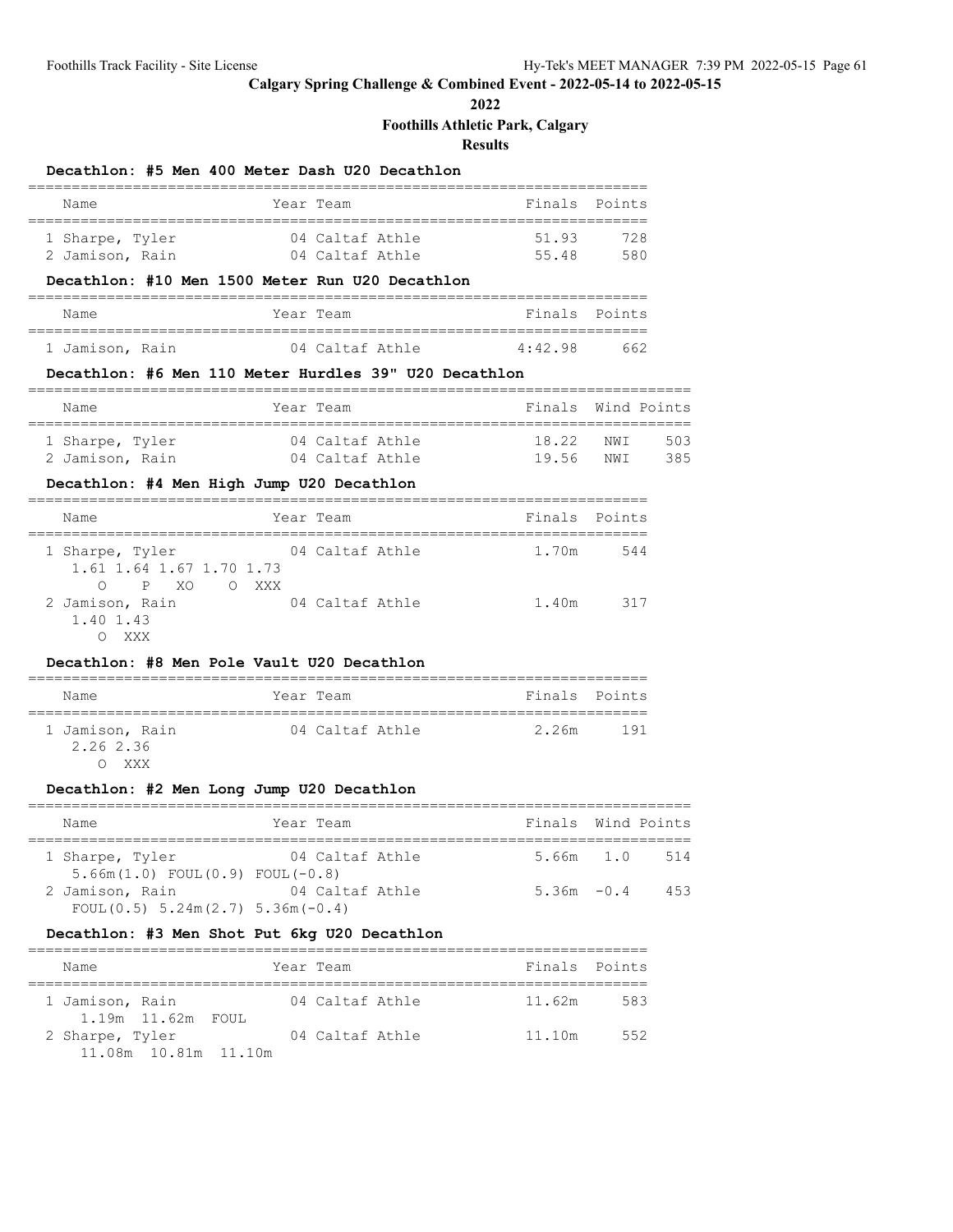**2022**

**Foothills Athletic Park, Calgary**

**Results**

# **Decathlon: #7 Men Discus Throw 1.75kg U20 Decathlon**

| Name               | Year Team       | Finals Points |     |
|--------------------|-----------------|---------------|-----|
|                    |                 |               |     |
| 1 Jamison, Rain    | 04 Caltaf Athle | 34.57m        | 555 |
| 30.48m 34.57m FOUL |                 |               |     |
| 2 Sharpe, Tyler    | 04 Caltaf Athle | 24.23m        | 352 |
| 24.23m PASS PASS   |                 |               |     |

### **Decathlon: #9 Men Javelin Throw 800g U20 Decathlon**

| Name                                    | Year Team       | Finals Points |     |
|-----------------------------------------|-----------------|---------------|-----|
| 1 Jamison, Rain<br>47.91m 42.43m 45.56m | 04 Caltaf Athle | 47.91m        | 558 |

#### **Men Decathlon U20**

| Name            | Year Team       | Finals H# |  |
|-----------------|-----------------|-----------|--|
|                 |                 |           |  |
| 1 Jamison, Rain | 04 Caltaf Athle | 4877      |  |

#### **Men 100 Meter Dash U18**

| Name                   | Year Team           | Prelims Wind H#  |  |
|------------------------|---------------------|------------------|--|
| Preliminaries          |                     |                  |  |
| 1 Rude, Keon           | 05 Calgary Inte     | $11.060 + 0.0$ 1 |  |
| 2 Eremiokhale, Jeffrey | 05 Calgary Inte     | $11.620$ 0.5 2   |  |
| 3 Authier, Lucas       | 06 Lethbridge T     | $11.43q + 0.0$   |  |
| 4 Baker, Isaiah        | 06 Calgary Spartans | $11.69q$ 0.5 2   |  |
| 5 Sandy, Ryan          | 06 Caltaf Athle     | $12.10q + 0.0$   |  |
| 6 Mepa, Clark          | 05 Edmonton Thunder | $12.30q +0.0$ 1  |  |
| 7 Saver, Jake          | 05 U OF C Athle     | $12.72q + 0.0$   |  |
| 8 Parker, Thane        | 05 Caltaf Athle     | $13.04q$ 0.5     |  |

#### **Men 100 Meter Dash U18**

| Name                   | Year Team           | Finals Wind Points |         |                          |
|------------------------|---------------------|--------------------|---------|--------------------------|
| Finals                 |                     |                    |         |                          |
| 1 Rude, Keon           | 05 Calgary Inte     | $11.18 - 0.9$      |         | 10                       |
| 2 Authier, Lucas       | 06 Lethbridge T     | $11.54 - 0.9$ 8    |         |                          |
| 3 Eremiokhale, Jeffrey | 05 Calgary Inte     | 11.60              | $-0.9$  | -6                       |
| 4 Baker, Isaiah        | 06 Calgary Spartans | 11.76              | $-0.9$  | 5                        |
| 5 Sandy, Ryan          | 06 Caltaf Athle     | 12.06              | $-0.9$  | $\overline{4}$           |
| 6 Mepa, Clark          | 05 Edmonton Thunder | 12.35              | $-0.9$  | $\overline{\phantom{a}}$ |
| 7 Saver, Jake          | 05 U OF C Athle     | $12.84 - 0.9$      |         | $\mathcal{D}$            |
| Men 200 Meter Dash U18 |                     |                    |         |                          |
| Name                   | Year Team           | Prelims            | Wind H# |                          |

| rteitmindries    |  |                     |              |  |
|------------------|--|---------------------|--------------|--|
| 1 Authier, Lucas |  | 06 Lethbridge T     | 23.250 1.5 1 |  |
| 2 Baker, Isaiah  |  | 06 Calgary Spartans | 23.280 2.5 2 |  |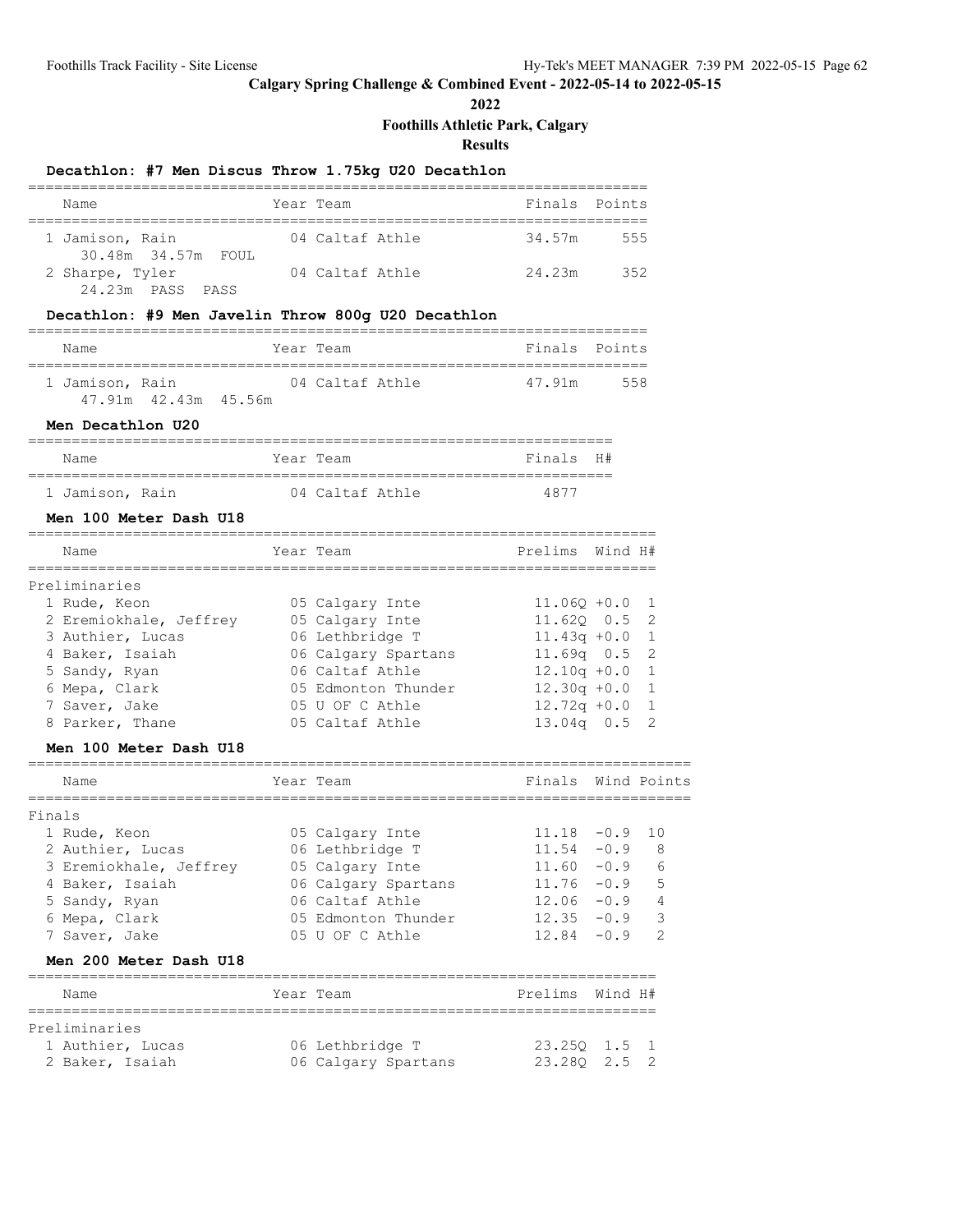**2022**

# **Foothills Athletic Park, Calgary**

# **Results**

### **....Men 200 Meter Dash U18**

| 3 Rude, Keon           | 05 Calgary Inte     | $23.48q$ 1.5 1    |
|------------------------|---------------------|-------------------|
| 4 Brandt, Gustavo      | 06 Calgary Spartans | 23.78q 1.5 1      |
| 5 Sandy, Ryan          | 06 Caltaf Athle     | $23.81q$ 1.5 1    |
| 6 Eremiokhale, Jeffrey | 05 Calgary Inte     | $23.81q$ $2.5$ 2  |
| 7 Parnetta, Ethan      | 06 Calgary Inte     | $23.86q$ $2.5$ 2  |
| 8 Scrimger, Tristan    | 06 Medicine Hat     | $24.89q$ 1.5 1    |
| 9 Mepa, Clark          | 05 Edmonton Thunder | $25.25$ 1.5 1     |
| 10 Parker, Thane       | 05 Caltaf Athle     | 26.88 2.5 2       |
| 11 Macknight, Luke     | 06 Caltaf Athle     | $27.22 \t1.5 \t1$ |

#### **Men 200 Meter Dash U18**

|        | Name                   | Year Team           | Finals Wind Points |        |               |
|--------|------------------------|---------------------|--------------------|--------|---------------|
| Finals |                        |                     |                    |        |               |
|        | 1 Eremiokhale, Jeffrey | 05 Calgary Inte     | 23.39              | 1.4 10 |               |
|        | 2 Rude, Keon           | 05 Calgary Inte     | 23.40              | 1.4    | 8             |
|        | 3 Authier, Lucas       | 06 Lethbridge T     | 23.50              | 1.4    | 6             |
|        | 4 Baker, Isaiah        | 06 Calgary Spartans | 23.51              | 1.4    | 5             |
|        | 5 Sandy, Ryan          | 06 Caltaf Athle     | 23.69              | 1.4    | 4             |
|        | 6 Brandt, Gustavo      | 06 Calgary Spartans | 24.04              | 1.4    | 3             |
|        | 7 Parnetta, Ethan      | 06 Calgary Inte     | 24.29              | 1.4    | $\mathcal{P}$ |
|        | 8 Scrimger, Tristan    | 06 Medicine Hat     | 24.76              | 1.4    |               |
|        |                        |                     |                    |        |               |

#### **Men 400 Meter Dash U18**

| Name                 | Year Team           | Finals Points |                 |
|----------------------|---------------------|---------------|-----------------|
| 1 Grattidge, Clay    | 05 Cochrane End     | 53.09 10      |                 |
| 2 Brandt, Gustavo    | 06 Calgary Spartans | 53.32         | 8               |
| 3 Sandy, Ryan        | 06 Caltaf Athle     | 53.61         | $6\overline{6}$ |
| 4 Parnetta, Ethan    | 06 Calgary Inte     | 54.61         | 5               |
| 5 Leclerc, Nathaniel | 05 Caltaf Athle     | 58.14         |                 |

#### **Men 800 Meter Run U18**

| Name                 | Year Team             | Finals  | Points          |
|----------------------|-----------------------|---------|-----------------|
| 1 Grattidge, Clay    | 05 Cochrane End       | 2:09.43 | 10              |
| 2 Bellehumeur, Evan  | 05 Calgary Warr       | 2:10.70 | 8               |
| 3 Massey, Logan      | 06 Unattached Alberta | 2:14.98 | $6\overline{6}$ |
| 4 Leclerc, Nathaniel | 05 Caltaf Athle       | 2:18.31 | 5               |
| 5 Tucek, Lukash      | 05 Lethbridge T       | 2:24.19 |                 |
| 6 Cote, Branson      | 06 Cochrane End       | 2:25.46 | 3               |
| 7 Nesbitt, Raeden    | 05 Split City Sonics  | 2:26.63 | $\mathcal{P}$   |
| 8 Scrimger, Tristan  | 06 Medicine Hat       | 2:34.54 |                 |
|                      |                       |         |                 |

### **Men 1500 Meter Run U18**

| Name                                               |  | Year Team                                            | Finals Points                      |  |
|----------------------------------------------------|--|------------------------------------------------------|------------------------------------|--|
| 1 Keller, Brady<br>2 Deausy, Kai<br>3 Jones, Caden |  | 07 Leduc Track<br>05 Caltaf Athle<br>06 Cochrane End | $4:22.56$ 10<br>4:22.80<br>4:38.85 |  |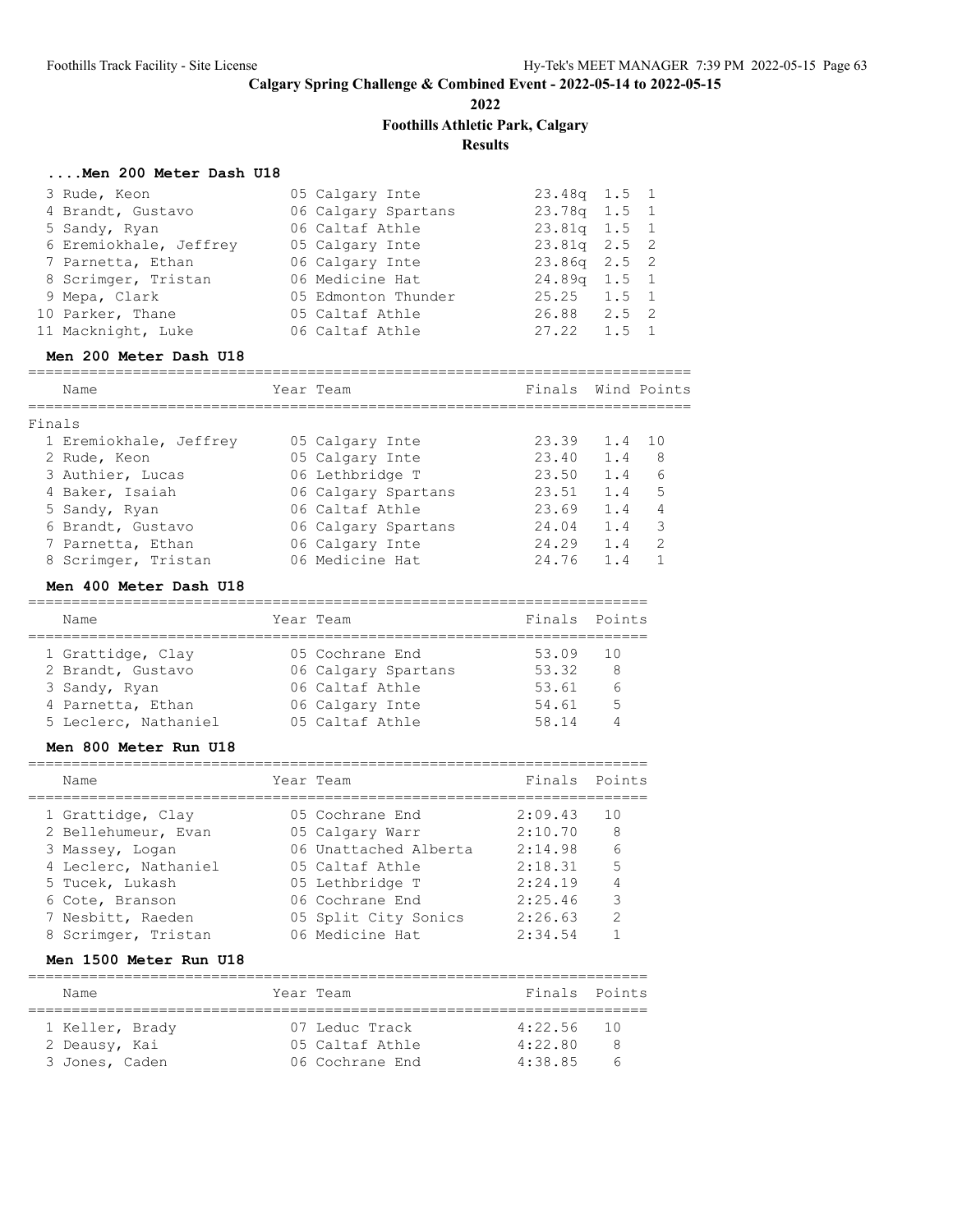**2022**

### **Foothills Athletic Park, Calgary**

# **Results**

### **....Men 1500 Meter Run U18**

|        | 4 Visser, Zachary<br>5 Massey, Logan<br>6 Verbeek, Mauritz<br>7 Cote, Branson<br>8 Tucek, Lukash<br>9 Nesbitt, Raeden<br>Men 110 Meter Hurdles 36" U18 | 05 Calgary Warr<br>06 Unattached Alberta 4:56.48<br>06 Cochrane End<br>06 Cochrane End<br>05 Lethbridge T<br>05 Split City Sonics 5:22.71 | 4:46.90<br>4:57.56<br>5:04.28<br>5:13.82 | 5<br>4<br>3<br>2<br>$\mathbf{1}$ |  |
|--------|--------------------------------------------------------------------------------------------------------------------------------------------------------|-------------------------------------------------------------------------------------------------------------------------------------------|------------------------------------------|----------------------------------|--|
|        | Name                                                                                                                                                   | Year Team                                                                                                                                 | Prelims Wind                             |                                  |  |
|        | Preliminaries<br>1 Rude, Keon<br>Men 110 Meter Hurdles 36" U18                                                                                         | 05 Calgary Inte 15.29q -1.8                                                                                                               |                                          |                                  |  |
|        | Name                                                                                                                                                   | Year Team                                                                                                                                 | Finals Wind Points                       |                                  |  |
| Finals | 1 Rude, Keon<br>Men High Jump U18                                                                                                                      | 05 Calgary Inte                                                                                                                           | $14.59 + 0.0 10$                         |                                  |  |
|        | Name                                                                                                                                                   | Year Team                                                                                                                                 | Finals Points                            |                                  |  |
|        | 1 Baker, Isaiah 16 06 Calgary Spartans<br>1.55 1.60 1.65 1.70 1.75 1.80 1.85 1.90 1.93<br>$\circ$                                                      | 0 0 0 0 0 0 0 XXX                                                                                                                         | 1.90m 10                                 |                                  |  |
|        | 2 Chase, Roenen<br>1.60 1.65 1.70 1.75 1.80 1.85<br>O XO XO O XXX<br>$\circ$                                                                           | 06 Calgary Spartans                                                                                                                       | 1.80m                                    | 7                                |  |
|        | 2 Sparks, Jamie 65 Split City Sonics 1.80m<br>1.60 1.65 1.70 1.75 1.80 1.85<br>O O O XXO XXX<br>$\circ$                                                |                                                                                                                                           |                                          | 7                                |  |
|        | 4 Parnetta, Ethan<br>1.50 1.55 1.60 1.65 1.70 1.75<br>0 0 0 0 0 XXX                                                                                    | 06 Calgary Inte                                                                                                                           | 1.70m                                    | 5                                |  |
|        | 5 McAuley, Grady<br>1.55 1.60<br>O XXX                                                                                                                 | 06 Trail Track                                                                                                                            | 1.55m                                    | 4                                |  |
|        | 6 Macknight, Luke<br>1.45 1.50 1.55                                                                                                                    | 06 Caltaf Athle                                                                                                                           | 1.50m                                    | 3                                |  |

### **Men Long Jump U18**

============================================================================ Name Tear Team Team Finals Wind Points ============================================================================ 1 Baker, Isaiah 06 Calgary Spartans 6.65m 0.3 10 FOUL(-1.0)  $6.44m(1.4)$   $6.02m(-0.6)$   $6.31m(-1.3)$   $6.65m(0.3)$   $5.91m(-1.1)$  2 Puyaoan, Ethan 05 Edmonton Int 5.80m -1.3 8 5.15m(1.5) 5.60m(+0.0) 4.83m(0.3) 5.80m(-1.3) 5.66m(0.2) 5.51m(-1.9) 3 Chase, Roenen 06 Calgary Spartans 5.78m +0.0 6 5.01m(-1.3) 5.78m(+0.0) 2.28m(+0.0) 5.22m(-2.7) FOUL(0.8) 5.55m(-1.2)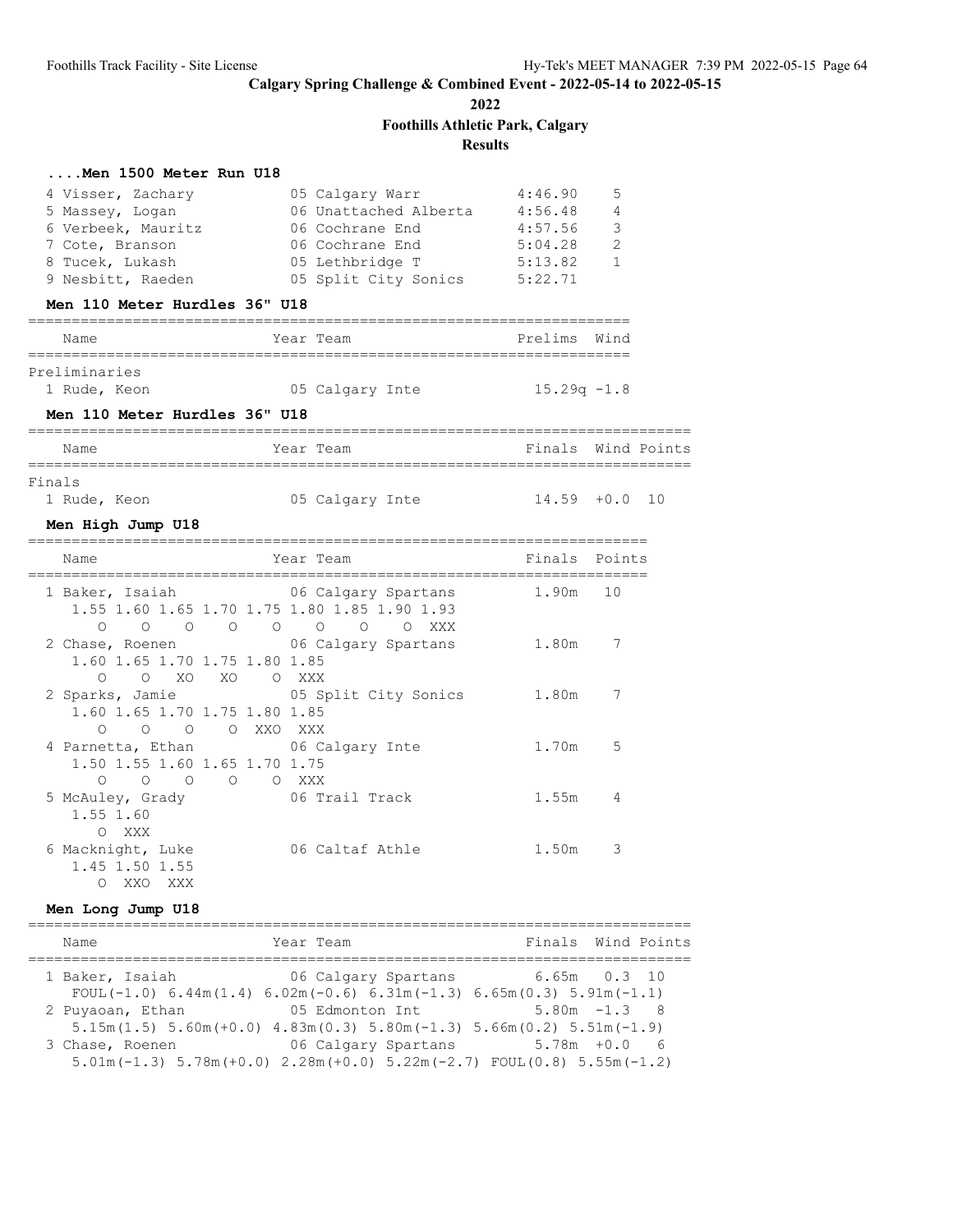**2022**

**Foothills Athletic Park, Calgary**

# **Results**

### **....Men Long Jump U18**

| 4 McAuley, Grady                                                                              | 06 Trail Track the Contract of the Contract of the Contract of the Contract of the Contract of the Contract of |                 | $4.88m - 1.1$ 5 |  |
|-----------------------------------------------------------------------------------------------|----------------------------------------------------------------------------------------------------------------|-----------------|-----------------|--|
| FOUL $(1.2)$ 4.80m $(0.2)$ 4.86m $(0.4)$ FOUL $(-1.9)$ 3.93m $(+0.0)$ 4.88m $(-1.1)$          |                                                                                                                |                 |                 |  |
| 5 Parker, Thane 65 Caltaf Athle 4.74m -0.8 4                                                  |                                                                                                                |                 |                 |  |
| $4.62$ m (-0.6) $4.55$ m (1.1) $4.56$ m (-0.6) $4.68$ m (-0.7) $4.57$ m (1.1) $4.74$ m (-0.8) |                                                                                                                |                 |                 |  |
| 6 Macknight, Luke 6 06 Caltaf Athle                                                           |                                                                                                                | $4.26m + 0.0$ 3 |                 |  |
| $4.06m(1.3)$ $3.96m(+0.0)$ $3.75m(-2.3)$ $4.12m(+0.0)$ $3.30m(-1.1)$ $4.26m(+0.0)$            |                                                                                                                |                 |                 |  |

### **Men Triple Jump U18**

| Name                | Year Team                                                                                      | Finals Wind Points |  |
|---------------------|------------------------------------------------------------------------------------------------|--------------------|--|
|                     |                                                                                                |                    |  |
| 1 Puyaoan, Ethan    | 05 Edmonton Int                                                                                | $12.32m - 1.9$ 10  |  |
|                     | $12.03$ m $(-3.1)$ $12.23$ m $(-1.9)$ $12.32$ m $(-1.9)$ $11.59$ m $(-2.2)$ $12.15$ m $(-1.2)$ |                    |  |
| 2 Zuberbier, Parker | 07 Eckville Jr/                                                                                | $9.77m - 1.5$ 8    |  |
|                     | 9.45m (-3.3) 9.53m (-1.6) 9.57m (-3.0) 9.72m (-1.6) 9.57m (-1.7) 9.77m (-1.5)                  |                    |  |

### **Men Shot Put 5 KG U18**

| Name |                 |                                                    | Year Team       | Finals Points |  |
|------|-----------------|----------------------------------------------------|-----------------|---------------|--|
|      | 1 Parker, Thane |                                                    | 05 Caltaf Athle | $10.35m$ 10   |  |
|      |                 | $10.05m$ $10.35m$ $10.23m$ $9.12m$ $9.19m$ $9.38m$ |                 |               |  |

#### **Men Discus Throw 1.5 KG U18**

| Name |                     | Year Team |                                       |  | Finals Points |  |
|------|---------------------|-----------|---------------------------------------|--|---------------|--|
|      | 1 Scrimger, Tristan |           | 06 Medicine Hat                       |  | 25.96m 10     |  |
|      |                     |           | FOUL 17.90m 23.31m 25.96m 24.18m FOUL |  |               |  |

#### **Decathlon: #1 Men 100 Meter Dash U18 Decathlon**

| Name              |  | Year Team           |  | Finals Wind Points |     |      |  |  |
|-------------------|--|---------------------|--|--------------------|-----|------|--|--|
|                   |  |                     |  |                    |     |      |  |  |
| 1 Besko, Mick     |  | 05 Edmonton Thunder |  | $12.32 \t 0.2$     |     | 589  |  |  |
| 2 Verbeek, Ridley |  | 05 Edmonton Thunder |  | 12.39              | 0 2 | 576  |  |  |
| 3 Nwosu, Joshua   |  | 06 Edmonton Col     |  | 12 RO              | 0 2 | 502. |  |  |

#### **Decathlon: #5 Men 400 Meter Dash U18 Decathlon**

| Name              |  | Year Team           |  | Finals Points |     |  |  |  |
|-------------------|--|---------------------|--|---------------|-----|--|--|--|
|                   |  |                     |  |               |     |  |  |  |
| 1 Besko, Mick     |  | 05 Edmonton Thunder |  | 53.63         | 655 |  |  |  |
| 2 Verbeek, Ridley |  | 05 Edmonton Thunder |  | 56.61         | 536 |  |  |  |
| 3 Nwosu, Joshua   |  | 06 Edmonton Col     |  | 59.24         | 439 |  |  |  |

### **Decathlon: #10 Men 1500 Meter Run U18 Decathlon**

| Name                               | Year Team                                  | Finals Points      |            |
|------------------------------------|--------------------------------------------|--------------------|------------|
| 1 Besko, Mick<br>2 Verbeek, Ridley | 05 Edmonton Thunder<br>05 Edmonton Thunder | 4:47.53<br>5:11.00 | 634<br>498 |
| -- Nwosu, Joshua                   | 06 Edmonton Col                            | DNF                |            |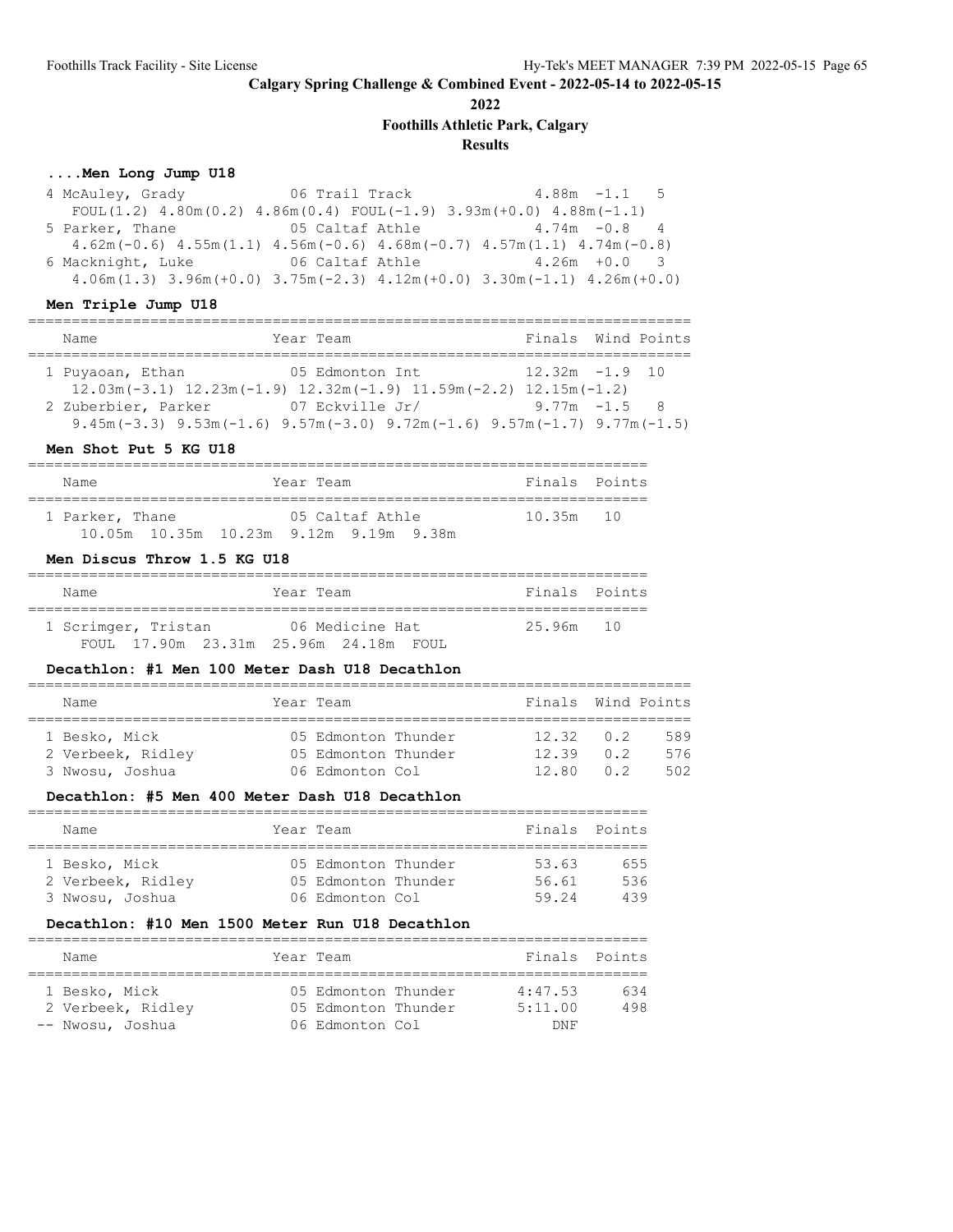**2022**

**Foothills Athletic Park, Calgary**

**Results**

### **Decathlon: #6 Men 110 Meter Hurdles 36" U18 Decathlon**

| Name              | Year Team           | Finals Wind Points |     |
|-------------------|---------------------|--------------------|-----|
| 1 Besko, Mick     | 05 Edmonton Thunder | $16.87 - 0.1$      | 638 |
| 2 Nwosu, Joshua   | 06 Edmonton Col     | $17.30 - 0.1$      | 593 |
| 3 Verbeek, Ridley | 05 Edmonton Thunder | $20.44 - 0.1$      | 315 |

### **Decathlon: #4 Men High Jump U18 Decathlon**

| Name                                                                                           |       |       | Year Team               | Finals Points |       |     |
|------------------------------------------------------------------------------------------------|-------|-------|-------------------------|---------------|-------|-----|
| 1 Nwosu, Joshua<br>1.52 1.55 1.58 1.61 1.64 1.67<br>O XXO<br>XO.                               | O XXO |       | 06 Edmonton Col<br>XP X |               | 1.64m | 496 |
| 1 Besko, Mick<br>1.52 1.55 1.58 1.61 1.64 1.67<br>$\begin{matrix} 0 & 0 & 0 \end{matrix}$<br>P |       | O XXP | 05 Edmonton Thunder     |               | 1.64m | 496 |
| 3 Verbeek, Ridley<br>1.52 1.55 1.58<br>XO.<br>XXX                                              |       |       | 05 Edmonton Thunder     |               | 1.55m | 426 |

#### **Decathlon: #8 Men Pole Vault U18 Decathlon**

#### =======================================================================

| Name                                  |            |   |   |                                                                                                                                                                                                                                                                                                                                                                                                                                                        | Year Team |                     |     |     |     |       | Finals Points |
|---------------------------------------|------------|---|---|--------------------------------------------------------------------------------------------------------------------------------------------------------------------------------------------------------------------------------------------------------------------------------------------------------------------------------------------------------------------------------------------------------------------------------------------------------|-----------|---------------------|-----|-----|-----|-------|---------------|
| 1 Besko, Mick                         |            |   |   |                                                                                                                                                                                                                                                                                                                                                                                                                                                        |           | 05 Edmonton Thunder |     |     |     | 2.46m | 233           |
|                                       |            |   |   | 1.56 1.66 1.76 1.86 1.96 2.06 2.16 2.26 2.36 2.46 2.56                                                                                                                                                                                                                                                                                                                                                                                                 |           |                     |     |     |     |       |               |
| XO.                                   | $\circ$    |   |   | $\begin{array}{ccccccccccccccccccccc} \multicolumn{4}{c }{0} & \multicolumn{4}{c }{0} & \multicolumn{4}{c }{0} & \multicolumn{4}{c }{0} & \multicolumn{4}{c }{0} & \multicolumn{4}{c }{0} & \multicolumn{4}{c }{0} & \multicolumn{4}{c }{0} & \multicolumn{4}{c }{0} & \multicolumn{4}{c }{0} & \multicolumn{4}{c }{0} & \multicolumn{4}{c }{0} & \multicolumn{4}{c }{0} & \multicolumn{4}{c }{0} & \multicolumn{4}{c }{0} & \multicolumn{4}{c }{0} &$ |           |                     |     |     | XO. | XXX   |               |
| 2 Verbeek, Ridley 65 Edmonton Thunder |            |   |   |                                                                                                                                                                                                                                                                                                                                                                                                                                                        |           |                     |     |     |     | 2.26m | 191           |
|                                       |            |   |   | 1,56 1,66 1,76 1,86 1,96 2,06 2,16 2,26 2,36                                                                                                                                                                                                                                                                                                                                                                                                           |           |                     |     |     |     |       |               |
| ∩                                     | $\bigcirc$ |   |   |                                                                                                                                                                                                                                                                                                                                                                                                                                                        |           |                     | XO. | XXX |     |       |               |
| 3 Nwosu, Joshua                       |            |   |   |                                                                                                                                                                                                                                                                                                                                                                                                                                                        |           | 06 Edmonton Col     |     |     |     | 1.96m | 132           |
|                                       |            |   |   | 1.56 1.66 1.76 1.86 1.96 2.06                                                                                                                                                                                                                                                                                                                                                                                                                          |           |                     |     |     |     |       |               |
| Ω                                     | ∩          | ∩ | ∩ |                                                                                                                                                                                                                                                                                                                                                                                                                                                        | xxx       |                     |     |     |     |       |               |

# **Decathlon: #2 Men Long Jump U18 Decathlon**

| Name                                                        | Year Team           | Finals Wind Points |     |
|-------------------------------------------------------------|---------------------|--------------------|-----|
| 1 Besko, Mick<br>$5.37m(1.2) 5.56m(-0.7) 5.79m(1.4)$        | 05 Edmonton Thunder | 5.79m 1.4          | 542 |
| 2 Nwosu, Joshua<br>$4.10m(0.5)$ 5.02m $(2.5)$ 5.03m $(0.1)$ | 06 Edmonton Col     | $5.03m$ $0.1$      | 388 |
| 3 Verbeek, Ridley<br>$4.58m(0.6) 0.03m(0.4) F0UL(+0.0)$     | 05 Edmonton Thunder | 4.58m 0.6          | 304 |

#### **Decathlon: #3 Men Shot Put 5kg U18 Decathlon**

| Name              |                   |  | Year Team |                     |  | Finals Points |     |  |
|-------------------|-------------------|--|-----------|---------------------|--|---------------|-----|--|
| 1 Nwosu, Joshua   | 8.01m 9.54m 9.30m |  |           | 06 Edmonton Col     |  | 9.54m         | 458 |  |
| 2 Verbeek, Ridley | 7.89m 8.19m 8.04m |  |           | 05 Edmonton Thunder |  | 8.19m         | 378 |  |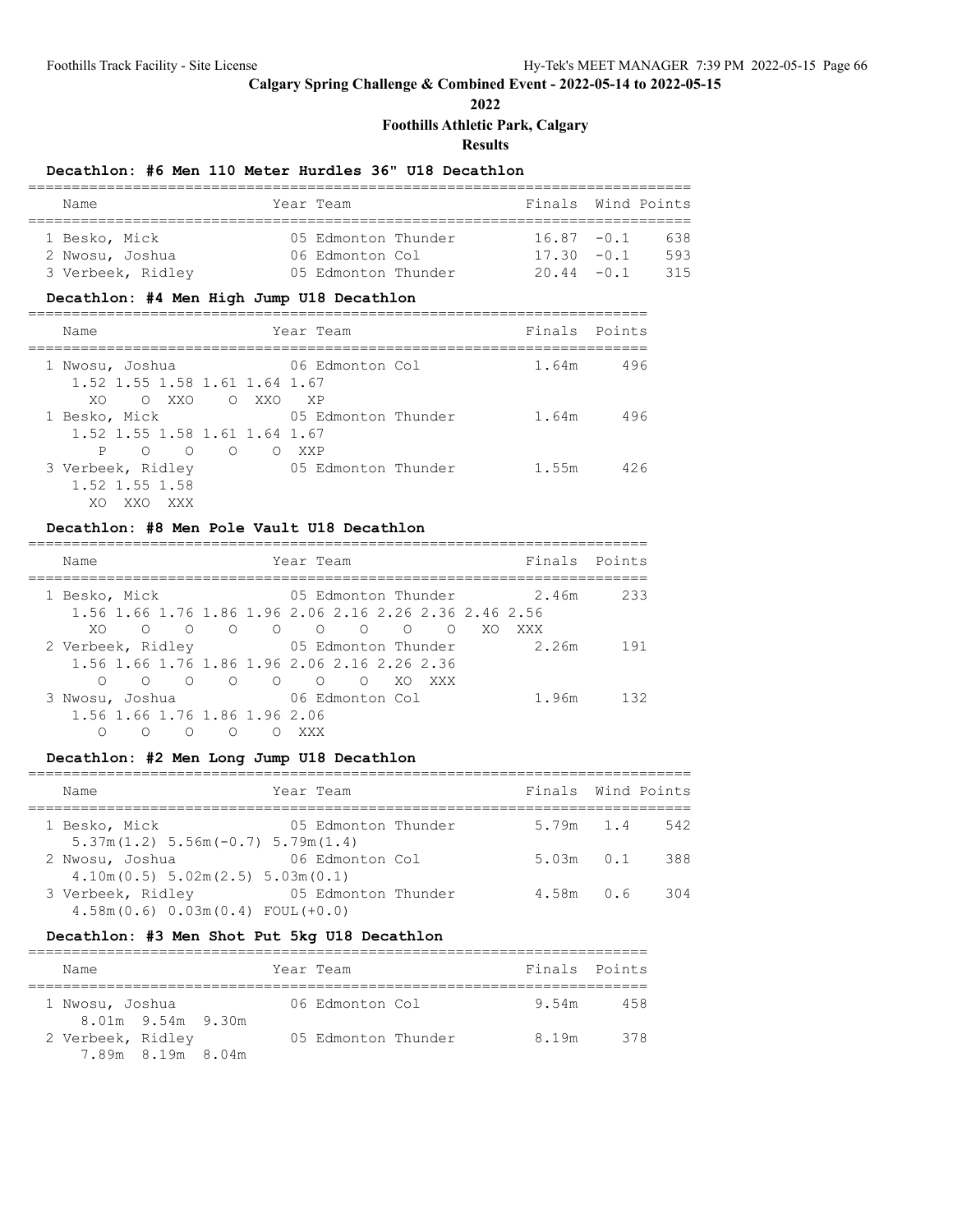**2022**

# **Foothills Athletic Park, Calgary**

**Results**

# **....Decathlon: #3 Men Shot Put 5kg U18 Decathlon**

| 3 Besko, Mick     |  | 05 Edmonton Thunder |  | 8.16m 376 |
|-------------------|--|---------------------|--|-----------|
| 8.16m 7.20m 7.74m |  |                     |  |           |

### **Decathlon: #7 Men Discus Throw 1.5kg U18 Decathlon**

| Name                                    | Year Team           | Finals Points |     |
|-----------------------------------------|---------------------|---------------|-----|
| 1 Nwosu, Joshua<br>24.95m 19.92m 28.22m | 06 Edmonton Col     | 28.22m        | 430 |
| 2 Besko, Mick<br>18.45m 19.08m FOUL     | 05 Edmonton Thunder | 19.08m        | 255 |
| 3 Verbeek, Ridley<br>FOUL 16.37m 13.91m | 05 Edmonton Thunder | 16.37m        | 205 |

# **Decathlon: #9 Men Javelin Throw 700g U18 Decathlon**

| Name                                    | Year Team           | Finals Points |     |
|-----------------------------------------|---------------------|---------------|-----|
| 1 Besko, Mick<br>20.46m 18.44m 24.23m   | 05 Edmonton Thunder | 24.23m        | 219 |
| 2 Nwosu, Joshua<br>20.12m 20.97m 18.69m | 06 Edmonton Col     | 20.97m        | 174 |
| 3 Verbeek, Ridley<br>FOUL FOUL 13.72m   | 05 Edmonton Thunder | 13.72m        | 79  |

#### **Men Decathlon U18**

| Name                                                                                                              | Year Team                              | Finals H# Points |      |              |
|-------------------------------------------------------------------------------------------------------------------|----------------------------------------|------------------|------|--------------|
|                                                                                                                   |                                        |                  |      |              |
| 1 Besko, Mick<br>2 Nwosu, Joshua<br>3 Verbeek, Ridley                  05 Edmonton Thunder                   3508 | 05 Edmonton Thunder<br>06 Edmonton Col | 4637<br>3612     |      | 10<br>8<br>6 |
| Men 110 Meter Hurdles 39" Masters                                                                                 |                                        |                  |      |              |
| Name                                                                                                              | Year Team                              | Prelims          | Wind |              |
| Preliminaries<br>1 Hinton, Jackson<br>Men 110 Meter Hurdles 39" Masters                                           | 81 Edmonton Int                        | $15.58q - 0.1$   |      |              |
| Name                                                                                                              | Year Team                              | Finals           | Wind |              |
| Finals<br>1 Hinton, Jackson 81 Edmonton Int<br>Men Shot Put Masters                                               |                                        | $14.34 + 0.0$    |      |              |
| Name                                                                                                              | Year Team                              | Finals           |      |              |
| 1 Bacioiu, George 68 Edmonton Col<br>10.21m 9.70m 9.69m 10.04m 9.42m FOUL                                         |                                        | 10.21m           |      |              |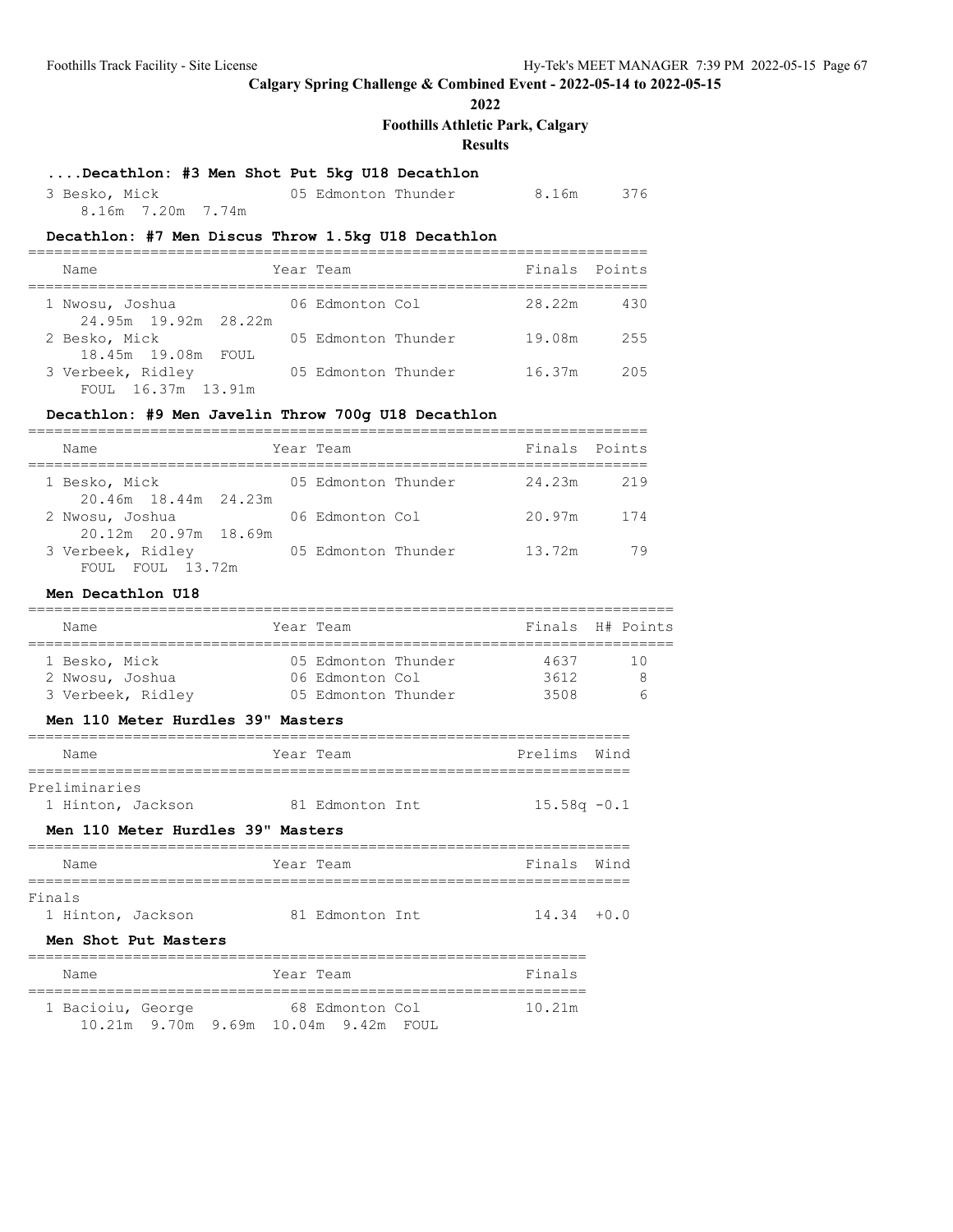**2022**

**Foothills Athletic Park, Calgary**

**Results**

### **....Men Shot Put Masters**

| 2 Hessel, Patrick                   | 52 Unattached Alberta                | 10.05m |
|-------------------------------------|--------------------------------------|--------|
|                                     | 9.56m 10.05m 9.49m 9.39m 9.55m 9.97m |        |
| 3 Kendrick, Dallas                  | 85 Edmonton Col                      | 9.57m  |
| 9.14m 8.63m 9.04m 8.97m 9.57m 9.33m |                                      |        |

#### **Men Discus Throw Masters**

| Name               |                      | Year Team                                                          | Finals |
|--------------------|----------------------|--------------------------------------------------------------------|--------|
| 1 Hessel, Patrick  |                      | 52 Unattached Alberta<br>30.73m 29.37m 30.75m 28.31m 30.13m 30.59m | 30.75m |
| 2 Bacioiu, George  | 26.94m 26.87m 25.56m | 68 Edmonton Col<br>22.27m 26.96m 23.92m                            | 26.96m |
| 3 Kendrick, Dallas | 24.99m 25.44m FOUL   | 85 Edmonton Col                                                    | 25.44m |

### **Men Hammer Throw Masters**

| Year Team<br>Name                                                                     | Finals |
|---------------------------------------------------------------------------------------|--------|
| 1 Wilson, Kier<br>71 Unattached Alberta<br>40.03m FOUL 39.82m 41.89m 42.30m 41.64m    | 42.30m |
| 2 Hessel, Patrick<br>52 Unattached Alberta<br>30.96m 27.73m 30.27m 29.40m FOUL 27.25m | 30.96m |
| 3 Bacioiu, George<br>68 Edmonton Col<br>FOUL 16.89m 20.78m FOUL 19.28m 19.06m         | 20.78m |

### **Men Javelin Throw 700g Masters**

| Name                 |  | Year Team |                 |                                         | Finals |
|----------------------|--|-----------|-----------------|-----------------------------------------|--------|
|                      |  |           |                 |                                         |        |
| 1 Kendrick, Dallas   |  |           | 85 Edmonton Col |                                         | 31.04m |
| 28.84m 30.29m 31.04m |  |           | FOUL PASS PASS  |                                         |        |
| 2 Hessel, Patrick    |  |           |                 | 52 Unattached Alberta                   | 25.19m |
|                      |  |           |                 | 23.51m FOUL 22.71m 25.19m 22.42m 24.85m |        |

#### **Throws Pentathlon: #2 Men Shot Put Masters Throws Pentathlon**

| Name                                        | Year Team             | Finals | Points |
|---------------------------------------------|-----------------------|--------|--------|
| 1 Parsons, Dan<br>13.01m FOUL 12.14m        | 67 Unattached Alberta | 13.01m | 668    |
| 2 MacDonald, Mike<br>11.36m 11.48m 10.72m   | 76 Unattached Alberta | 11.48m | 575    |
| 3 Thomsen, Ryan<br>11.16m 10.95m 11.21m     | 79 Unattached Alberta | 11.21m | 559    |
| 4 McCulloch, Gordon<br>10.84m 11.02m 10.62m | 58 Unattached Alberta | 11.02m | 547    |
| 5 Hessel, Patrick                           | 52 Unattached Alberta | 9.75m  | 471    |
| $9.71m$ $9.53m$ $9.75m$<br>6 Arthur, Andrew | 62 Unattached Alberta | 8.97m  | 424    |
| 8.81m 8.97m 8.59m<br>7 Wilson, Kier         | 71 Unattached Alberta | 8.78m  | 413    |
| 8.22m 8.78m 8.37m                           |                       |        |        |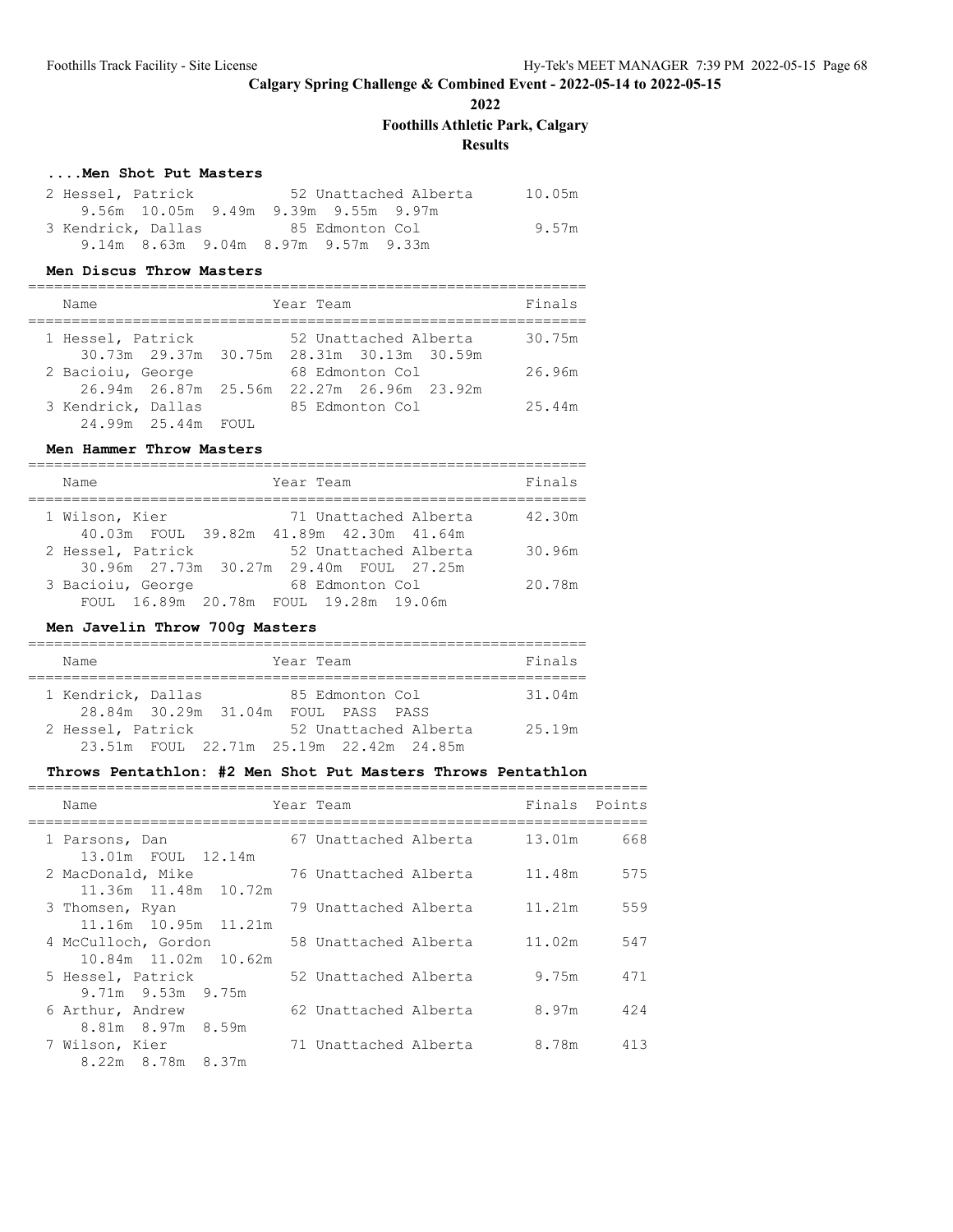**2022**

#### **Foothills Athletic Park, Calgary**

**Results**

### **Throws Pentathlon: #3 Men Discus Throw Masters Throws Pentathlon** ======================================================================= Name **Team** Year Team **Finals** Points ======================================================================= 1 Parsons, Dan 67 Unattached Alberta 46.69m 802 46.69m FOUL 42.80m 2 McCulloch, Gordon 58 Unattached Alberta 33.44m 533 32.87m 33.44m FOUL 3 Arthur, Andrew 62 Unattached Alberta 31.13m 487 29.20m 31.13m FOUL 4 Thomsen, Ryan 79 Unattached Alberta 31.12m 487 29.58m 31.12m FOUL<br>5 MacDonald, Mike 76 Unattached Alberta 30.14m 467 30.14m FOUL FOUL 6 Hessel, Patrick 52 Unattached Alberta 29.69m 458 29.69m 26.70m 28.84m 7 Wilson, Kier 71 Unattached Alberta 25.63m 379 22.43m 25.63m 25.04m

#### **Throws Pentathlon: #1 Men Hammer Throw Masters Throws Pentathlon**

| Name                                                          | Year Team             | Finals | Points |
|---------------------------------------------------------------|-----------------------|--------|--------|
| 1 Parsons, Dan<br>44.08m 41.20m 44.62m                        | 67 Unattached Alberta | 44.62m | 588    |
| 2 Wilson, Kier<br>38.83m 40.45m 40.57m                        | 71 Unattached Alberta | 40.57m | 522    |
| 3 Thomsen, Ryan<br>FOUL 35.61m FOUL                           | 79 Unattached Alberta | 35.61m | 441    |
| 4 Hessel, Patrick<br>FOUL 32.35m 32.18m                       | 52 Unattached Alberta | 32.35m | 388    |
| 5 Arthur, Andrew                                              | 62 Unattached Alberta | 30.51m | 359    |
| 30.45m 29.20m 30.51m<br>6 McCulloch, Gordon                   | 58 Unattached Alberta | 29.79m | 347    |
| 28.19m 29.39m 29.79m<br>7 MacDonald, Mike<br>FOUL FOUL 27.31m | 76 Unattached Alberta | 27.31m | 307    |
|                                                               |                       |        |        |

#### **Throws Pentathlon: #4 Men Javelin Throw Masters Throws Pentathlon**

| Name                                      | Year Team             | Finals | Points |
|-------------------------------------------|-----------------------|--------|--------|
| 1 Thomsen, Ryan<br>38.39m FOUL FOUL       | 79 Unattached Alberta | 38.39m | 419    |
| 2 MacDonald, Mike<br>FOUL 34.85m 32.10m   | 76 Unattached Alberta | 34.85m | 368    |
| 3 Wilson, Kier<br>34.31m 34.58m 33.13m    | 71 Unattached Alberta | 34.58m | 364    |
| 4 McCulloch, Gordon<br>29.22m 28.03m FOUL | 58 Unattached Alberta | 29.22m | 288    |
| 5 Arthur, Andrew<br>24.97m 23.48m 24.36m  | 62 Unattached Alberta | 24.97m | 229    |
| 6 Hessel, Patrick<br>23.45m 20.95m 22.75m | 52 Unattached Alberta | 23.45m | 208    |
| -- Parsons, Dan<br>FOUL FOUL<br>FOUL      | 67 Unattached Alberta | FOUL   |        |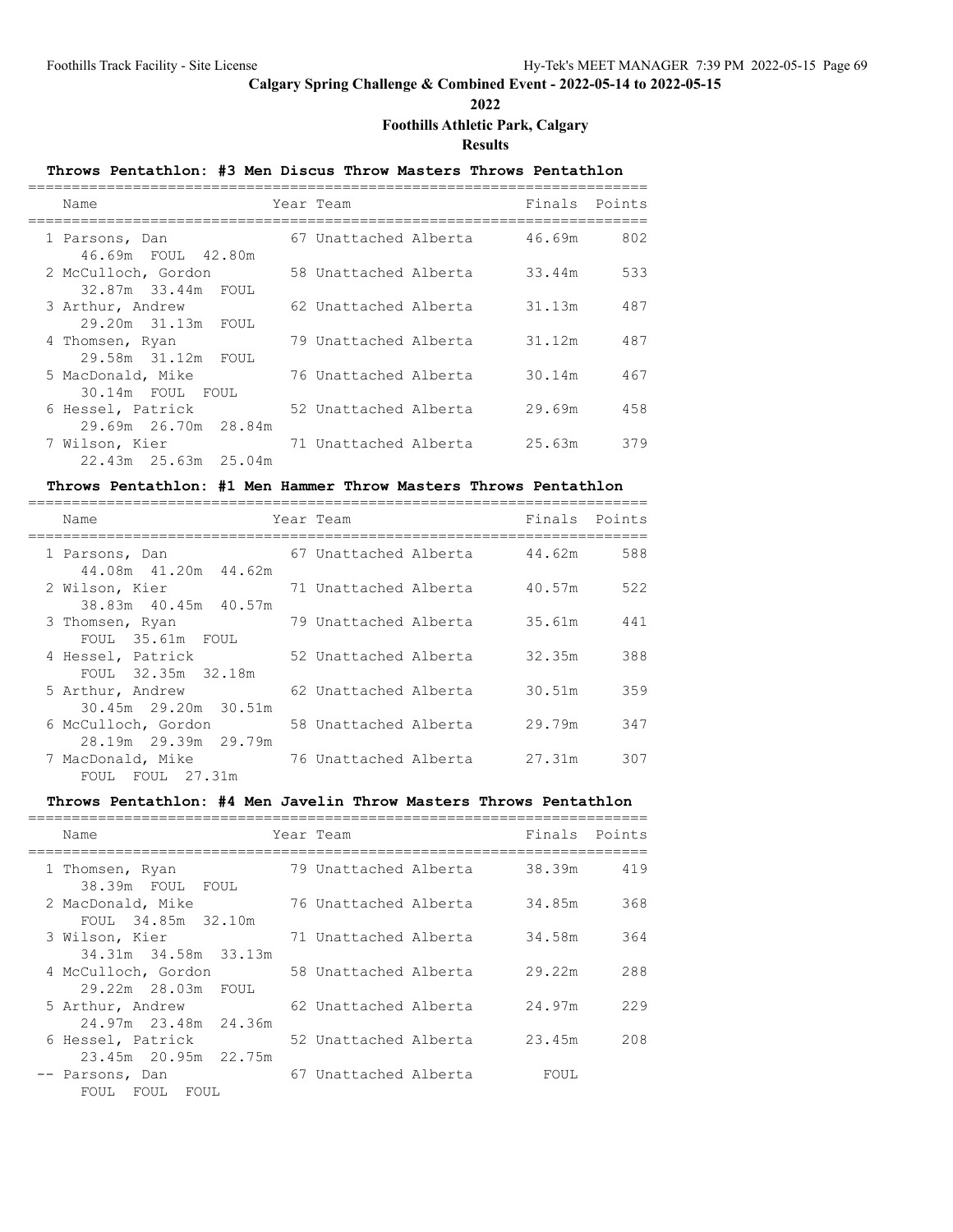**2022**

# **Foothills Athletic Park, Calgary**

**Results**

# **Throws Pentathlon: #5 Men Weight Throw Masters Throws Pentathlon**

| Name                                         | Year Team             | Finals Points |     |
|----------------------------------------------|-----------------------|---------------|-----|
| 1 Parsons, Dan<br>16.01m  16.52m  17.42m     | 67 Unattached Alberta | 17.42m        | 874 |
| 2 Thomsen, Ryan<br>FOUL 12.56m 12.82m        | 79 Unattached Alberta | 12.82m        | 611 |
| 3 MacDonald, Mike<br>11.27m 11.88m 11.67m    | 76 Unattached Alberta | 11.88m        | 558 |
| 4 Hessel, Patrick<br>11.15m FOUL FOUL        | 52 Unattached Alberta | 11.15m        | 516 |
| 5 Arthur, Andrew<br>9.75m FOUL FOUL          | 62 Unattached Alberta | 9.75m         | 438 |
| -- McCulloch, Gordon<br>FOUL<br>FOUL<br>FOUL | 58 Unattached Alberta | FOUL          |     |
| -- Wilson, Kier<br>FOUL<br>FOUL<br>FOUL      | 71 Unattached Alberta | FOUL          |     |

### **Men Throws Pentathlon Masters**

| Name                | Year Team             | Finals | H# |
|---------------------|-----------------------|--------|----|
| 1 Parsons, Dan      | 67 Unattached Alberta | 2932   |    |
| 2 Thomsen, Ryan     | 79 Unattached Alberta | 2517   |    |
| 3 MacDonald, Mike   | 76 Unattached Alberta | 2275   |    |
| 4 Hessel, Patrick   | 52 Unattached Alberta | 2041   |    |
| 5 Arthur, Andrew    | 62 Unattached Alberta | 1937   |    |
| 6 McCulloch, Gordon | 58 Unattached Alberta | 1715   |    |
| 7 Wilson, Kier      | 71 Unattached Alberta | 1678   |    |

#### **Men Shot Put Ambulatory Para-Athletics**

| Name                                       |                                                 | Year Team |  | Finals |
|--------------------------------------------|-------------------------------------------------|-----------|--|--------|
| 1 Janse Van Rensburg, Dora 01 Caltaf Athle |                                                 |           |  | 6.49m  |
|                                            | $6.49m$ $6.31m$ $5.95m$ $6.03m$ $5.92m$ $6.06m$ |           |  |        |

### **Men Javelin Throw Ambulatory Para-Athletics**

| Name | Year Team                                  | Finals |
|------|--------------------------------------------|--------|
|      | 1 Janse Van Rensburg, Dora 01 Caltaf Athle | 15.64m |
|      | 12.96m 12.80m 13.83m 15.64m 14.69m 14.34m  |        |

### **Mixed 4x200 Meter Relay Senior**

|  | Team |                             |                           | Finals   |
|--|------|-----------------------------|---------------------------|----------|
|  |      |                             |                           |          |
|  |      | 1 U OF C Athletics Club 'C' |                           | x1:35.45 |
|  |      | 2 U OF C Athletics Club     | י חי                      | x1:41.96 |
|  |      | 3 U OF C Athletics Club     | $\mathsf{r}_{\mathsf{A}}$ | 1:42.69  |
|  |      | 4 U OF C Athletics Club     | 부모부                       | x1:44.12 |